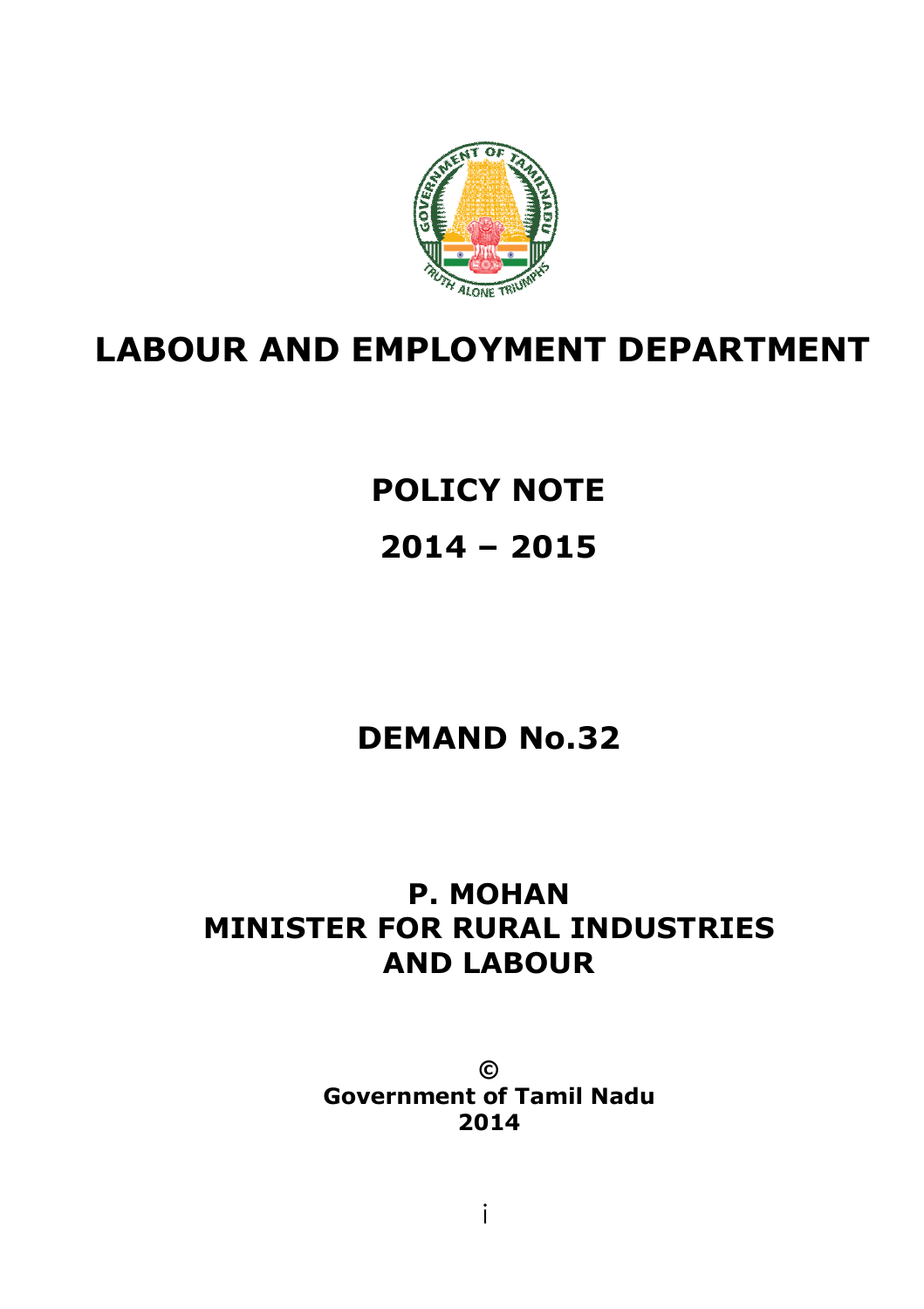## **INDEX**

| SL.<br>NO.                                                | <b>CONTENTS</b>                                    | <b>PAGE</b><br>NO. |
|-----------------------------------------------------------|----------------------------------------------------|--------------------|
| <b>I. LABOUR DEPARTMENT</b>                               |                                                    |                    |
| $\mathbf{1}$                                              | <b>INDUSTRIAL RELATIONS</b><br>4                   |                    |
| 2                                                         | ENFORCEMENT OF ACTS AND RULES<br>8                 |                    |
| 3                                                         | TAMIL NADU LABOUR WELFARE BOARD<br>28              |                    |
| 4                                                         | UNORGANISED WORKERS WELFARE<br>33<br><b>BOARDS</b> |                    |
| 5                                                         | WELFARE OF BEEDI WORKERS<br>40                     |                    |
| 6                                                         | <b>CONSUMER PROTECTION</b><br>42                   |                    |
| 7                                                         | <b>ERADICATION OF CHILD LABOUR</b>                 | 44                 |
| 8                                                         | TAMIL NADU INSTITUTE OF LABOUR<br><b>STUDIES</b>   |                    |
| II. DIRECTORATE OF INDUSTRIAL SAFETY<br><b>AND HEALTH</b> |                                                    |                    |
| 9                                                         | ENFORCEMENT OF FACTORIES ACT                       | 63                 |
| 10                                                        | HEALTH, SAFETY, TRAINING AND<br><b>DEVELOPMENT</b> | 70                 |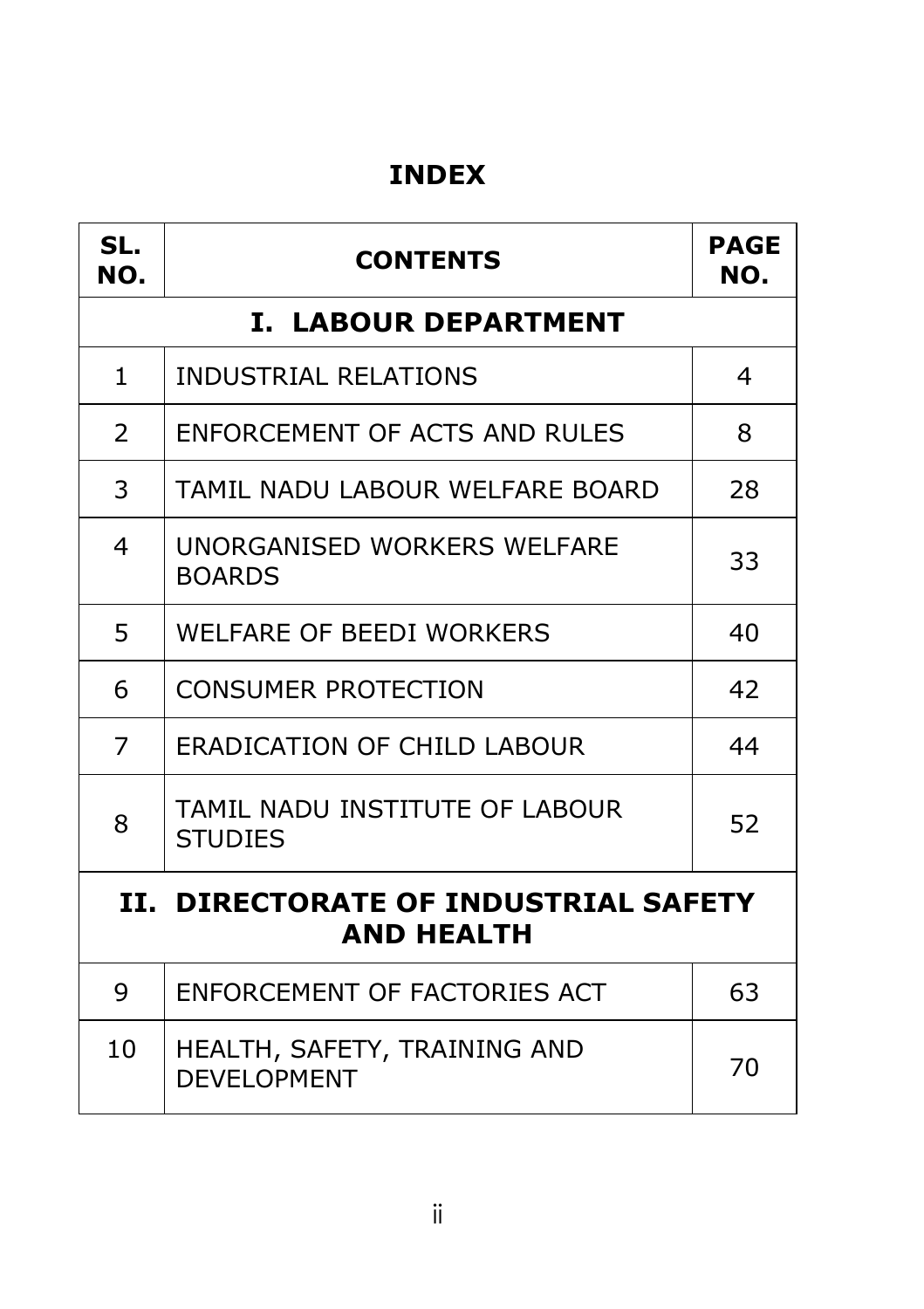| <b>III. EMPLOYMENT AND TRAINING</b><br><b>DEPARTMENT</b>             |                                                                                  |     |  |
|----------------------------------------------------------------------|----------------------------------------------------------------------------------|-----|--|
| 11                                                                   | PERFORMANCE OF THE EMPLOYMENT<br><b>OFFICES</b>                                  | 85  |  |
| 12                                                                   | <b>VOCATIONAL GUIDANCE ACTIVITIES</b>                                            | 86  |  |
| 13                                                                   | PRIVATE SECTOR PLACEMENTS                                                        | 88  |  |
| 14                                                                   | SPECIAL CELLS FOR DIFFERENTLY<br><b>ABLED</b>                                    | 89  |  |
| 15                                                                   | COACHING-CUM-GUIDANCE CENTERS<br>FOR SCHEDULED CASTE / SCHEDULED<br><b>TRIBE</b> | 90  |  |
| 16                                                                   | UNEMPLOYMENT ASSISTANCE SCHEME                                                   | 92  |  |
| 17                                                                   | SKILL DEVELOPMENT FOR PROGRESS IN<br><b>LIFE</b>                                 | 93  |  |
| 18                                                                   | SKILL DEVELOPMENT INITIATIVES                                                    | 95  |  |
| 19                                                                   | APPRENTICESHIP TRAINING SCHEME                                                   | 114 |  |
| 20                                                                   | UPGRADATION OF GOVERNMENT ITIS<br><b>UNDER PPP MODE</b>                          | 119 |  |
| 21                                                                   | TAMIL NADU SKILL DEVELOPMENT<br><b>CORPORATION</b>                               | 121 |  |
| IV.<br><b>OVERSEAS MANPOWER CORPORATION</b><br>129<br><b>LIMITED</b> |                                                                                  |     |  |
| V.                                                                   | <b>DIRECTORATE OF MEDICAL AND</b><br>131<br><b>RURAL HEALTH SERVICES (ESIS)</b>  |     |  |
| VI.                                                                  | <b>PART-II SCHEMES, 2014-2015</b>                                                | 142 |  |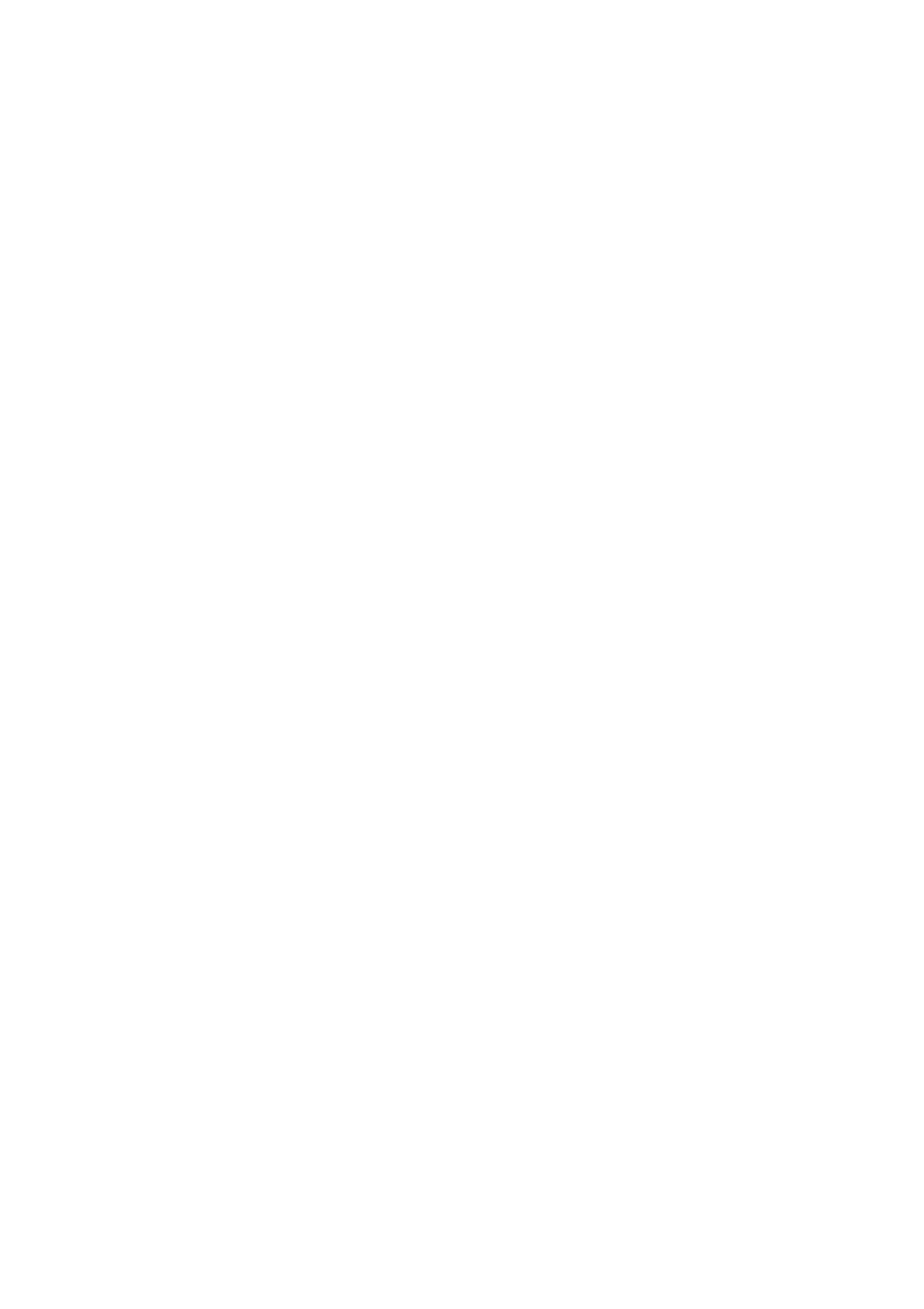## **I. LABOUR DEPARTMENT**

Tamil Nadu has the unique distinction of maintaining harmonious industrial relations, which is the corner stone of sustained industrial growth. The labour policy of the Government seeks the overall growth and development of the industry and the individual worker who equally contributes to the success of the industry. Labour management relations are regulated to maintain economic development, social justice, industrial harmony and human resources development, improvement of living and working conditions of the workers, creation and maintenance of an atmosphere conducive for the growth and development of peaceful industrial relations and industrial peace in the State and strict enforcement of labour legislations and provisions of social security to the unorganised workers towards improving state economy.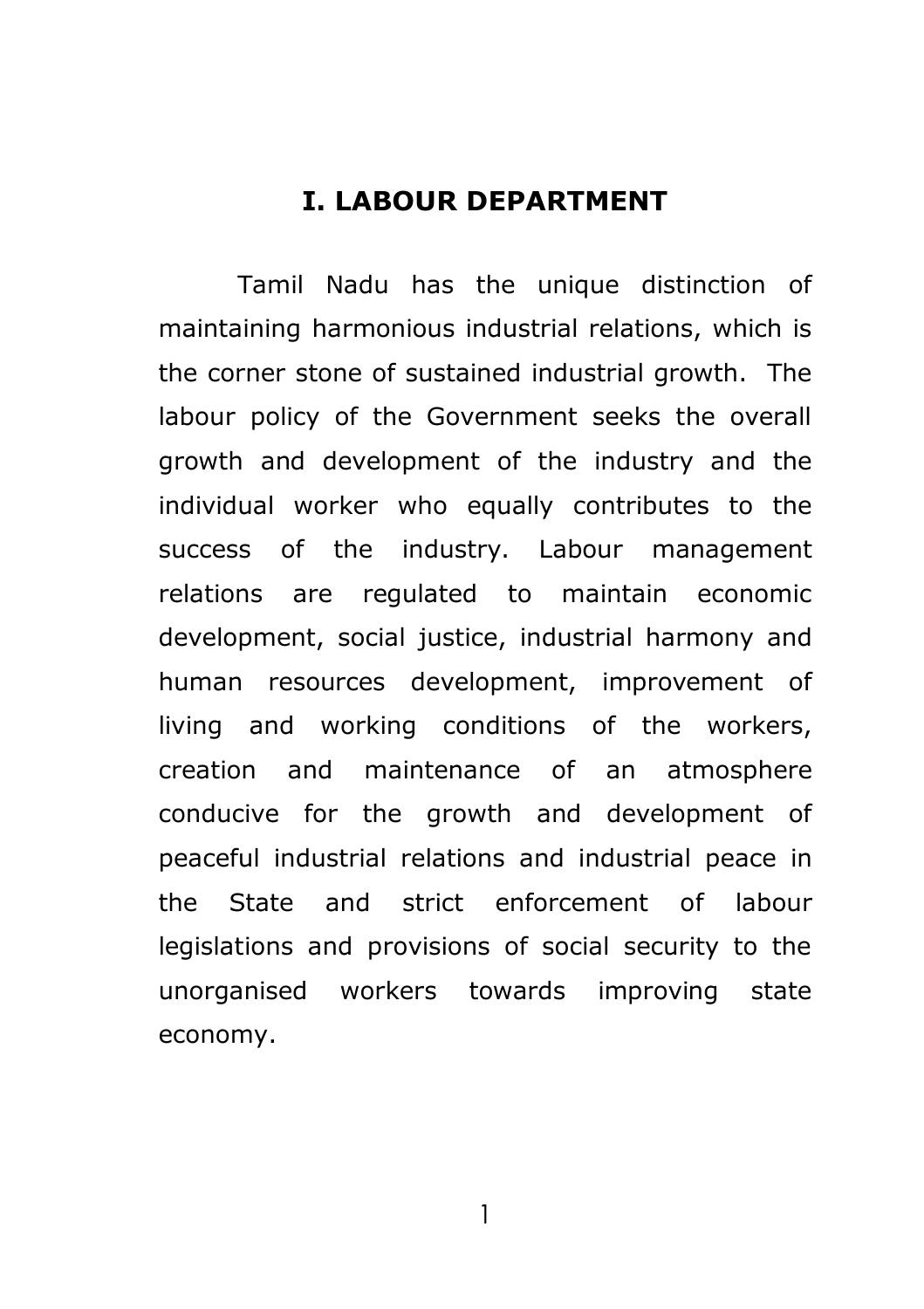#### **Functions**

Labour Department enforces labour legislations, protecting the legitimate rights of workers and ensuring their welfare, so as to maintain a congenial labour environment, leading to speedy economic growth and prosperity. Eradication of child labour, enforcing Legal Metrology Act and provision of social security to workers are some of the predominant activities of the department.

## **Administrative Structure**

In order to enforce various Labour Laws towards attaining harmonious nexus among the working class and the management there are 568 officer posts and 2028 staff posts in this department.

In order to serve effectively for the working community, orders were issued for provision of 35 vehicles to the officers having enforcement and conciliation works. During the year 2013 – 2014, 2 numbers of Driver posts have been created and 4 Helper posts were also created for the operation of

 $\mathcal{P}$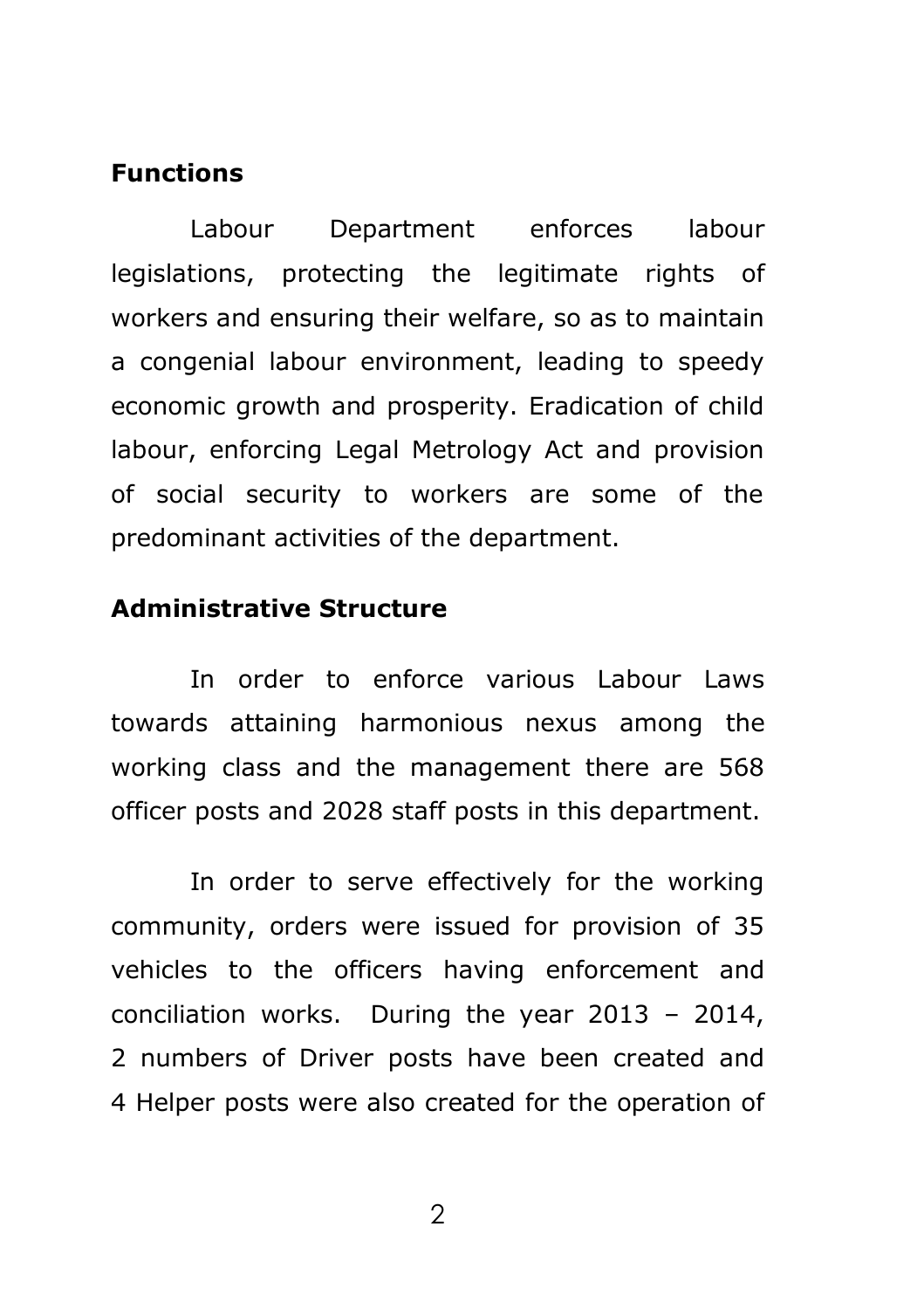Mobile Kit for the purpose of verification of weigh bridges so as to strengthen the Weights and Measures Unit.

| SI.<br>No. | <b>Cadre of officers</b>                   | No. of<br>Post |
|------------|--------------------------------------------|----------------|
| 1.         | <b>Commissioner of Labour</b>              | 1              |
| 2.         | Commissioner<br>Ωf<br>Additional<br>Labour | $\mathbf{1}$   |
| 3.         | Joint Commissioners of Labour              | 12             |
| 4.         | Deputy Commissioners of Labour             | 16             |
| 5.         | Commissioners<br>Assistant<br>Ωf<br>Labour | 24             |
| 6.         | Inspectors of Labour                       | 30             |
| 7.         | Labour Officers                            | 50             |
| 8.         | <b>Inspectors of Plantation</b>            | 10             |
| 9.         | <b>Inspectress of Labour</b>               | 3              |
| 10.        | <b>Administrative Officers</b>             | 5              |
| 11.        | Labour Welfare Officers                    |                |
| 12.        | <b>Public Relations Officer</b>            | $\mathbf{1}$   |
| 13.        | Accounts Officer                           | $\mathbf{1}$   |
| 14.        | Assistant Surgeons (Plantations)           | $\overline{2}$ |
| 15.        | Deputy Inspectors of Labour                | 70             |

## **Organizational Structure**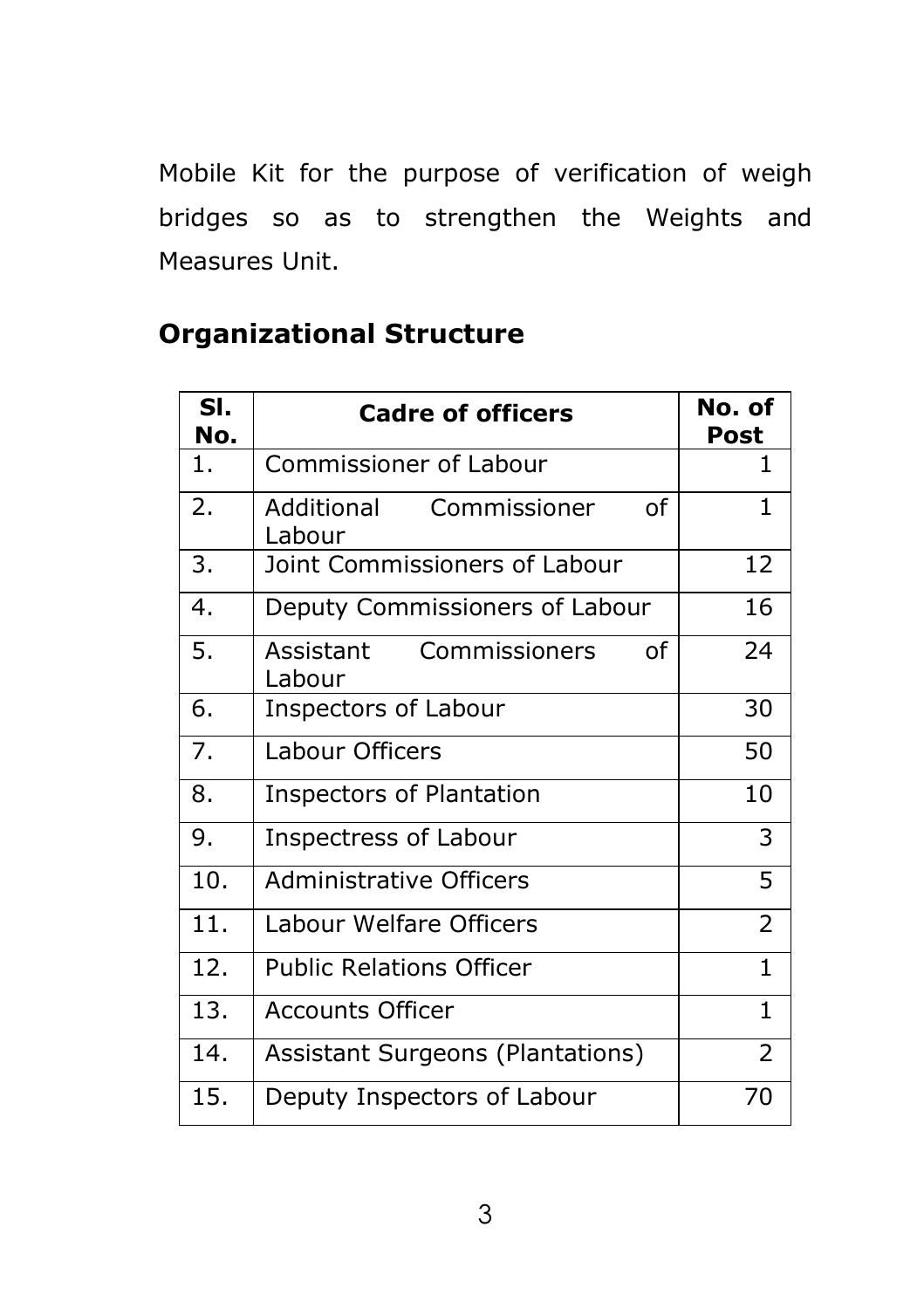|     | Total                          | 568 |
|-----|--------------------------------|-----|
| 18. | <b>Statistical Inspectors</b>  | 20  |
| 17. | <b>Stamping Inspectors</b>     | 101 |
| 16. | Assistant Inspectors of Labour | 219 |

## **INDUSTRIAL RELATIONS**

Healthy industrial relations is a key to progress and success. Uninterrupted production and reduction of industrial disputes contribute to the rapid and sustained industrial development. Industrial relations has become one of the most delicate and complex problems of modern industrial society. In order to attain industrial progress and in the interest of all, it is imperative to maintain good industrial relations between the management and employees. The role of the Labour Department is to aid and maintain harmonious balance between the labourers and management so that there is conducive atmosphere for achieving the objective of industrial growth and prosperity. With the responsive attitude and effective intervention of the conciliation machinery of Labour Department, the strikes and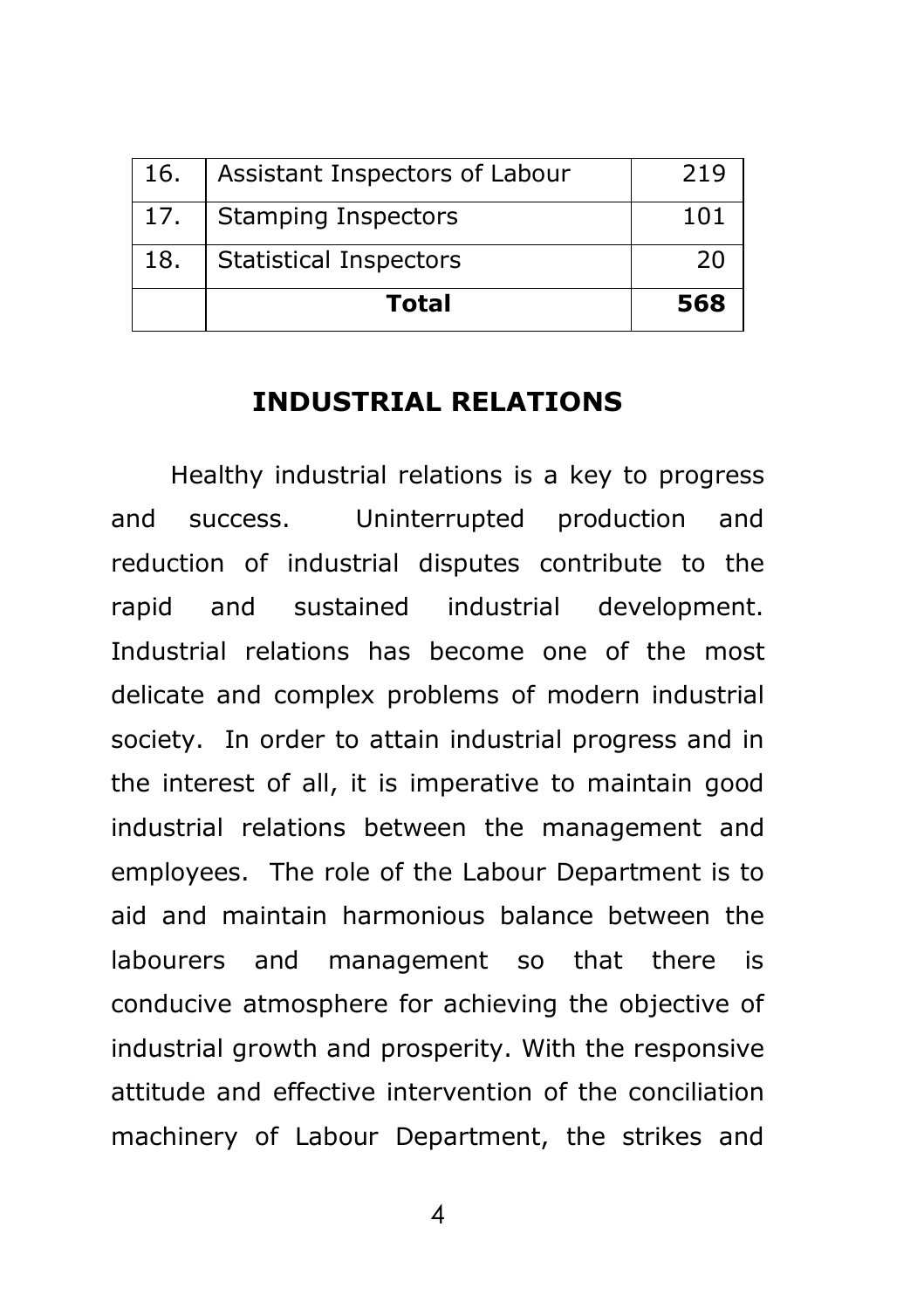lockouts are resolved expeditiously which ensures harmonious industrial relations in the State. During the year, 2013 - 2014 the conciliation officers have resolved 7193 disputes.

## **Some of the major disputes resolved were:-**

- 1. Wage revision for plantation workers.
- 2. Wage revision for tannery workers.
- 3. Wage revision in Madura Coats.
- 4. Wage revision in TANGEDCO.
- 5. Strike in Indian Furniture, Tiruvallur.
- 6. Strike in Nokia Siemens Ltd., Sriperumpudur.
- 7. Strike in M.R.F. Ltd., Arakonam.
- 8. Law & Order issues settled in Powerloom Industry, Rubber Plantations & Vessels Manufacturing industry.
- 9. 21 strikes and 6 lock outs in various industries.

#### **Labour Courts**

There are 12 Labour Courts in the State. Four are functioning at Chennai, two at Vellore and one each in Salem, Coimbatore, Cuddalore, Tiruchirappalli, Madurai and Tirunelveli. Labour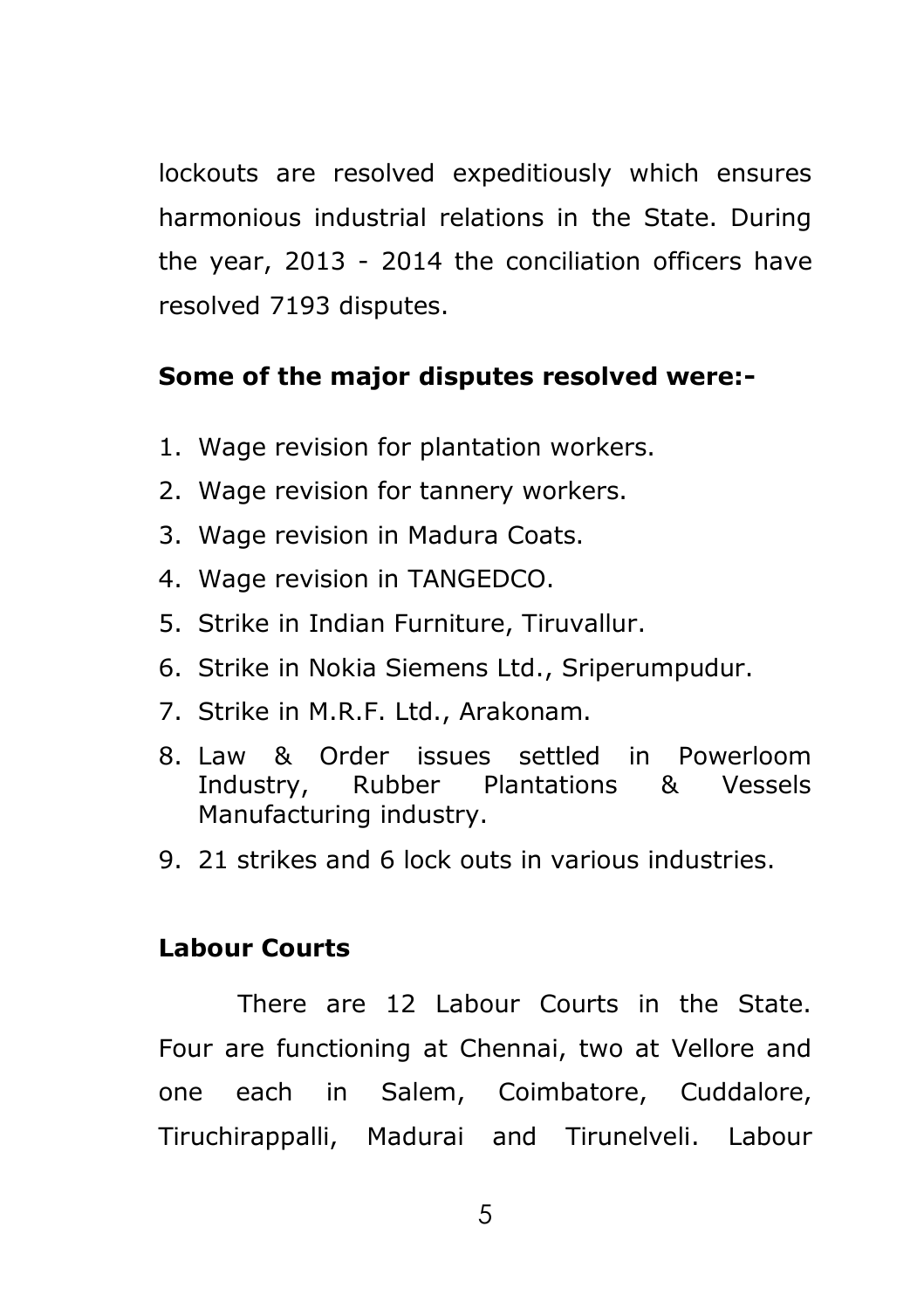Courts adjudicate on matters specified in the Second Schedule to the Industrial Disputes Act, 1947, as mentioned below:-

- 1. The propriety or legality of an order passed by an employer under the Standing orders;
- 2. The application and interpretation of Standing orders;
- 3. Discharge or dismissal of workmen including reinstatement of, grant of relief to, workmen wrongfully dismissed;
- 4. Withdrawal of any customary concession or privilege;
- 5. Illegality or otherwise of a strike or lock-out and
- 6. All matters other than those specified in the Third Schedule.

At the beginning of the year 2013-2014, 8,026 cases were pending in various Labour Courts. During the period 2013 - 2014, 1,487 cases were received and 2,498 cases were disposed including previous pending. As a result of additional infrastructure facilities provided to the Labour Courts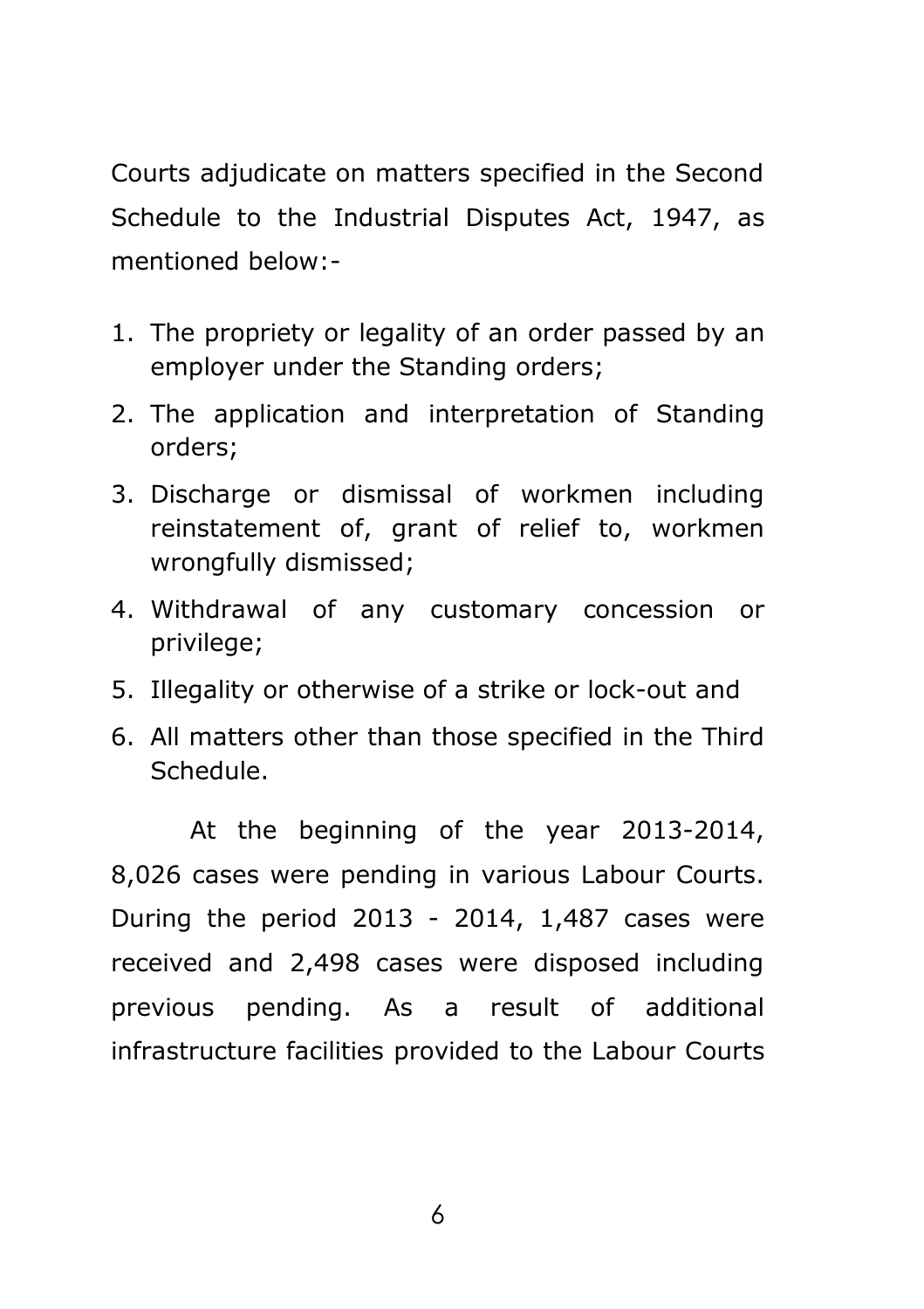pendency has been reduced to 7015 by end of the year 2013-2014.

## **Industrial Tribunal**

An Industrial Tribunal is functioning at Chennai and adjudicates on matters specified in the Third Schedule to the Industrial Disputes Act, 1947, as mentioned below:-

- 1. Wages, including the period and mode of payment;
- 2. Compensatory and other allowances;
- 3. Hours of work and rest intervals;
- 4. Leave with wages and holidays;
- 5. Bonus, profit-sharing, provident fund and gratuity;
- 6. Shift working otherwise than in accordance with standing orders;
- 7. Classification by grades;
- 8. Rules of discipline;
- 9. Rationalisation;
- 10. Retrenchment of workmen and closure of establishment and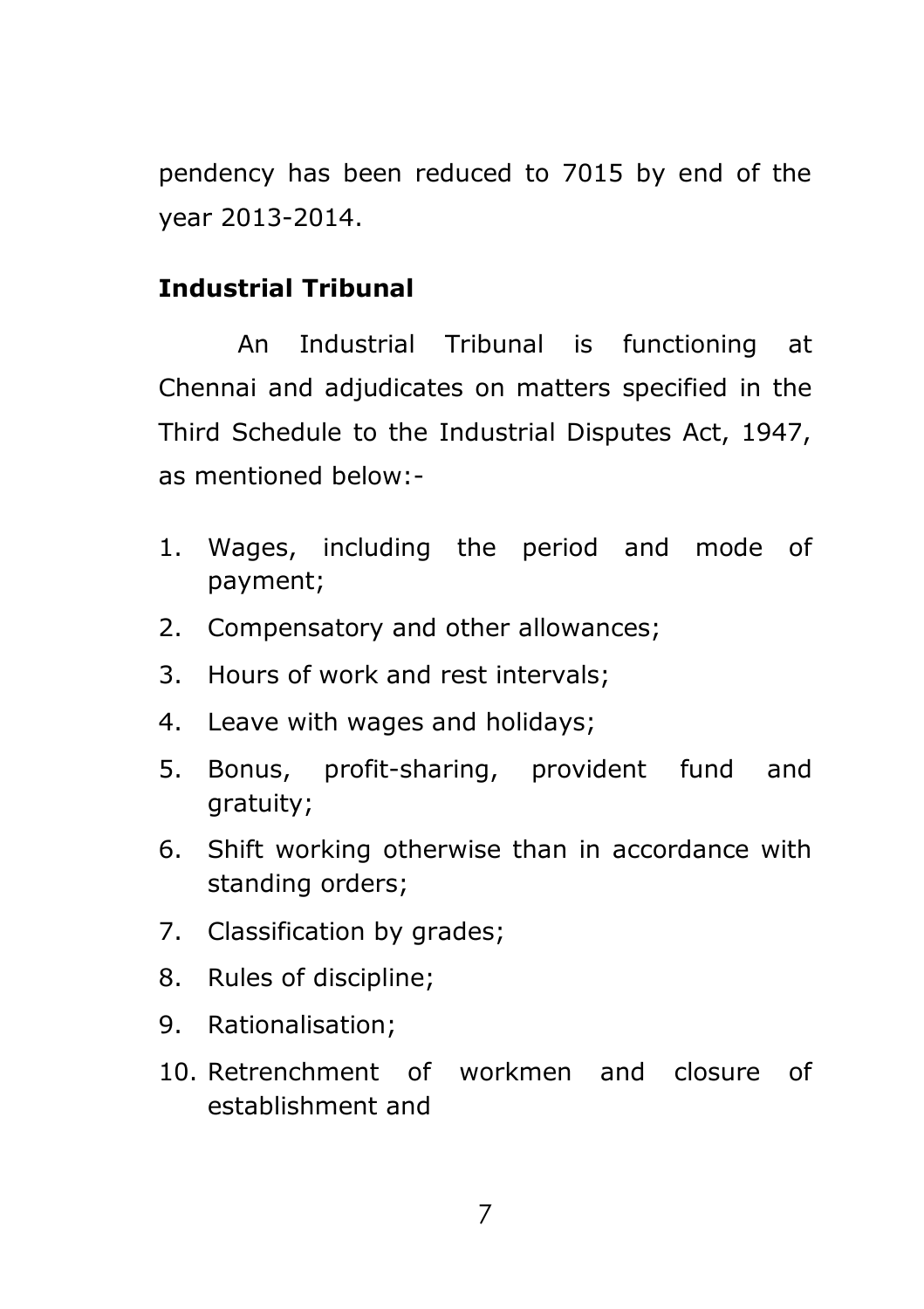11. Any other matter that may be prescribed.

At the beginning of the year 2013-2014, 97 cases were pending in the Industrial Tribunal. During the 2013-2014, 52 cases were received and 31 cases were disposed leaving a pendency of 118 cases.

#### **ENFORCEMENT OF ACTS AND RULES**

Enforcement of labour legislations is a dynamic activity of the Labour Department. The enforcement machinery of the department regularly conducts inspections and periodically organises special drives to ensure compliance of statutory requirements of labour laws and the laws relating to legal metrology. The principal duty of the enforcement officials is to ensure that the stakeholders concerned comply with the objectives envisaged in the statutes and to prosecute them for non-compliance.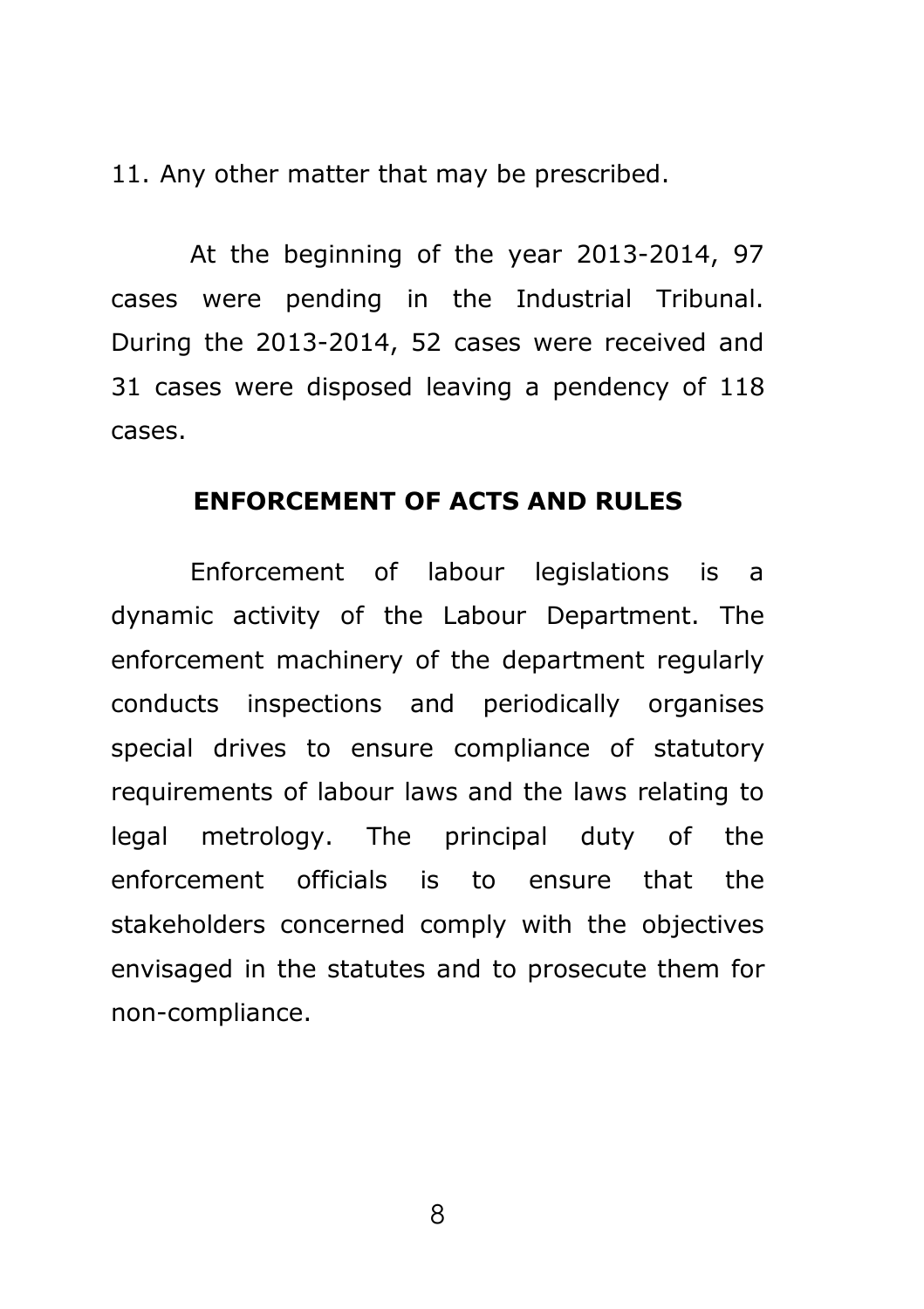#### **The important labour legislations enforced by the Labour Department are detailed below:-**

## **The Tamil Nadu Shops and Establishments Act, 1947**

The Act regulates the conditions of employment of persons employed in shops and commercial establishments. It provides for the opening and closing hours of shops and establishments and provision of weekly holiday with wages. There are 3,25,387 shops and establishments in the State. 3,18,281 inspections were made by the enforcement officers during the year 2013-2014. 28,495 cases were compounded and a sum of Rs.23.85 lakh was collected as compounding fee. 728 cases were disposed off in courts and an amount of Rs.54817 was imposed as fine.

## **The Tamil Nadu Catering Establishments Act, 1958**

The Act provides for regulating the conditions of persons working in catering establishments.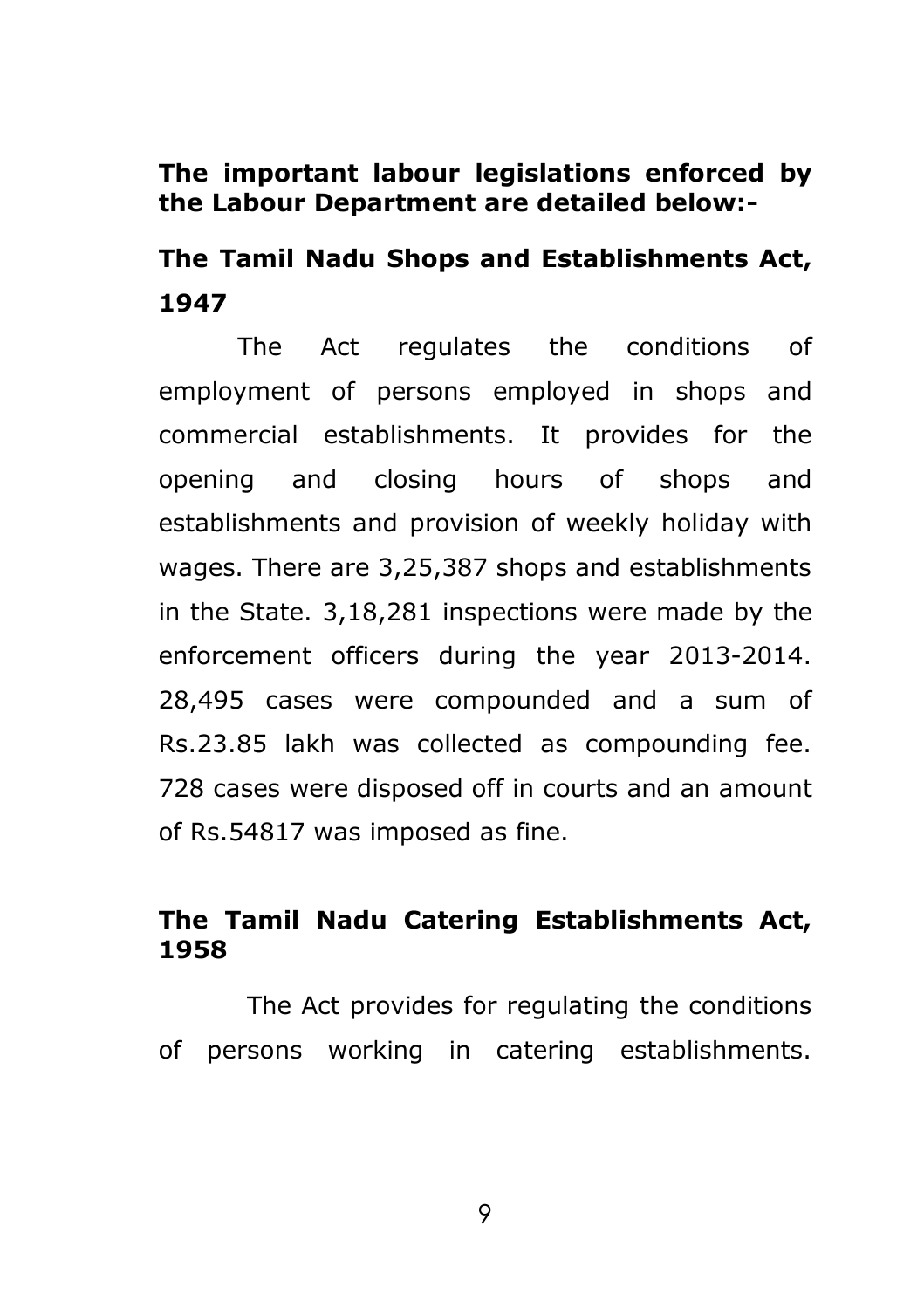It regulates the provision of weekly holidays, periods of work, leave with wages, overtime wages, etc.

There are 29,979 catering establishments in the State. During the year 2013-2014, a sum of Rs.10.39 lakh was collected as registration, renewal and amendment fee from the employers of catering establishments. During the period, 43,863 inspections were made, 5,506 cases were compounded and a sum of Rs.5.63 lakh was collected as compounding fee. 48 cases were disposed off in courts and Rs.12,550 was collected as fine.

### **The Tamil Nadu Industrial Establishments (National and Festival Holidays) Act, 1958**

The Act provides for grant of national and festival holidays to persons employed in industrial establishments.

During the year 2013-2014, 1,06,690 inspections were made. Of these 7,106 cases were compounded and a sum of Rs.24.15 lakh was collected as compounding fee. 122 cases were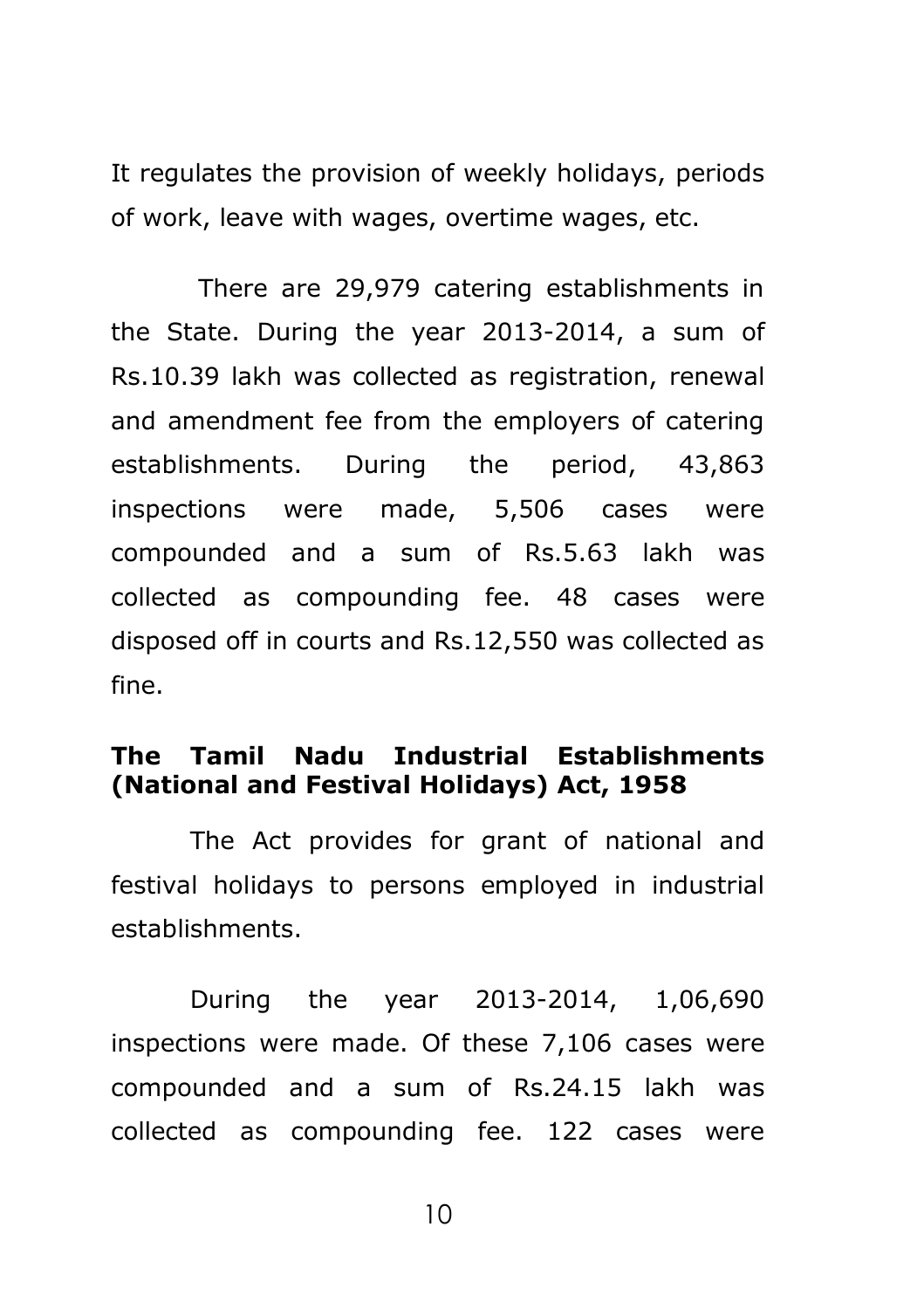disposed off by Court and a sum of Rs.28,808 was collected as fine.

#### **The Payment of Wages Act, 1936**

The Act provides for prompt and timely payment of wages to the employees, bars unauthorised deductions from wages by the employers and provides for the expeditious disposal of claims.

The Regional Deputy Commissioners of Labour have been notified as authorities to hear and decide the claims under this Act. During the year 2013-2014, 32,590 inspections were made. 41 prosecutions were launched and Rs.36,700 was imposed as fine. 103 claims were disposed off and a sum of Rs.1.61 lakh was ordered to be paid as wages to the claimants.

## **The Contract Labour (Regulation and Abolition) Act, 1970**

The enforcement officers of this department are taking effective steps to implement the above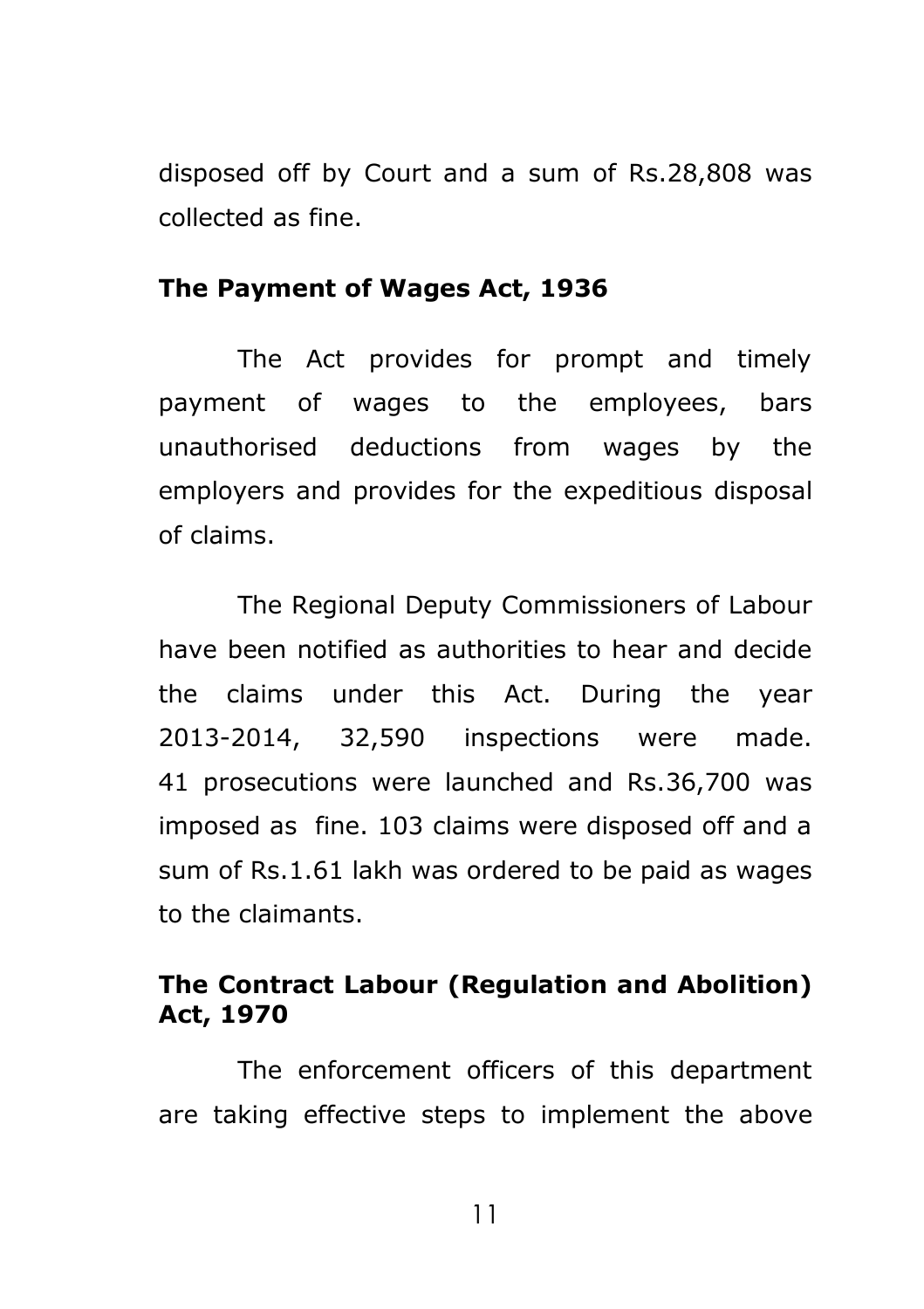Act and to ensure that the workers employed by the contractors are getting the welfare measures provided for in this Act.

This Act regulates the employment of contract labour and abolishes the system of contract labour in certain circumstances.

The Government of Tamil Nadu have prohibited the employment of contract labour in the following processes:-

- 1. Bagging process of cement and printing of gunny bags in Cement Industry.
- 2. 19 processes in the Tamil Nadu Electricity Board.

The State Government have also reconstituted the State Advisory Contract Labour Board consisting of employers and employees representatives and Government officials to advise the State Government on such matters arising out of the administration of this Act as may be referred to it and to carry out other functions assigned to it under this Act.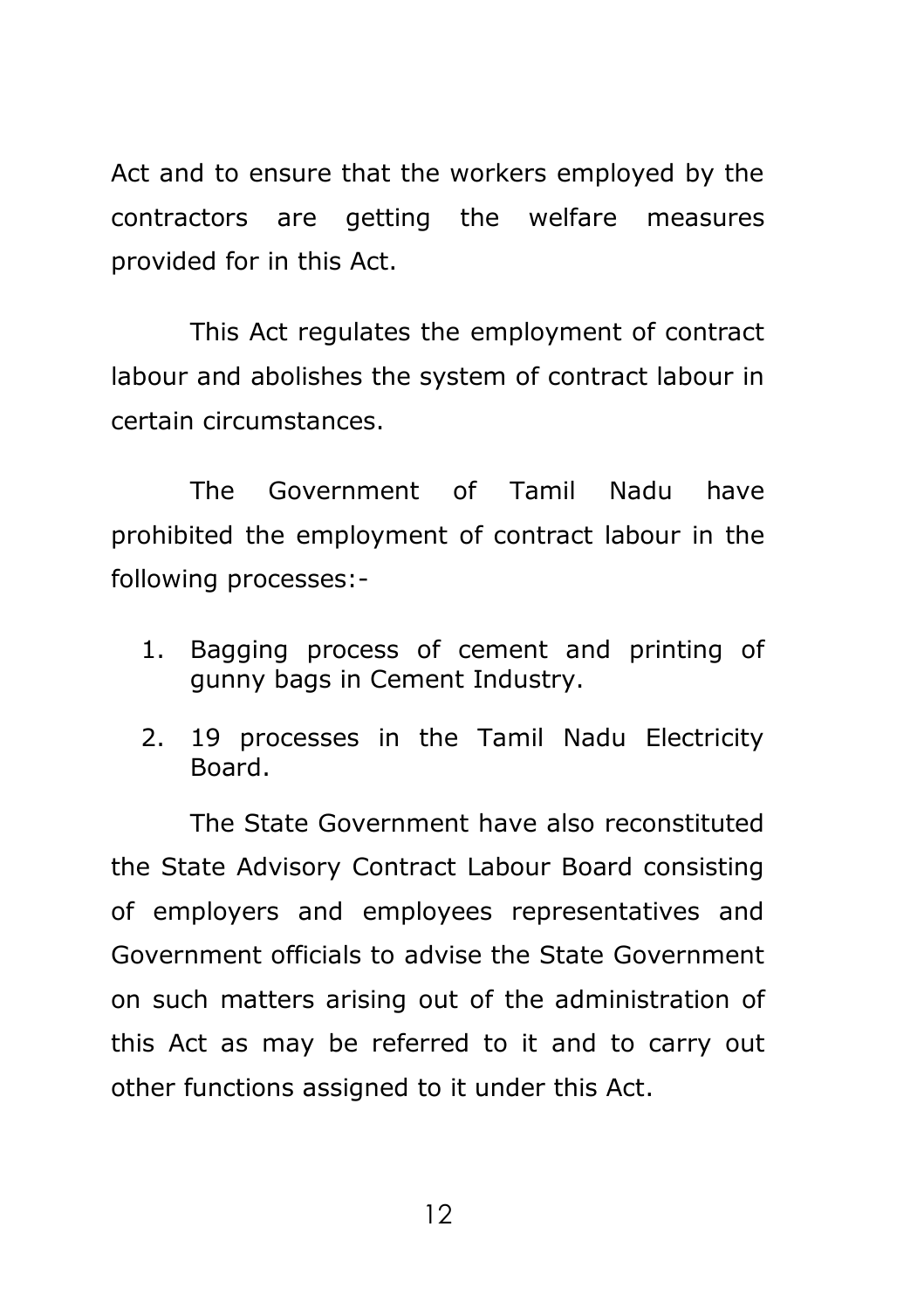During the year 2013-14, 1,855 inspections were made. 3 cases were disposed-off by Courts and a sum of Rs. 3,000/- was collected as fine. 586 establishments were registered as principal employers and licenses were issued to 980 contractors. A sum of Rs.8.34 lakh was collected by way of registration fee and a sum of Rs.2.67 lakh was collected by way of license fee.

### **The Inter-State Migrant Workmen (Regulation of Employment and Conditions of Service) Act, 1979**

This Act regulates the employment of interstate migrant workers and to provide for regulation of their conditions of service. This Act provides for protection and welfare of workers migrated from other States.

During the year 2013-14, 402 inspections were made. 1 case was disposed off by the Court and a sum of Rs.2,000/- was collected as fine. 260 establishments were registered and 408 licenses were issued. A sum of Rs. 78,540/- was collected by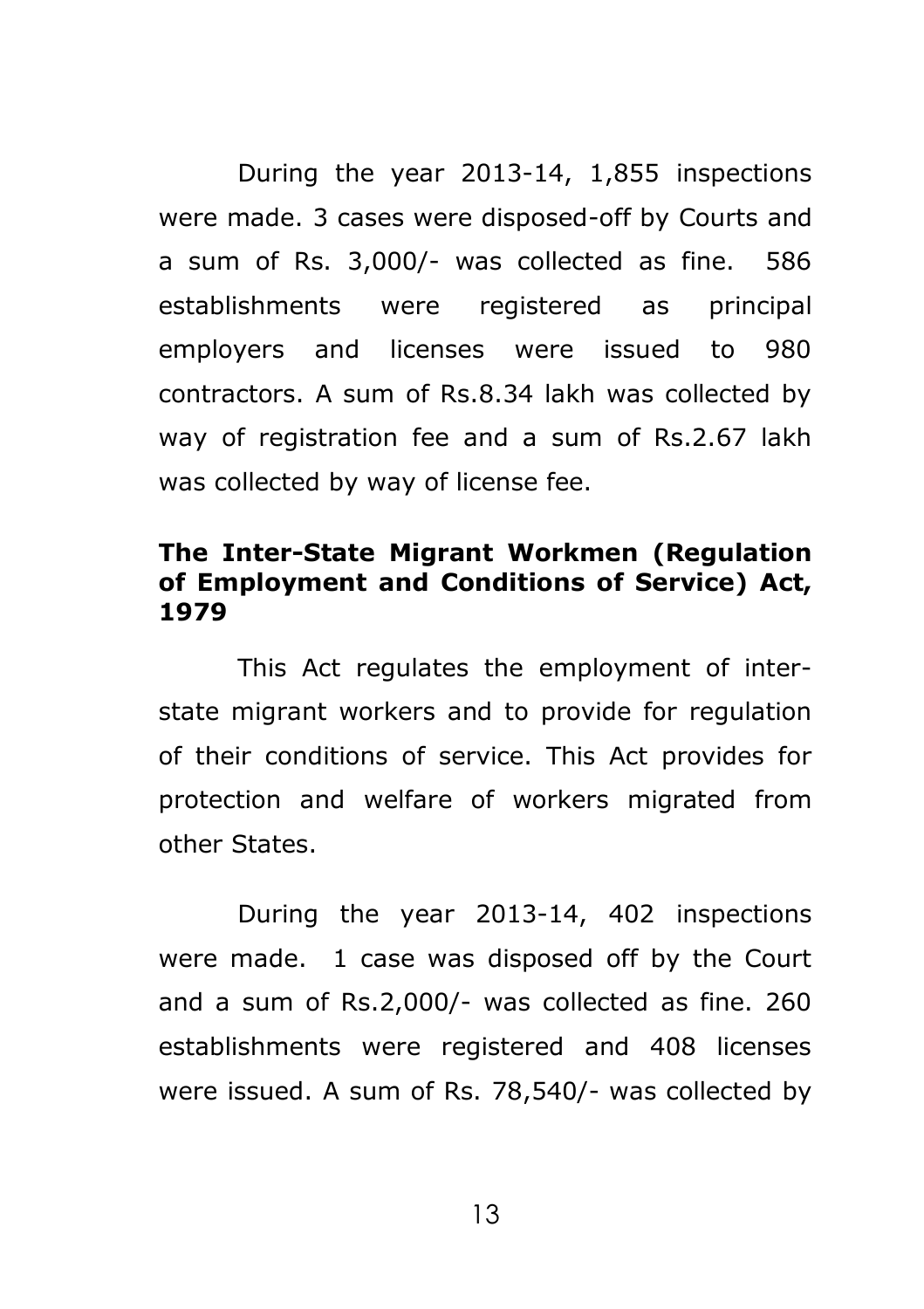way of registration fee and a sum of Rs.38,700/- was collected by way of license fee.

## **The Tamil Nadu Industrial Establishments (Conferment of Permanent Status to Workmen) Act, 1981**

The Act provides for conferment of permanent status to workmen in an industrial establishment who have been in continuous service of 480 days within a period of 24 calendar months. During the year 2013-2014, 2,435 inspections were made. 76 applications were ordered.

#### **The Motor Transport Workers Act, 1961**

The Act regulates the welfare of motor transport workers and conditions of their work. The total number of motor transport undertakings registered is 2,810, consisting of 1,37,258 workers.

A sum of Rs.56,55,528/- was collected by way of registration fee. During the year 2013-2014, 5,802 inspections were made. 919 cases were compounded and a sum of Rs.2,33,500/- was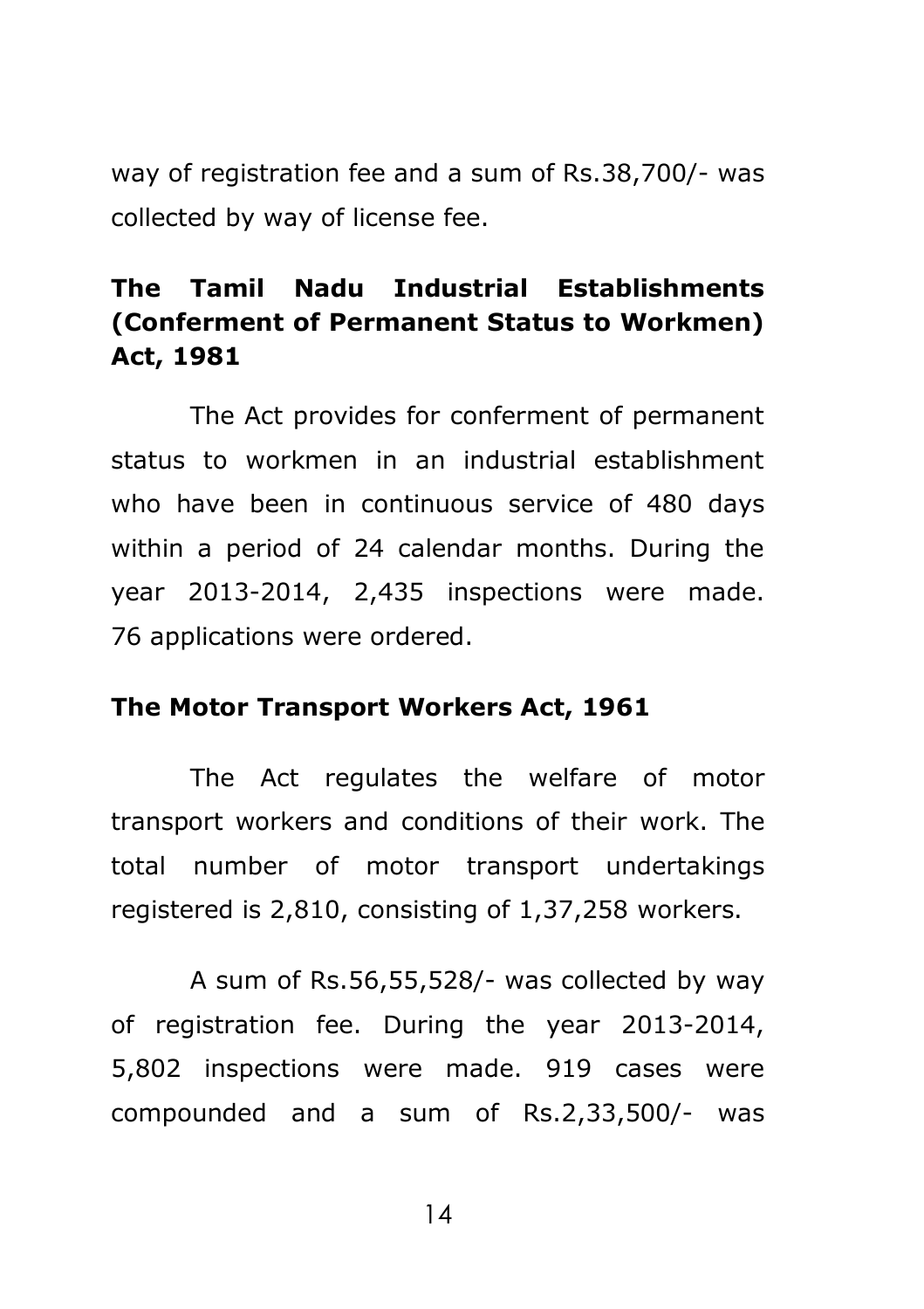collected as compounding fee. 23 cases were disposed off by the courts and fine amount Rs.4900/- was imposed.

## **The Working Journalists and Other Newspaper Employees (Conditions of Service and Miscellaneous Provisions) Act, 1955**

The Act regulates the conditions of service of working journalists and other persons employed in newsprint establishments. The remuneration of working journalists and other persons employed in the newsprint establishments is fixed by the Wage Board constituted by the Central Government. During the year 2013-2014, 90 inspections were carried out. The recommendation of the National Wage Board for Working Journalists under the chairmanship of Justice Majithia has been admitted by Hon'ble Supreme Court and it is in force.

## **The Industrial Employment (Standing Orders) Act, 1946**

The Act requires employers of industrial establishments to define conditions of employment of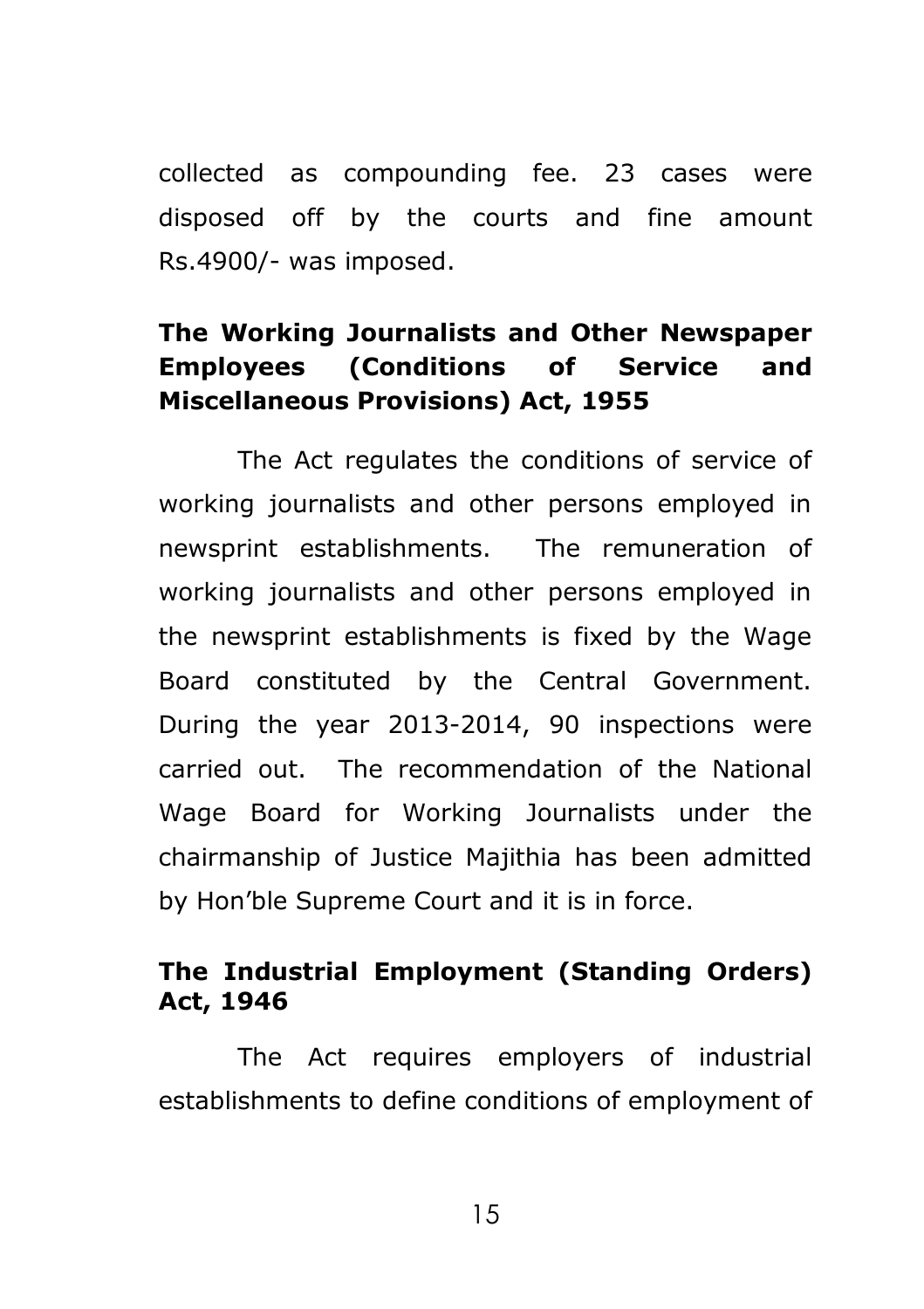workers under certified Standing Orders. The Zonal Joint Commissioners of Labour have been notified as Certifying Officers under this Act. During the year 2013-2014, 267 standing orders of industrial establishments were certified.

#### **The Trade Unions Act, 1926**

The Act provides for the registration of trade unions and lays down the law relating to registration of trade unions.

The Regional Deputy Commissioners of Labour have been notified as Additional Registrars of Trade Unions to register the Trade Unions. The total number of Trade Unions registered is 12,771. During the year 2013-2014, 244 Trade Unions were registered and a sum of Rs. 41,845/- was collected as registration and amendment fees.

### **The Payment of Gratuity Act, 1972**

The Act provides for the payment of gratuity to the employees. Gratuity is paid to an employee on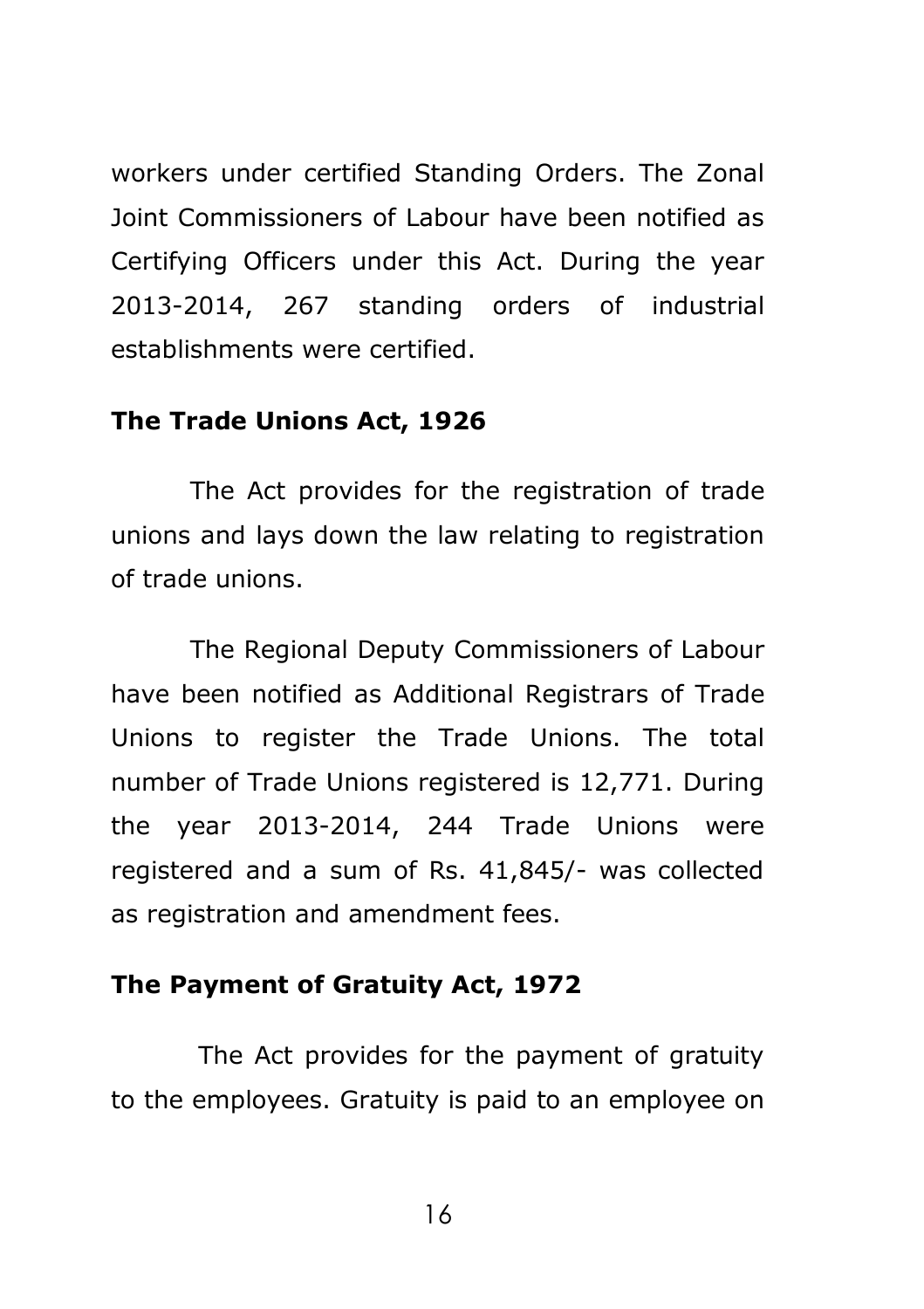superannuation / retirement or resignation, if he / she has put in a continuous service for a period of not less than five years. Gratuity is also paid on death or disablement due to accident or disease.

The Assistant Commissioners of Labour in the office of the Regional Deputy Commissioners of Labour, have been notified as Controlling Authorities and the Zonal Joint Commissioners of Labour, as Appellate Authorities, under this Act. During the year 2013-2014, 2,415 claims were disposed off and a sum of Rs.80.72 crore was ordered to be paid to the claimants.

## **The Payment of Bonus Act, 1965**

The Act provides for the payment of bonus to persons employed, on the basis of profit or production or productivity. The Act provides for the payment of bonus to persons employed by factories and establishments, where 10 or more persons are employed. This Act applies to establishments covered under the Act and bonus is payable even if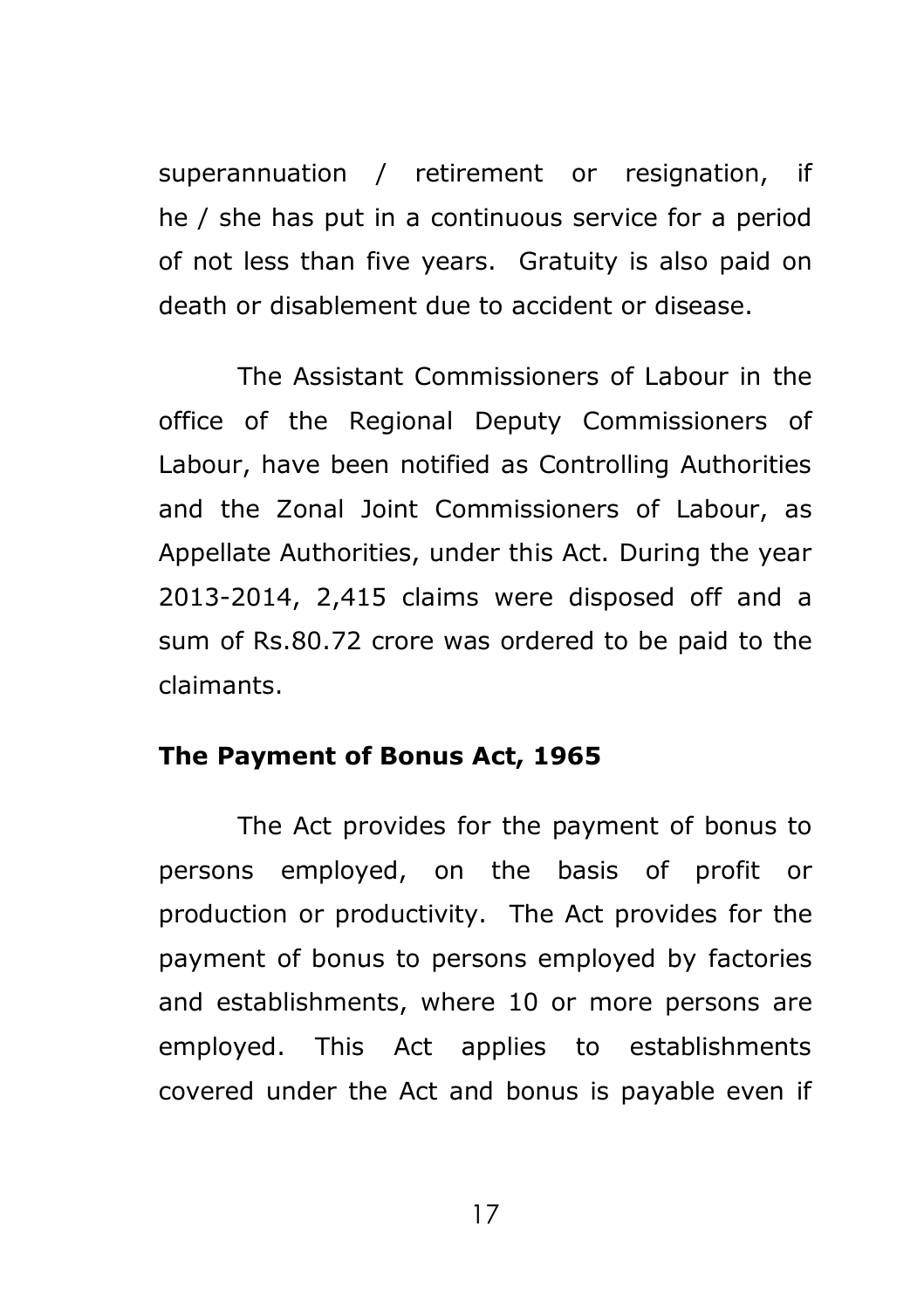the number of employees subsequently falls below 10.

A minimum bonus of 8.33% has to be paid, irrespective of the financial condition of the establishments. The Act prescribes a formula for calculating the bonus when a company makes profit. Every employee drawing wages not exceeding Rs.10,000/- per month and has worked for at least 30 days in an accounting year, is eligible for bonus. Maximum bonus payable under the Act is 20%.

## **The Maternity Benefit Act, 1961**

The Act regulates the employment of women for certain periods before and after child birth and provides for the payment of certain maternity benefits.

This Act provides for 12 weeks leave with wages for child birth (6 weeks neonatal and 6 weeks postnatal), one-month medical leave on medical certificate and 6 weeks leave for miscarriage. It provides for the payment of medical bonus of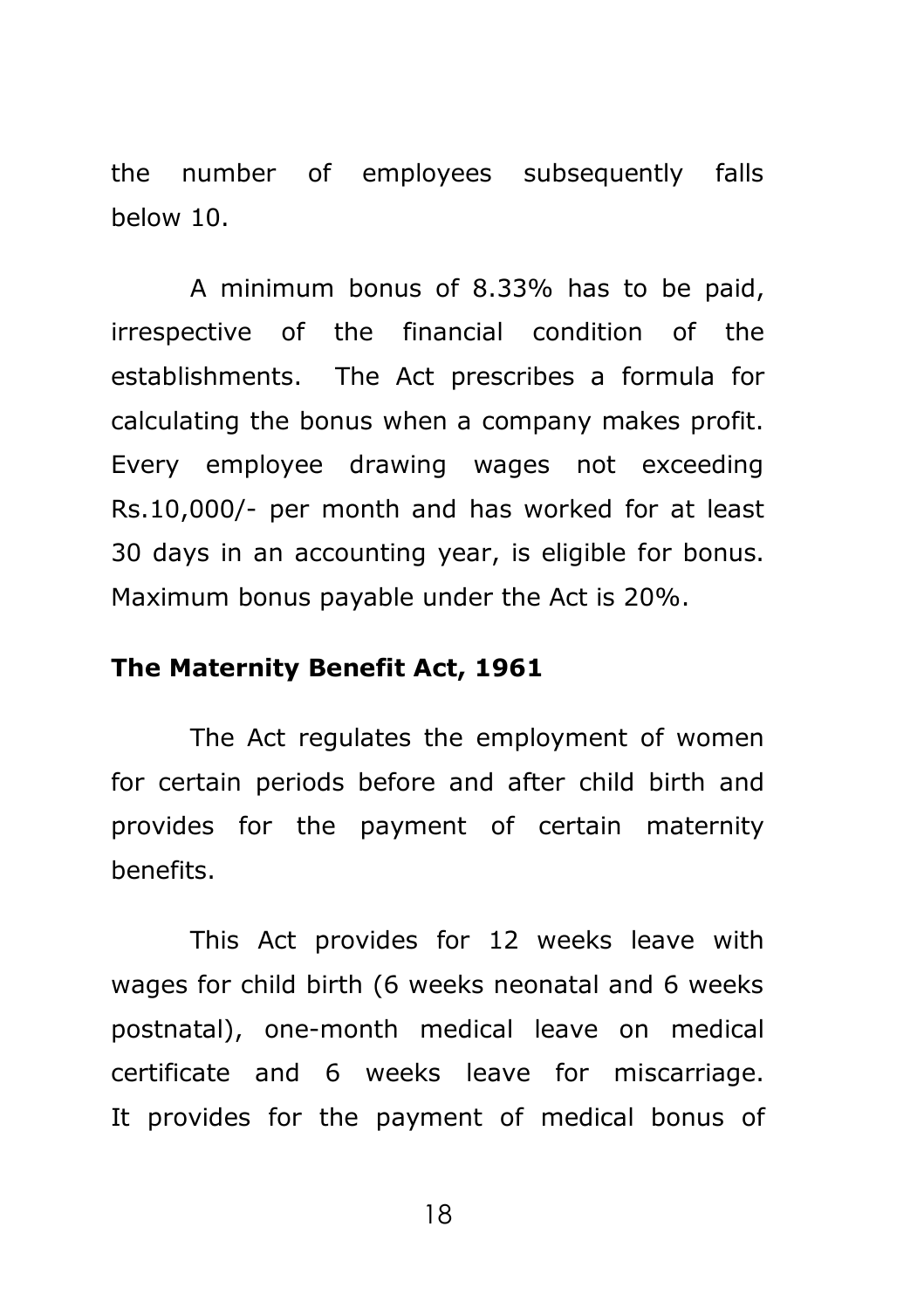Rs.3,500/-, if no free pre-natal and post-natal care is provided by the employer. During the year 2013-2014, 10,030 inspections were made. 4 cases were disposed off by the court and fine amount of Rs.6,200/-was imposed .

#### **The Equal Remuneration Act, 1976**

The Act provides for the payment of equal remuneration to men and women workers and for the prevention of discrimination on the ground of sex against women in recruitment for employment and in payment of salary to women employees. During the year 2013-14, 12,300 inspections were conducted by the enforcement officers.

## **The Tamil Nadu Payment of Subsistence Allowance Act, 1981**

The Act provides for the payment of subsistence allowance during the period of suspension. The Assistant Commissioners of Labour in the office of the Regional Deputy Commissioners of Labour have been notified as Authorities and the Regional Deputy Commissioners of Labour as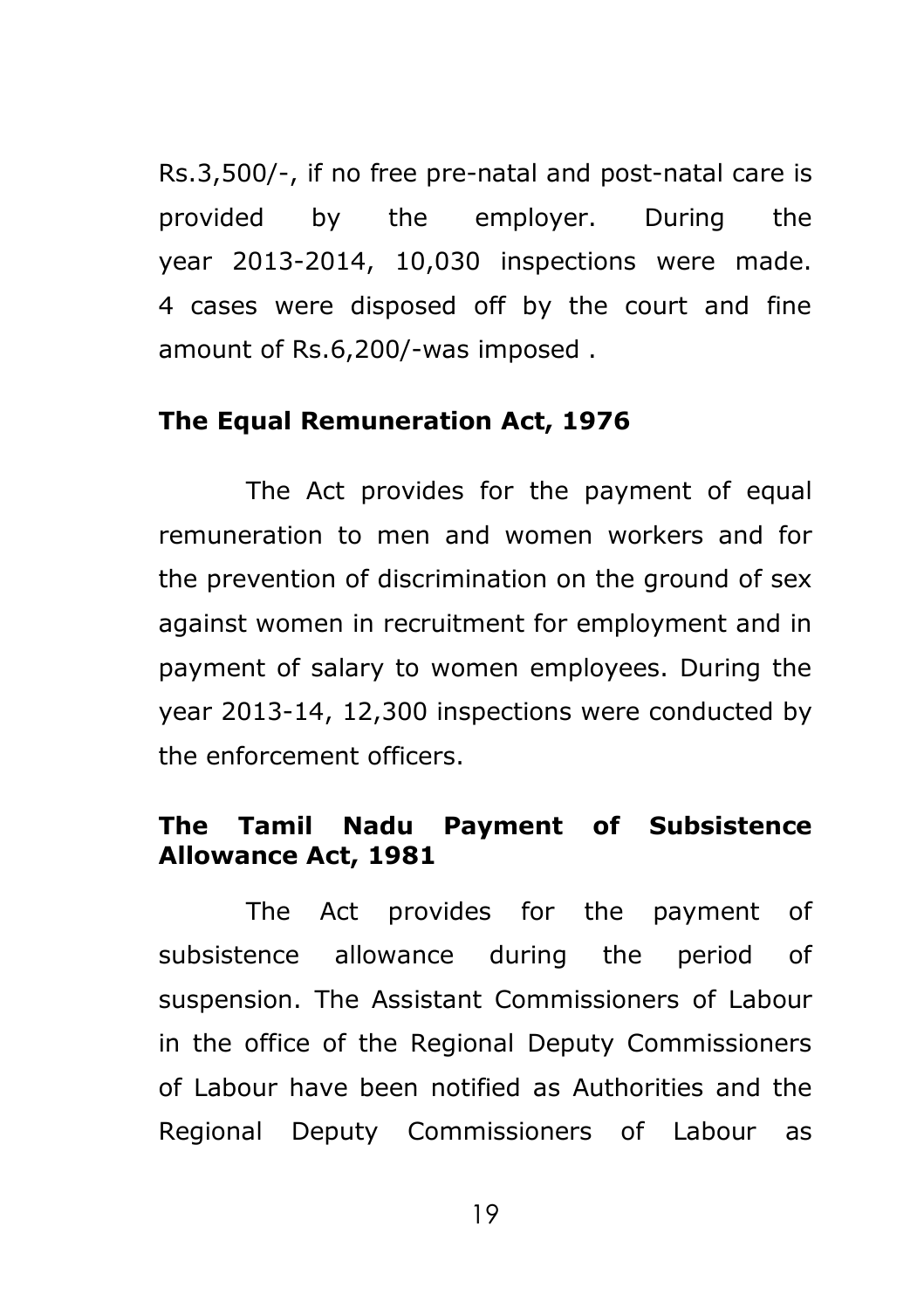Appellate Authorities under this Act. During the year 2013-2014, 196 claims were disposed off and a sum of Rs.97.06 lakh was ordered to be paid.

#### **The Employees' Compensation Act, 1923**

The Act provides for compensation to workers in the event of death or loss of earning capacity due to accidents in the course of their employment. The Regional Deputy Commissioners of Labour have been notified as Commissioners to hear and decide on the claims under this Act.

The compensation amount awarded is to be deposited by the employers/Insurance Companies. In case of default in depositing the amount awarded, the Deputy Commissioners of Labour initiate action to recover the amount through District Collectors under the Revenue Recovery Act. During the year 2013-2014, 2,665 cases were disposed off and a sum of Rs.41.57 crore was ordered to be paid as compensation.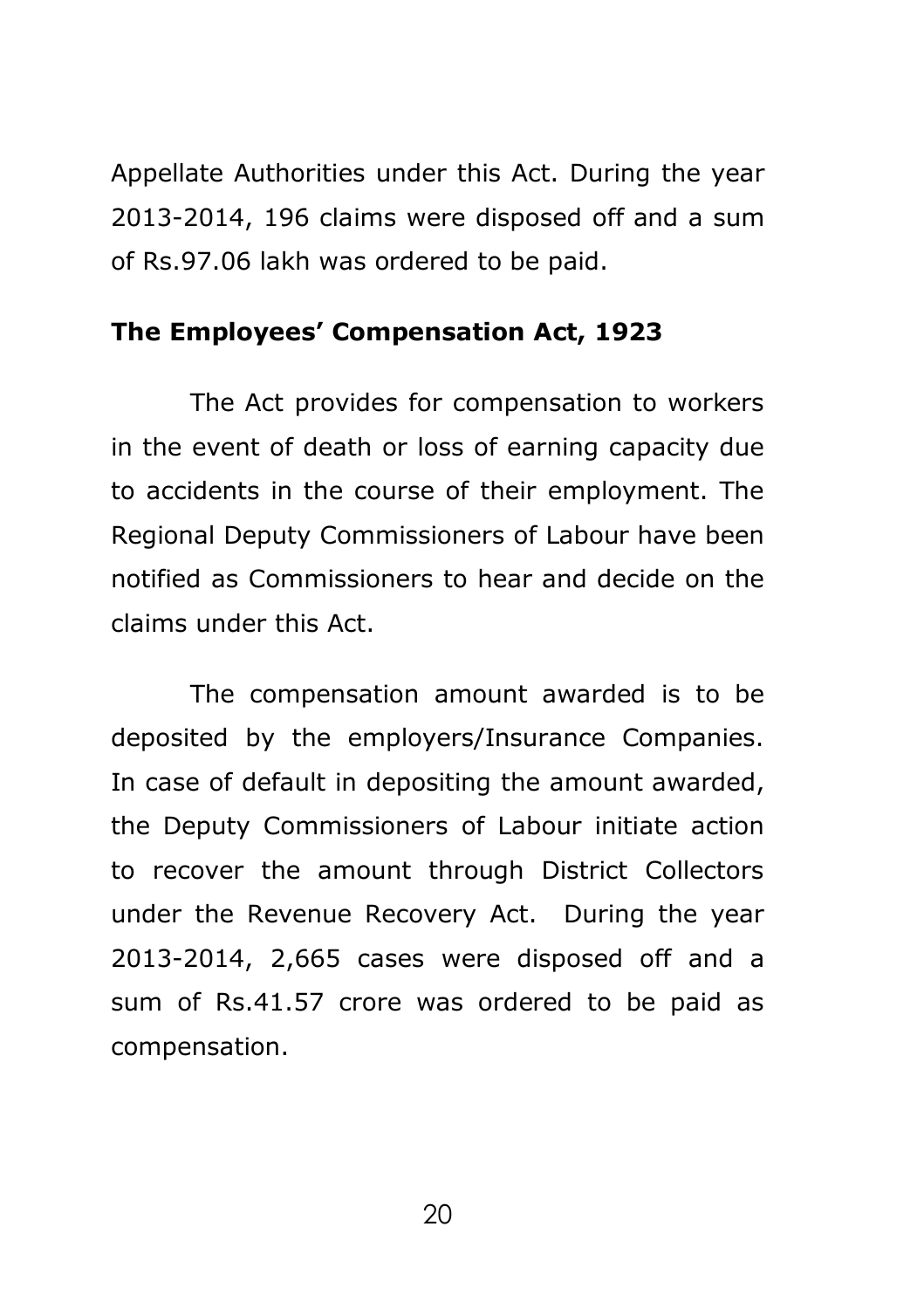#### **The Minimum Wages Act, 1948**

The Minimum Wages Act, 1948 provides for fixing minimum rates of wages in certain employments appended as schedule to Act. This Act seeks to ensure not only the sustenance of life but also preservation of efficiency of the employees. In Tamilnadu, 92 employments have been included in the Schedule. Minimum Wages have been fixed for 73 employments such as Shops and Establishments, General Engineering, Construction, Catering, Plantation, Tanneries and Leather Manufactory, Public motor transport, Textile mills (Apprentices) etc. The minimum wage is revised once in 4 years. While fixing the minimum wages, Variable Dearness Allowance is added to neutralise the cost of living. During the year 2013-2014, minimum rates of wages have been revised in respect of 20 employments. Further preliminary notifications for revision have been issued for 20 employments and necessary action is being taken to issue final notification.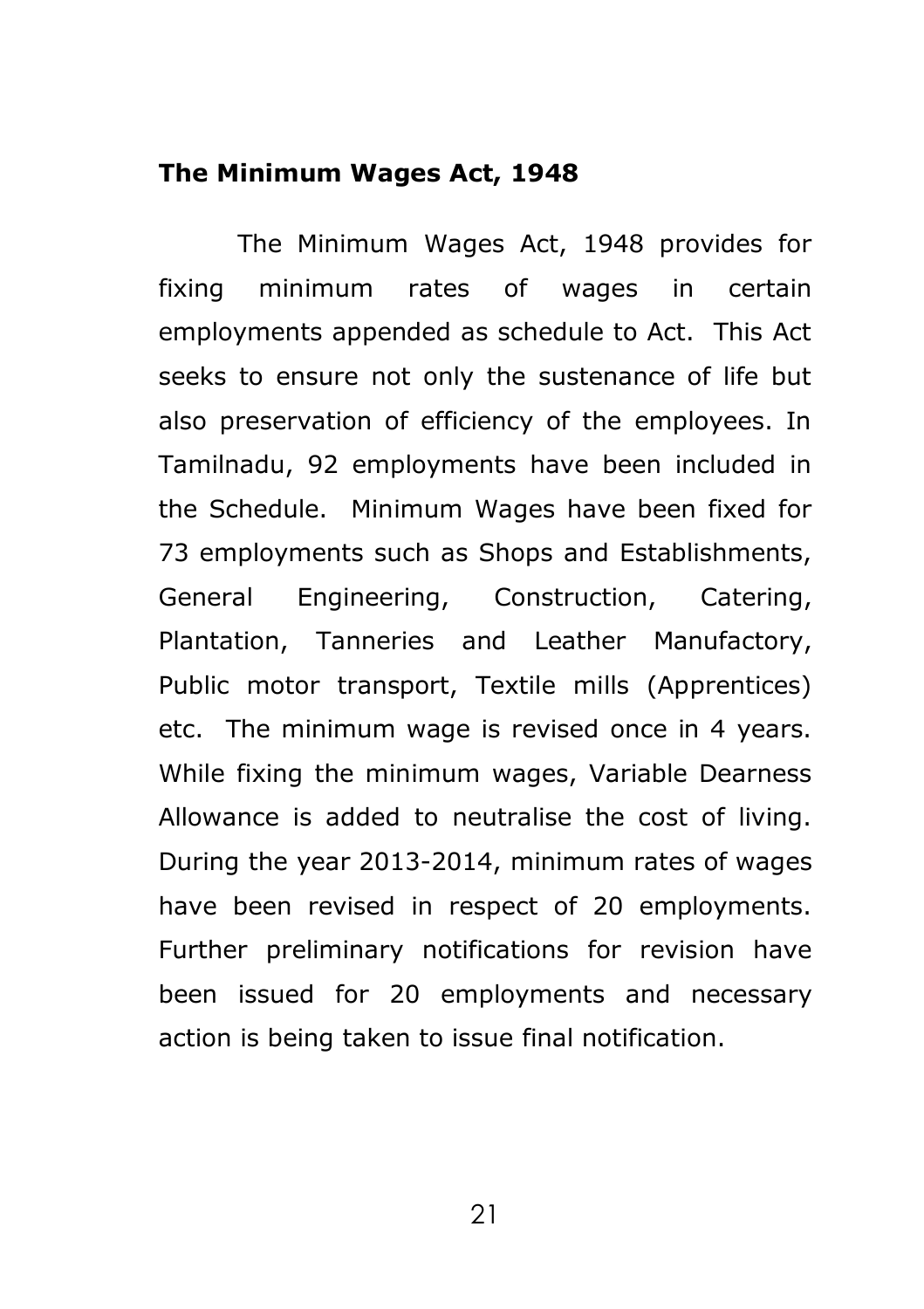During the year 2013 – 2014, employment in Hand Embroidery and Jari was included in Part-I of the Schedule of the Minimum Wages Act.

The Regional Deputy Commissioners of Labour have been notified as authorities to hear the claims under section 20 (1) of the Minimum Wages Act. During the year 2013-2014, 1,19,872 inspections were carried out and 183 prosecutions were launched and Rs.92450 was collected as fine amount. 453 claims were disposed off and Rs.1.29 crore was ordered to be paid to the claimants.

#### **The Plantations Labour Act, 1951**

The Plantations Labour Act has been enacted to provide for the welfare of the plantation labour and to regulate the conditions of work in plantations. The Act is applicable to any land used or intended to be used for growing tea, coffee, rubber and cardamom with an extent of 5 hectares or more and in which 15 or more persons are employed.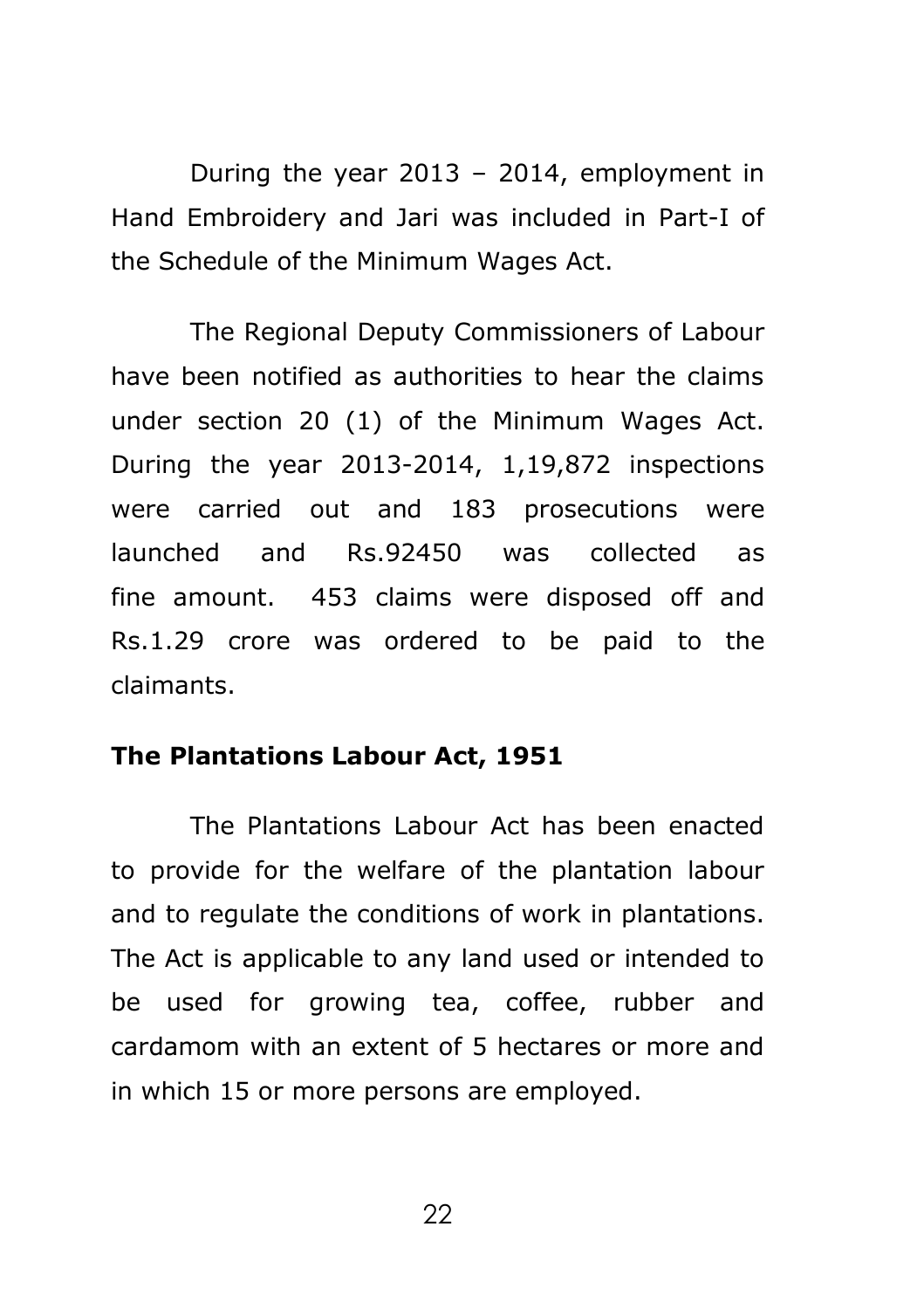#### **Enforcing authorities**

The Plantations Labour Act, 1951 and its allied rules are enforced by 10 Inspectors of Plantations and two Assistant Surgeons (Plantations) in Tamil Nadu. The Joint Commissioner of Labour (Administration) is the Chief Inspector of Plantations under the administrative control of the Commissioner of Labour. The Offices of the ten Inspectors of Plantations are situated in Ooty, Coonoor, Gudalur, Panthalur, Kothagiri, Valparai, Yercaud, Batlagundu, Theni and Nagercoil. The offices of the Assistant Surgeons (Plantations) are situated in Ooty and Nagercoil.

The total number of plantations in Tamil Nadu is 2,221 covering an area of 61,747 hectares of which 680 are registered plantations covering an area of 54,071 hectares and 1,541 are unregistered plantations covering an area of 7,676 hectares. The total number of workers in registered plantations is 55,302 of which 21,060 are men and 34,242 are women. The total number of workers in unregistered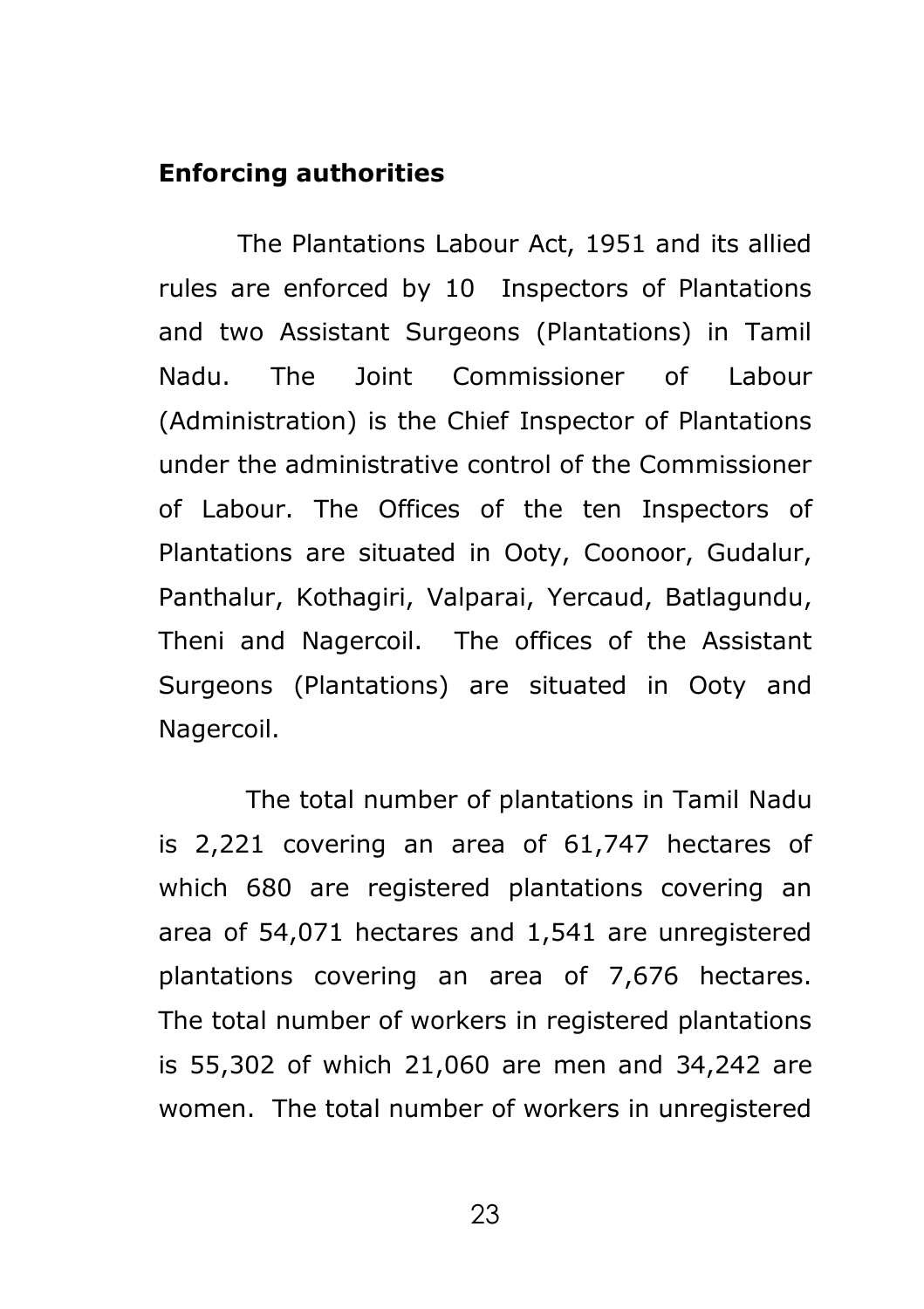plantations is 7,709 of which 3,091 are men and 4,618 are women.

 Under this Act, employers are obligated to provide housing facilities, medical facilities, protective clothing, drinking water etc. to the workers as follows:-

#### **Housing Facilities**

Plantations Labour Act provides for the provision and maintenance of houses by the employer for the benefit and use of plantation workers residing in the plantations. The plinth area of the houses shall not be less than 287 Sq. ft. The houses shall have water facility within reasonable distances, electricity and cement flooring. In Tamil Nadu so far 42,601 houses have been constructed for the plantation workers.

#### **Medical Facilities**

Every employer of plantations shall provide and maintain medical facilities for the workers and their families. Plantations employing 1000 or more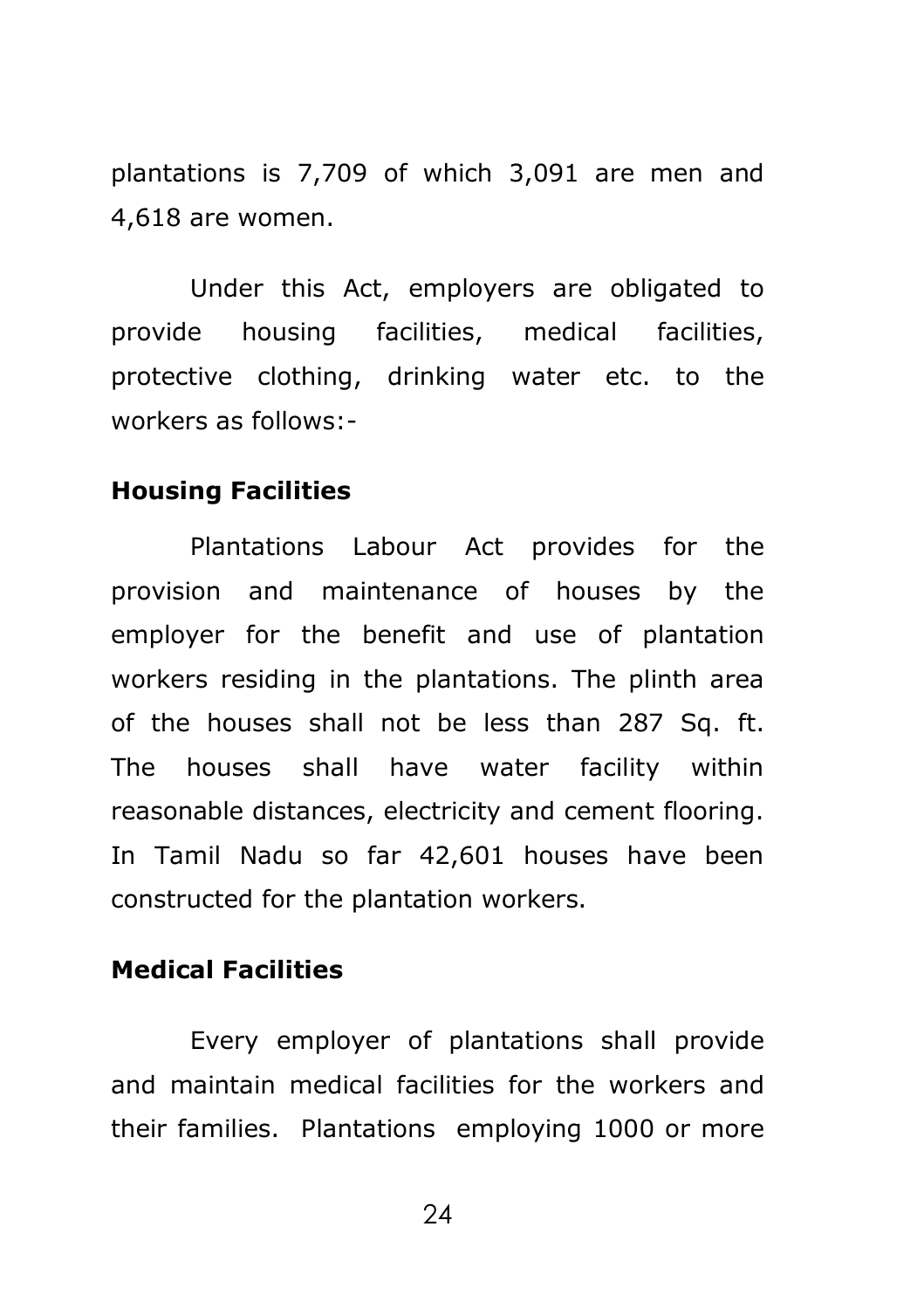workers shall have own garden hospital, plantations employing more than 200 workers but less than 1000 workers shall have combined garden hospital and own dispensary and plantations employing 200 or less workers shall maintain dispensary either individually or in groups. The Assistant Surgeons (Plantations) are enforcing the provisions relating to the medical facilities to be provided by the employers under the act and rules. There are 129 dispensaries and 44 Group dispensaries, 29 Garden Hospitals and 4 Group Garden Hospitals in Tamil Nadu

#### **Creches**

 In plantations where more than 50 women workers are employed, a creche shall be provided for the benefit and use of children below the age of 6 years. The children shall be given pure milk and wholesome refreshment. The crèche shall have a suitable wash room. The children shall be provided with two sets of clothing once a year. The crèche shall have play materials for the children and also an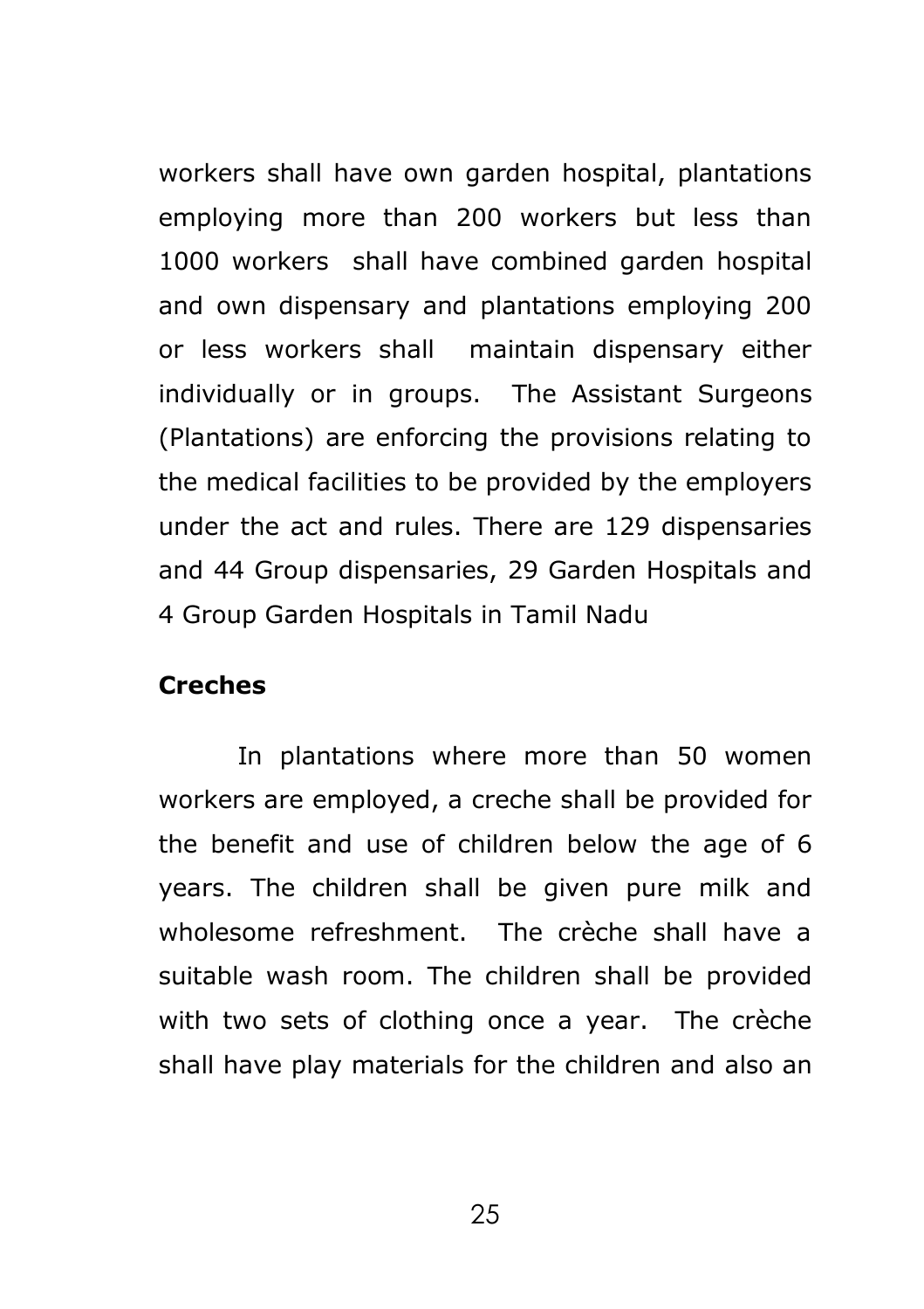open play ground suitably fenced. There are totally 244 creches in the plantations in Tamil Nadu.

## **Education**

 In the plantation where there are more than 25 children in the age of 6 to 12, the employer is liable to provide a primary school. However, if there is a school run by the Government or Local body within the radius of 1.6 Kms. of a particular plantation, the employer need not provide a separate school. There are 158 schools in the plantations in Tamil Nadu.

### **Protection from cold weather (warm cloth)**

 The employer shall provide one field cumbly every year and one rug once in Two years to all workers employed in districts other than Kanyakumari to protect them from rain and cold. The workers of Kanyakumari district shall be provided with an umbrella and one bed sheet once in a year.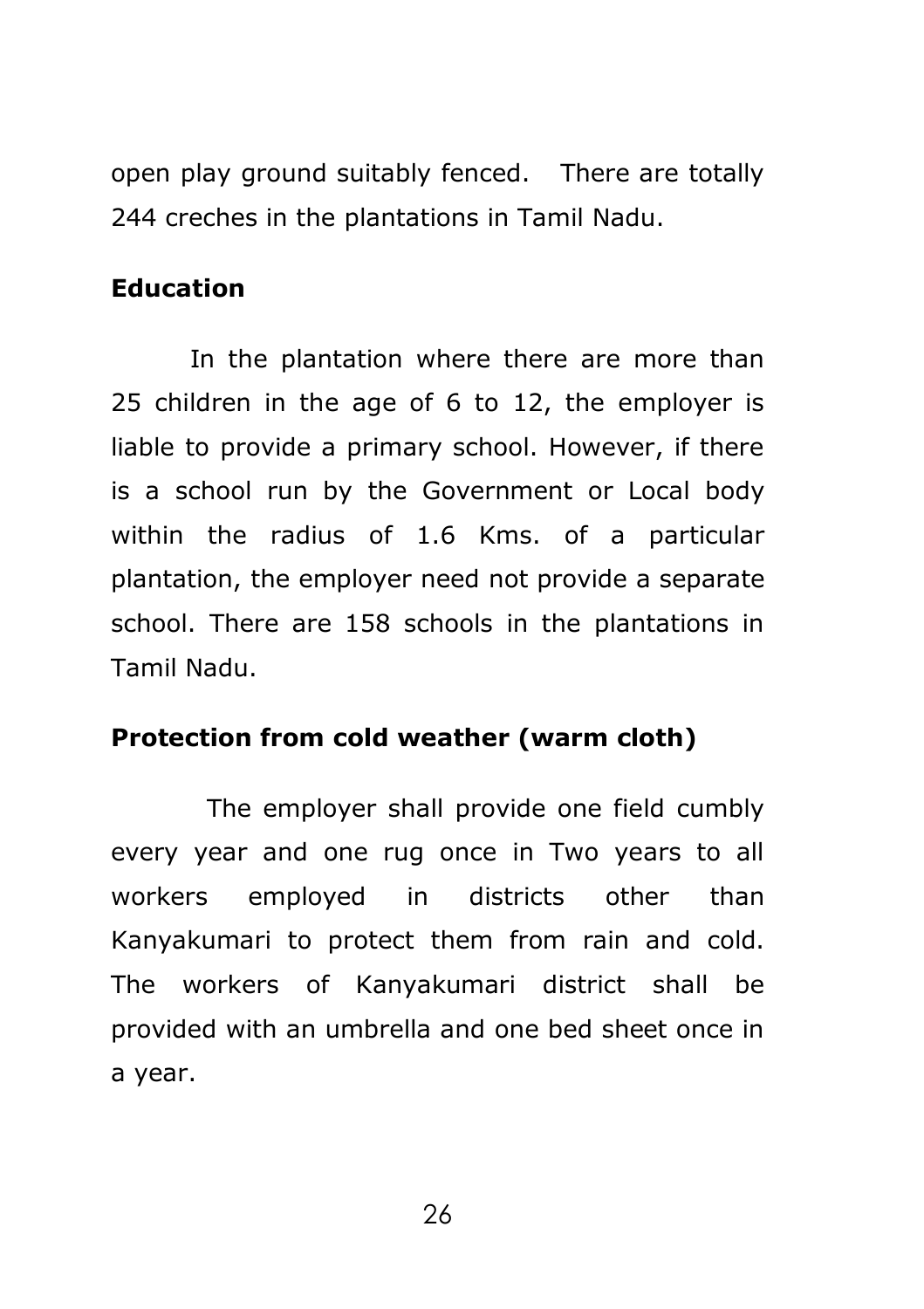#### **Water Supply**

 It is the responsibility of the employer to provide and maintain at convenient places in the plantation sufficient supply of wholesome drinking water. Where drinking water is supplied from well or reservoir, the water in it shall be sterilized periodically. The potability certificate has to be obtained from the Health Officer of the Department of Health and Preventive Medicine or from the Certifying Surgeon or from the testing labs of the Tamil Nadu Water Supply and Drainage Board.

3,122 inspections have been made under this act during the year 2013-2014 and 216 cases have been disposed in the court and a sum of Rs.3,01,200 was imposed as fine.

## **The Plantation Labour Housing Advisory Board & Plantation Labour Advisory Committee**

 The Plantation Labour Housing Advisory Board is a statutory tripartite committee chaired by the Principal Secretary to Government, Labour and Employment Department, consisting of the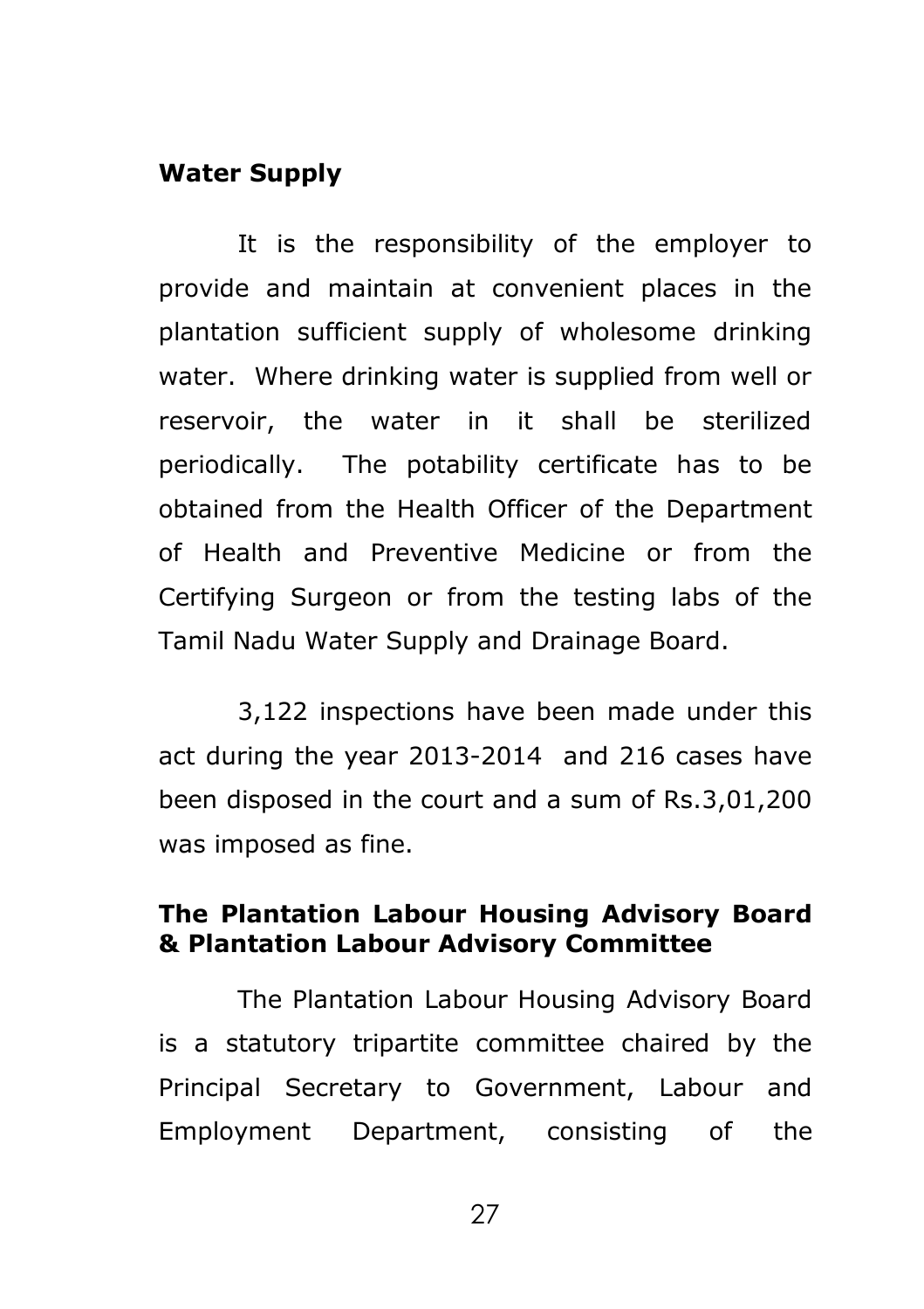representatives of planters, workers and Government Officials. The object of this Board is to ensure provision of proper housing facilities to the plantation workers. The Plantation Labour Advisory Committee is a tripartite non-statutory committee, chaired by the Commissioner of Labour, and consisting of Government official and representatives of planters, workers. The object of this committee is to enforce the various provisions of the Plantations Labour Act and Rules.

### **SOCIAL SECURITY**

#### **TAMIL NADU LABOUR WELFARE BOARD**

The Tamil Nadu Labour Welfare Board was constituted under the Tamil Nadu Labour Welfare Fund Act, 1972, in the year 1975. It implements various Welfare Schemes for the benefit of the organised Labour on contributory basis. The Hon'ble Minister for Labour is the Chairman of the Board. The Board has 5 Employees' Representatives, 5 Employers' Representative, 4 Government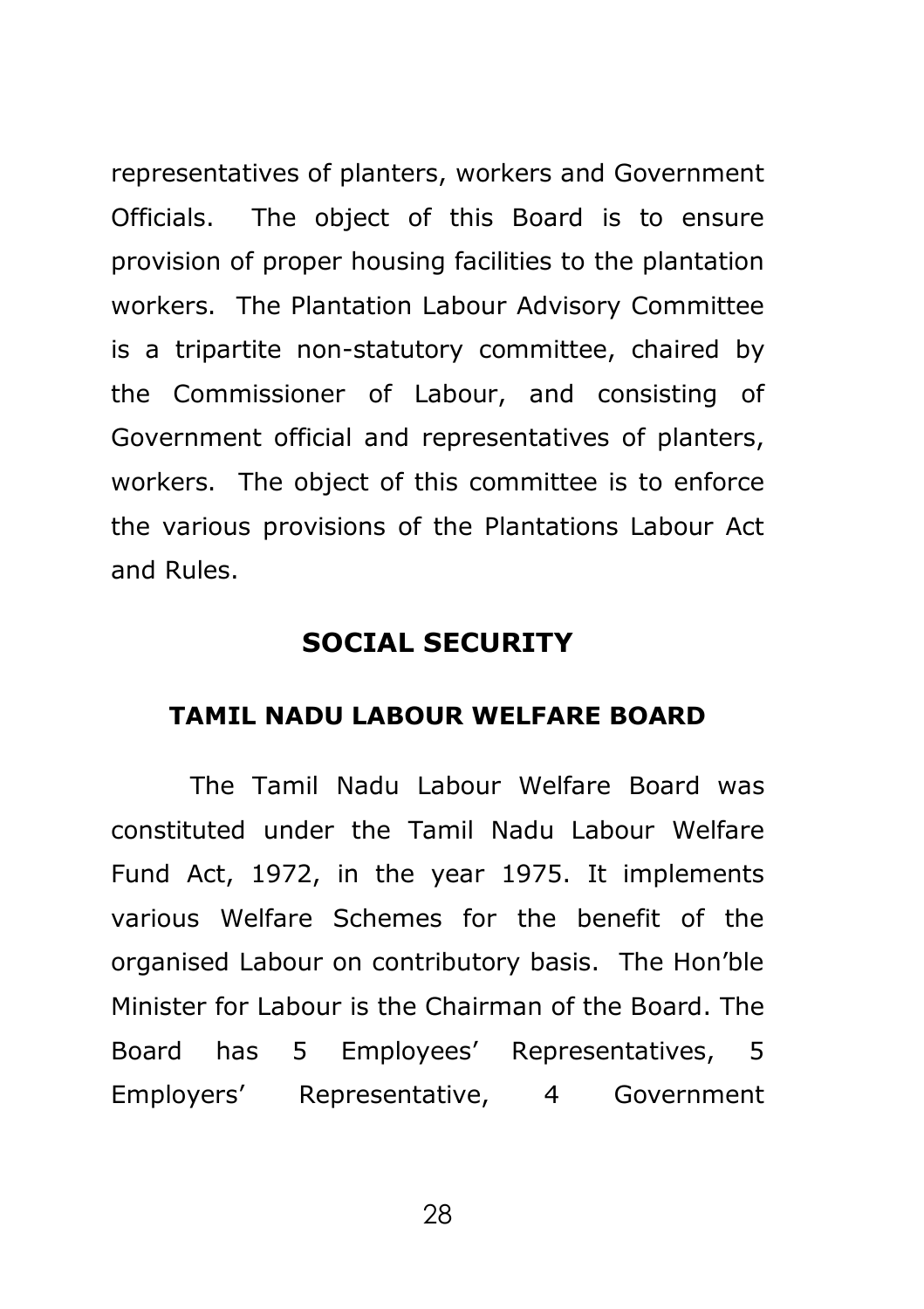Representatives, 3 Members of the Legislative Assembly and 2 Women Representatives.

 In order to implement various labour welfare schemes, the Tamil Nadu Labour Welfare Board receives contribution from the employees and employers of the Factories, Plantations, Motor Transport Undertakings, Shops and Catering Establishments. The employees of the above establishments contribute Rs.7/- and employers contribute Rs.14/- per worker per year. The Government of Tamil Nadu contributes Rs.7/-. The Board also receives fine amount imposed by the Courts and also Compounding fees collected by the Labour Department against the employers for violation of Labour Acts and Rules.

## **Financial Assistance:**

The Board runs 68 Welfare Centres where facilities like Pre-School, Tailoring training and Reading Room are made available. During the year 2013-2014, 18,942 workers and their wards have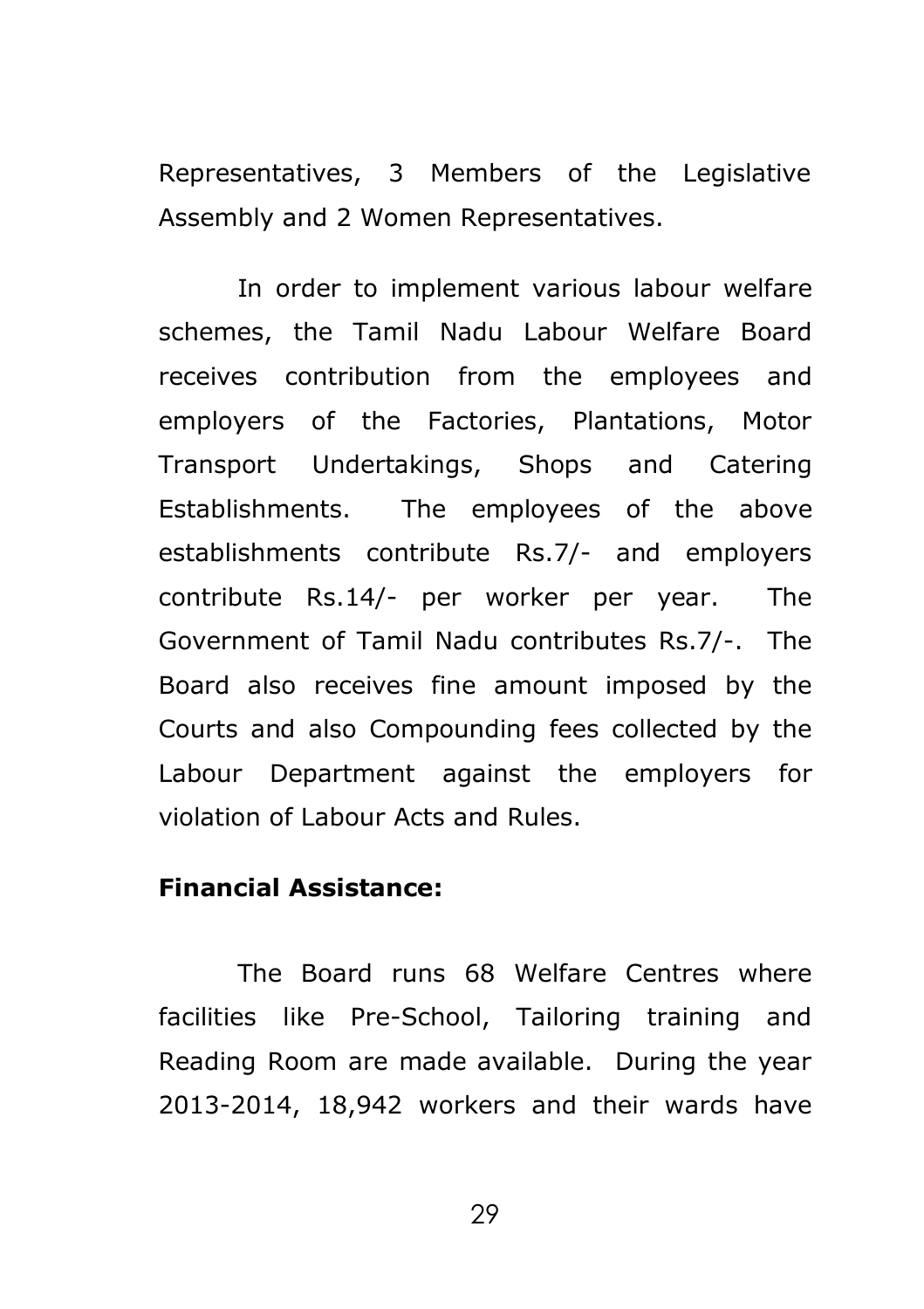availed assistance and an amount of Rs.1.04 crore has been spent on various Welfare Schemes.

## **New schemes introduced in the year 2013:**

- 1. Accidental Death Assistance of Rs.1 lakh to the workers.
- 2. Performance based Assistance to students who participate in National / State level Sports Meet.
- 3. Training for Computer, Hotel Management and Driving through Modular Employable Skill.
- 4. Extension of Educational Incentive Scheme to students who secure first ten places in  $10<sup>th</sup>$  and 12<sup>th</sup> Standard Government Public Examinations in each Educational District.

| 1. | Labour Welfare<br>Centres                 | Have facilities like Tailoring<br>Section, Pre-school<br>and<br>Reading Room.                                                                                                 |
|----|-------------------------------------------|-------------------------------------------------------------------------------------------------------------------------------------------------------------------------------|
| 2. | Scholarships<br>various<br>for<br>courses | Post Graduate<br>Course Rs.6,000/-<br>Graduates Course Rs.4,000/-<br>Diploma Course Rs.2,500/-<br><b>Higher Secondary</b><br>Course Rs.2,000/-<br>Rs.2,000/-<br>I.T.I. Course |

## **Labour Welfare Schemes**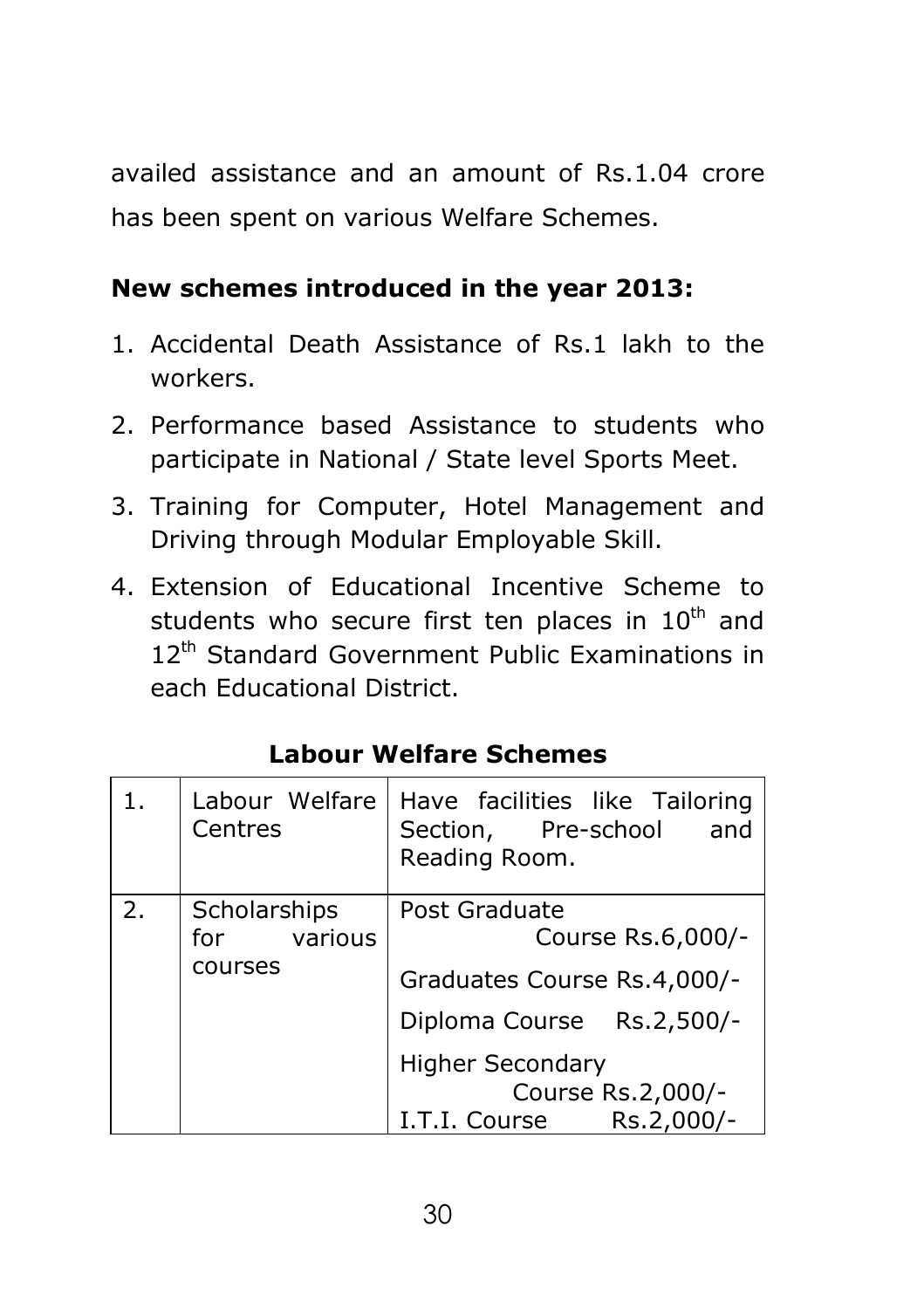| 3. | Educational<br>Incentive                               | For first 10 Rank Holders in<br>each Educational District                                                                                                                             |
|----|--------------------------------------------------------|---------------------------------------------------------------------------------------------------------------------------------------------------------------------------------------|
|    |                                                        | 10 <sup>th</sup> Standard - Rs.2,000/-                                                                                                                                                |
|    |                                                        | 12 <sup>th</sup> Standard - Rs.3,000/-                                                                                                                                                |
| 4. | <b>Book Allowance</b>                                  | Post-Graduate<br>Course Rs.3,000/-<br>Graduate Course Rs.2,000/-<br>Diploma Course Rs.1,500/-<br><b>Higher Secondary</b><br>Course Rs.1000/-<br>(For Private School students<br>only) |
| 5. | Assistance<br>for<br><b>Basic Computer</b><br>Training | Rs.1000/- for five employees<br>/ dependants in each District.                                                                                                                        |
| 6. | Marriage<br>Assistance                                 | Rs.5,000/- for female<br>and<br>Rs.3,000/- for male workers<br>and their wards.                                                                                                       |
| 7. | <b>Spectacles</b><br>Assistance                        | Upto Rs.500/- for workers                                                                                                                                                             |
| 8. | Typewriting<br>/Shorthand<br>Assistance                | Typewriting Higher Rs.600/-                                                                                                                                                           |
|    |                                                        | Typewriting Lower Rs.1000/-                                                                                                                                                           |
|    |                                                        | Shorthand Inter/High Speed<br>Rs.750/-                                                                                                                                                |
|    |                                                        | Shorthand Lower / Higher<br>Rs.1500/-                                                                                                                                                 |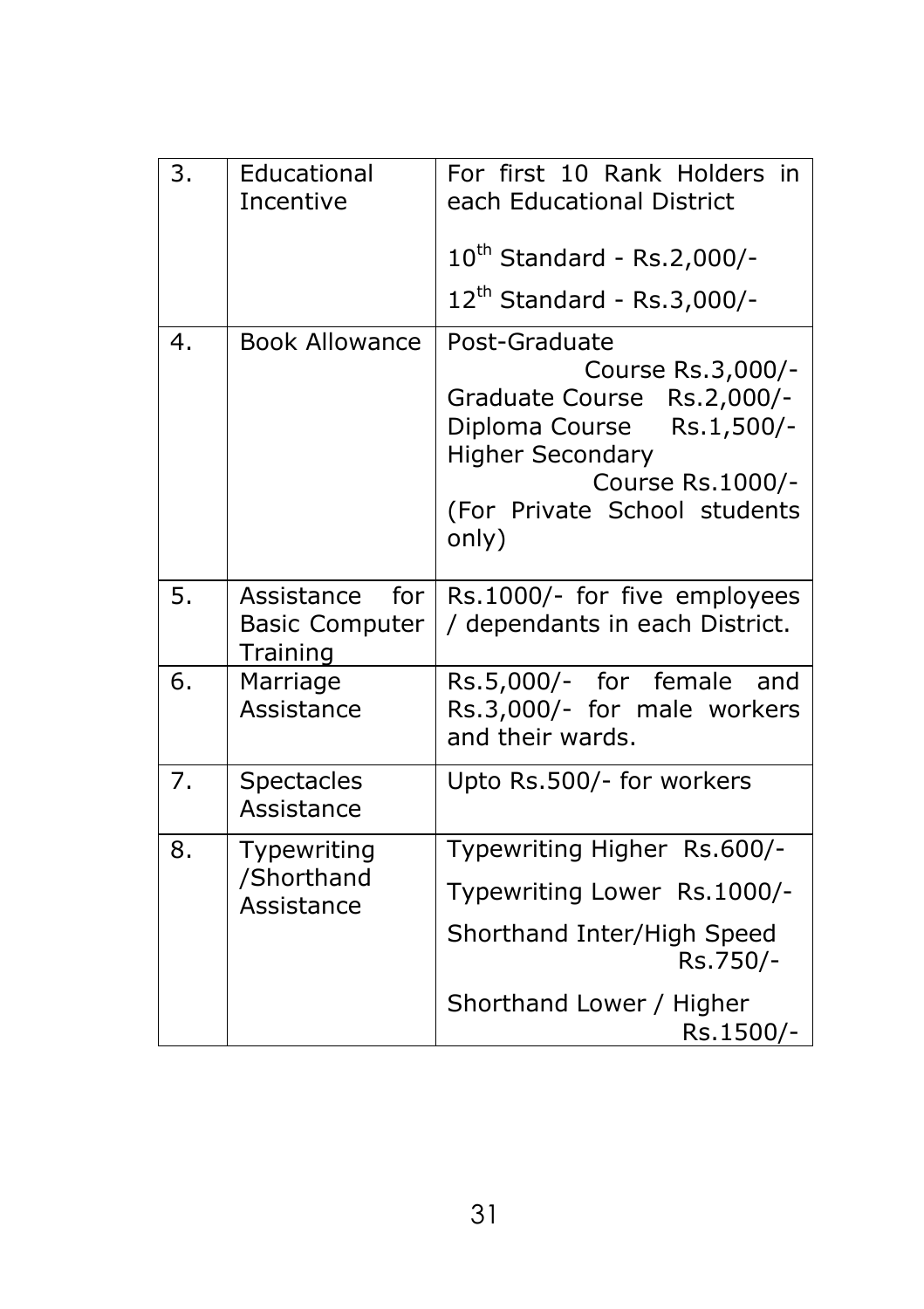| 9.  | Death<br>Assistance and<br>Funeral<br>Expenses                     | Death<br>Assistance<br>of<br>Rs.25,000/-<br>and<br>Funeral<br>Expenses of Rs.2,000/- to the<br>Legal Heir of the worker.                                                                                                                           |
|-----|--------------------------------------------------------------------|----------------------------------------------------------------------------------------------------------------------------------------------------------------------------------------------------------------------------------------------------|
| 10. | Accident Death<br>Assistance<br>and<br>Funeral<br><b>Expenses</b>  | Accident Death Assistance of<br>Rs.1,00,000/- and Funeral<br>Expenses of Rs.2,000/- to the<br>Legal Heir of the worker.                                                                                                                            |
| 11. | Hearing<br>Aid,<br>Artificial<br>Limbs<br>and<br>Three<br>Wheelers | Upto Rs.1000/- for Hearing<br>Aid, Govt. prescribed price for<br>artificial limbs and free supply<br>of three wheelers.                                                                                                                            |
| 12. | T.B. Wards<br>in<br>various<br>Sanatoria                           | Tambaram<br>Sanatorium<br>(Chennai),<br>Tiruppur,<br>Asaripallam (Kanyakumari),<br>(Madurai)<br>Austinpatti<br>and<br>Kizhpennathur<br>(Thiruvannamalai)                                                                                           |
| 13. | Holiday Homes<br>for workers                                       | Mamallapuram,<br>Courtallam<br>and Valparai.                                                                                                                                                                                                       |
| 14. | Jeeva Illam                                                        | A Rest House for Trade Union<br>Representatives.                                                                                                                                                                                                   |
| 15. | Uzhaippavar<br>Ulagam-<br>Magazine<br>for<br>Workers               | The Board brings<br>out<br>a<br>monthly<br>magazine<br>"Uzhaippavar Ulagam", which<br>consists of Court Judgments,<br>Labour Acts, question<br>and<br>Consumer<br>answers,<br>Price<br>Index for the benefit of the<br>workers, employers and also |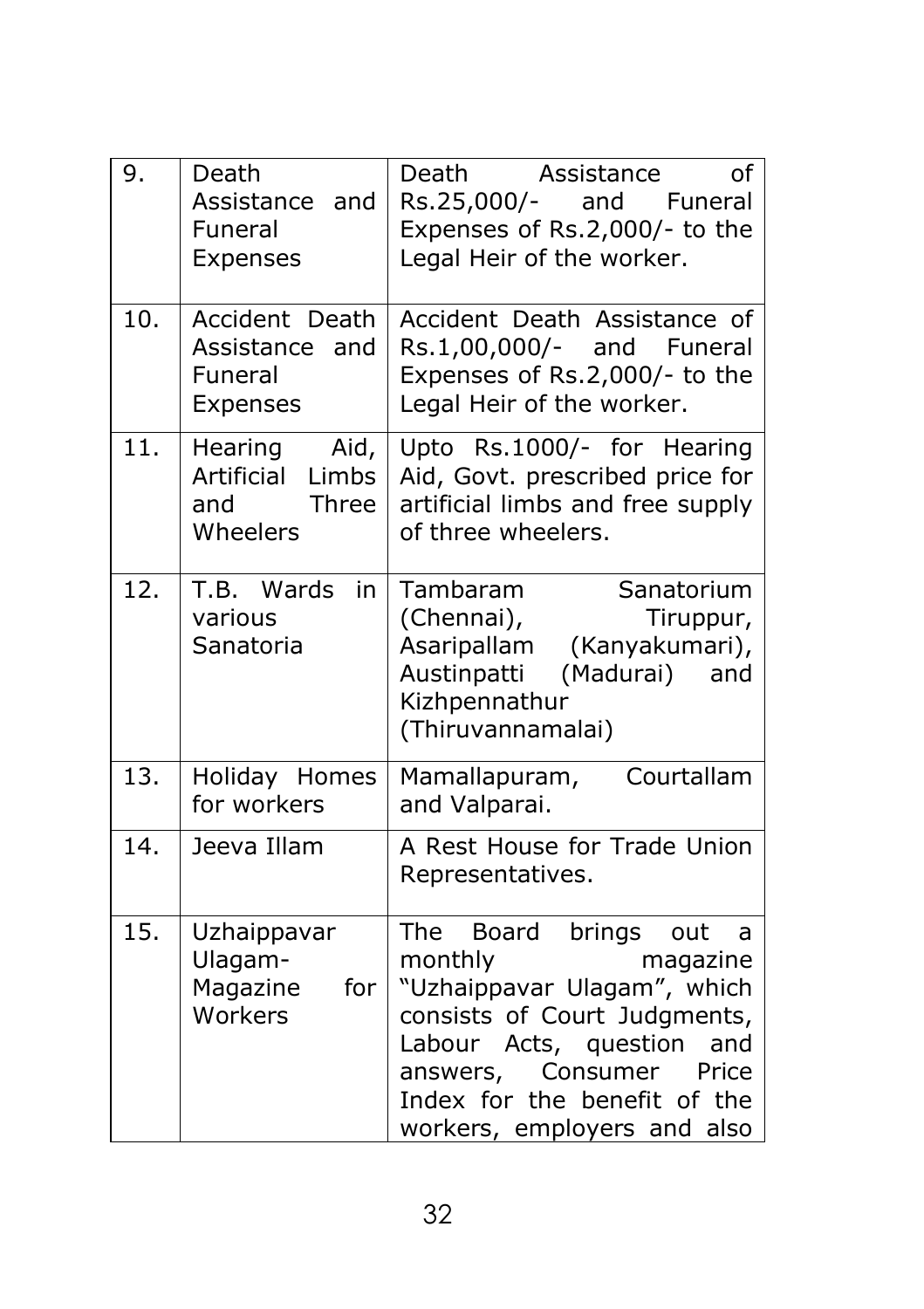|  | to the public. The price of the $ $<br>magazine is Rs.7/- per copy<br>and an annual subscription<br>Rs.80/-, Life subscription |
|--|--------------------------------------------------------------------------------------------------------------------------------|
|  | Rs.750/-.                                                                                                                      |

#### **UNORGANISED WORKERS WELFARE BOARDS**

The Government of Tamilnadu has been taking determined efforts to provide social security to the unorganised workers in the State. In consonance, the Government of Tamilnadu has enacted the Tamil Nadu Manual Workers (Regulation of Employment and Conditions of Work) Act 1982 to provide benefits to the manual workers engaged in 69 employments included in the schedule to the Act. The welfare scheme framed under this Act, provides for assistances such as, education, marriage, maternity, natural and accidental death, disability cover, old age protection through monthly pension.

The Government has so far established 17 unorganised workers welfare boards under the Department of Labour. Tamil Nadu stands as a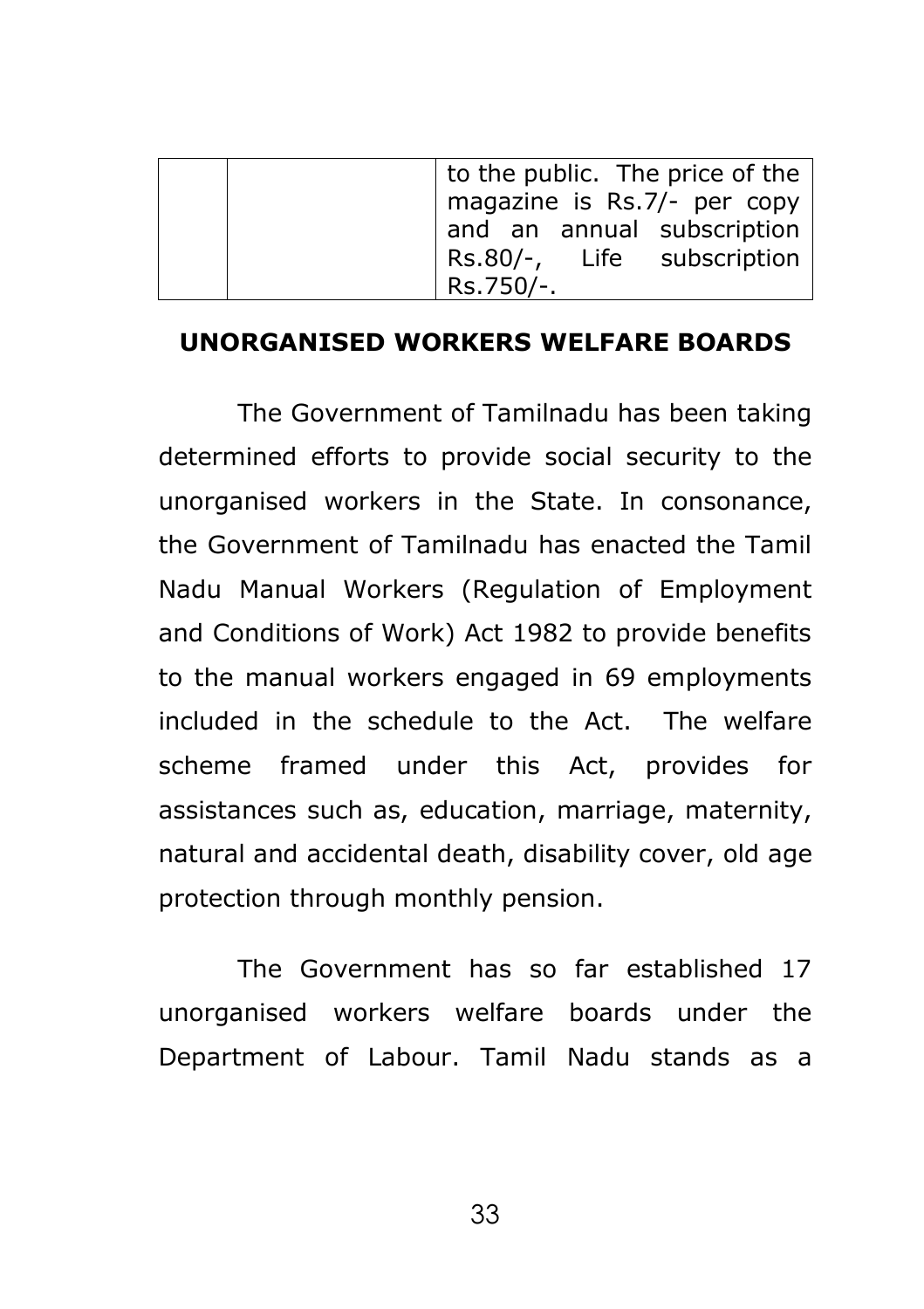pioneer in extending welfare measures to unorganised workers.

## **Tamil Nadu Construction Workers Welfare Board**

The Government of Tamil Nadu established the Tamil Nadu Construction Workers Welfare Board on 30.11.1994 and formulated the Tamil Nadu Manual Workers (Construction Workers) Welfare Scheme in 1994. The Scheme provides welfare measures for manual workers engaged in construction or maintenance of dams, bridges, roads or in any other building operation.

## **Tamil Nadu Manual Workers Welfare Board and 15 other Boards**

The Government of Tamil Nadu constituted the Tamil Nadu Manual Workers Welfare Board on 17.03.1999 and formulated the Tamil Nadu Manual Workers Social Security and Welfare Scheme, 2001. Later on, the scheme was substituted by the Tamil Nadu Manual Workers Social Security and Welfare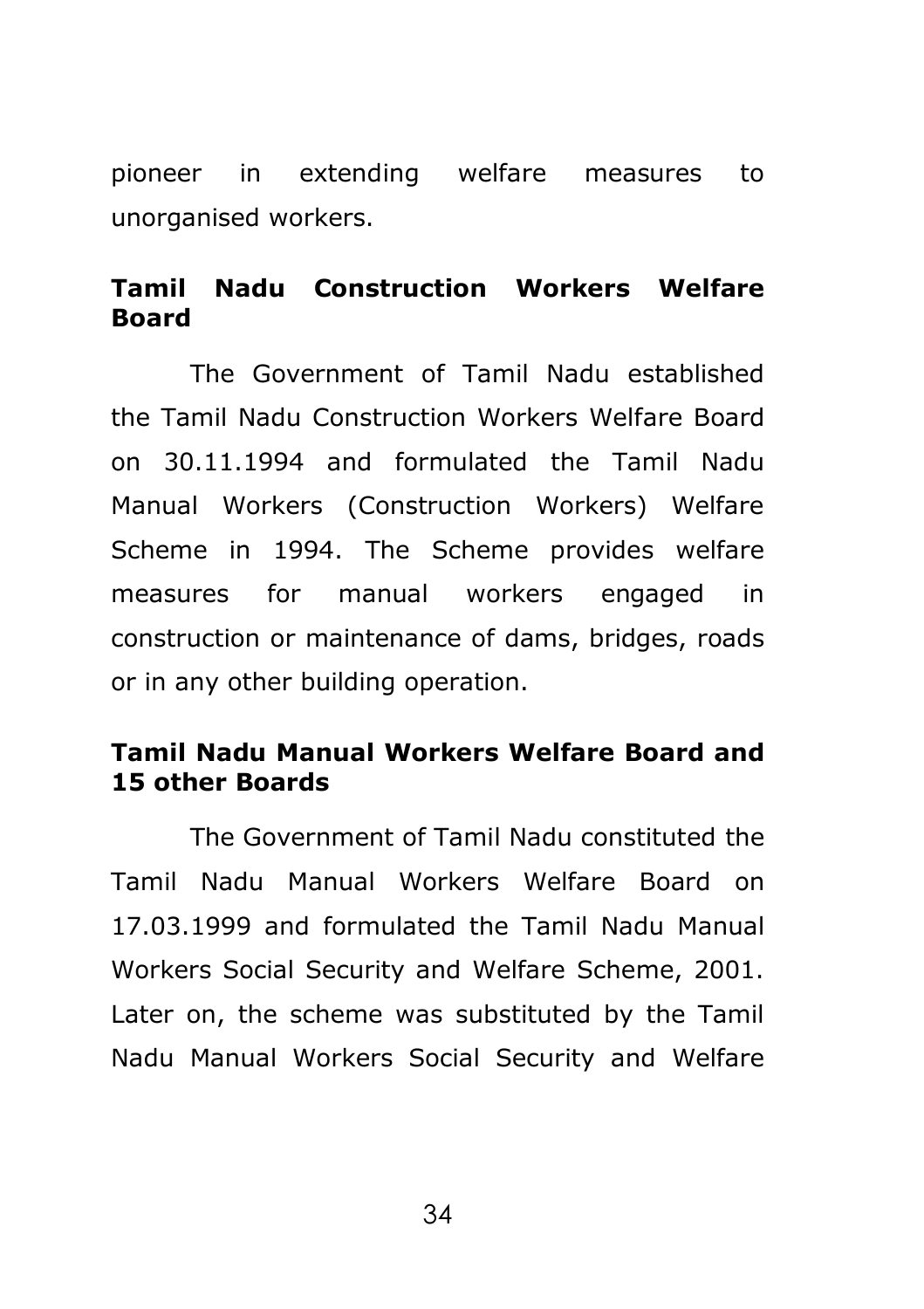Scheme, 2006. Similar schemes were also framed for 14 other welfare boards.

## **The 17 unorganised workers welfare boards under the administrative control of the Labour Department are:**

| SI.<br>No. | <b>Name of the Board</b>                                                                  |  |  |  |
|------------|-------------------------------------------------------------------------------------------|--|--|--|
| 1.         | Tamil Nadu Construction Workers Welfare Board                                             |  |  |  |
| 2.         | Tamil Nadu Manual Workers Welfare Board                                                   |  |  |  |
| 3.         | Tamil Nadu Unorganised Drivers Welfare Board                                              |  |  |  |
| 4.         | Tamil Nadu Tailoring Workers Welfare Board                                                |  |  |  |
| 5.         | Tamil Nadu Hair Dressers Welfare Board                                                    |  |  |  |
| 6.         | Tamil Nadu Washer men Welfare Board                                                       |  |  |  |
| 7.         | Tamil Nadu Palm Tree Workers Welfare Board                                                |  |  |  |
| 8.         | Tamil Nadu Handicraft Workers Welfare Board                                               |  |  |  |
| 9.         | Tamil Nadu Handloom and Handloom Silk<br>Weaving Workers Welfare Board                    |  |  |  |
| 10.        | Tamil Nadu Footwear and Leather Goods<br>Manufactory and Tannery Workers Welfare<br>Board |  |  |  |
| 11.        | Tamil Nadu Artists Welfare Board                                                          |  |  |  |
| 12.        | <b>Tamil Nadu Goldsmiths Welfare Board</b>                                                |  |  |  |
| 13.        | Tamil Nadu Pottery Workers Welfare Board                                                  |  |  |  |
| 14.        | Tamil Nadu Domestic Workers Welfare Board                                                 |  |  |  |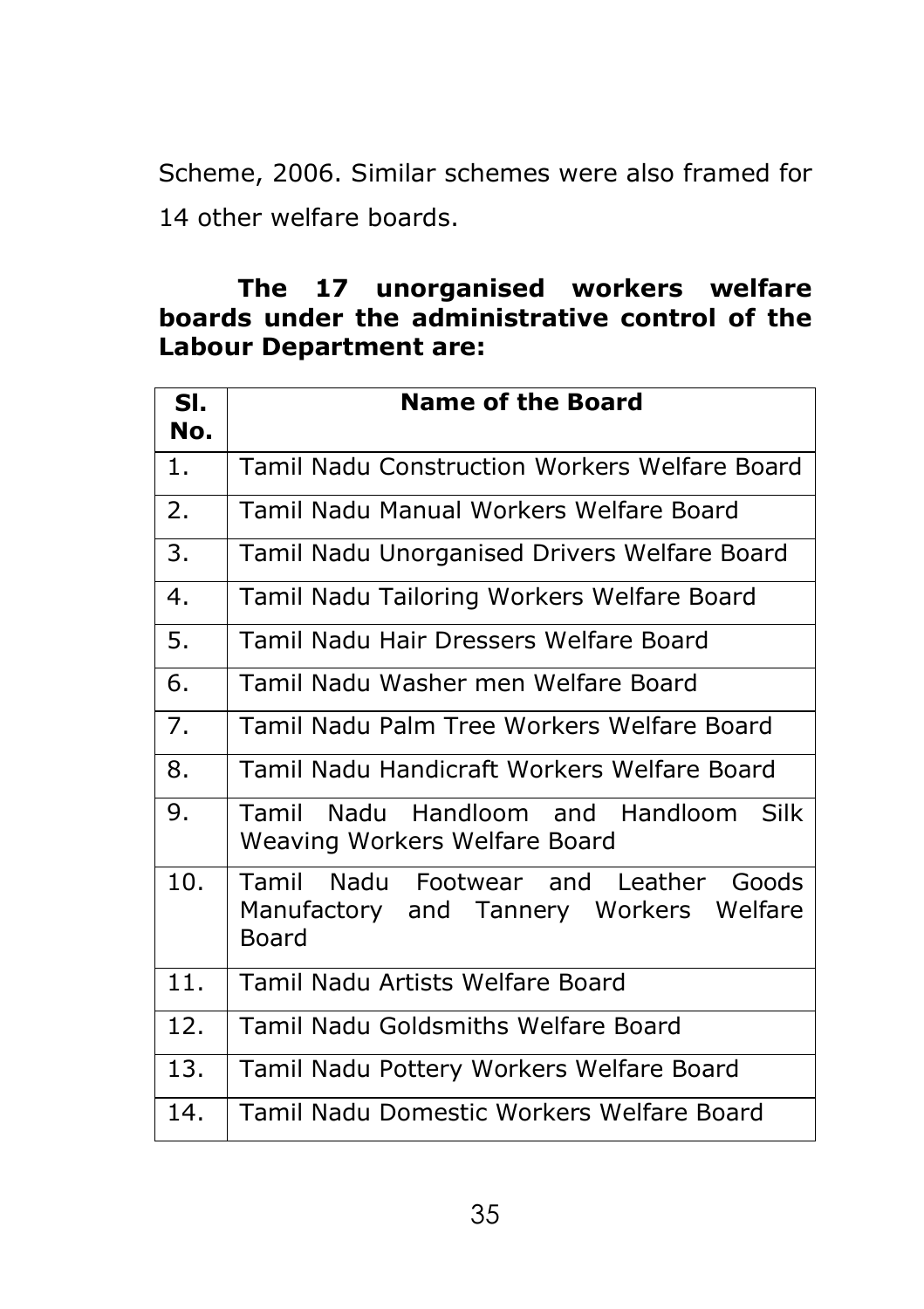| 15. Tamil Nadu Power Ioom Weaving Workers<br>Welfare Board.                               |
|-------------------------------------------------------------------------------------------|
| 16.   Tamil Nadu Street Vending and Shops and  <br>  Establishments Workers Welfare Board |
| 17. Tamil Nadu Cooking Food Workers Welfare<br><b>Board</b>                               |

# **Various Assistances provided under Welfare Schemes**

Unorganised workers welfare schemes provide for the following welfare assistances to the workers registered in various unorganised workers welfare boards.

| SI.<br><b>No</b> | <b>Types of Assistance</b>           |                                                                                                                                                   | <b>Amount</b><br>(In Rs.) |  |  |
|------------------|--------------------------------------|---------------------------------------------------------------------------------------------------------------------------------------------------|---------------------------|--|--|
| 1.               |                                      | Accident Relief Scheme                                                                                                                            |                           |  |  |
|                  | a)                                   | Accidental Death                                                                                                                                  | 1,00,000                  |  |  |
|                  | b)                                   | <b>Accidental Disability</b><br>(based on extent of Disability)                                                                                   | up to<br>1,00,000         |  |  |
|                  | $\mathsf{C}$                         | Artificial limbs and Wheel-Chair<br>(as per the norms and at the<br>rates fixed by the Tamil Nadu<br>Differently Abled Persons Welfare<br>Board.) |                           |  |  |
| 2                | Natural Death Assistance             |                                                                                                                                                   | 15,000                    |  |  |
| 3                | Funeral expenses Assistance<br>2,000 |                                                                                                                                                   |                           |  |  |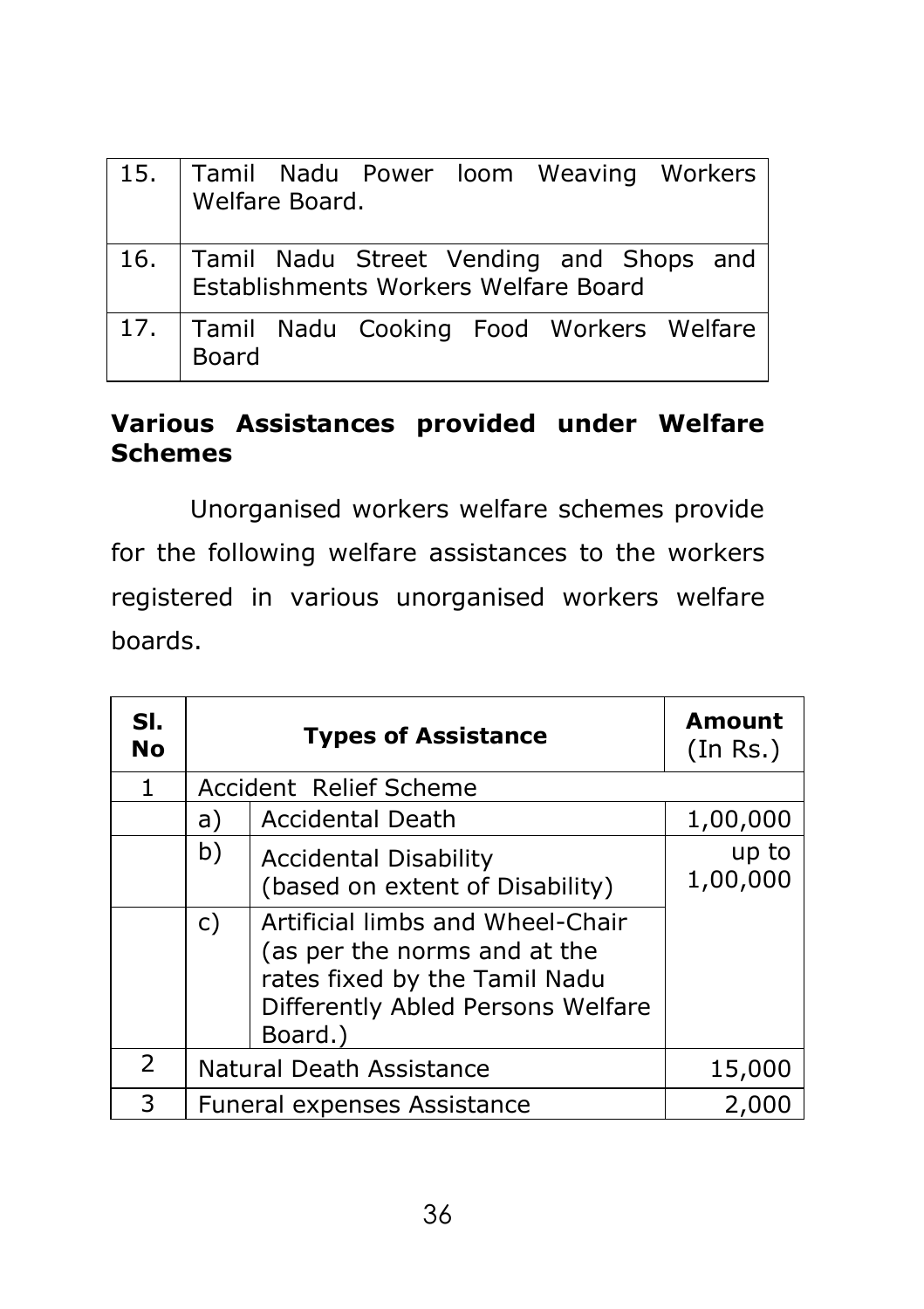| 4 | <b>Educational Assistance</b> |                                                                 |          |
|---|-------------------------------|-----------------------------------------------------------------|----------|
|   | a)                            | Girl Children studying 10 <sup>th</sup>                         | 1,000    |
|   | b)                            | $10^{th}$ passed                                                | 1,000    |
|   | c)                            | Girl Children studying 11 <sup>th</sup>                         | 1,000    |
|   | d)                            | Girl Children studying 12th                                     | 1,500    |
|   | e)                            | $12^{\text{th}}$ passed                                         | 1,500    |
|   | f)                            | Regular Degree Course                                           | 1,500    |
|   |                               | with Hostel facility                                            | 1,750    |
|   | g)                            | Regular Post Graduate Course                                    | 4,000    |
|   |                               | with Hostel facility                                            | 5,000    |
|   | h)                            | Professional Degree Course                                      | 4,000    |
|   |                               | with Hostel facility                                            | 6,000    |
|   | i)                            | Professional P. G Course                                        | 6,000    |
|   |                               | with Hostel facility                                            | 8,000    |
|   | j)                            | ITI or Polytechnic                                              | 1,000    |
|   |                               | with Hostel facility                                            | 1,200    |
| 5 | Marriage Assistance           |                                                                 |          |
|   | (a)                           | for men                                                         | 3,000    |
|   | (b)                           | for women                                                       | 5,000    |
| 6 |                               | 6,000<br><b>Maternity Assistance</b>                            |          |
|   | Miscarriage / Medical         |                                                                 | 3,000    |
| 7 |                               | Termination of Pregnancy<br>Reimbursement of cost of Spectacles | up to    |
|   |                               |                                                                 | Rs.500/- |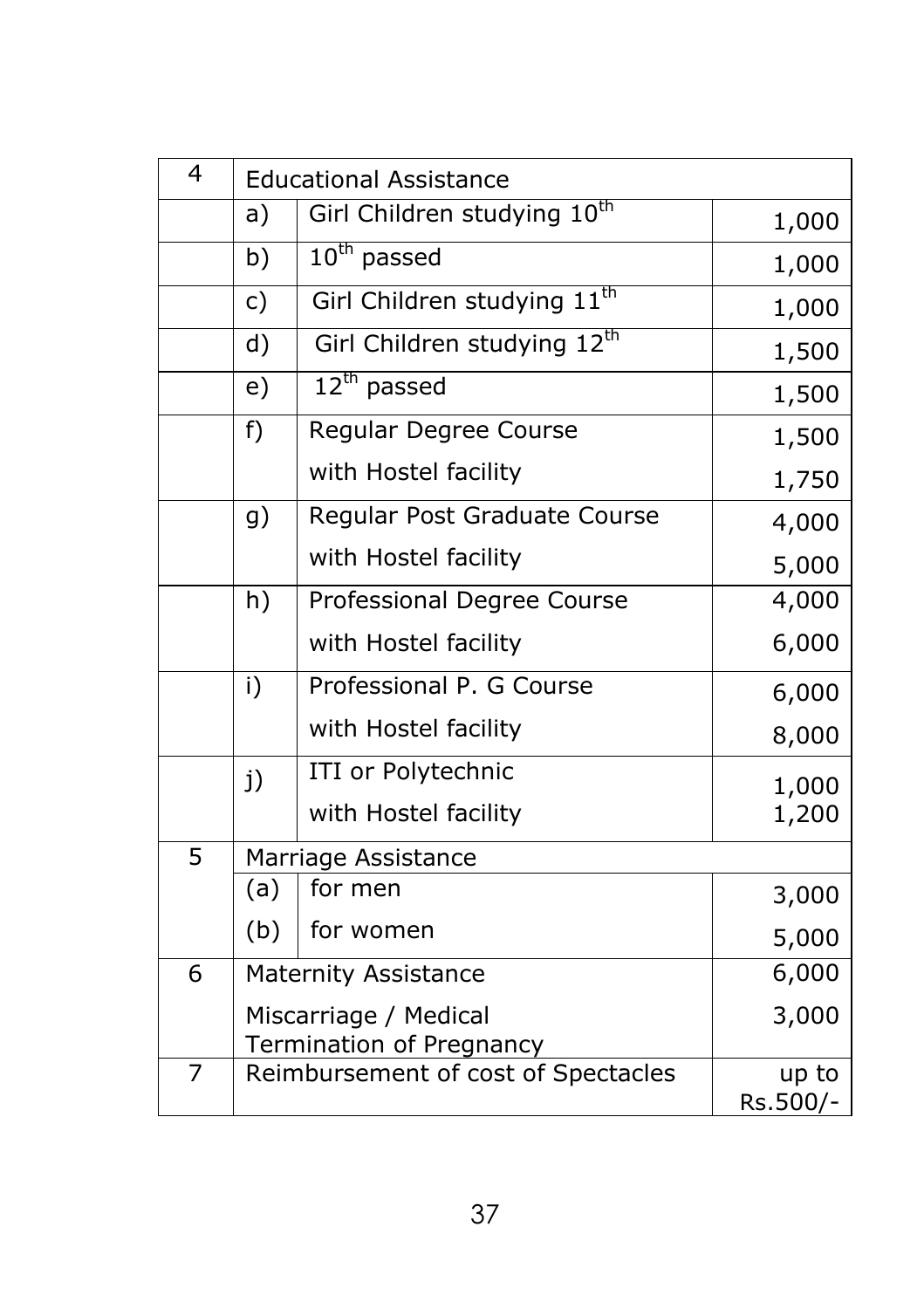| 8 | Pension                                                                                 | Rs.1000/-<br>Per month |
|---|-----------------------------------------------------------------------------------------|------------------------|
| Q | Family Pension (applicable only to<br>Tamil Nadu Construction Workers<br>Welfare Board) | Rs.400/-<br>Per month  |

### **Administrative mechanism of Schemes**

Registration, renewal, sanctioning of claim applications and disbursement of assistance are carried out by the Labour Officer (Social Security Scheme) to the workers registered in all the 17 Welfare Boards established in each district with effect from 01.11.2008. The District Monitoring Committee headed by the District Collector, monitors the issues relating to administration of the schemes of the boards at the district level.

### **Financial resources**

The funds for implementing welfare schemes of the welfare boards is received through collection of Cess / additional tax and from Government grants.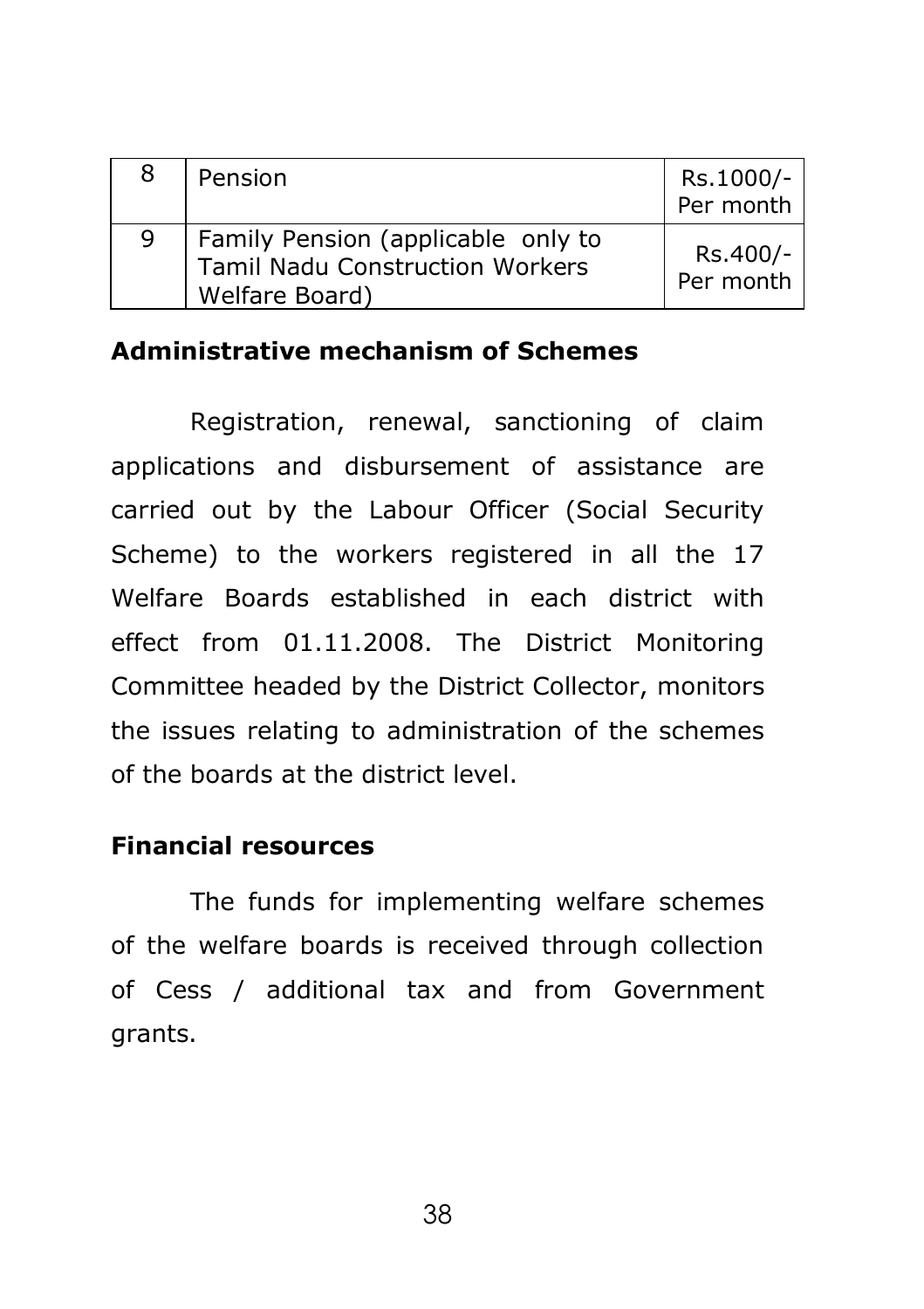Tamil Nadu Construction Workers Welfare Board receives a contribution in the form of Cess at the rate of 0.3% of the total estimated cost of the building and other construction work. The Government have issued orders increasing the rate of Cess from 0.3% to 1% with effect from 17.12.2013. During the year 2013-2014, Cess amount of Rs. 151,37,03,650/- has been received by the Tamil Nadu Construction Workers Welfare Board.

The Tamil Nadu Unorganised Drivers Welfare Board receives an additional tax of 1% under the Motor Vehicle Taxation Act from the owners of the vehicles used to carry passengers and goods on road. During the year 2013 - 2014, a sum of Rs.12,14,63,111/- has been received as additional tax by the Tamil Nadu Unorganised Drivers Welfare Board.

The Government of Tamil Nadu is providing grants to Tamil Nadu Manual Workers Welfare Board and other 14 Welfare Boards for implementing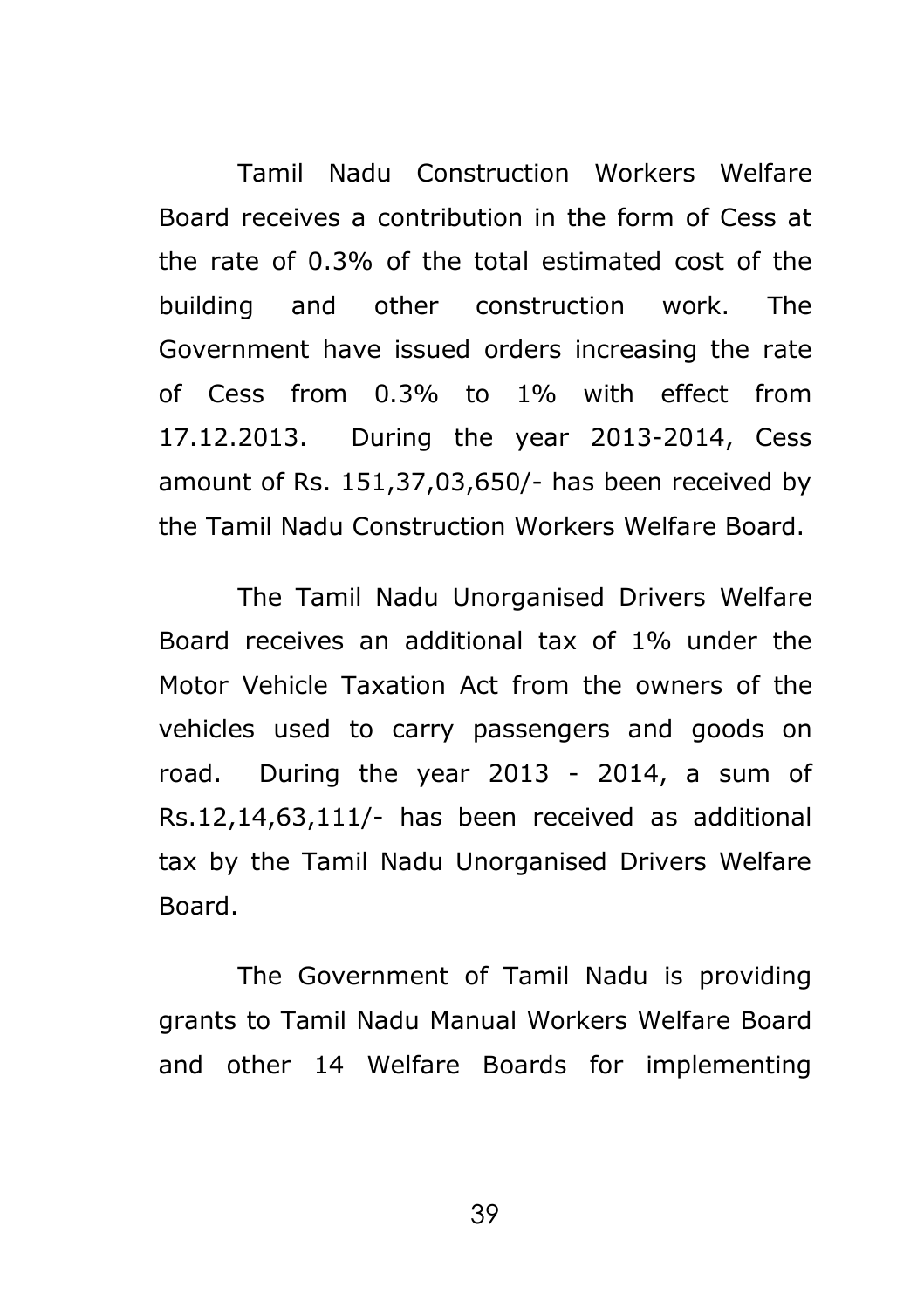welfare schemes. Rs. 90 Crores was allotted in the Budget Estimate for the year 2013-14.

# **Registration, Beneficiaries and Welfare assistance**

During the year 2013 - 2014, 79,445 workers were newly registered, 1,14,101 beneficiaries have been provided financial assistance to the tune of Rs.35,59,12,299/- by the Tamil Nadu Construction Workers Welfare Board.

During the year 2013 – 2014, the Tamil Nadu Manual Workers Welfare Board and 15 other welfare Boards have newly registered 1,85,192 workers and a sum of Rs.57,46,45,404/- has been released as financial assistance to 2,57,202 beneficiaries.

#### **WELFARE OF BEEDI WORKERS**

# **The Beedi and Cigar Workers (Conditions of Employment) Act, 1966**

The Act provides for the welfare of workers in Beedi and Cigar establishments and regulates the conditions of their work. 2.40 lakh beedi workers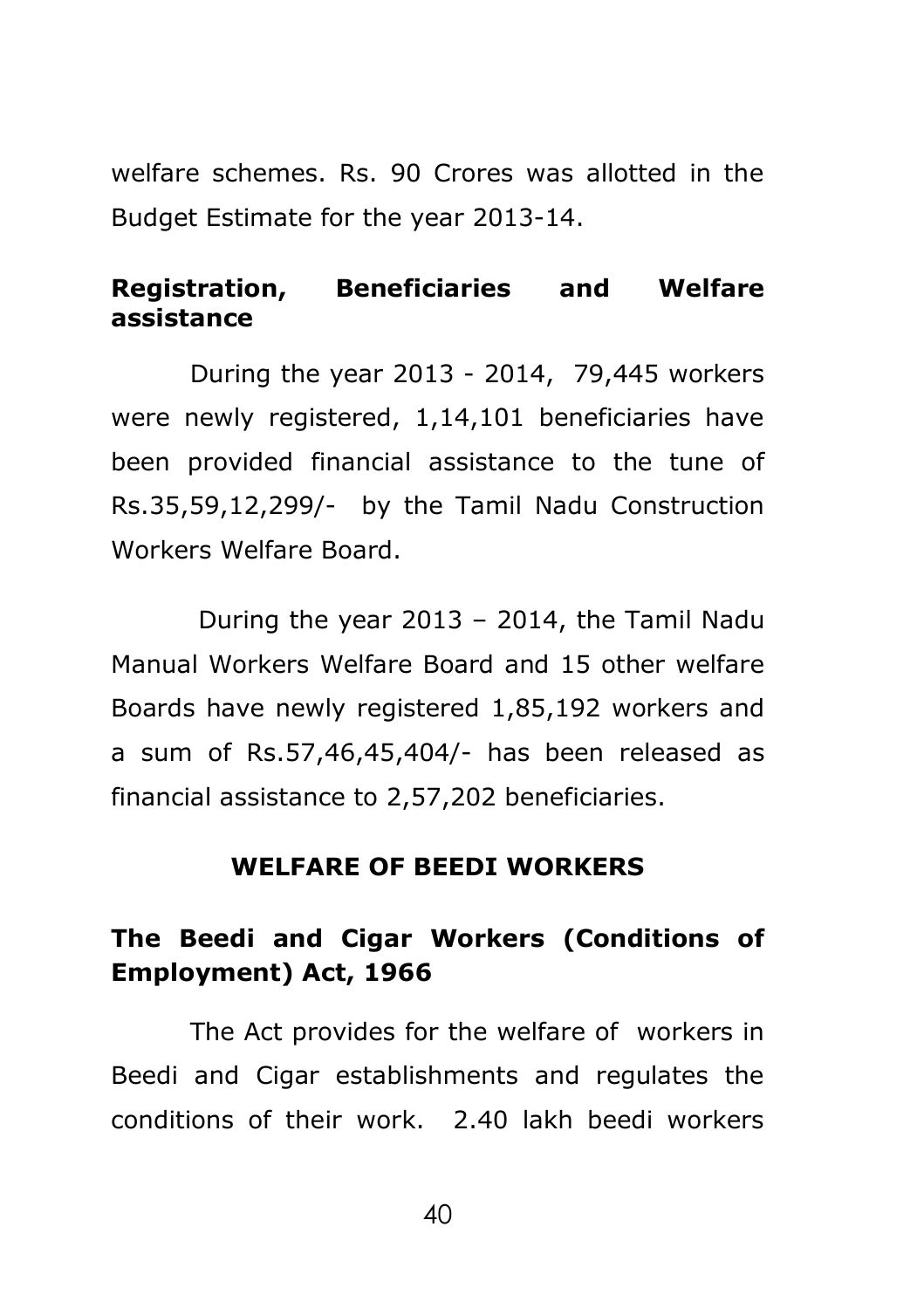(Industrial and home workers) are engaged in 1554 Beedi Establishments in the State. 6364 inspections were made by the Department and 298 cases were disposed of by the Court with a fine of Rs.7,23,100. A sum of Rs.1,74,259 has been collected as licence fee for registration and renewal of beedi establishment.

# **Welfare of Beedi Workers in Tamil Nadu (Revised Integrated Beedi Workers Housing Scheme -2007)**

To uplift the socio-economic conditions of the beedi workers, the Central Government is implementing Revised Integrated Housing Scheme - 2007 with effect from 01.04.2007. Under the scheme, the cost of construction of a house is Rs.45,000/- out of which Central subsidy is Rs.40,000/-. The Government of Tamil Nadu gave Rs.5,000/- per house as its subsidy in lieu of beneficiary's contribution.

Tamil Nadu Government has enhanced the unit cost of construction to Rs.1,00,000/- and State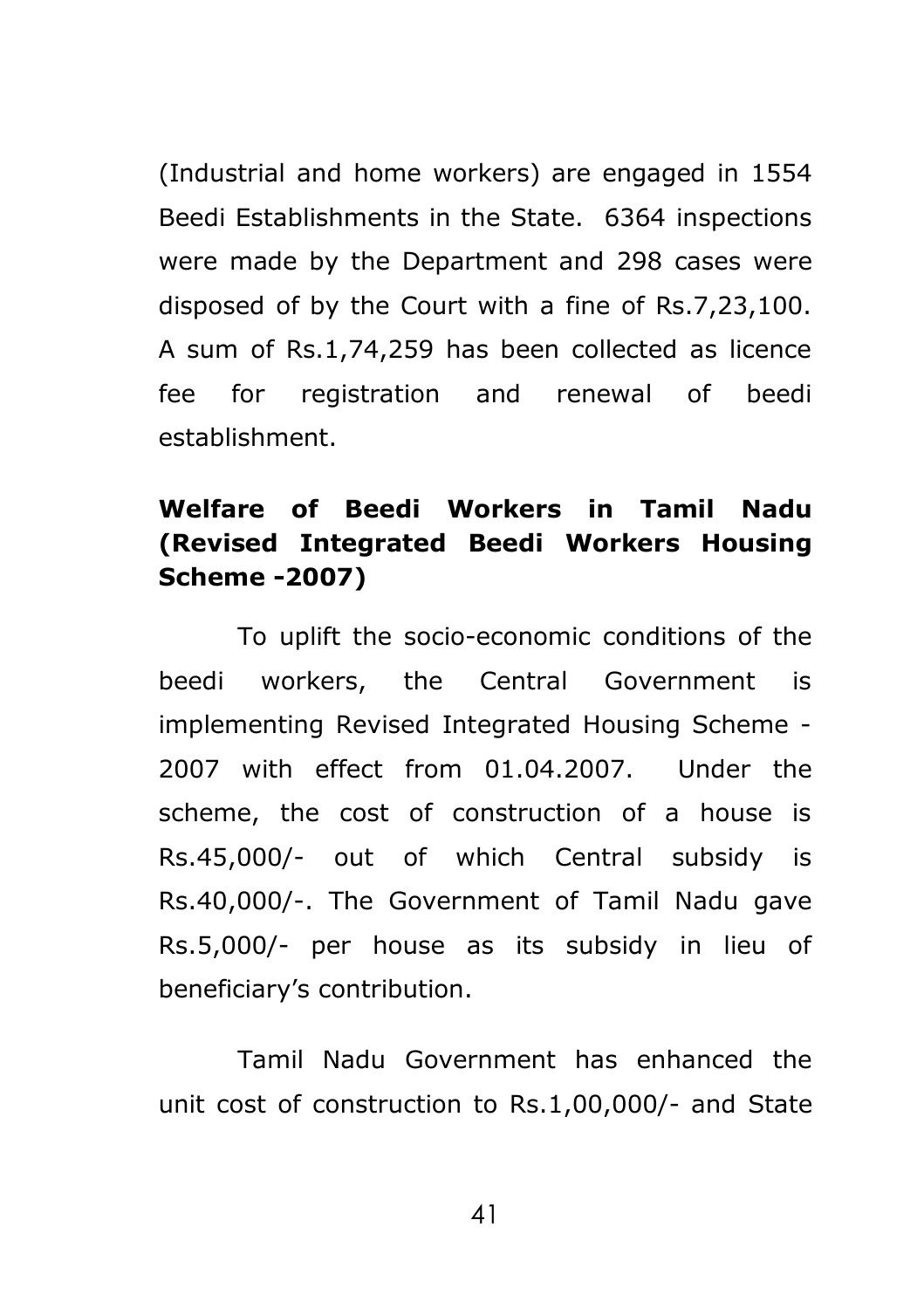subsidy from Rs.5,000/- to Rs.60,000/- vide G.O.(Ms).No.43, dated: 26.03.2012.

On receipt of administrative approval from the Central Government, the state subsidy at the rate of Rs.60,000/- per house will be released to the Welfare Commissioner, Hyderabad.

## **CONSUMER PROTECTION**

### **The Legal Metrology Act, 2009**

With a view to ensure consumer protection, the Legal Metrology Act, 2009 established and enforces standards of weights and measures. It regulates trade and business in weights, measures and other goods which are sold or distributed by weight, measure or number.

The Deputy Commissioner of Labour (Inspections), Chennai has been notified as the Controller of Legal Metrology for the entire State of Tamil Nadu.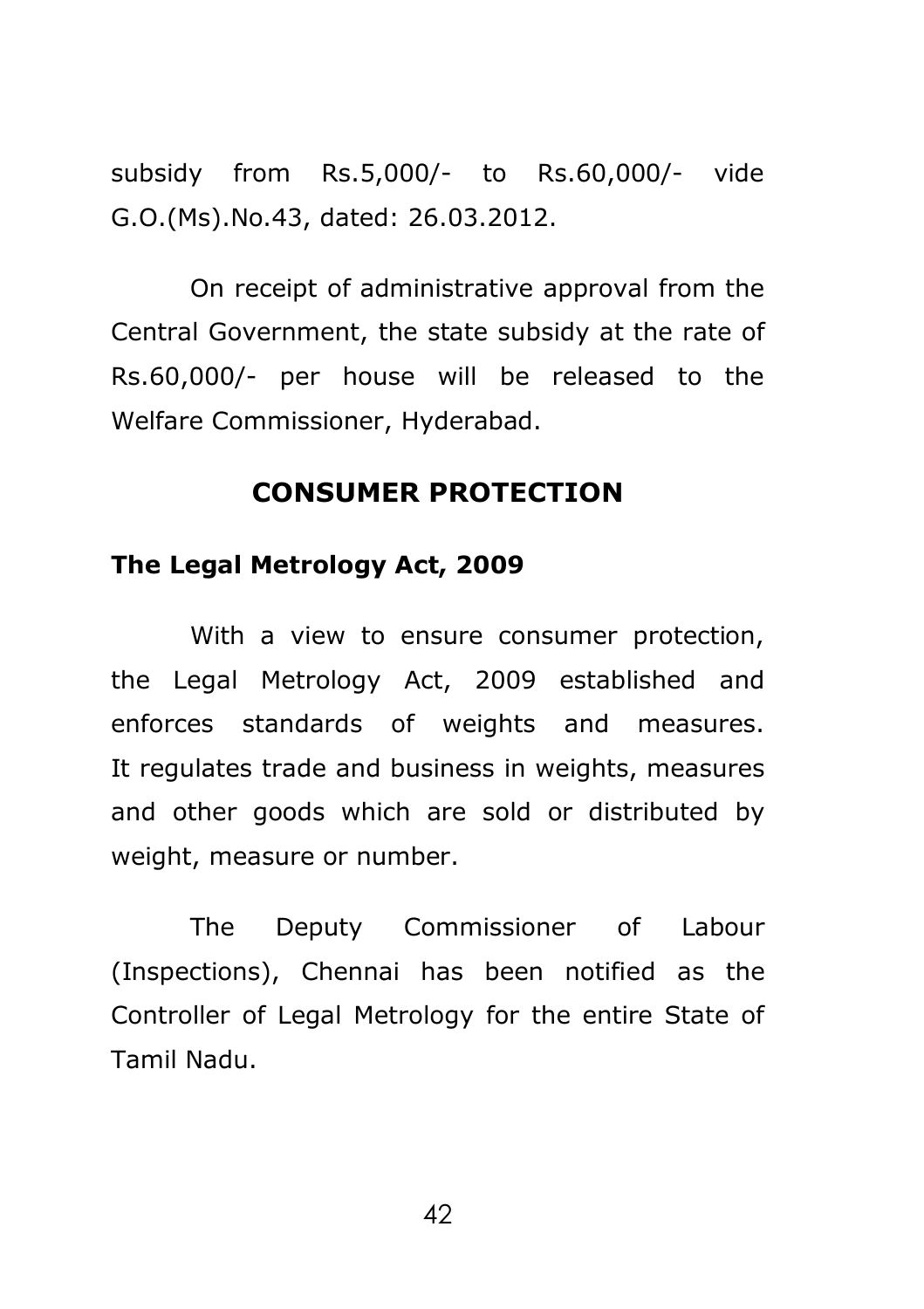The Controller of Legal Metrology and his field officers enforce the Legal Metrology Act, 2009 and the Legal Metrology (Packaged Commodities) Rules, 2011.

During the year 2013-2014, a sum of Rs.1,83,220 has been collected as license fee and Rs.24.28 crore has been collected as stamping fee. 3,71,930 inspections were made. 11,828 cases were compounded and Rs.1.23 crore has been collected as compounding fee.

## **The Legal Metrology (Packaged Commodities) Rules, 2011**

During the year 2013-2014, a sum of Rs.3.45 lakh has been collected as Registration fee for issue of Registration certificates for packing of commodities. 1,56,863 inspections were made. 2,880 cases were compounded and a sum of Rs.81.36 lakh was collected.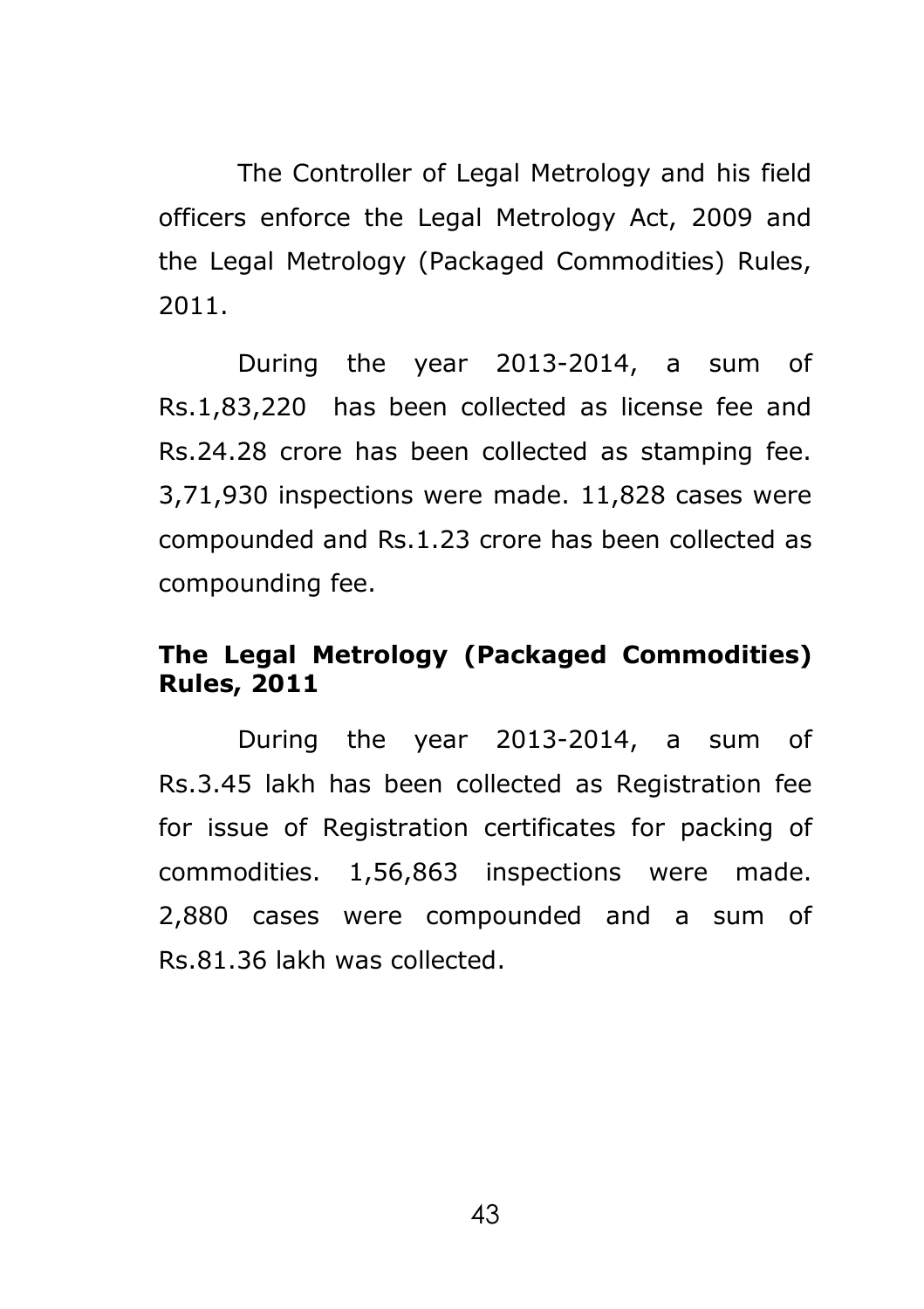### **ERADICATION OF CHILD LABOUR**

Child labour is not only a phenomenon of socio-economic underdevelopment, but also a social evil. Tamil Nadu Government has attached great importance to the issue of eradication of child labour and has taken various steps to realise a child labour free state.

Census 2001 placed the number of child labour in the state at 4.19 lakh.SSA survey of 2003 estimated it at 70,344. This number has reduced over the years due to various enforcement, rehabilitation and developmental efforts taken by the Government. SSA survey of 2012 estimated the number of out of school children due to economic compulsion as 29,656.

# **Enforcement**

Enforcement is one of the important strategies of the State Action Plan for eradication of child labour. District Level Task Force is functioning in every District under the Chairmanship of the District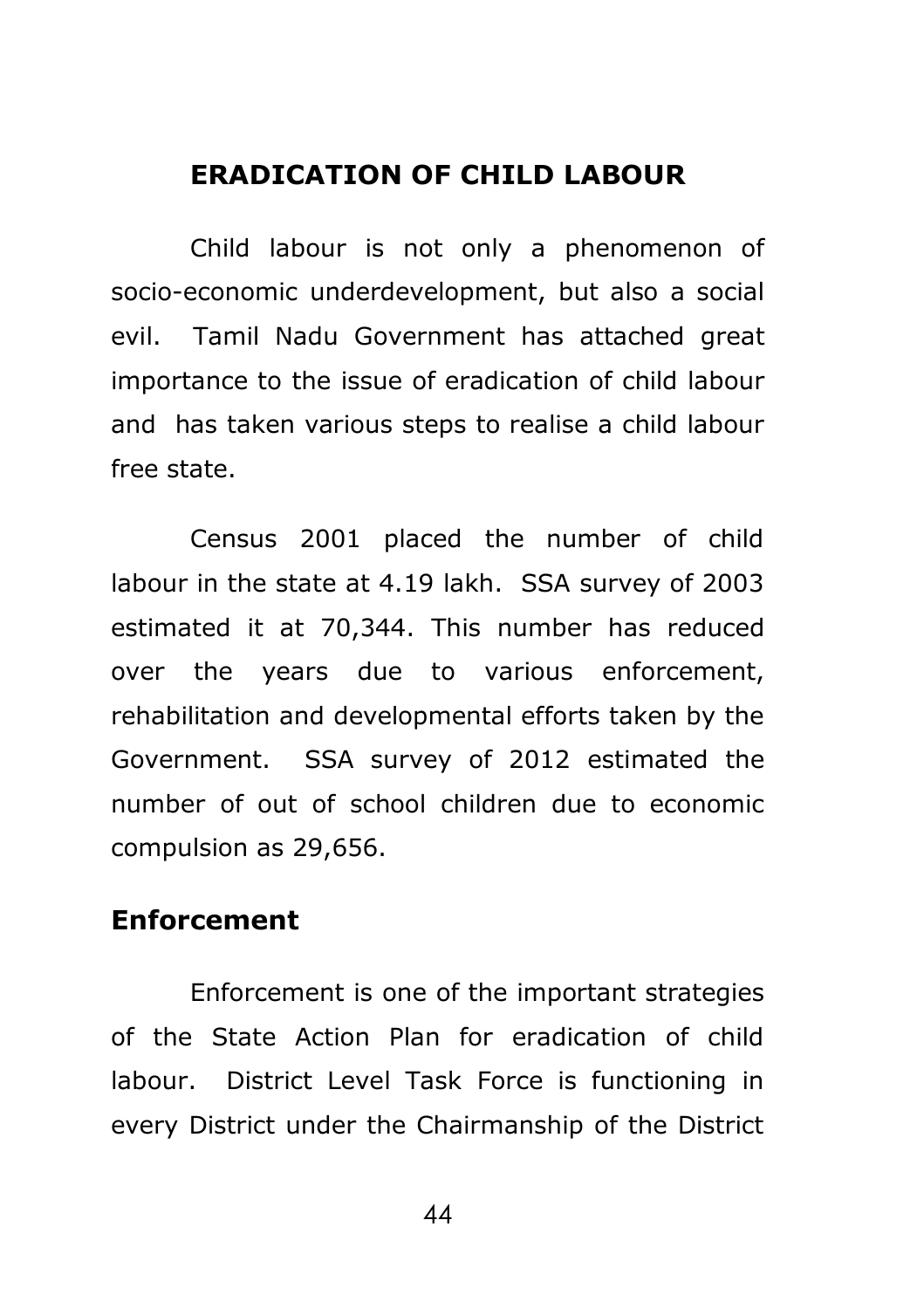Collector to strengthen enforcement activities. The under mentioned statutes relating to prohibition and regulation of employment of children are implemented in the State by the Inspectors of Labour and Deputy Director of Industrial Safety and Health :-

- 1. The Child Labour (Prohibition and Regulation) Act, 1986.
- 2. The Factories Act, 1948.
- 3. The Motor Transport Workers Act, 1961.
- 4. The Beedi and Cigar Workers (Conditions of Employment) Act, 1966.
- 5. The Tamil Nadu Shops and Establishments Act, 1947.
- 6. The Tamil Nadu Catering Establishments Act, 1958.

During the year 2013-2014 1,42,626 establishments were inspected by way of regular, special and surprise inspections, including the raids conducted by the teams formed under the District Level Task Force. 54 Violations were noticed, 26 prosecutions launched and 14 cases ended in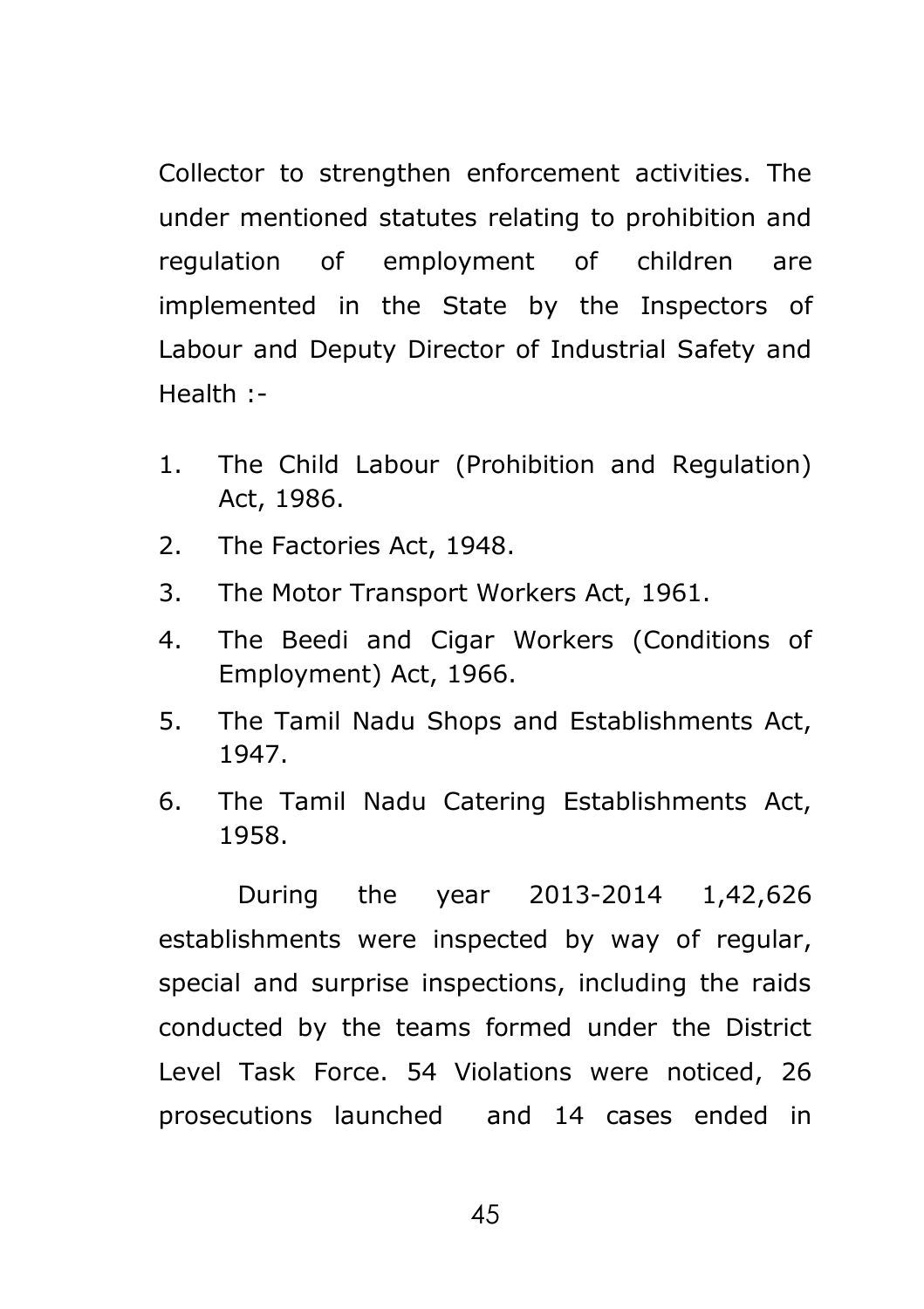conviction (including previous year cases) with a fine of Rs.1,60,000/-. All the rescued children below the age of 14 years were enrolled in the National Child Labour Project (NCLP) Special Training Centres (STC) / regular schools.

### **Awareness Generation**

The World Day Against Child Labour on June  $12<sup>th</sup>$  is observed every year at the state and district levels to create awareness among the general public against child labour. Anti-Child Labour Day message from the Hon'ble Chief Minister is annually brought out in various Tamil and English dailies. Awareness activities like human chains, rallies, sticker and poster campaigns, puppet shows, folk programmes, street plays, oath taking in schools and Government offices, etc. are organised throughout the State.

Hon'ble Chief Minister presented the awards to the District Collectors of Dharmapuri and Vellore for the good performance in eradication of child labour for the years 2011 and 2012, respectively during the Collector's Conference held on 13.12.2013.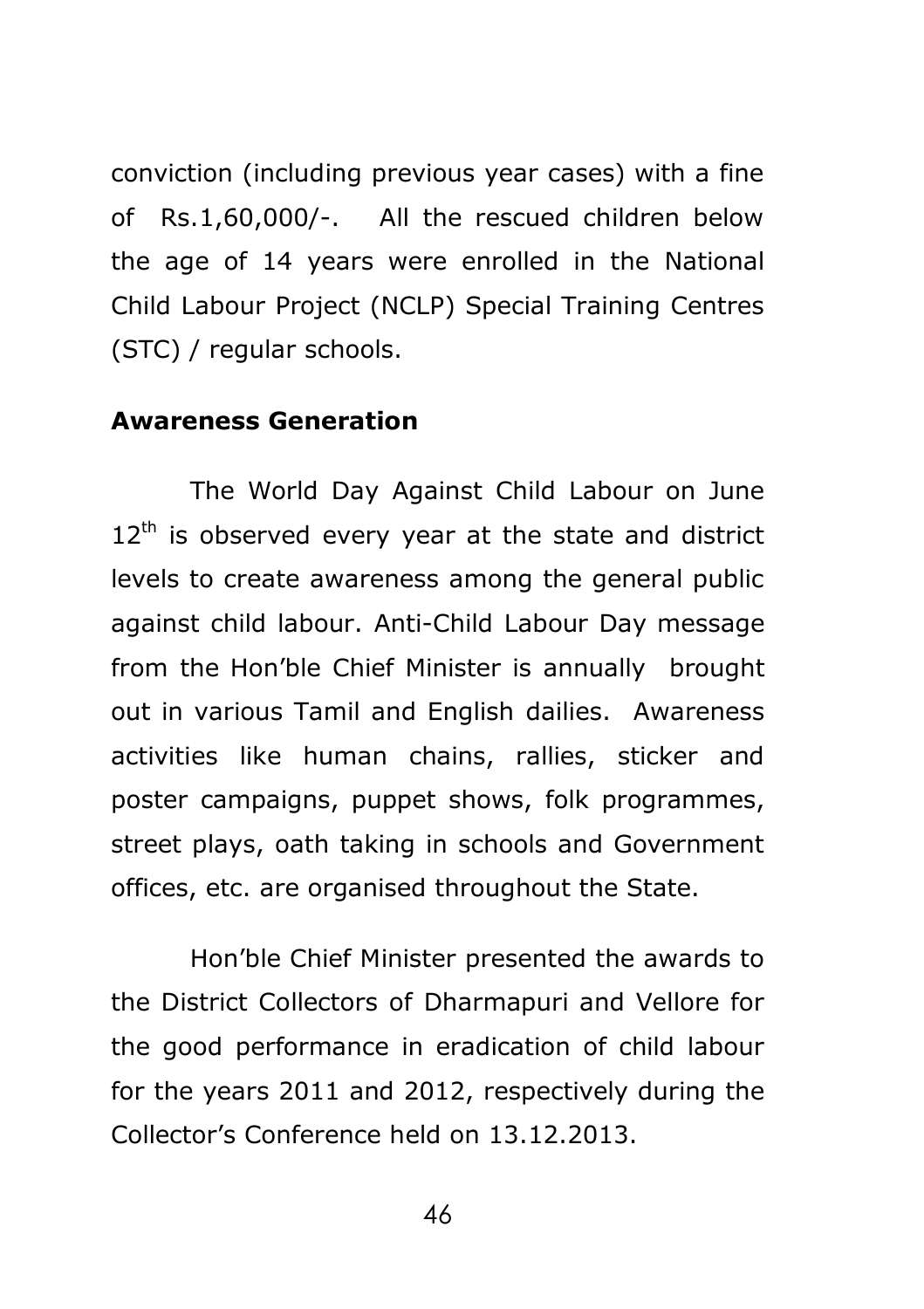A state level anti-child labour awareness meeting was held on 09.07.2013. The Hon'ble Minister for Labour and the Worshipful Mayor of Chennai Corporation distributed the awards to the mainstreamed students of the Special Training Centres of National Child Labour Projects who secured high marks in the  $10^{th}$  and  $12^{th}$  standard public examinations. Awards were also given to one best teacher from each NCLP district, one Inspector of Labour, one Deputy Director of Industrial Safety and Health, one NCLP project director and two field officers for their good performance in their area of work. Some of the erstwhile NCLP STC children presently pursuing higher education in arts and science, engineering and medicine were felicitated.

At the  $40<sup>th</sup>$  All India Industrial and Tourism Trade Fair at Chennai during the month January - February 2014, anti-child Labour audio jingles were broadcast and materials on eradication of child labour exhibited.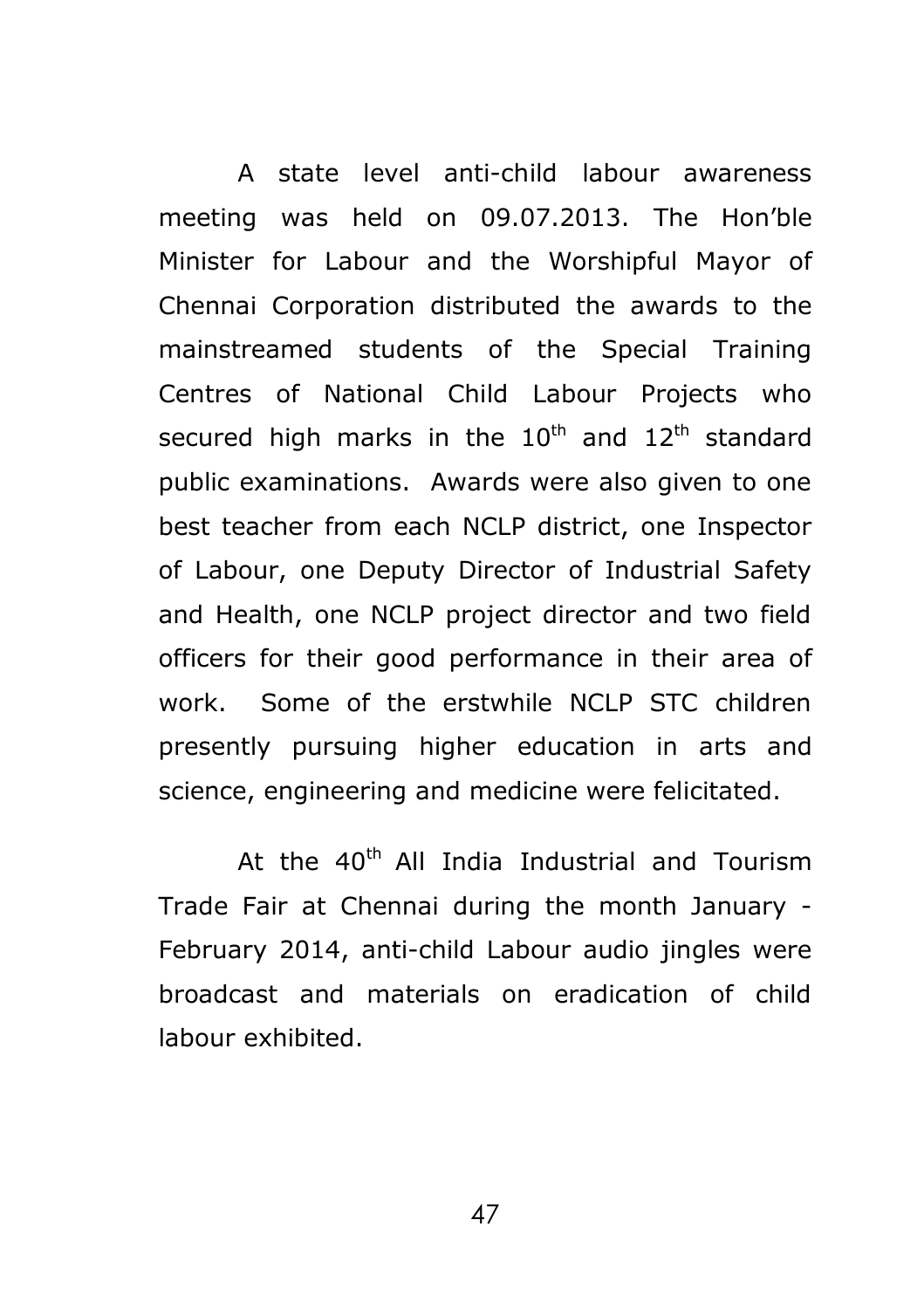One day workshop on "Child Rights and Child Labour Issues" for Judicial Officers, Medical Officers, Inspectors of Labour and Deputy Director of Industrial Safety and Health was conducted in collaboration with the State Judicial Academy on 22.02.2014 at Chennai.

### **National Child Labour Project**

In Tamil Nadu, National Child Labour Projects are functioning in 15 Districts viz., Chennai, Coimbatore, Dindigul, Dharmapuri, Erode, Krishnagiri, Kancheepuram, Namakkal, Thoothukudi, Tirunelveli, Trichy, Tiruvannamalai, Salem, Vellore and Virudhunagar Districts. 11,366 rescued and out of school children were studying in 335 Special Training Centres as on 31.3.2014. So far 90,985 children were mainstreamed into regular schools from the inception of the project. Stipend of Rs.150/ p.m., educational materials, free medical check-up etc. are provided to NCLP children.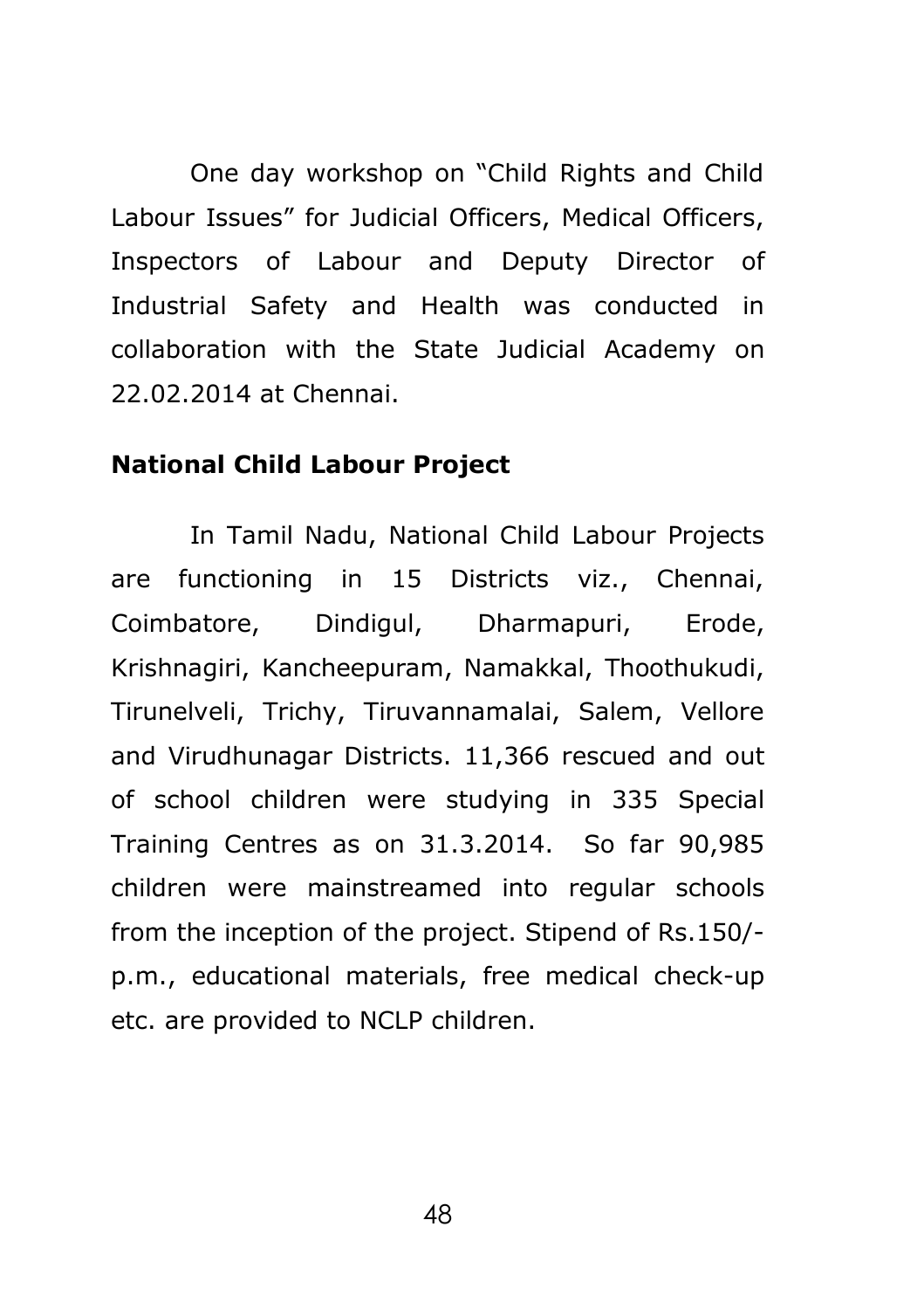### **Special Initiatives and some success stories**

Tamil Nadu Government is providing benefits such as, free uniforms, free text books, school bag, chart, atlas, geometry box, crayons, chappal, free bus pass and mid-day meal with 5 eggs per week that are available to regular school children to the NCLP STC children. Government is also extending monthly cash assistance of Rs.500/- to all erstwhile NCLP STC children pursuing the higher education till they complete their studies. 876 students received assistance under this scheme during the year 2013-14. Presently, more than 100 such students are studying engineering, while 3 are pursuing Medicine.

In a state level function organised in commemoration of the  $150<sup>th</sup>$  Birthday of Swami Vivekananda in February 2013, the Hon'ble Chief Minister of Tamil Nadu gave a cash prize and a certificate to Selvi. K. Manju, an erstwhile child labour from Chennai, who got first place in the recitation contest.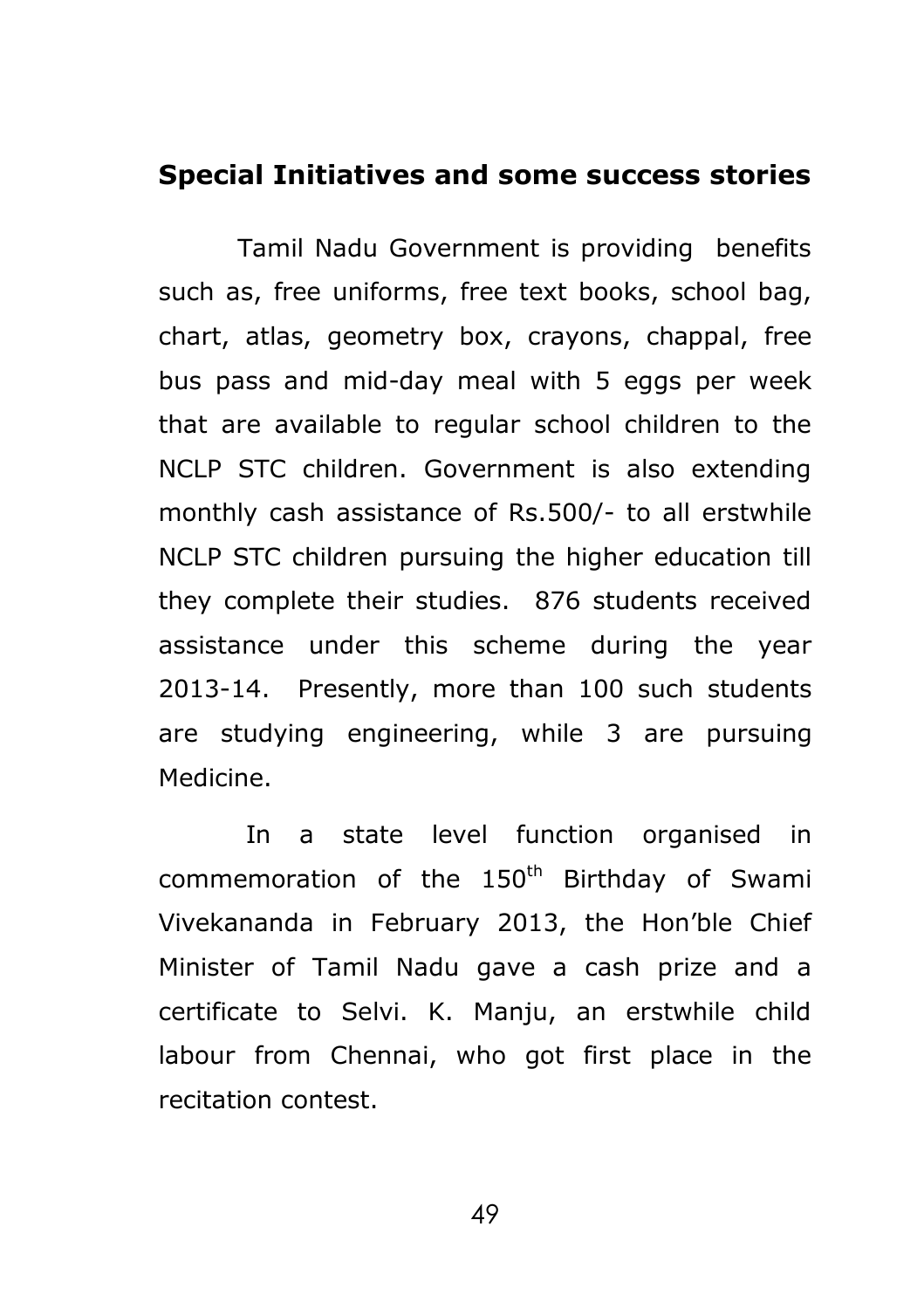Two erstwhile NCLP STC students from Tamil Nadu, Thiru. Mohan working as software engineer and Thiru. Ramalingam, studying MBBS participated as delegates and shared their experience in the Second SAARC Regional Workshop on child labour, organised for SAARC member countries on 29.05.2013 at New Delhi.

Selvan. Kavin, aged 12 years, an erstwhile child labour got Young Scientist award from his Excellency Governor of Tamil Nadu Dr. K. Rosaiah on 09.12.2013 for his paper on 'Waste of Human Energy' selected for the National Children Science Congress.

As a follow up programme of decisions taken in the State Monitoring Committee Meeting, a 'Carrier Guidance cum Skill Development Programme' for the NCLP dropout children above 14 years was organized at Dharmapuri on  $24<sup>th</sup>$  November 2013 and about 1200 persons were enrolled to undergo training in various skill training programmes.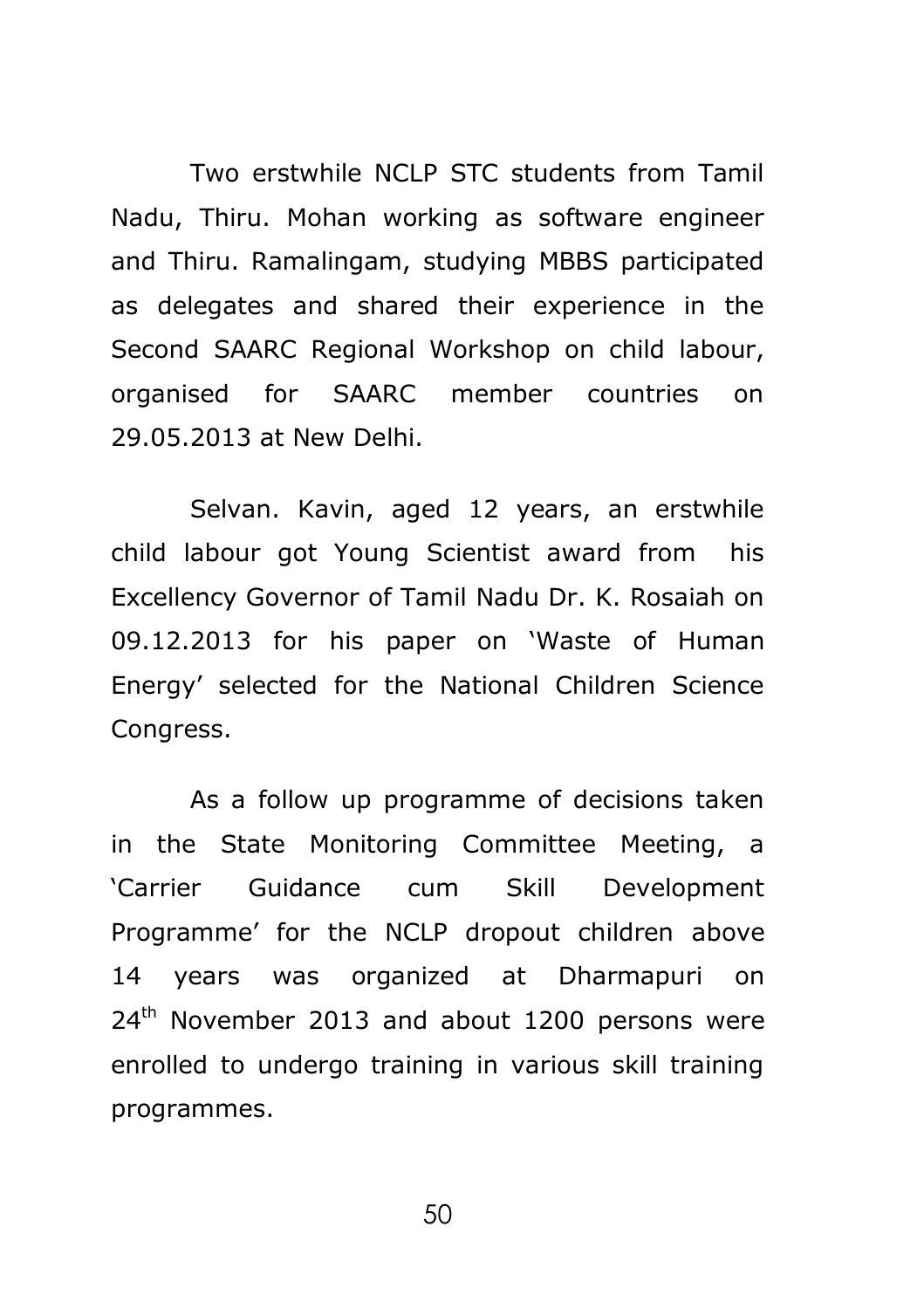# **Integrated Child Protection Project in Dharmapuri and Salem Districts**

Integrated Child Protection Programme (ICPP) is implemented in collaboration with UNICEF to improve the quality of life for children up to the age of 14 engaged in employment in cotton seed and cotton farming in the Districts of Salem and Dharmapuri.

Under the programme, 180 'para teachers' were engaged in regular schools and Government tribal residential schools located in hills and tribal areas. This step also contributed to increase the attendance rate of children in these schools. Activity based learning / training was provided to the above teachers and 35 block coordinators. Village level child rights committees were formed and meetings were conducted every month. Child friendly village planning exercises were undertaken in all village panchayats of these two districts.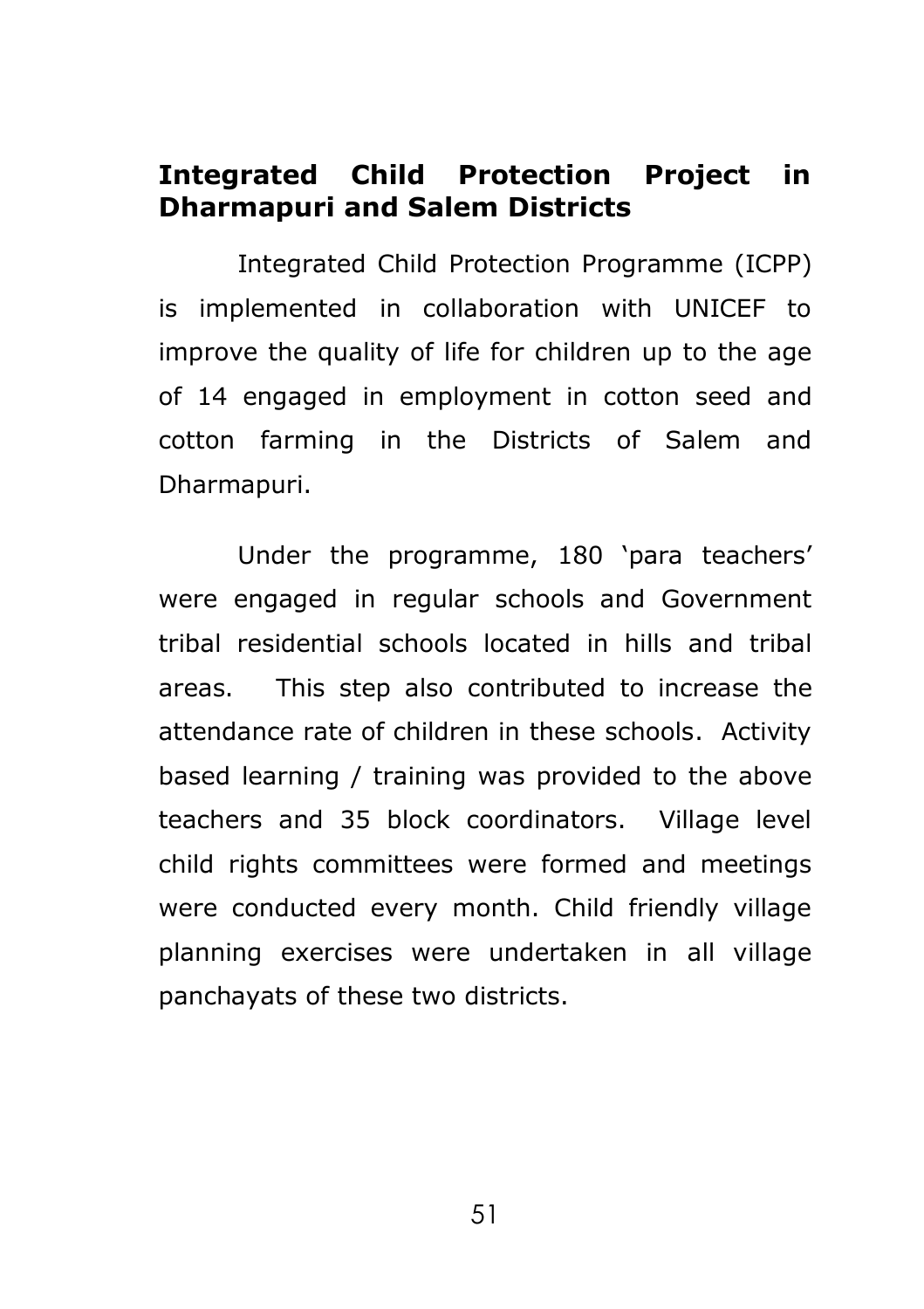#### **TAMIL NADU INSTITUTE OF LABOUR STUDIES**

The Tamilnadu Institute of Labour Studies was established by the Government of Tamilnadu in 1973. It was registered under the Tamilnadu Societies Registration Act and functions as a Society from 1988. Hon'ble Minister for Labour is the Chairman of the Governing Committee of this Institute. This Institute is functioning in a rental building, within the office complex of the Tamilnadu Slum Clearance Board, in No.5, Kamarajar Salai, Chennai – 5. This Institute is an educational cum training institution under the control of the Labour and Employment Department of the Government of Tamilnadu. The Government of Tamilnadu gives Rs.1,59,57,000/- as annual grants-in-aid for meeting the rent, salary of the employees and faculty, electricity charges, vehicle expenses, etc.

This Institute periodically conducts Training Programmes, Seminars, Refresher Courses, Orientation Programmes, etc. to cater to the needs of supervisory and managerial personnel of private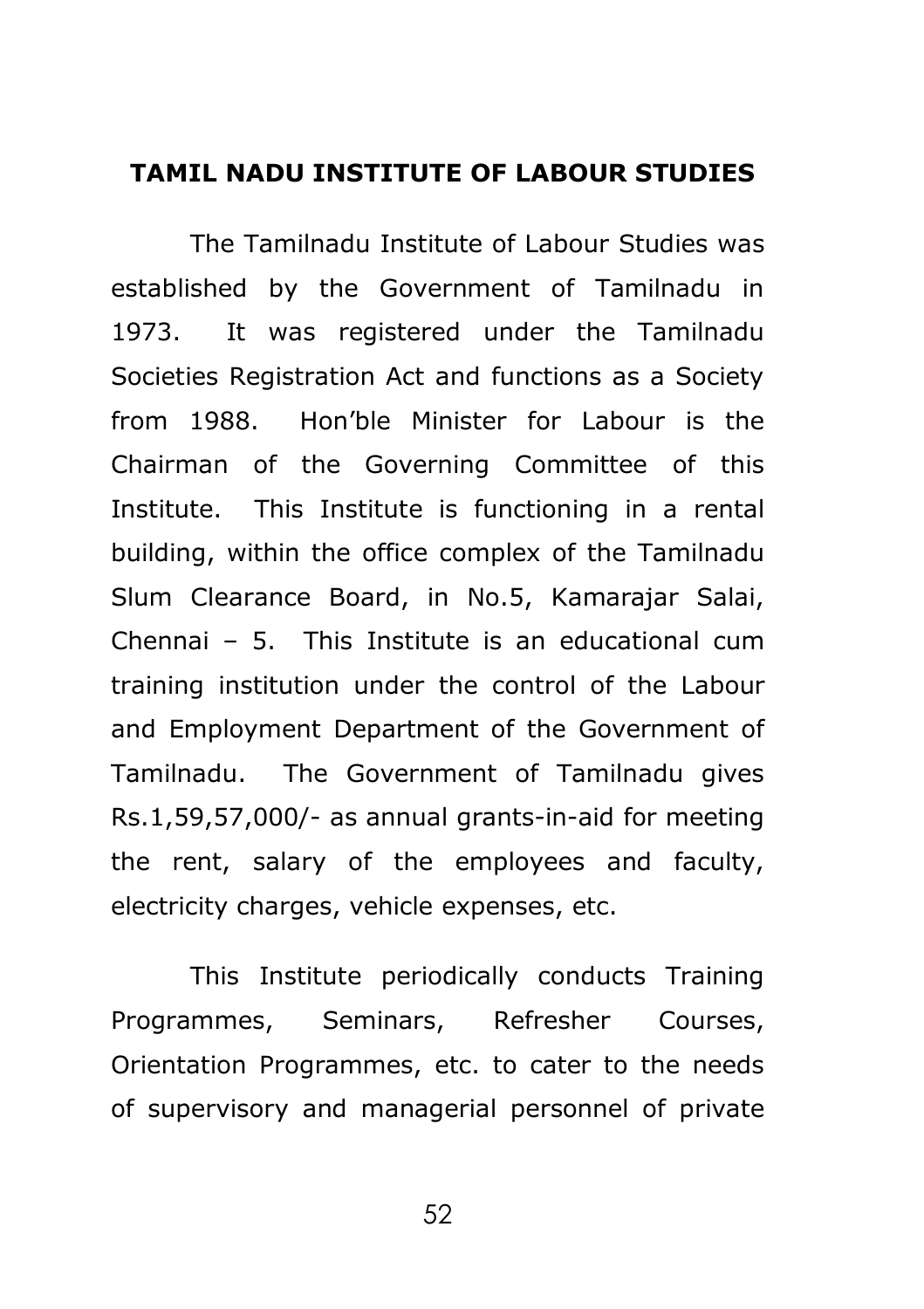and public sector industries, trade unions and the officers of Labour Department and the Directorate of Industrial Safety and Health.

This institute also conducts Training programmes in collaboration with the International Labour Organisation, New Delhi and V.V. Giri National Labour Institute, Noida.

This Institute has conducted the following seminars / training programmes from 01.04.2013 to 31.03.2014.

### **Training Programmes**

| <b>Details of the seminars</b><br>conducted in various<br>places in Tamilnadu<br>during the period | No. of<br>seminars<br>conducted | No. of<br>persons<br>benefited |
|----------------------------------------------------------------------------------------------------|---------------------------------|--------------------------------|
| One day seminar for the                                                                            |                                 |                                |
| personnel working<br>in                                                                            | 13                              | 1166                           |
| shops,<br>catering                                                                                 |                                 |                                |
| establishments and motor                                                                           |                                 |                                |
| transport undertakings                                                                             |                                 |                                |
| Two day seminar for the                                                                            |                                 | 100                            |
| personnel working<br>in                                                                            |                                 |                                |
| <b>Factories</b>                                                                                   |                                 |                                |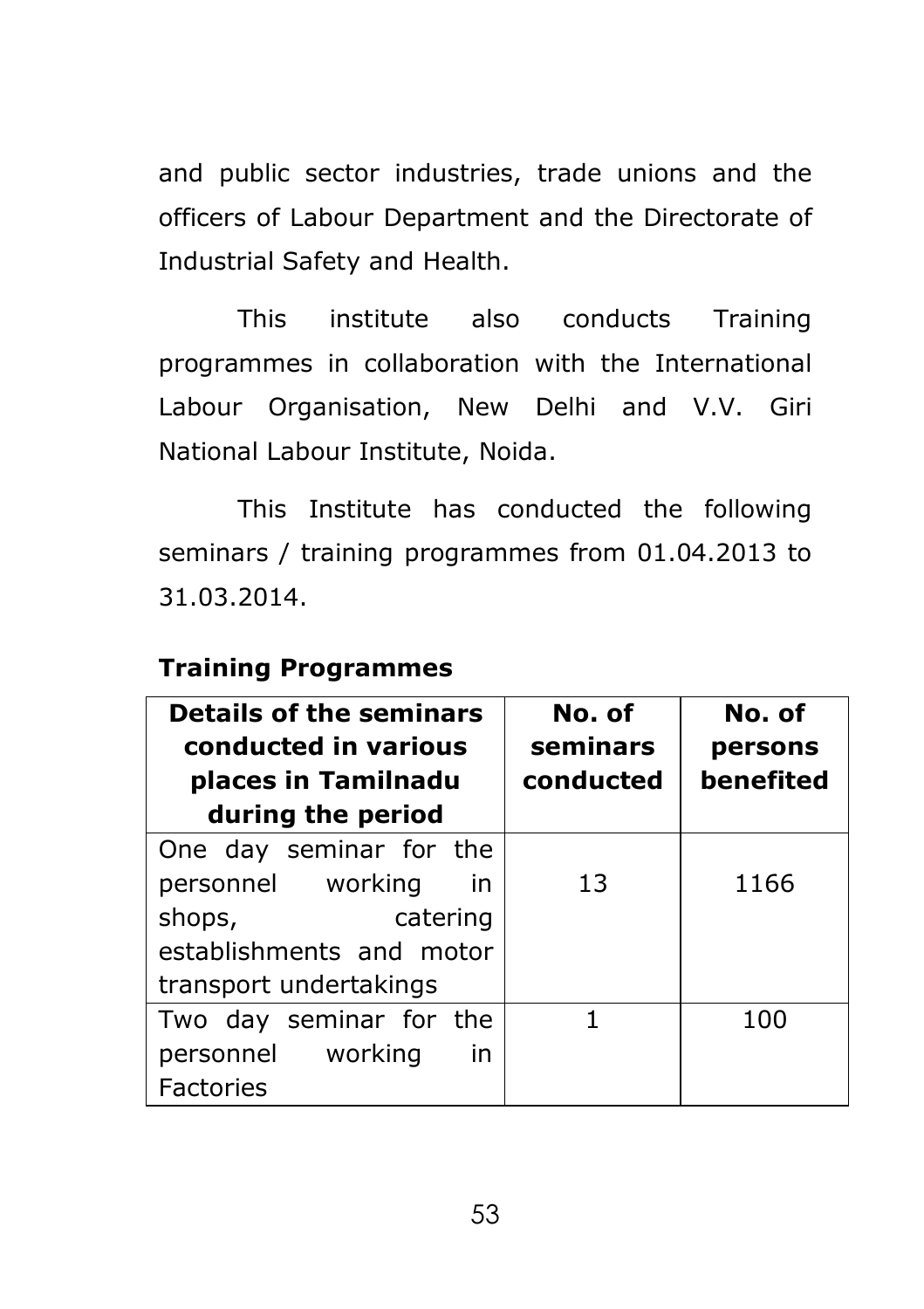Five Training Programmes were conducted in collaboration with the International Labour Organisation, New Delhi.

One Training Programme was conducted in collaboration with the V.V.Giri National Labour Institute, Noida.

This Institute also conducted the Induction Training Programmes for the newly recruited Assistant Inspectors of Labour and the Labour Officers.

Altogether, this Institute has conducted 24 seminars / training programmes benefiting 1541 persons including officers of Labour Department and the Directorate of Industrial Safety and Health.

### **Academic Activities**

This Institute conducts academic courses i.e. B.A. (Labour Management) and M.A. (Labour Management) with affiliation to the University of Madras. The University of Madras has also recognized this Institute as a Research Institute to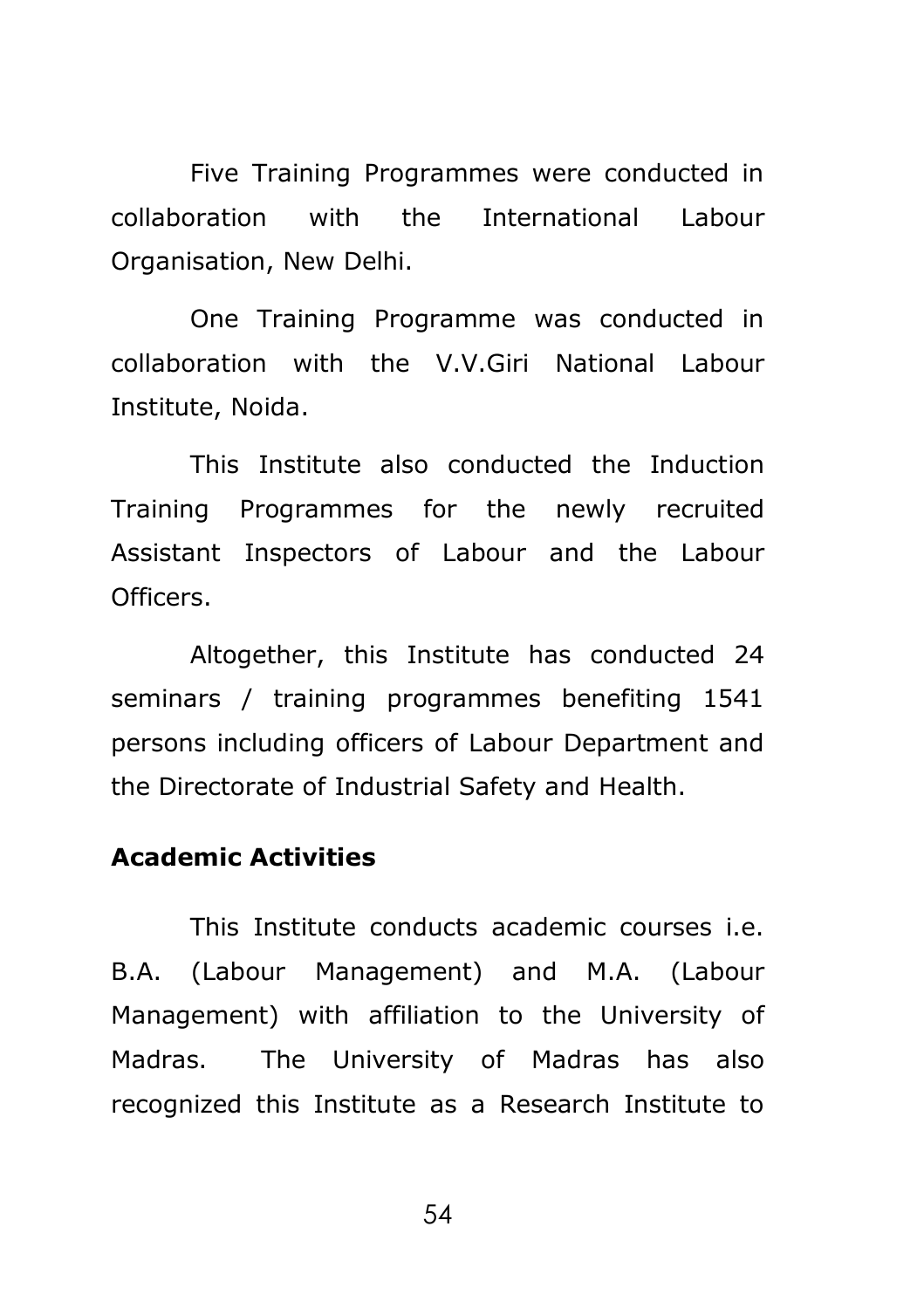conduct part time and full time Ph.D. programmes on Labour Management from the year 2001. The Institute is also offering a part time (evening) one year P.G. Diploma Course called "Post Graduate Diploma in Labour Administration" (PGDLA), and the "Diploma in Labour Laws with Administrative Law (part time - week end) (D.L.L.) for the benefit of the employed people.

**Details of students admitted for the Academic year 2012-13 and 2013 - 14**

| S.<br>NO. | <b>Course Details</b>                                   | No. of<br>students<br><b>Admitted</b><br>$2012 - 13$ | No. of<br>students<br><b>Admitted</b><br>$2013 - 14$ |
|-----------|---------------------------------------------------------|------------------------------------------------------|------------------------------------------------------|
| 1.        | B.A. (Labour<br>Management)                             | 55                                                   | 55                                                   |
| 2.        | M.A. (Labour<br>Management)                             | 44                                                   | 40                                                   |
| 3.        | P.G.D.L.A.                                              | 112                                                  | 102                                                  |
| 4.        | D.L.L. - Started<br>from the academic<br>year 2013 - 14 |                                                      | 50                                                   |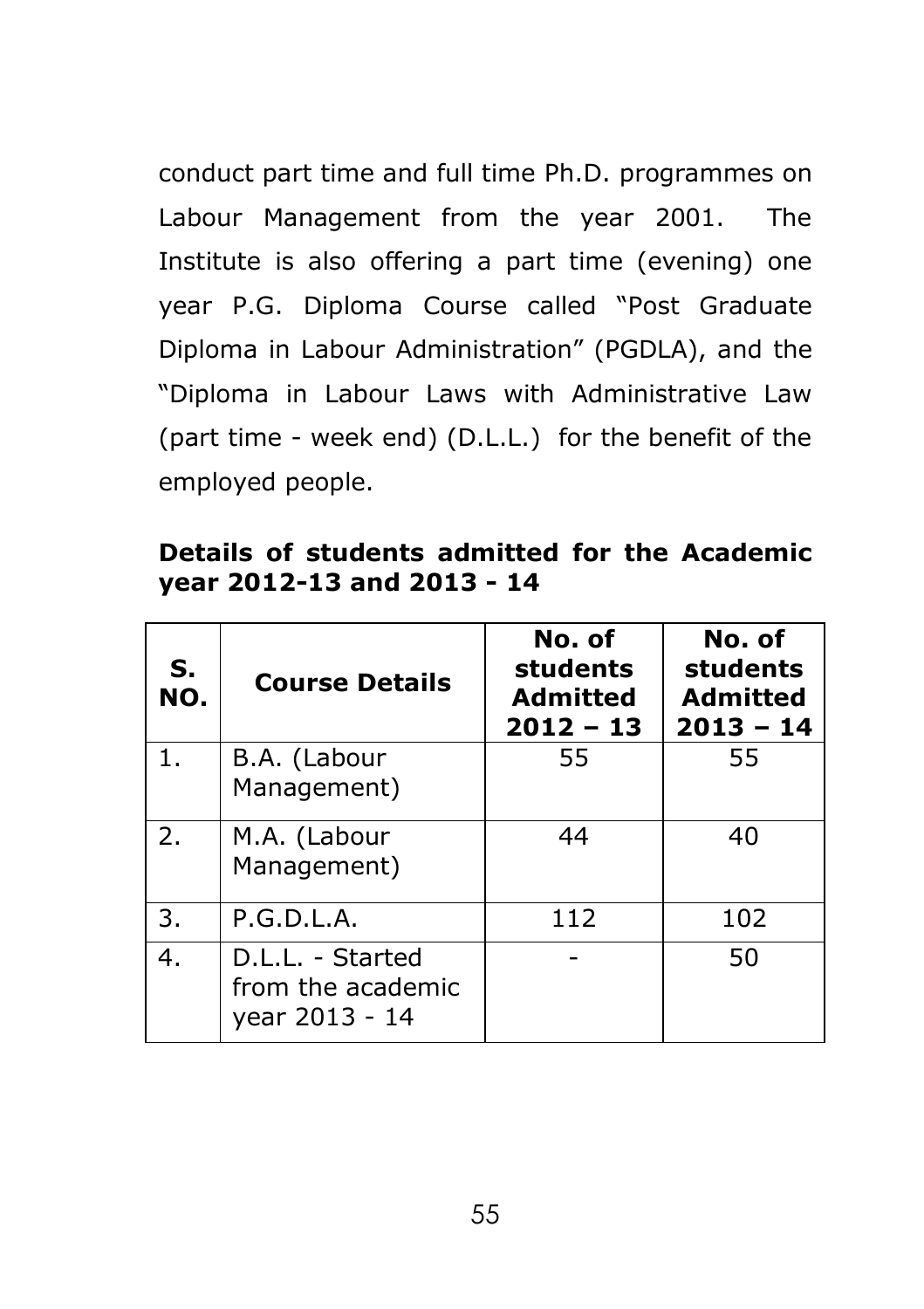### **Ph.D. Details**

| No. | <b>Course Details</b> | Now pursuing<br>Ph.D. Students | Ph.D.<br>Degree<br>awarded |
|-----|-----------------------|--------------------------------|----------------------------|
|     | Full Time             |                                | 14                         |
|     | Part Time             |                                |                            |

#### **Placement**

This Institute has a placement cell by name "Neo Manager's Guidance Bureau" (NMGB) which arranges Campus Interview / Placement for the outgoing students of B.A. (Labour Management) and the M.A. (Labour Management).

The students are well placed in most of the leading private and public sector organizations and to name a few: Neyveli Lignite Corporation Ltd., WIPRO Technologies, TCS, HCL, Cognizant, GE Finance, Apollo Hospitals, Hyundai, Mafoi Consultancy Services, Sindoori Hotels, GRT Grand Days, Satyam Computers, Satyam Cinemas, Union Bank of India, TAFE, INOVA and Malayala Manorama.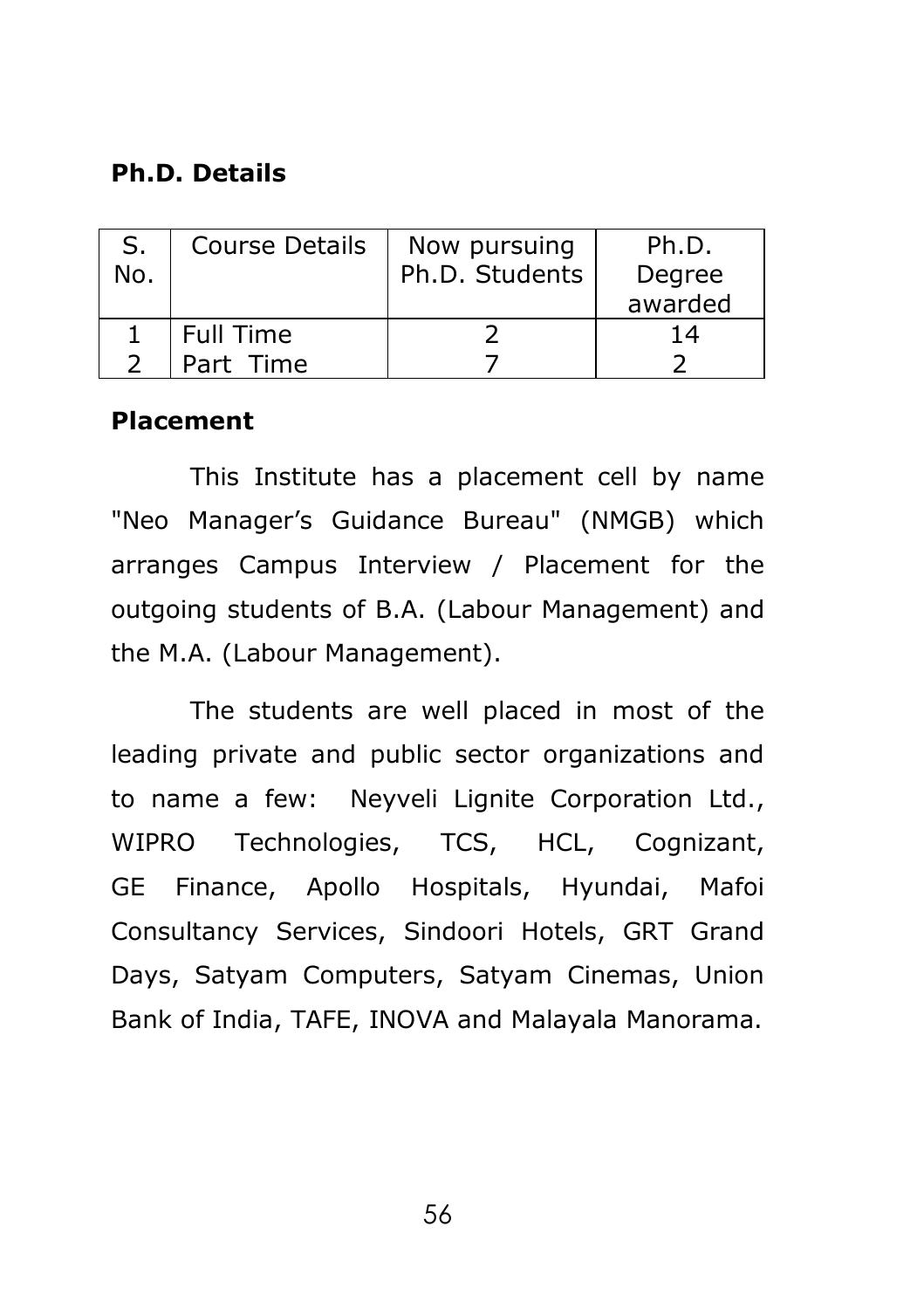During the year 2013, 15 B.A. (Labour Management) third year students and 12 M.A. (Labour Management) second year students have got good placements. For the year 2014 at present 3 of B.A. (L.M.) students got placement order from M/s. Lakisth Consultancy.

#### **Development of the institute**

All the classrooms of the institute have been fitted with the LCD projectors and converted into smart classrooms during the financial year 2012-13.

This institute is to be upgraded as a Centre of Excellence and action is underway to construct a new building with necessary infrastructure at the land allotted by the Government of Tamilnadu, in the Ambattur Government, I.T.I. campus. The Government has issued G.O. allotting 3 acres of land for the proposed institute campus.

#### **Diploma Course on Labour Laws with Administrative Law**

During the Budget Session on 13.5.2013, the Hon'ble Chief Minister of Tamilnadu has announced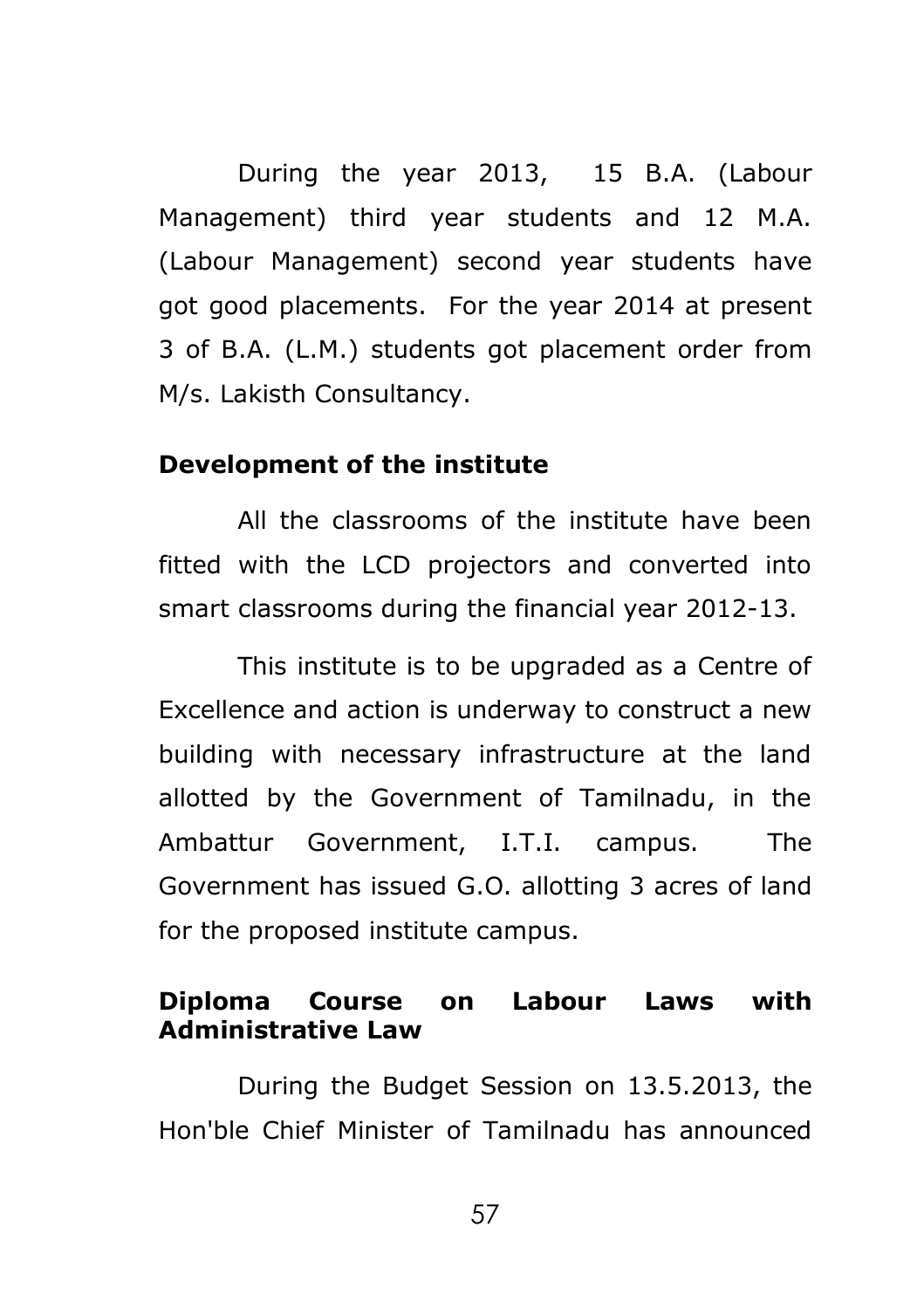under Rule 110, that a new week end part time Diploma Course on Labour Laws with Administrative Law will be started from the academic year 2013-14 at the Tamilnadu Institute of Labour Studies.

Accordingly, a G.O. has been issued from the Government and the classes commenced on 10.8.2013 (Saturdays & Sundays). 50 students were admitted during 2013-14 and for the academic year 2014 – 2015 the Government issued G.O for admitting 50 more students in this course.

### **TAMILNADU ACADEMY OF CONSTRUCTION (TAC)**

Tamil Nadu Academy of Construction (TAC) has started functioning from 04.01.2013. It provides skill training to workers registered under the Tamil Nadu Construction / Manual Workers Welfare Boards and their wards for various skills required for the employment in the unorganised sector. TAC focuses on retraining and re-skilling workers.

Training is imparted in electrical, painting, wood work, construction etc., trades in all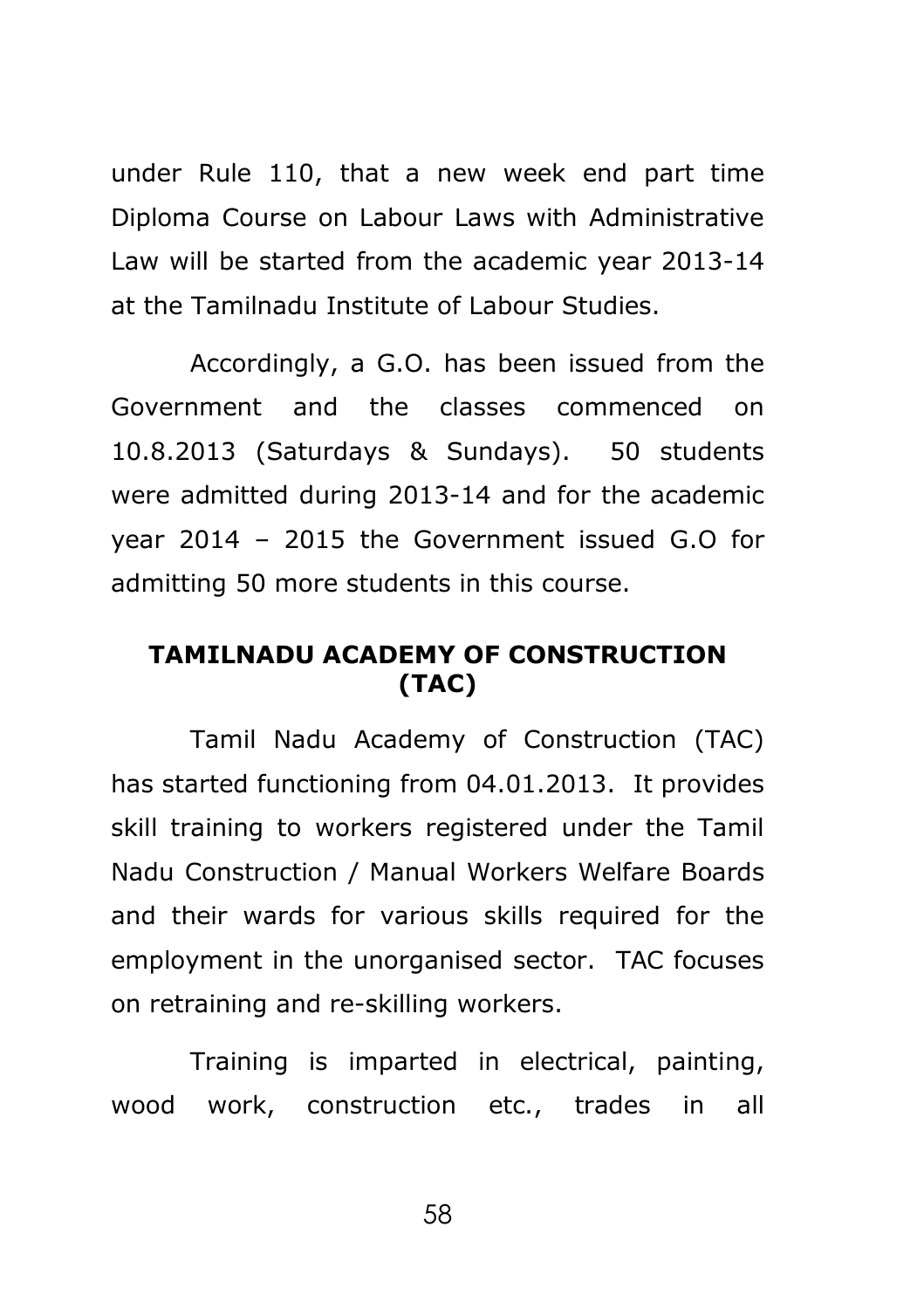Government Industrial Training Institutes and Private Industrial Training Institutes approved by the Directorate of Employment and Training (DET) under Modular Employable Skill (MES) Training programme. So far, short term skill training has been provided to 158 persons and 308 persons are undergoing MES training.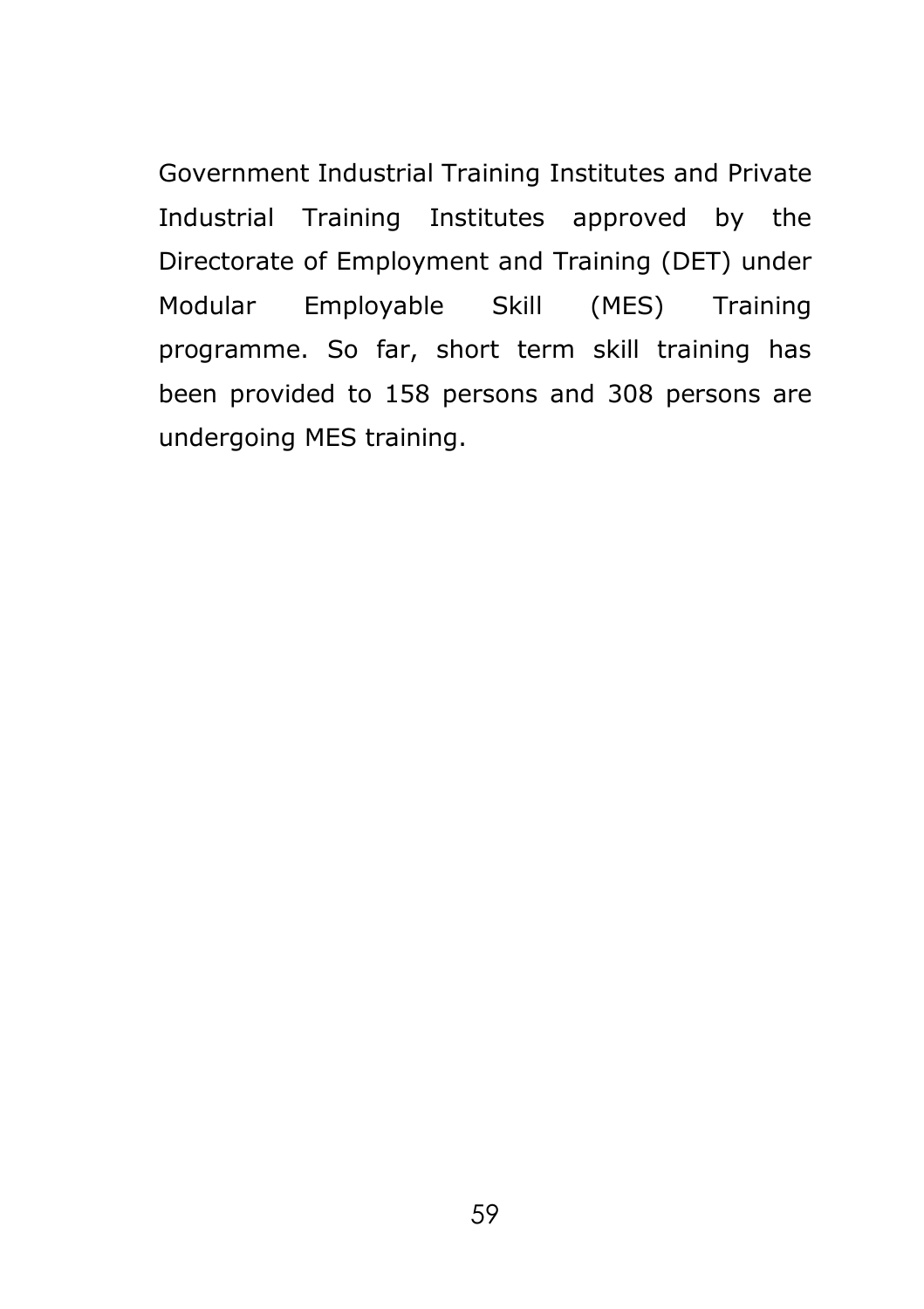### **II. DIRECTORATE OF INDUSTRIAL SAFETY AND HEALTH**

Tamilnadu has always been at the forefront of economic growth, contributed by substantial measure through its industrial development. Availability of good quality manpower is imperative for industrial growth. The state has a rich labour pool comprising of well –qualified, skilled, disciplined, productivity–oriented workforce. The state is committed to safeguard the safety, health and welfare of the precious workforce and the Directorate of Industrial Safety and Health is actively involved in safeguarding the interest of workers employed in factories. The best infrastructure provided in this state, coupled with the rich pool of workforce has made Tamilnadu an attractive destination for industries. A wide variety of industries in each of the sector such as Engineering industries , Automobile manufacturing units, various Chemical Industries, Textile Industries, Leather Units, fire work Units, Cement Industries and Industries covering all the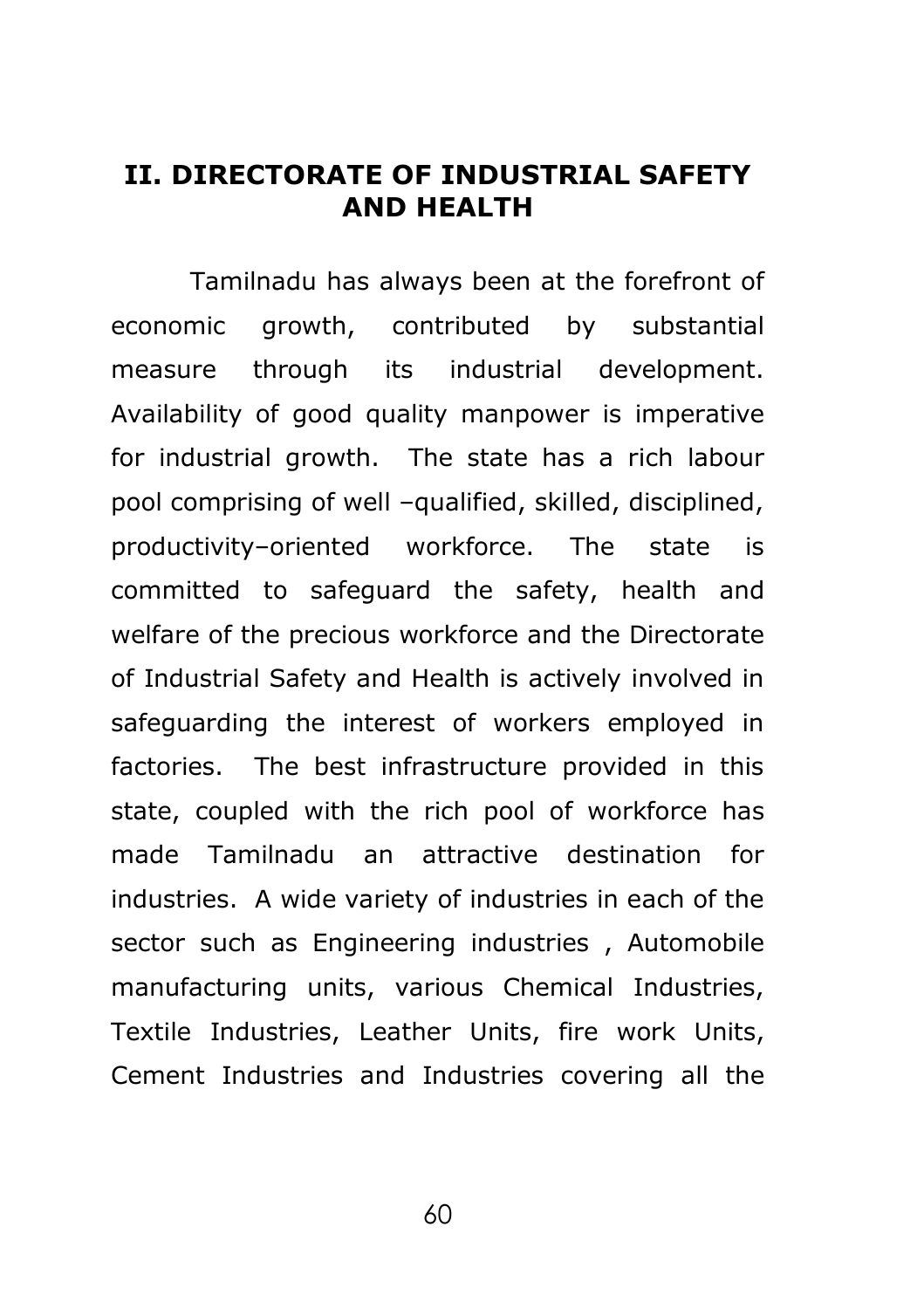manufacturing sectors have been well established in the state.

In Tamilnadu 42,288 factories are registered under Factories Act 1948 covering 18,81,500 workers.

The Directorate of Industrial Safety and Health, by its ceaseless efforts ensures that various provisions as stipulated in the Factories Act 1948 and the following allied Labour Legislations are provided to the workers working in registered factories, thereby protecting the interests of the workers.

- 1. The Factories Act, 1948 and Tamil Nadu Factories Rules, 1950.
- 2. The Payment of Wages Act, 1936 and Tamil Nadu Rules, 1937.
- 3. The Tamil Nadu Industrial Establishments (National and Festival Holidays) Act, 1958 and Rules, 1959.
- 4. The Minimum Wages Act, 1948 and Tamil Nadu Rules, 1953.
- 5. The Maternity Benefit Act, 1961 and Tamil Nadu Rules, 1967.
- 6. The Contract Labour (Regulation and Abolition) Act, 1970 and Tamil Nadu Rules, 1975.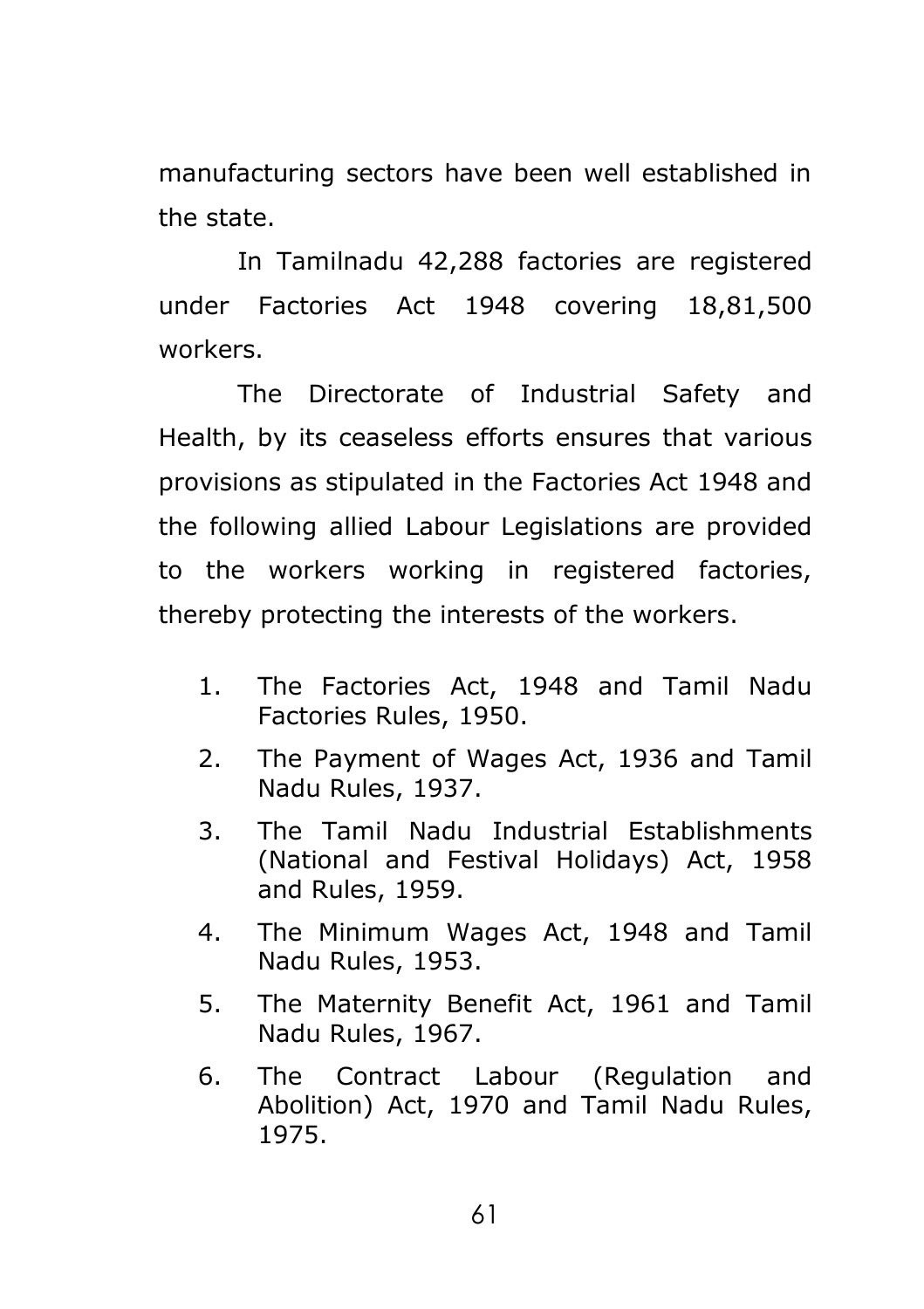- 7. The Tamil Nadu Industrial Establishments (Conferment of Permanent Status to Workmen) Act, 1981 and Rules, 1981.
- 8. The Equal Remuneration Act, 1976 and Rules, 1976.
- 9. The Tamil Nadu Payment of Subsistence Allowance Act, 1981 and Rules, 1981.
- 10. The Tamil Nadu Labour Welfare Fund Act, 1972 and Rules, 1973.
- 11. The Child Labour (Prohibition and Regulation) Act, 1986 and Tamil Nadu Rules, 1994.
- 12. The Labour Laws (Exemption from Furnishing Returns and Maintaining Registers by Certain Establishments) Act,1988.
- 13. The Inter-State Migrant Workmen (Regulation of Employment and Conditions of Service) Act, 1979 and Tamilnadu Rules 1983.
- 14. The Building and Other Construction Workers (Regulation of Employment and Conditions of Service) Act, 1996 and Tamil Nadu Rules, 2006.
- 15. The Payment of Gratuity Act, 1972 and Tamil Nadu Rules, 1973.
- 16. Manufacture, Storage and Import of Hazardous Chemicals Rules, 1989.
- 17. The Tamil Nadu Control of Industrial Major Accident Hazards Rules, 1994.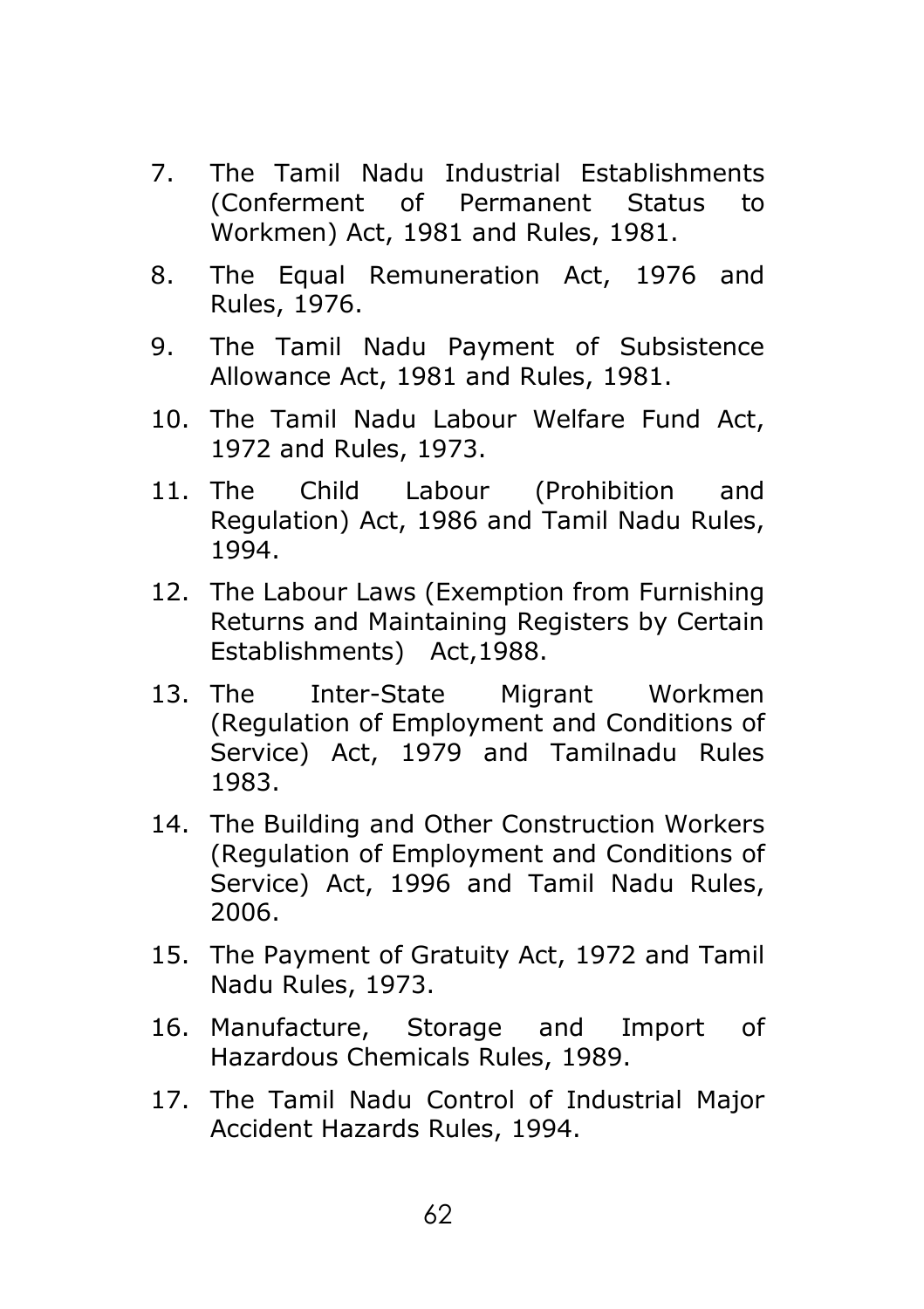### **The following functions are broadly carried out by the Directorate of Industrial Safety and Health :**

- i. Enforcement of Factories Act.
- ii. Health, Safety, Training and Development functions.
- iii. Enforcement of Building and other Construction Activities.

# **ENFORCEMENT OF FACTORIES ACT**

Officials of this Directorate are carrying out inspections periodically to ensure proper implementation of various welfare measures under these Acts and Rules.

In order to reduce the frequency of inspections and to eliminate unnecessary interference in such a way to enable the entrepreneurs to concentrate on production and marketing, factories are inspected by the officials of this directorate as mentioned below:-

(i) Factories certified as Small Scale Industries and not engaged in dangerous operations are inspected only once in a period of five years provided no accident occurs, no complaints are received either from the workers or from the Trade Unions.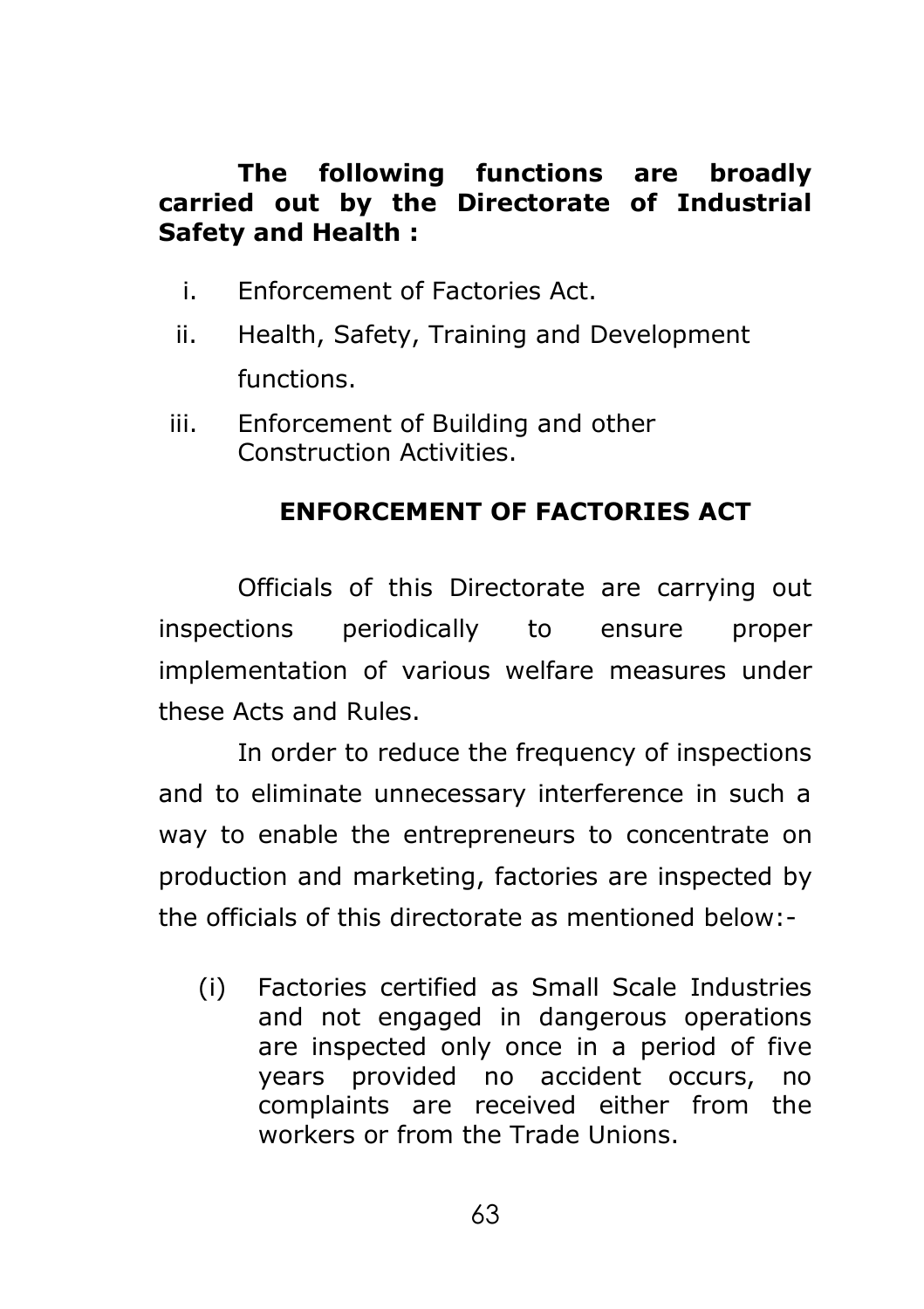- (ii) Factories certified as Small Scale Industries but engaged in dangerous operations and Non–SSI units are inspected once in a period of six months as the safety and health aspects in the hazardous processes and dangerous operations have to be monitored and ensured periodically.
- (iii) Match and Fire Works Factories are inspected once in every three months in order to minimize the occurrences of fire and explosion in these factories and to eradicate child labour employment.
- (iv) In addition, special, holiday and check inspections are also undertaken for better monitoring of the safety, health and welfare provisions.

From 01.04.2013 to 31.03.2014, 38,639 inspections were carried out by the officials to fulfill the above said provisions.

Further to simplify the procedures and maintenance of records by the factory managements, Government have amended the Tamil Nadu Factories Rules 1950 deleting certain registers to be maintained in factories and simplifying certain forms to be submitted by the factories.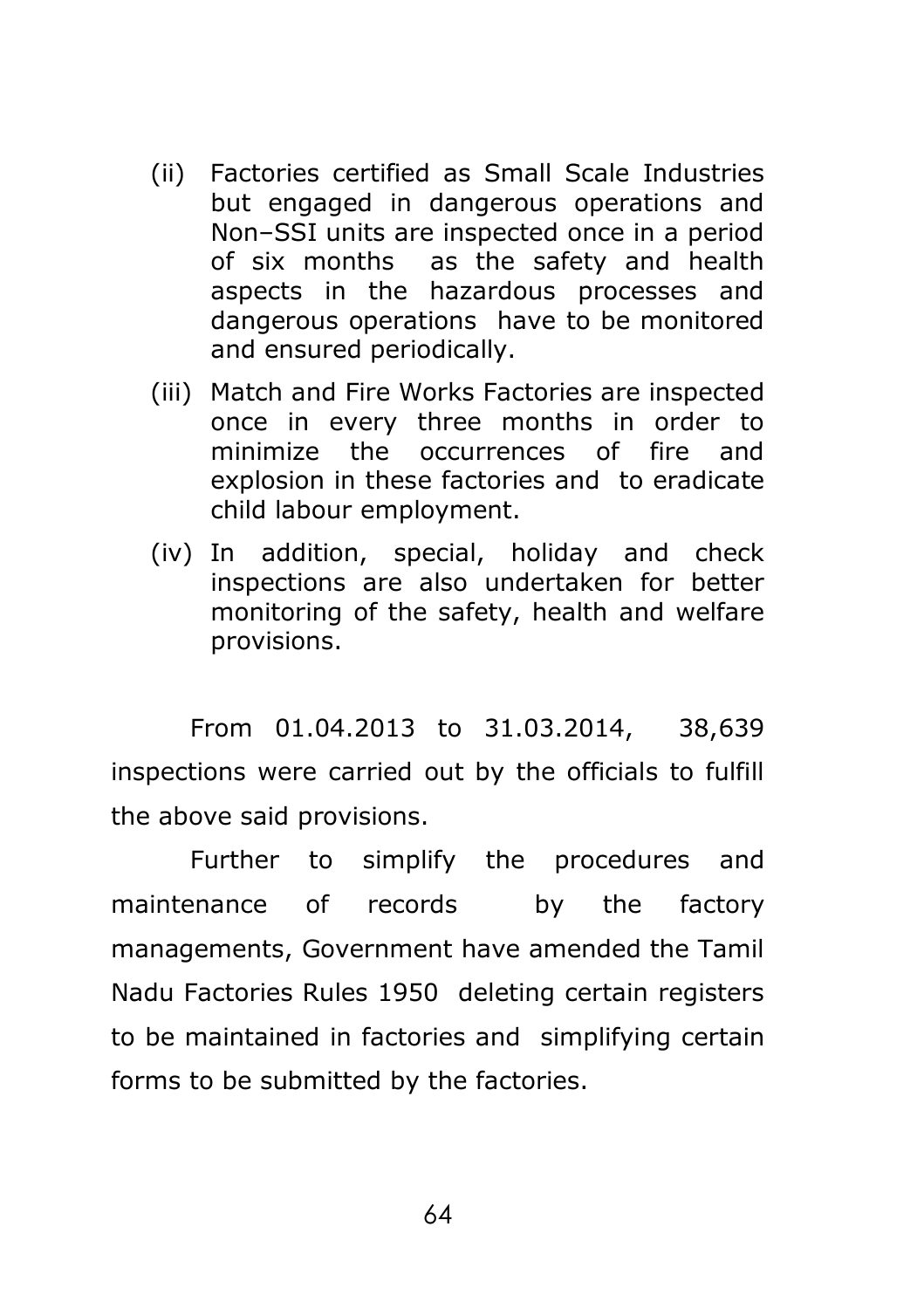# **SQUAD INSPECTIONS**

### **Fire Work Factories**

Special Squads are formed every year with the officials from this directorate along with the officials of the departments of Revenue, Police, Fire and Rescue Services, to control the occurrences of accidents in the fireworks factories especially during festival seasons. These special squads conducts surprise inspections in the fireworks factories during the peak seasons when production of fire works is in large quantities.

The schedule of visit is decided only by the squad officials at the beginning of the day. During these squad inspections, compliance of safety provisions by the management is strictly monitored.

During the period from 01.04.2013 to 31.03.2014, 799 squad inspections were conducted.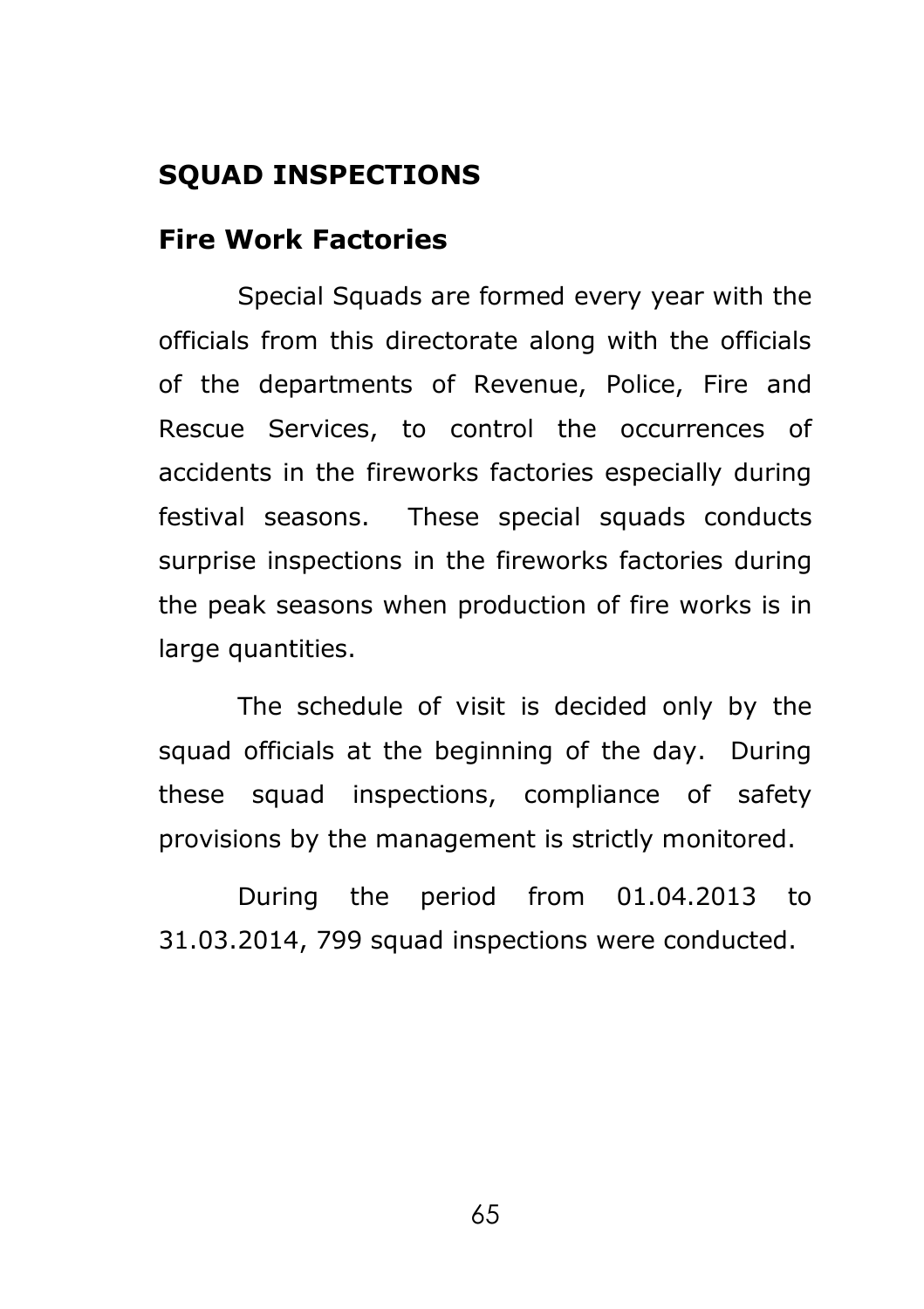### **Child Labour**

Prohibition of Child Labour in Factories, as mandated under Section 67 of Factories Act, 1948 is strictly enforced. Further, to eradicate Child Labour in hazardous industries, Squad inspections are also conducted every month along with officials of the department of Revenue, Police and members of the National Child Labour Project, 1304 squad inspections have been conducted from 01.04.2013 to 31.03.2014**.**

Moreover, while filing prosecutions against the defaulting employers, the penal provisions under Section 14 and 15 of Child Labour (Prohibition and Regulation) Act, 1986 are invoked, since these Sections are more deterrent than what is contemplated under Section 92 of the Factories Act, the other reason being that Child Labour (Prohibition and Regulation) Act, 1986, as it stands today is not applicable to Factories coverable under the purview of Factories Act, 1948. In this way, 49 cases have been filed against the defaulting employers and fine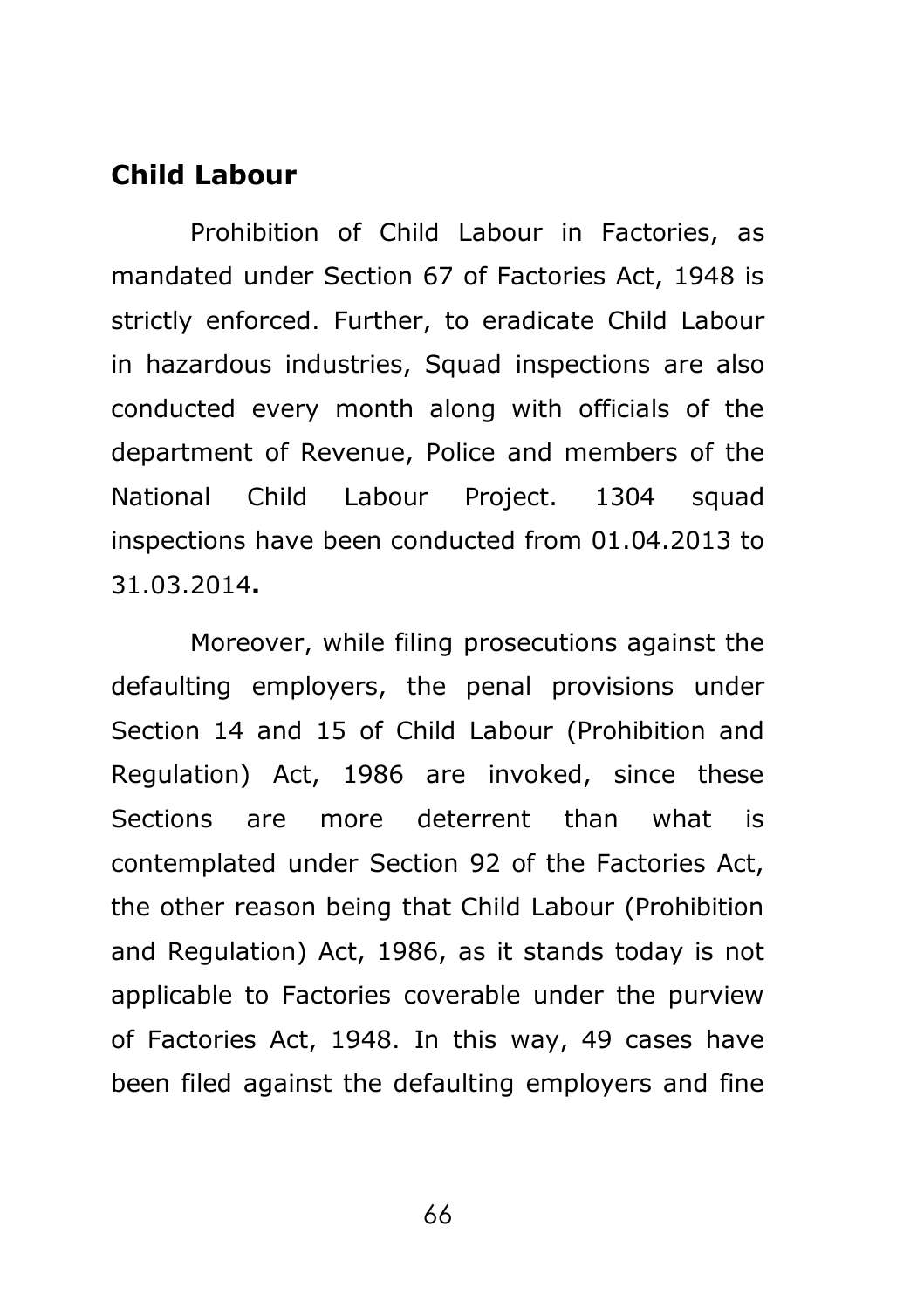amount of Rs.3,37,400/- have been realized from 01.04.2013 to 31.03.2014.

### **Complaint Enquiry**

Complaints received from the workers and Trade Union leaders are given top priority and they are enquired into immediately and suitable actions are being taken to settle the grievances. 487 Complaints were received from 01.04.2013 to 31.03.2014, and 479 complaints were enquired and disposed off and the remaining complaints are being looked into . In addition to the above, meetings with the Trade Union leaders are also conducted to get feed back from them, so as to provide better service to members of working community.

### **The TamilNadu Industrial Establishments (Conferment of Permanent Status to Workmen) Act, 1981**

The Tamil Nadu Industrial Establishments (Conferment of Permanent status to workmen) Act, 1981 implemented by the Directorate of Industrial Safety and Health, confers permanent status to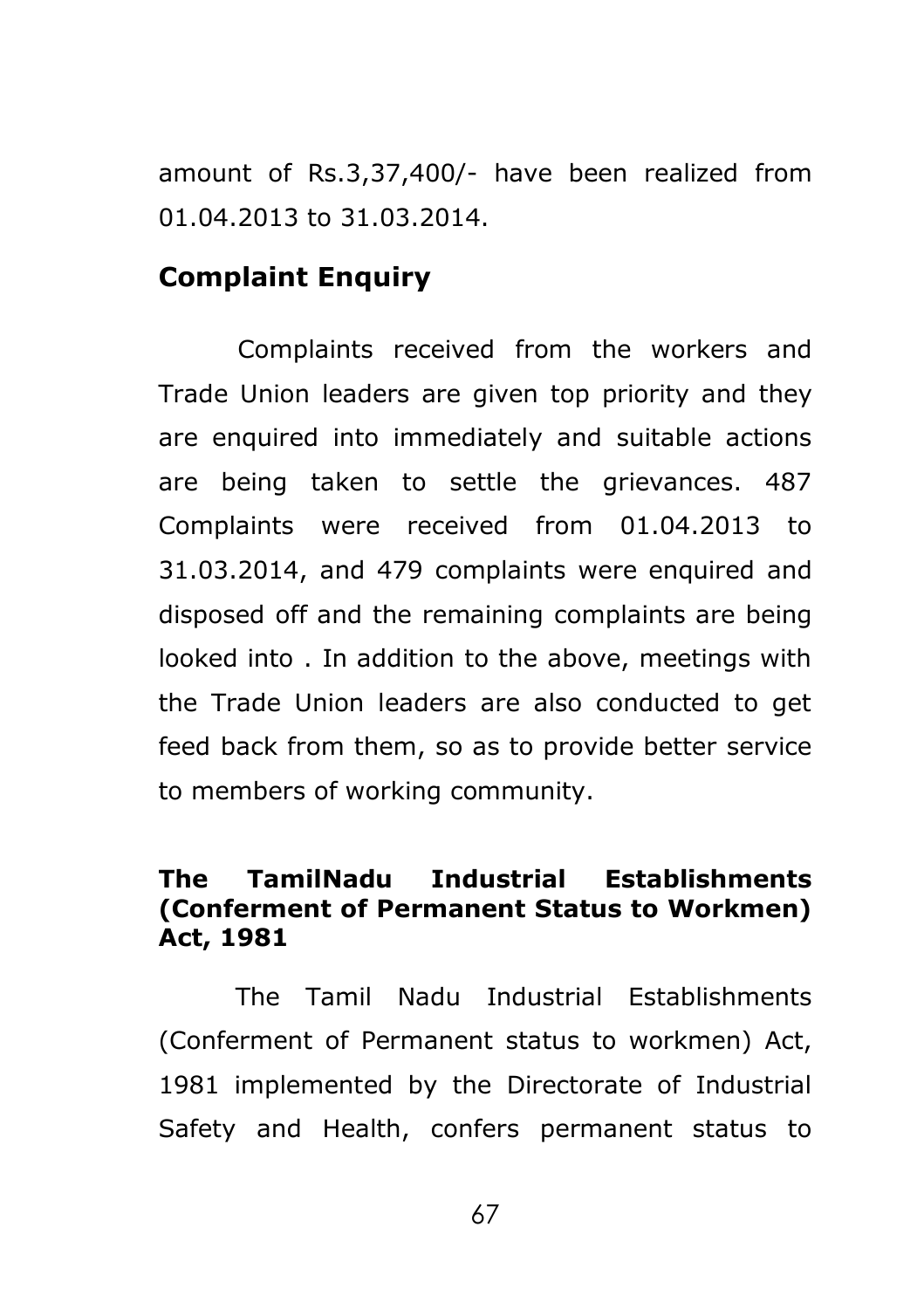workmen who have put in continuous service of 480 days within a period of 24 calendar months. Due to the intensive effort of the officers of this Directorate, 48,217 workers have been made permanent from 01.04.2013 to 31.03.2014.

#### **Enforcement of Minimum Wages Act, 1948**

 Apart from the routine inspections, special inspections are also conducted under Minimum Wages Act to protect the wage conditions of the workers.

### **Hazardous Process Industries**

In certain industries the usage of higher quantity of raw materials or chemicals are likely to cause material impairment thereby safety and health of the persons engaged in or connected therewith will be affected or may result in the pollution of the general environment and such of those industries are classified as Major Accident Hazard Units. These factories are inspected with greater concentration to ensure operational safety. A Major Accident Hazard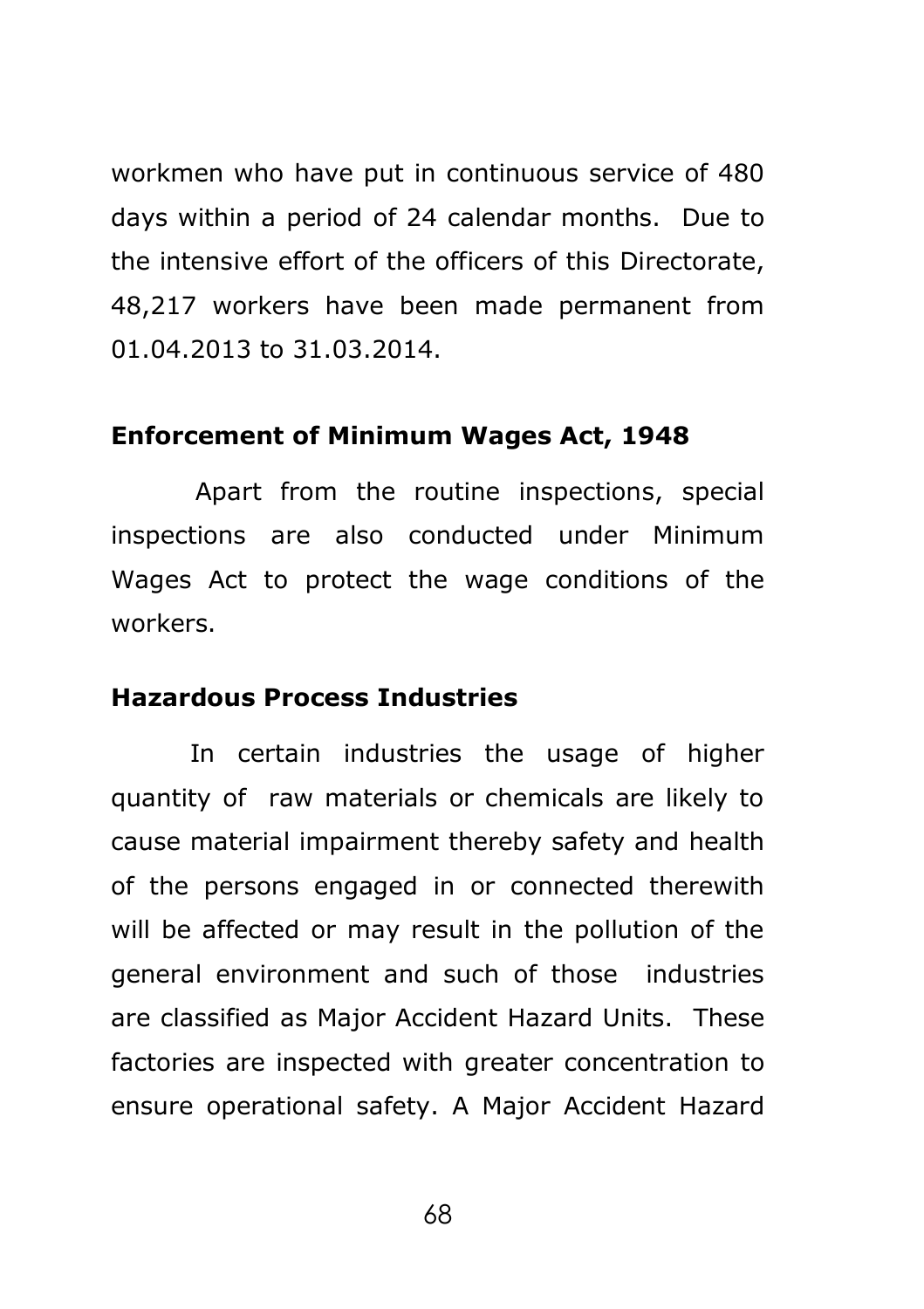Control Cell formed at the Headquarters recommends suitable safety measures to the Major Accident Hazard Factories to prevent Industrial disasters and also monitors the compliance of the suggestions given by it. 29 processes have been listed as hazardous process industries and as on 31.03.2014, 125 units have been classified as Major Accident Hazard units in the State.

As many as 119 On-site Emergency Plans have been received from Major Accident Hazard Units up to 31.03.2014, out of which 109 were recorded subject to certain conditions. District Collectors have been nominated as the District Emergency Authority in respect of Off-site Emergency Plans and the Director of Industrial Safety and Health as the authority for the On-site Emergency Plans. Further, Mock Drills are conducted periodically in the factories under the supervision of the Officers of the Directorate of Industrial Safety and Health to assess and update the operational efficiency in the event of real emergency. 129 Mock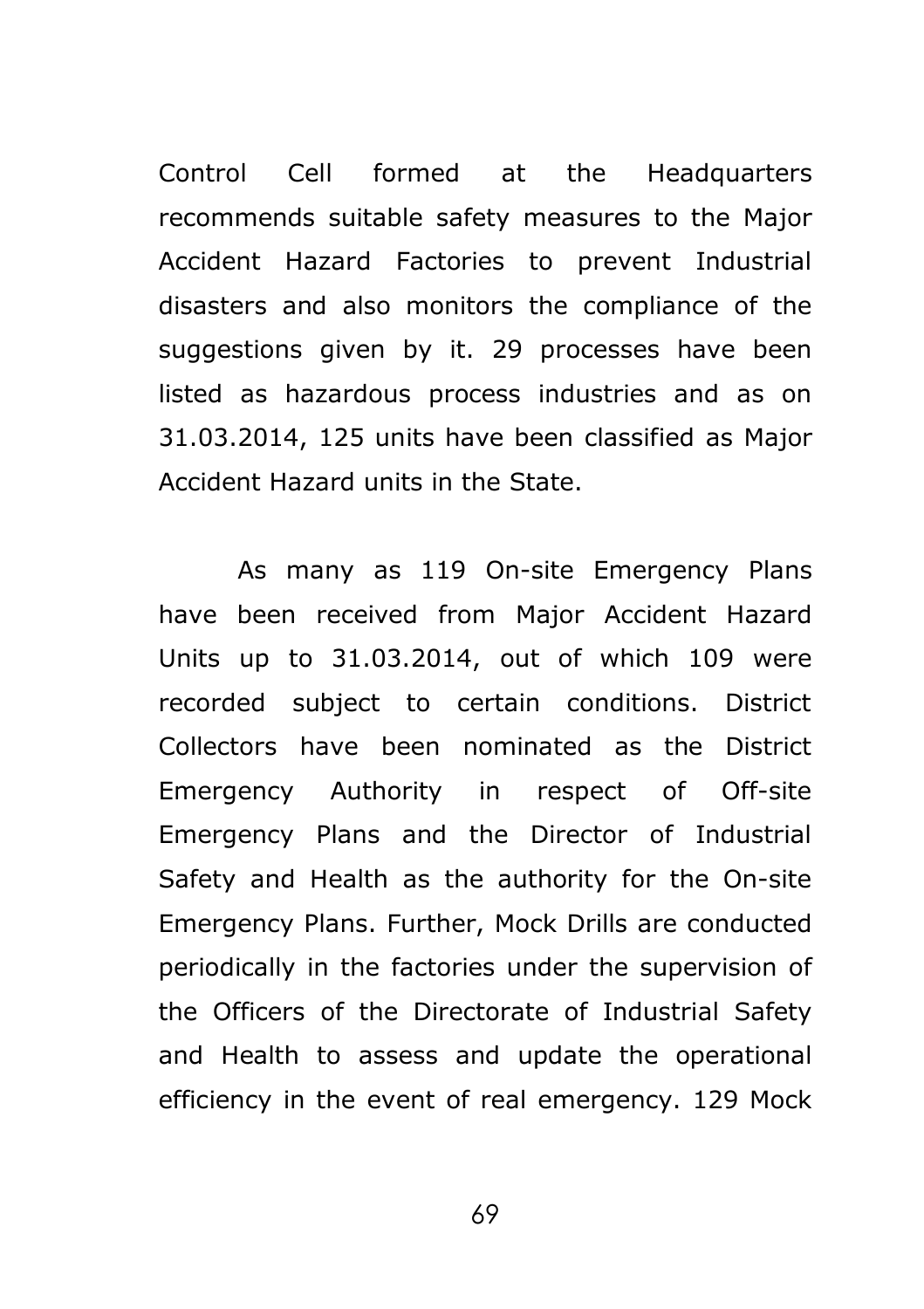Drills have been conducted from 01.04.2013 to 31.03.2014.

### **Site Appraisal Committee**

A Site Appraisal Committee has been constituted as per Section 41A of the Factories Act for the purpose of advising the Government to consider the application for grant of permission for the initial location or expansion of the Factories involving hazardous process. This committee gives advice to the hazardous processes industries to have safe environment and safe work practices from the initial stage itself. 30 applications have been considered by this committee from 01.04.2013 to 31.03.2014.

## **HEALTH, SAFETY, TRAINING AND DEVELOPMENT**

## **Pressure Vessel Testing**

Apart from regular enforcement of Factories Act, 1948 and Allied Acts, operational safety of the pressure vessels installed in the Factories is also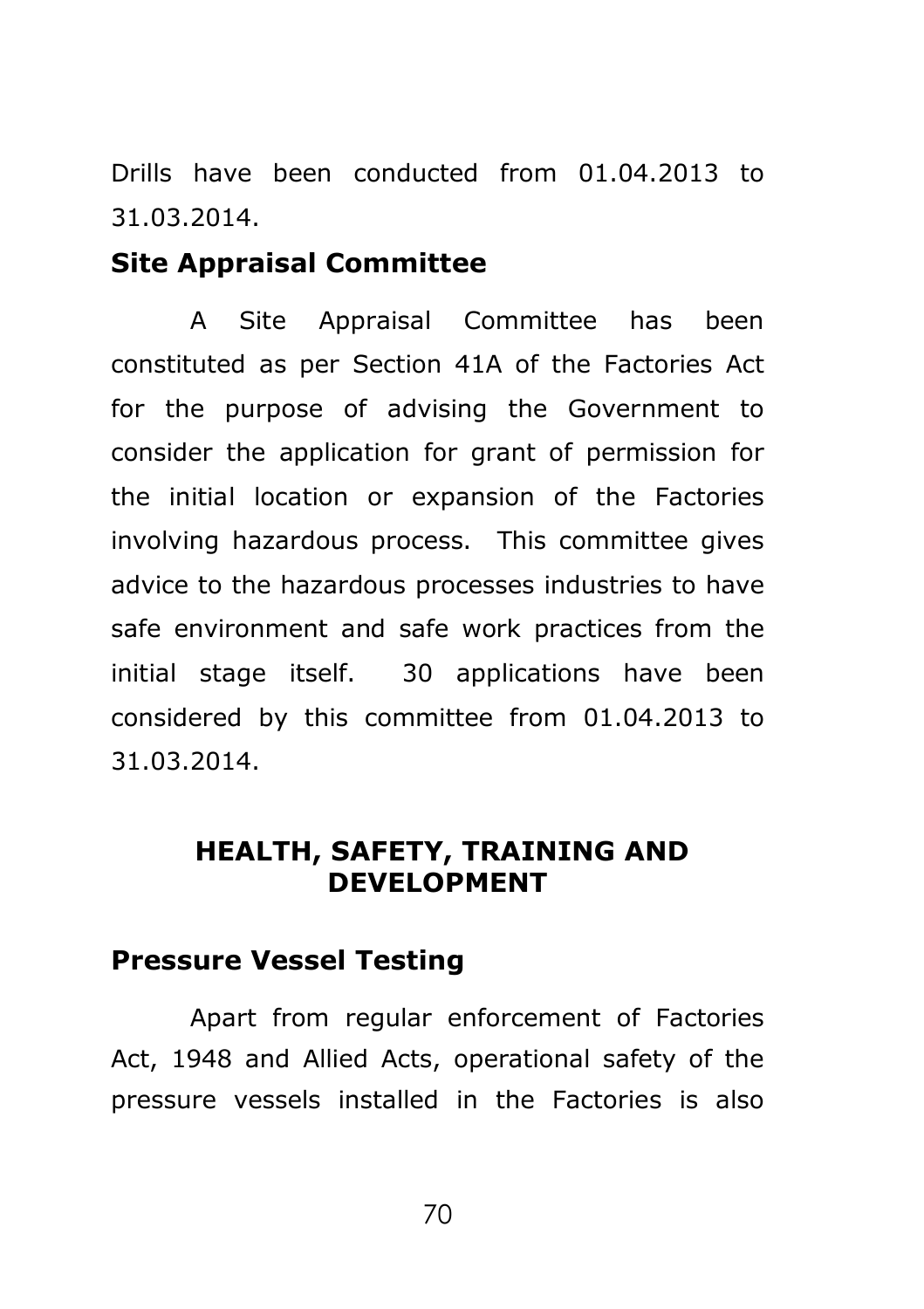ensured by this Directorate. All the pressure vessels operating above atmospheric pressure excluding steam boilers coming under the purview of Indian Boilers Act are examined or tested externally once in every six months, internally once in every year or hydrostatically once in every two years or subjected to ultrasonic test once in every four years. 1,06,278 External, 2,888 Internal, 15,999 Hydrostatic and 4,318 Ultrasonic examinations have been conducted from 01.04.2013 to 31.03.2014.

## **Health Promotion Functions**

A medical wing is functioning in this Directorate with one Chief Medical Officer and eight Medical Officers. They conduct health surveys at periodical intervals for the workers employed in Chemical Factories and suggest both clinical and other preventive measures for them. They also conduct Medical Examination for the workers engaged in canteen periodically. Medical Fitness Certificates are issued to Adolescent workers. The Medical Officers also accompany the Child Labour Squad for ascertaining the age of the Child Labour.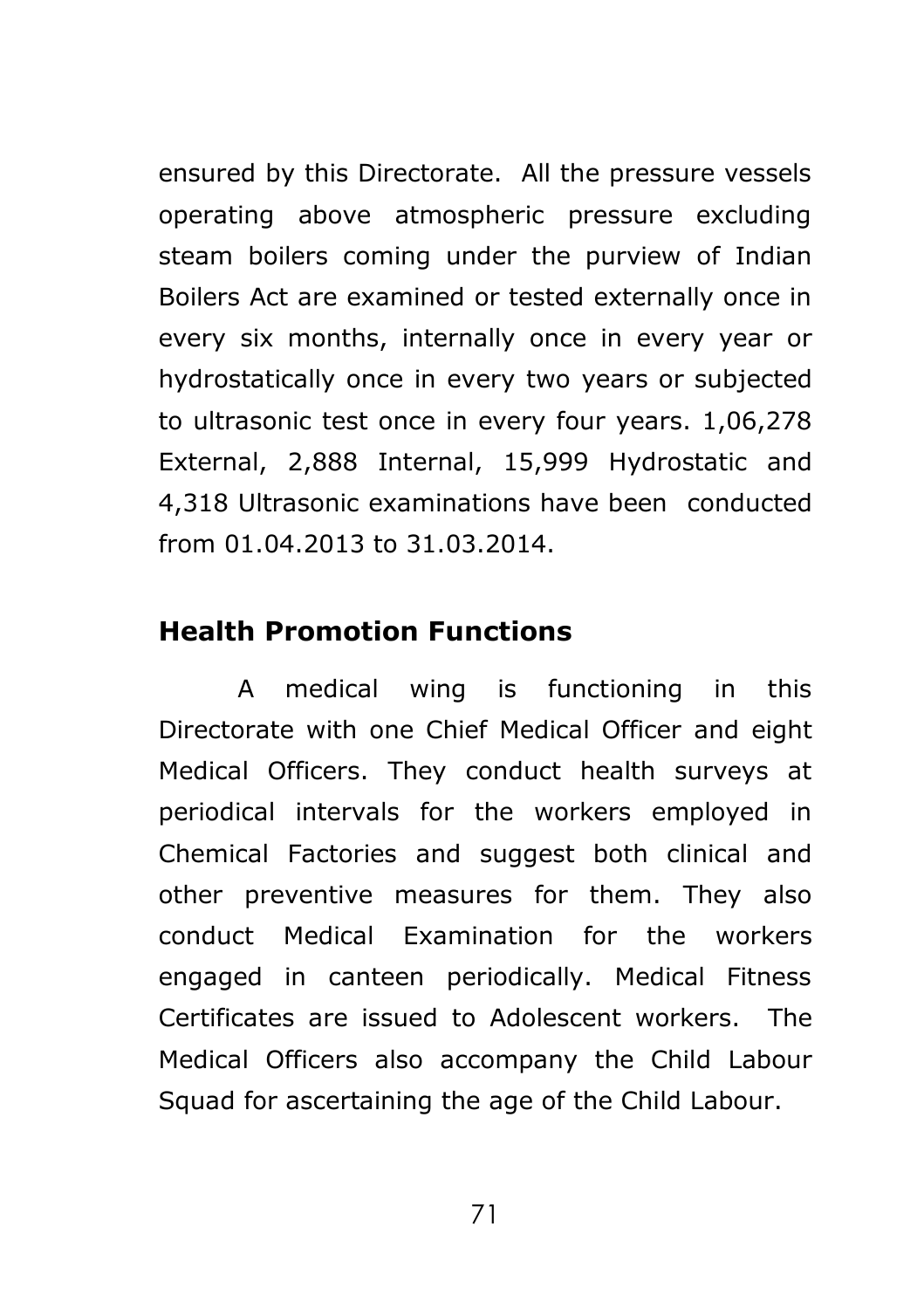## **Industrial Hygiene Unit**

An Industrial Hygiene Unit functioning in this Directorate collects air samples and tests the presence of Ammonia, Chlorine, Sulphur-di-oxide, Hydrogen sulphide, etc. in factories prone to chemical pollutants and suitably advises the management both on the improvement of the work environment and the health of the workers.

## **Noise Pollution**

This Directorate takes concerted efforts to combat the problems faced by the workers due to high noise pollution prevalent in certain industries. The noise level is monitored with Sound Level Meter and steps are taken to safeguard the workers from exposure to high level noise.

## **Prevention of Accidents**

Even though there is a constant increase in the number of workers getting benefited due to new factories being registered, the incidence of accidents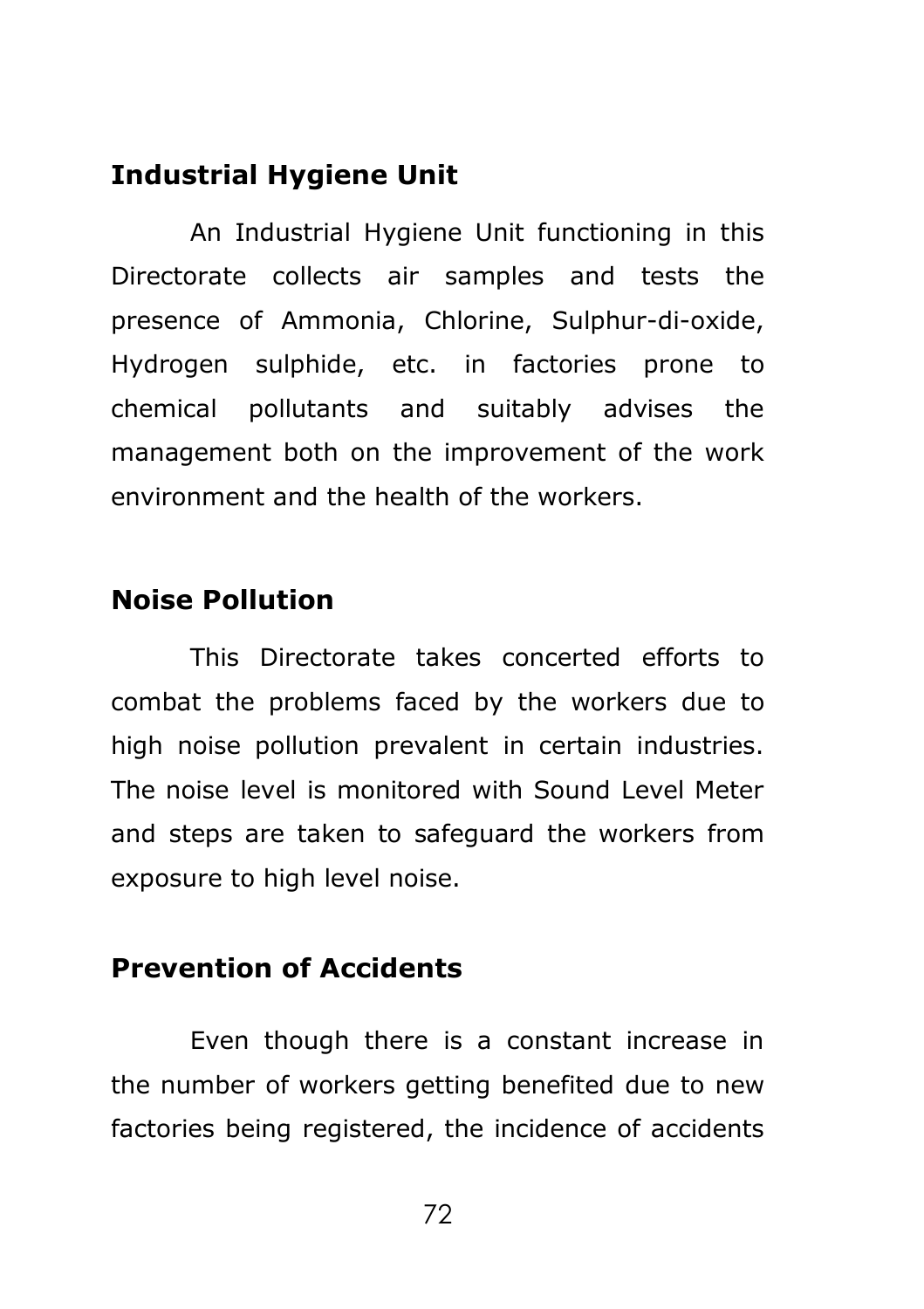are controlled by the intense and ceaseless efforts put in by the officers of this Directorate by way of increased safety promotional activities like conducting safety surveys, safety courses, safety awareness campaigns and safety drills.

## **Safety Propaganda Committees**

To prevent blasts and accidents in the Factories and to avoid loss of human lives, three Safety Propaganda Committees have been constituted by this Directorate at Chennai, Madurai and Coimbatore. These committees periodically visit Chemical Factories, Fireworks, Tanneries and Bleaching & Dyeing units to review safety mechanisms and to explain hazards in these industrial units by educating the managements and workers about the safety precautions to be followed to avoid accidents. These committees have conducted 133 safety awareness campaigns benefiting 7,146 persons from 01.04.2013 to 31.03.2014.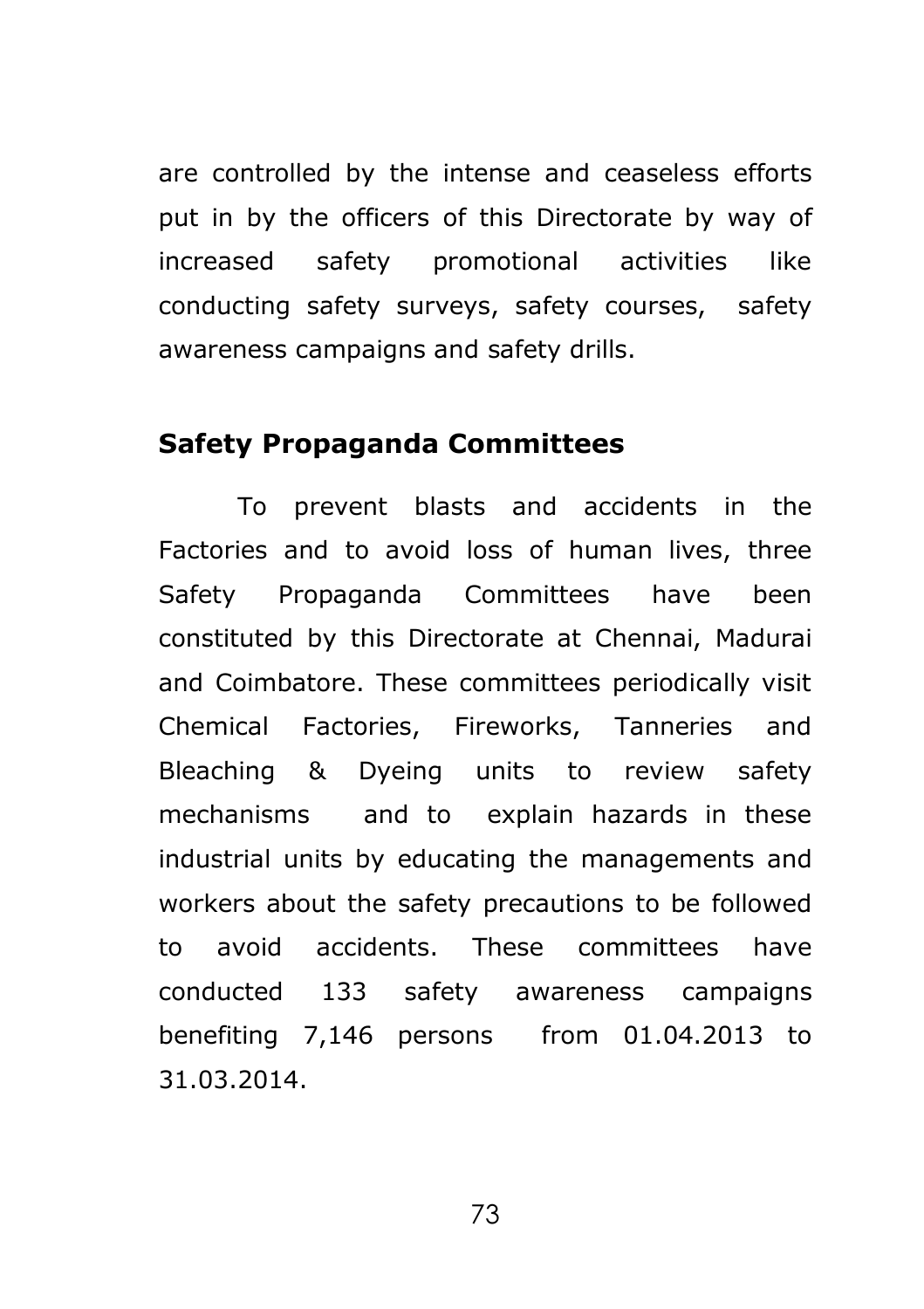### **Safety Training**

To educate the workers and managements on the importance of safety, training classes are periodically conducted in factory premises itself in Tamil version at free of cost. These training classes are welcomed by both the workers and managements. During the year from 01.04.2013 to 31.03.2014, 491 training classes have been conducted in 446 factories benefiting 22,826 persons.

#### **Seminars**

The Directorate is also coordinating with the other non – Governmental voluntary organizations like National Safety Council which involved in safety promotional activities for creating safety awareness among the managements and workers including contract workers. During the year from 01.04.2013 to 31.03.2014, 14 seminars have been conducted benefiting 1,448 persons.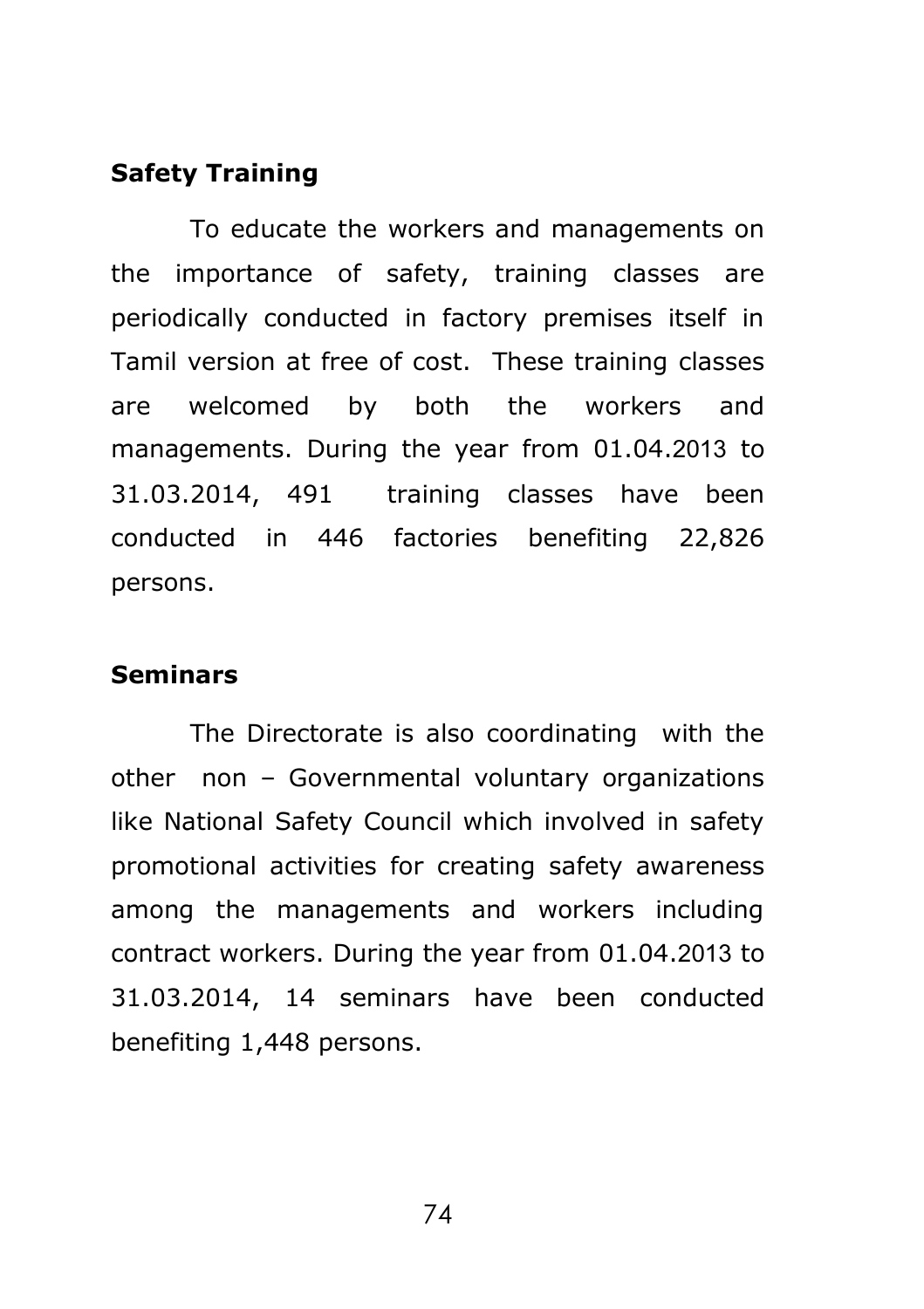### **Group Personal Accident Insurance Scheme**

A Group Personal Accident Insurance Scheme was formulated from 1.7.1986 onwards by Government of Tamil Nadu to render relief of Rs.16,000/- for the insured persons of the Match and Fireworks Industries, in case of death, loss of limbs, loss of eye-sight, etc., due to the accidents. As per the directions of the Supreme Court of India vide its order dated 31.10.1990, the Tamil Nadu Government have introduced a new Group Personal Accident Insurance Scheme for a sum of Rs.50,000/- for every employee working in Match and Firework factories in Tamil Nadu. This scheme was made effective from 01.07.1991 onwards. The premium for the insured amount was fixed annually with the consultation of the Insurance companies and Members of Match & Fireworks Management Association. Number of persons to be covered is the maximum number of workers actually employed on any one day during the calendar year + 10% extra on the maximum number of workers actually employed. The payment of premium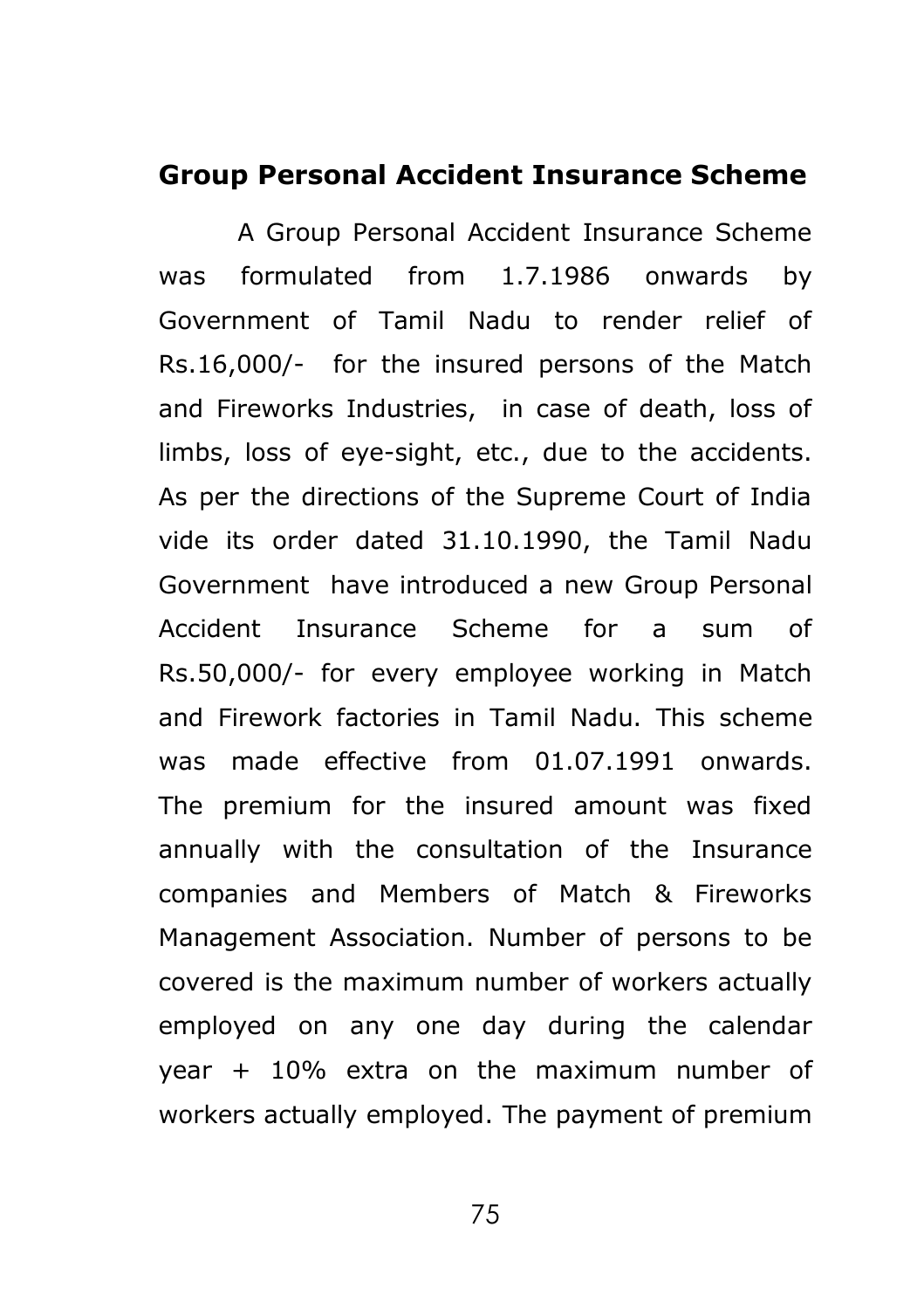for each and every worker employed is the statutory liability of the employer. At present the workers are covered under this scheme by the New India Assurance Company Ltd. This compensation is in addition to the compensation provided under E.S.I Scheme or Workmen Compensation Act.

### **Mobile Team**

A Mobile Team for Fire Works Factories has been formed at Virudhunagar District on 03.01.13, headed by the Additional Director of Industrial Safety and Health, to inspect the fireworks factories surprisingly and monitor the safety and health measures of the workers in these factories. This mobile team educates and create more awareness among the workers and the management by inculcating safe operating procedure in the work place. This team have conducted 399 inspections in fire work factories in and around Sivakasi and Virudhunagar district and appropriate legal action is being taken on the erring managements.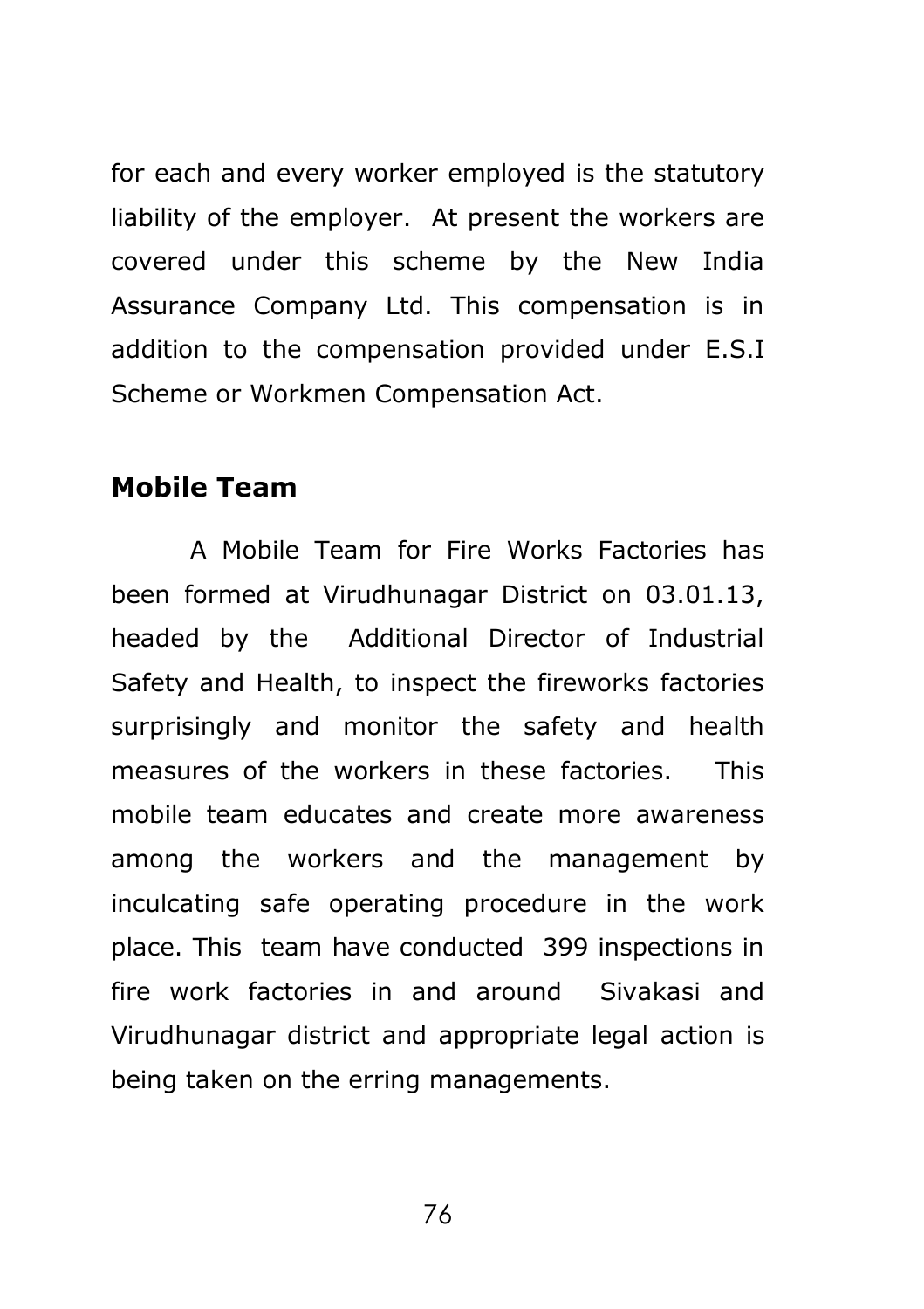## **Training Centre at Sivakasi**

As per the announcement made by the Hon'ble Chief Minister, Training Centre at Sivakasi was started to create safety awareness to the workers working in Fireworks factories. 387 workers were given in 12 batches in the Training Centre. Foundation was laid on 05/07/2013 for the construction of Permanent Training Centre at Sivakasi and work is in progress.

## **The Tamil Nadu Safety Officers (Duties, Qualifications and conditions of Service) Rules 2005**

The TamilNadu Safety Officers (Duties, Qualifications and conditions of Service) Rules 2005 have been framed to ensure the occupational safety of all workers while they are at work.

This rules, further enhanced the employability of the graduates and their recognition as safety officers as this rule says that the safety officers shall be on par with senior executives of the concerned factory.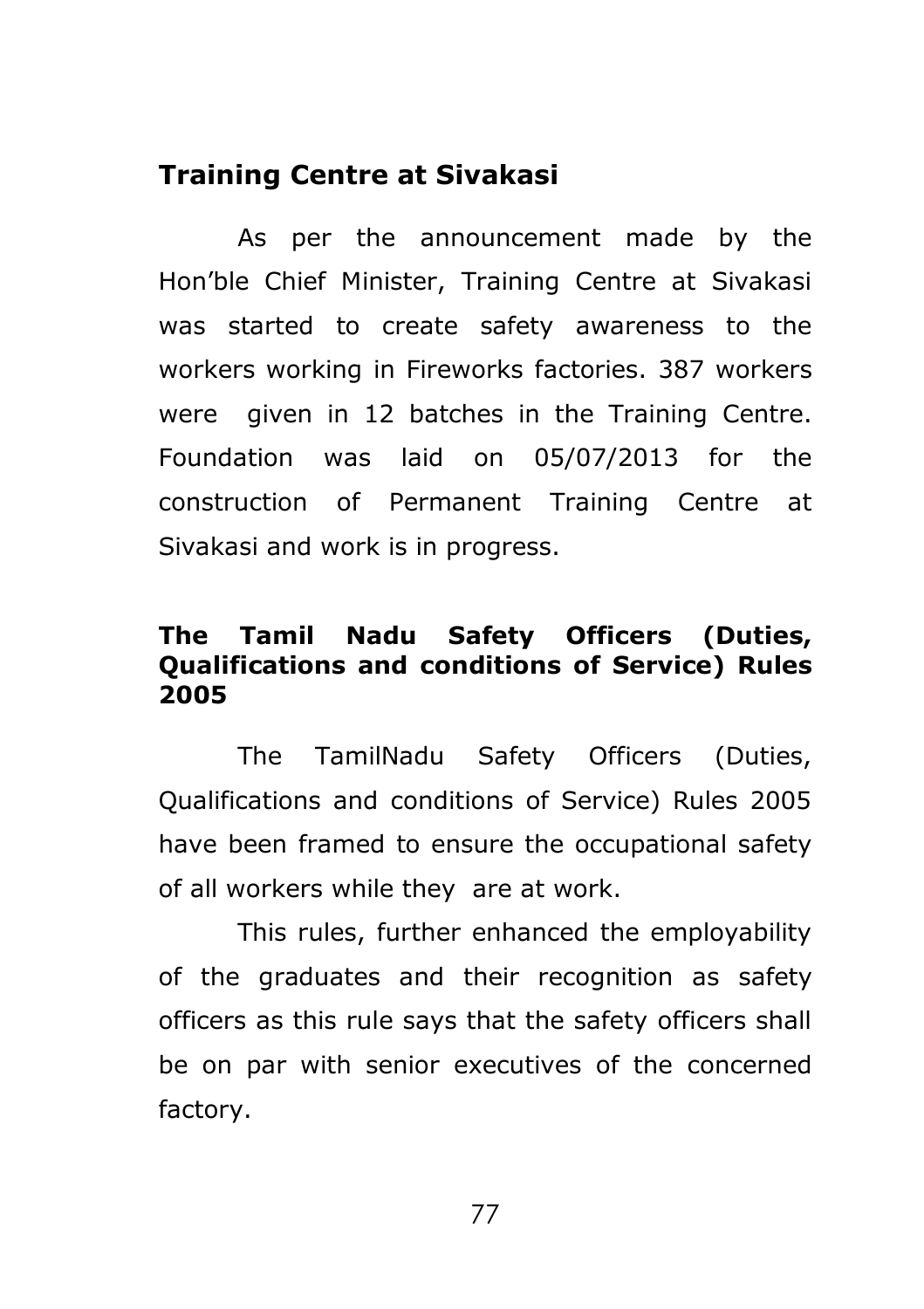During this year, Government have recognized the Post Graduation Degree in Industrial Safety in the following colleges and universities for approval of safety officers.

- 1. Knowledge Institute of Technology, Salem.
- 2. Kalasalingam University, Srivilliputhur.
- 3. Annamalai University, Chidhambaram.
- 4. Indragandhi National Open University, Bhopal, Madhya Pradesh.

## **Approval of Post Graduate Diploma Course in Occupational Health for the appointment of Medical Officer in Hazardous Industries.**

Occupational Health is a cross multidisciplinary Health subject, concerned with protecting the health and welfare of workers engaged in the factories. To achieve the objective of I.L.O – W.H.O, which is to promote and maintain the highest degree of physical, mental and social well-being of workers in all occupation. Tamilnadu Government framed rules in Tamilnadu Factories Rules 1950 to appoint medical officers in the Occupational Health Centre with a specialised qualification in Industrial Health. Accordingly, Government have approved Dr. MGR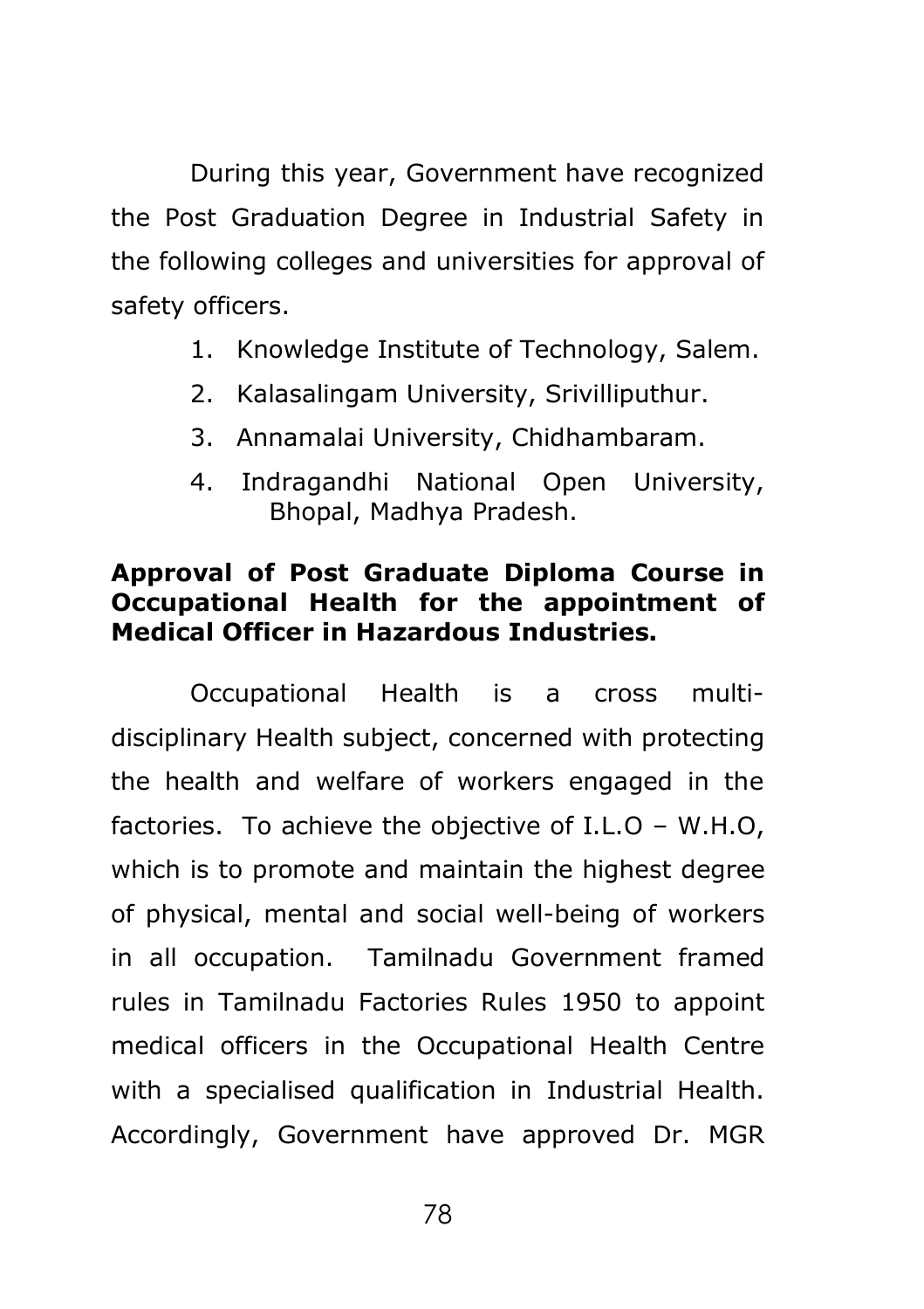Medical University to conduct Post Graduate Diploma in Occupational Health, SRM Medical College and Dr. Ramachandra Medical College to conduct, 3 months certificate training in Industrial health, as such more number of qualified doctors would be available to meet the need of qualified doctors in the era of fast industrialization.

## **AWARDS**

## **State Safety Awards**

In order to motivate the managements for better safety performance, State Safety Awards are presented to the managements every year based on their performance in reducing accidents in their Factories. Under the scheme, every year 90 first prizes are awarded to the managements besides 90 second prizes and 90 third prizes.

Further to increase Safety Awareness in the Factory and to make more number of Managements to participate the value of Award has been enhanced and Orders were issued. State Safety Award value of 1<sup>st</sup> prize awarded to 90 managements have been enhanced from Rs.2500/- to Rs.5000/- for each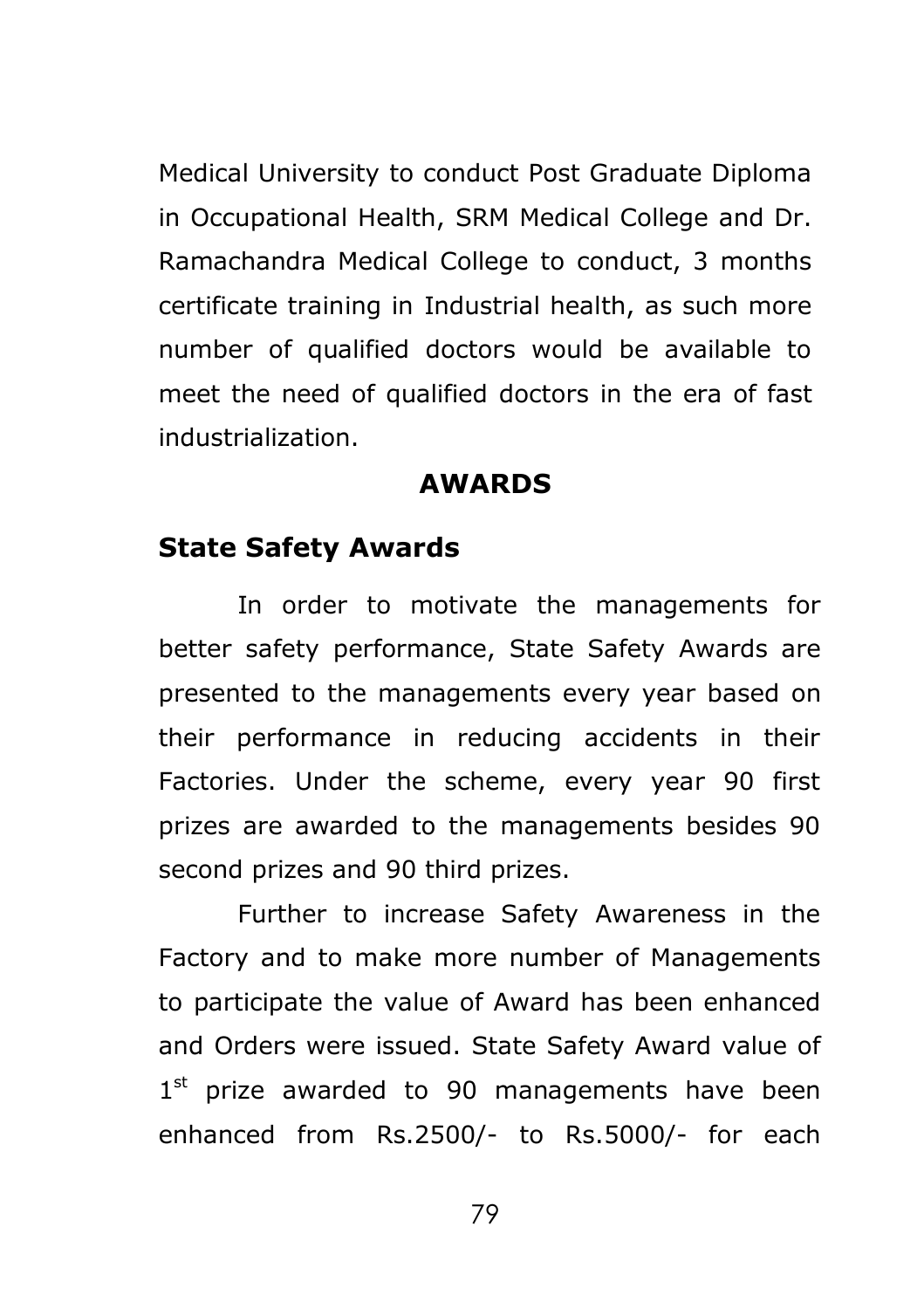shield value of the II prize awarded to 90 managements have been enhanced from Rs.1500/- to Rs.4000/- for each shield.

For the year 2012, 156 awardees have been selected for the State Safety Awards

## **UYARNTHA UZHAIPALAR VIRUDHU**

To encourage the workers who suggest outstanding and useful method for the improvement in productivity, better working environments and improvement in Safety Standards "Tamilaga Arasin Uyarntha uzhaipalar Virudhu" are awarded every year. The number of awardees has been enhanced from 24 to 43 in G.O (MS) No.93, Labour and Employment Department, dated 13.06.2012. Due to this enhancement for the year 2012, the number of applications have been increased 100%. During 2012 92 workers from 43 factories have been selected for Uyarntha uzhaipalar Virudhugal.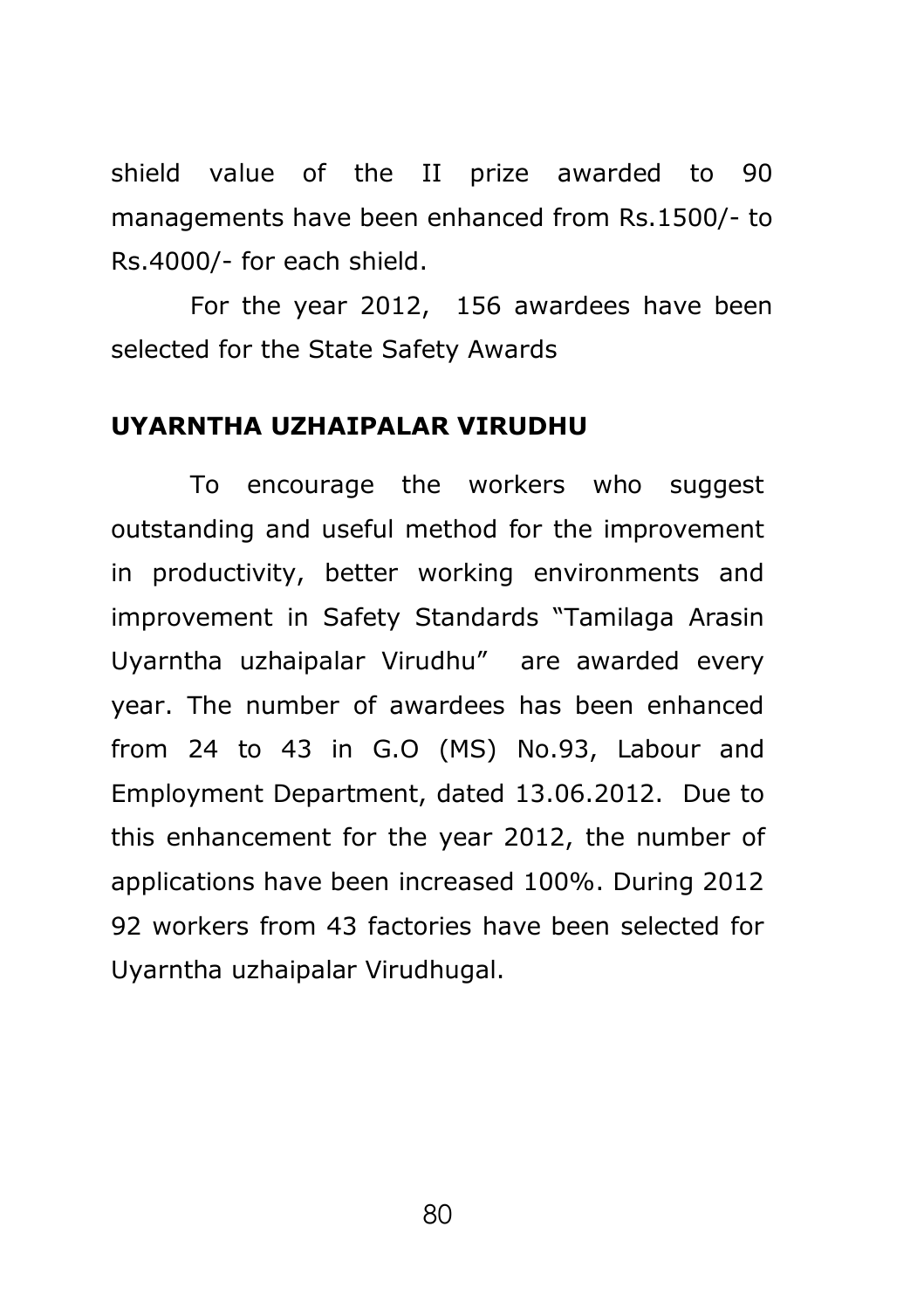### **Special Safety Awards for Fireworks Factories**

In order to prevent accidents and to reduce the number of accidents in the Fireworks manufacturing units, Safety Awards are awarded to the Fire Works Factory managements for showing better safety performance. Under this Scheme, every year 3 first prizes worth Rs.15,000/ each, 3 second Prizes worth Rs.12,000/each and 3 third prizes worth Rs.10,000/ each Silver shields are given to the Managements.

## **The Building and Other Construction Workers (Regulation of Employment and Conditions of Service) Act, 1996 and Tamil Nadu Rules, 2006**

Tamil Nadu Building and Other Construction Workers (Regulation and Employment and Conditions of Service) Rules was framed in the year 2006. The provisions in Act and Rules are being enforced by the Officials of the Directorate of Industrial Safety and Health from the year 2010 onwards. The officials apart from the regular enforcement, testing of pressure vessels and conducting safety classes to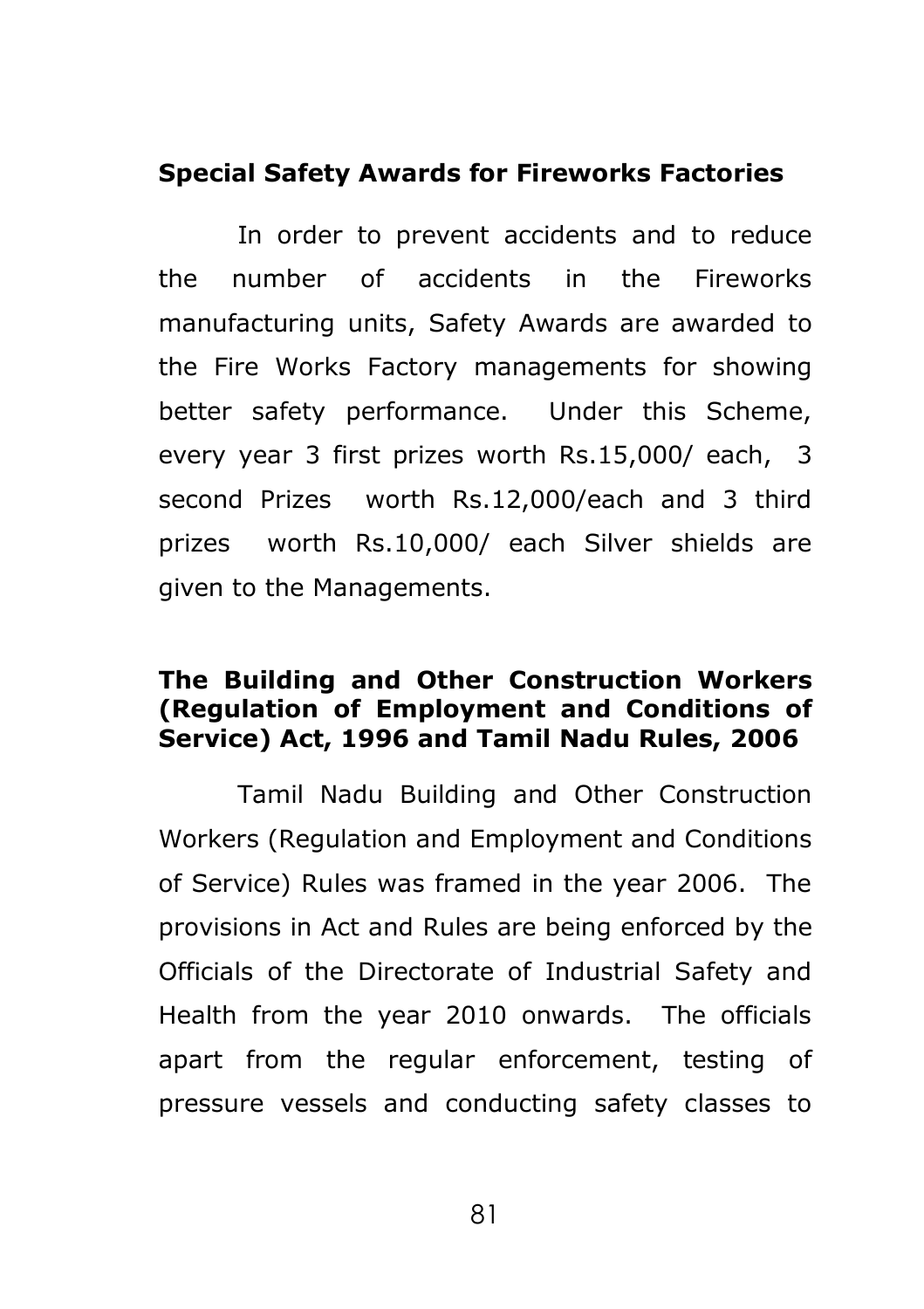workers in the factories, are also carrying out enforcement activities in the Building and other construction works in Tamil Nadu.

The officers of the Directorate of Industrial Safety and Health notified as Enforcement Officers are intensively enforcing the above Act and Rules so as to prevent accidents and to ensure welfare measures for the workers in the construction industry. 1,224 Construction Establishments have been registered and 541 cases have been launched and fine amount of Rs.10,46,000/- has been collected from 01.04.2013 to 31.03.2014.

Orders have been issued on 27.03.2013 for formation of a separate wing in this directorate exclusively for carrying out enforcement activities and imparting safety awareness training to management, contractors and workers involved in the Building and other construction works in an effective manner.

To create awareness on safety measures to be followed by the construction workers and employers of Construction Industry, Government order has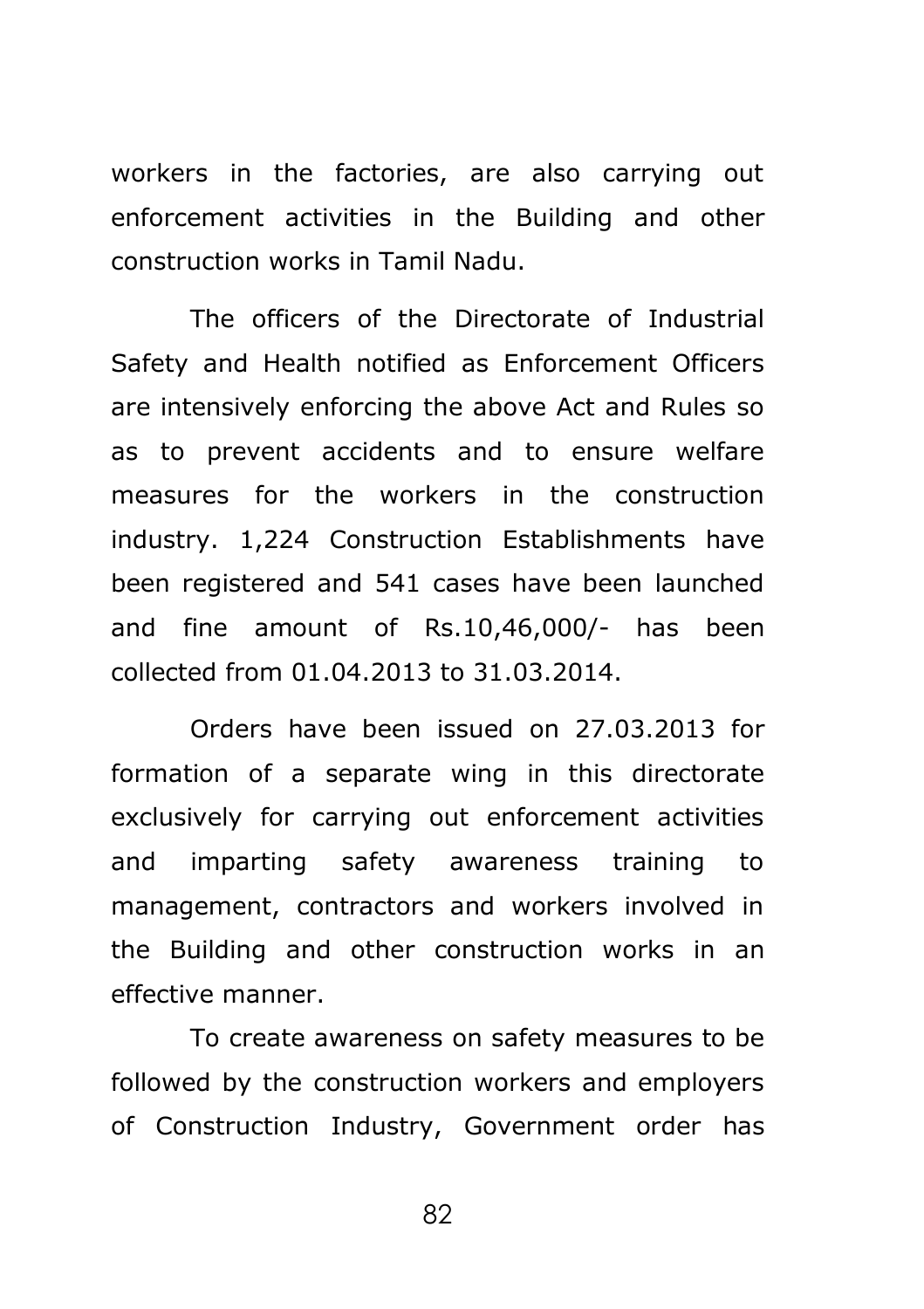been issued to conduct 2 Safety Awareness campaigns per month.

On 14.08.2013 Hon'ble Minister has conducted a meeting with builders, promoters and contractors to make awareness on the provisions and the importance of the Building and other Construction works Act so as to ensure that all the workers in the construction work shall get safety and welfare measures as stipulated in the said Act and Rules. Now fund has been sanctioned to this Directorate from the Secretary, Construction Workers Welfare Board and started and 51 classes were conducted 4651 workers were benefited.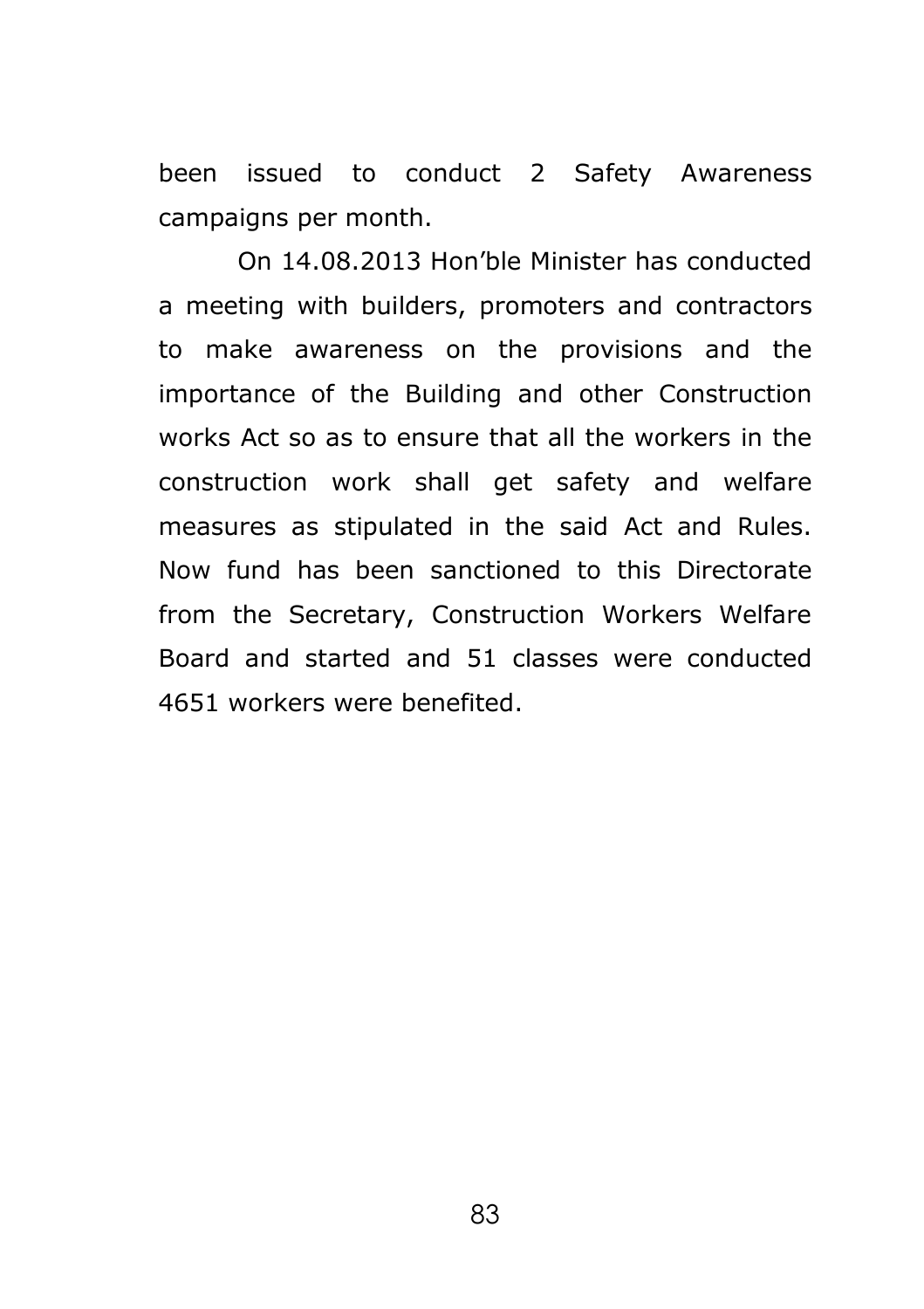#### **III. EMPLOYMENT AND TRAINING DEPARTMENT**

#### **EMPLOYMENT WING**

The primary function of the Employment offices is to register job seekers, nominate them to employers and render vocational guidance. Apart from this, they collect and compile labour market information and prepare youth for various competitive examinations.

### **Organizational Structure**

There is one Employment office in each of the 32 Districts in the State of Tamilnadu. A special employment office for differently abled, District Employment Office for Technical Personnel and Unskilled are functioning at Chennai. Two Professional and Executive Employment Offices are functioning in this State one at Chennai and another at Madurai.

There are 5 Coaching-cum-Guidance Centres functioning for Scheduled Castes and Scheduled Tribes in Trichirappalli, Cuddalore, Coimbatore,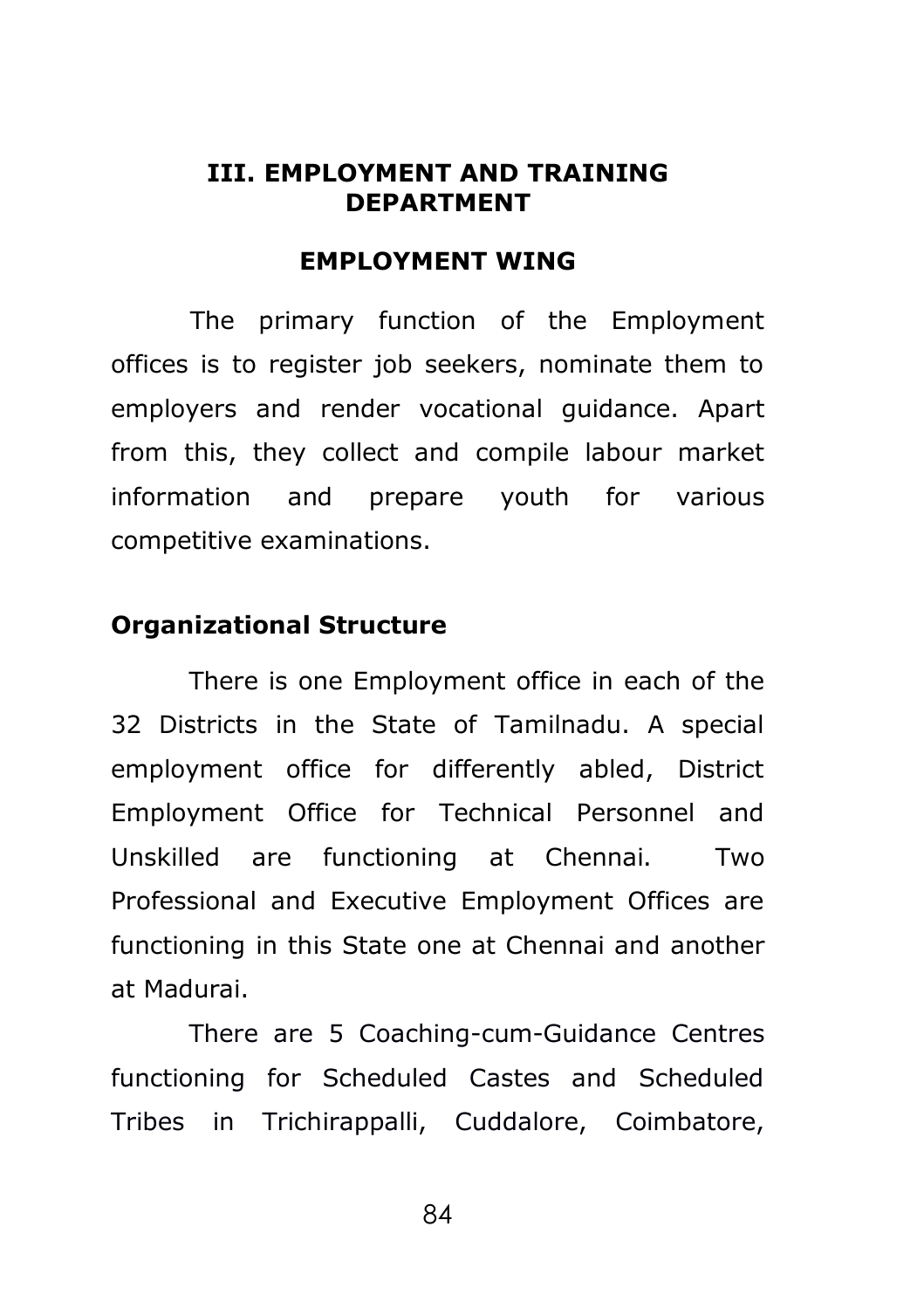Vellore and Tirunelveli Districts and a Special Vocational Guidance Centre for Tribals is functioning at Udhagamandalam.

To monitor the functions of the Employment Offices and Special Offices there are four Regional Joint Director (Employment) Offices functioning at Chennai, Trichirappalli, Madurai and Coimbatore. The overall control of the Department is vested with the Director of Employment and Training. The Director is assisted by two Joint Directors, four Deputy Directors and other Officials in the overall administration of the department.

#### **Performance of the Employment Offices**

To keep pace with the modern times, the activities of employment office have been fully computerised. Employment office activities like registration, renewal, issuing of identity card and nominating the registrants to vacancies notified by the employers are being done using the department website www.tnvelaivaaippu.gov.in All 37 Employment Offices have been networked.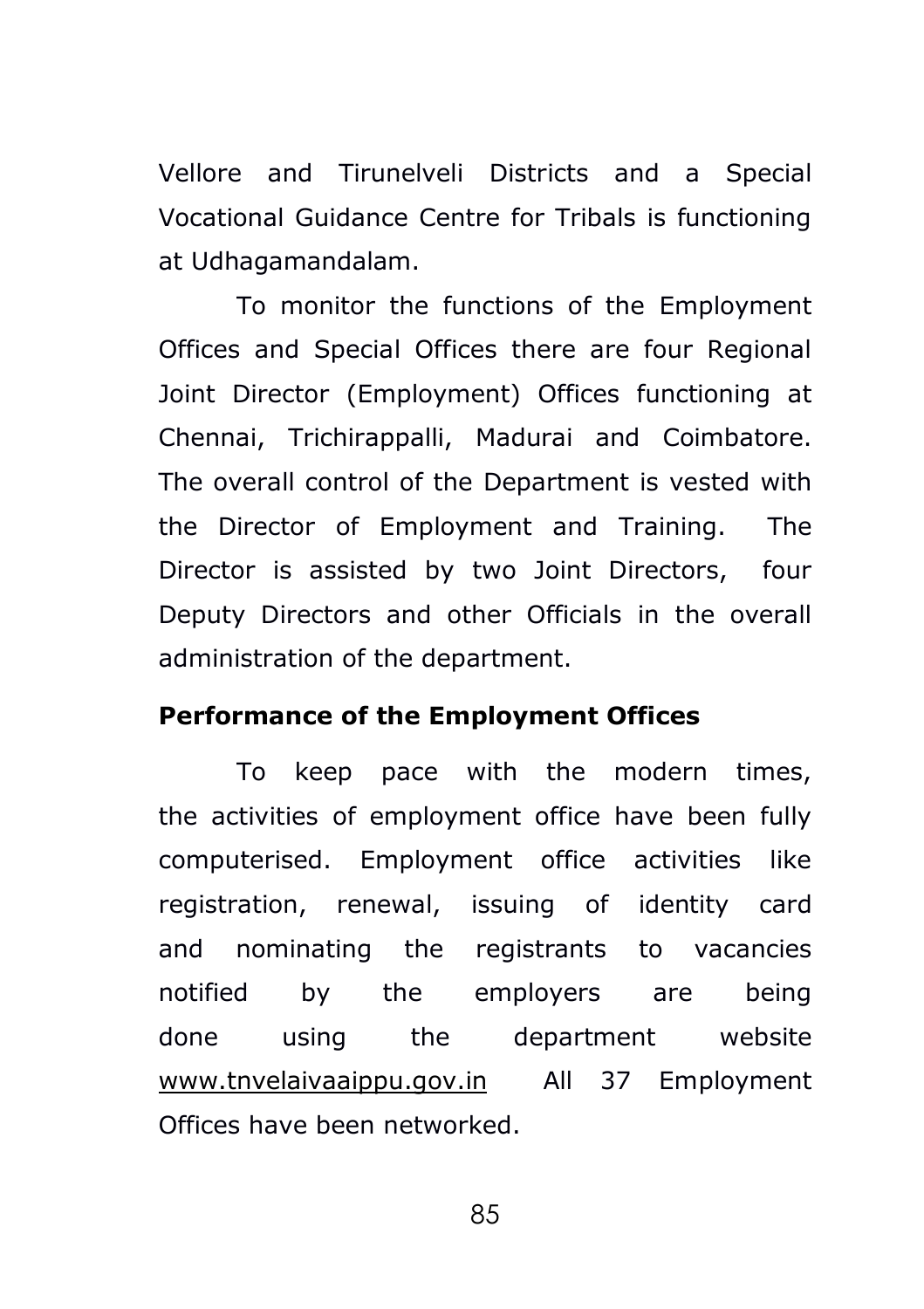During the year 2013-2014, 15,23,820 candidates registered their qualifications with the Employment offices in the entire state. As on 31.03.2014, there are 84,78,948 candidates waiting on the Live Register of all the Employment offices in the State.

#### **Registration for Employment through Schools**

As per the guidance of the Hon'ble Chief Minister of Tamil Nadu, from the academic year 2011-12, 12th standard and 10th Standard passed candidates could register their qualification in the employment website using online facility from the school premises itself. In the academic year 2013- 14, 5,04,215 students who passed 12th and 7,09,955 students who passed 10th standards benefited from initiative.

#### **Vocational Guidance Activities**

Vocational Guidance Units function in 17 District Employment Offices in Tamilnadu. Through these units, the youth are given information on higher education, employment and self-employment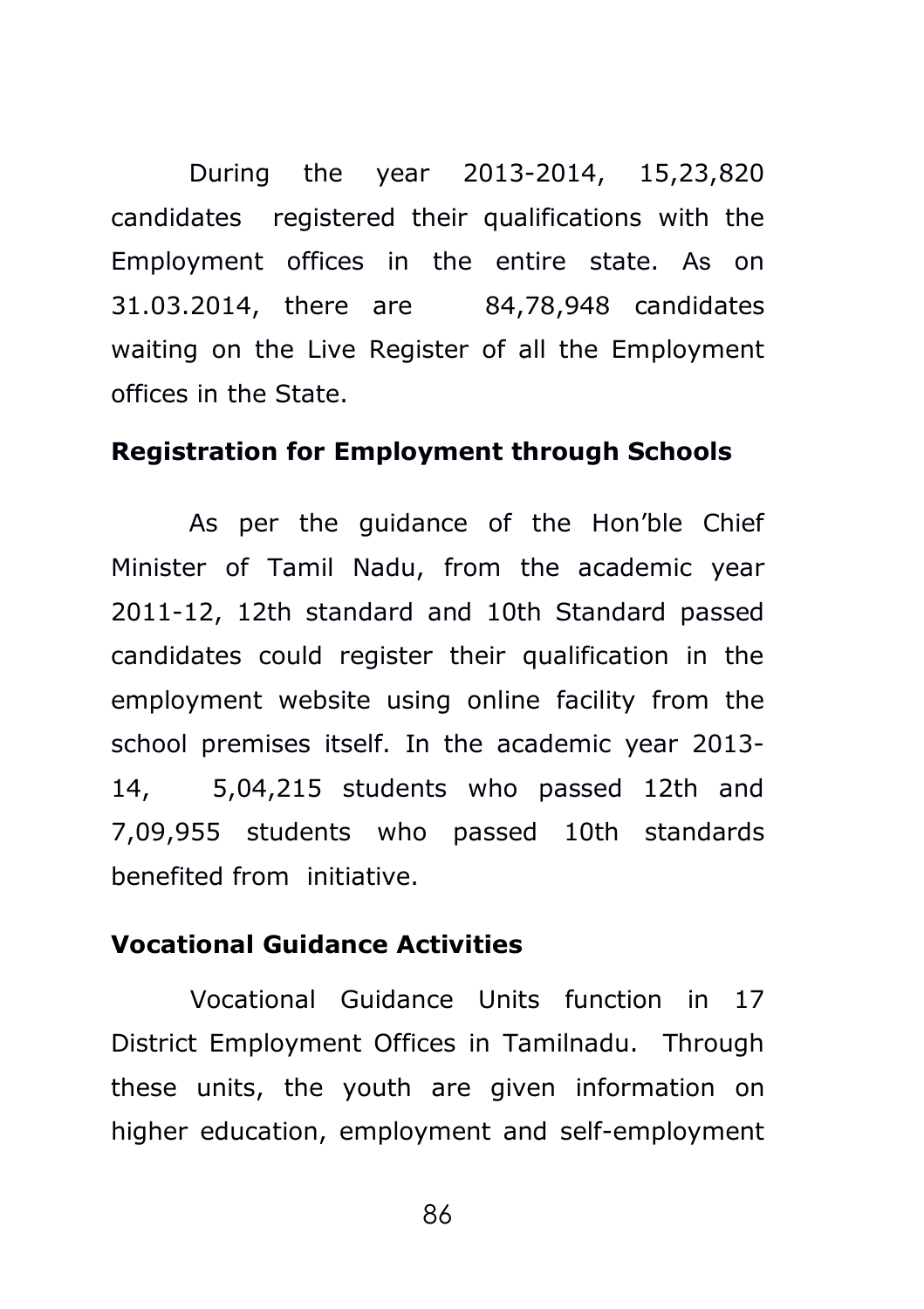opportunities. In addition to this, individual information, group discussion and apprenticeship information are provided.

Vocational guidance units conduct career talks, contact employers for job opportunities, organise Career Guidance Exhibition and Seminars in Educational Institutions. Vocational guidance activities help youth to take career decision on higher education, employment and competitive examinations.

In 2013-14, 3752 candidates were nominated for apprenticeship training, 1406 career talks were delivered, 32 career exhibitions were conducted and 3280 candidates were provided with information on self-employment.

### **STUDY CIRCLE**

Study Circles have been setup by the Government in all 32 District Employment Offices to help students prepare for competitive Exams. In 2003 the Hon'ble Chief Minister extended the study circles to 385 Panchayat Unions. The Scheme is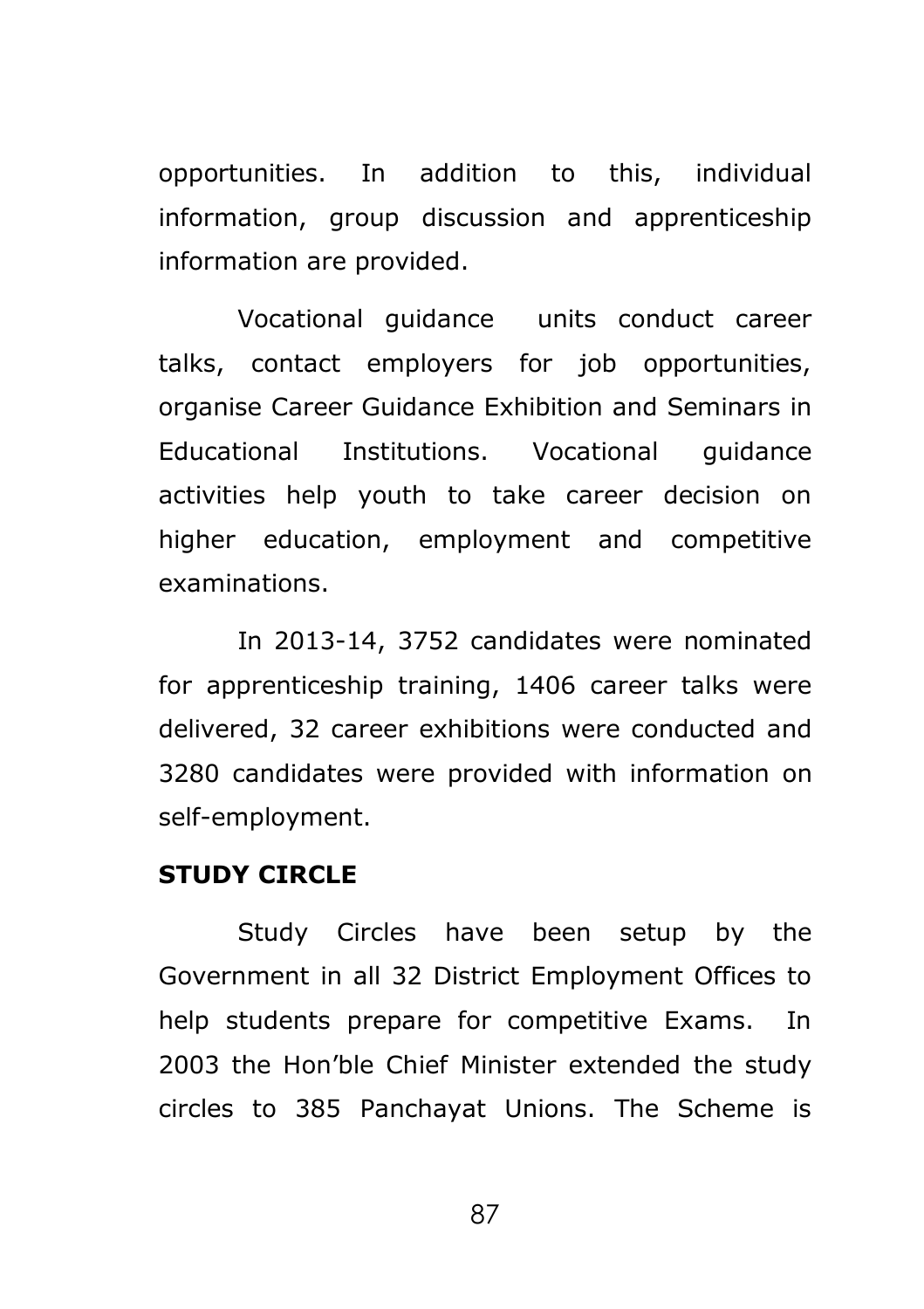helpful for the rural Job seekers, in enhancing their competitive skills. The Study circles conduct free coaching classes for various competitive examination advertised by the Tamil Nadu State recruiting agencies. The youth are provided with Text Books, weekly / monthly Magazines News papers and study materials intended for Competitive Examinations. 77891 job seekers are enrolled as members in the Study Circles.

#### **Private Sector Placements**

The rapid industrial growth in Tamilnadu has resulted in greater number of employment opportunities in the Private Sector. Hence, the Employment Offices help unemployed youth by organising job fair in getting private sector placement. The private placement job fair is being conducted in each district. As per the directions of the Hon'ble Chief Minister of Tamilnadu, a mega job fair for private placement was conducted at Srirangam in Trichy District on 08.09.2013, in which 108 private employers and 23904 job seekers participated. 5054 job seekers were selected.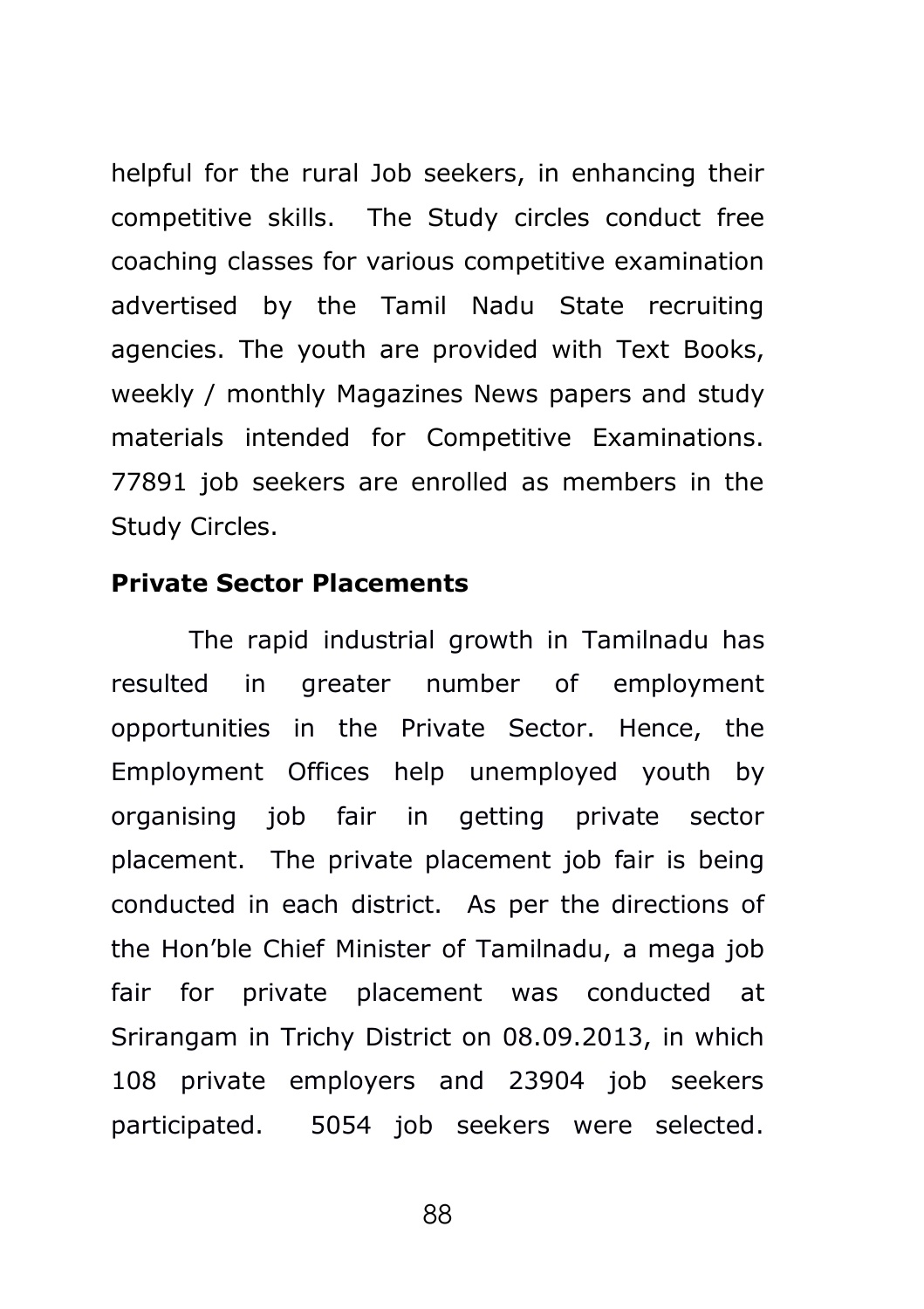During the year 2013-14, 36396 applicants were placed in Private Sector.

## **District Level Private Sector Placement Assistance Cell**

In 32 District Employment offices and 5 Special Employment Offices, the District Level Private Sector Placement Assistance Cell is established to fulfill the man power requirements of private sector and organise face to face interviews, to provide information on various employment opportunities to job seekers. These cells will conduct regular Private Sector Placement Campaigns.

## **Special Cells for Differently Abled**

There is a Special Employment office for the Differently Abled at Guindy, Chennai. Apart from this, there are 13 Special Cells for Differently abled in Coimbatore, Erode, Cuddalore, Madurai, Nagercoil, Kancheepuram, Trichirappalli, Salem, Tuticorin, Thanjavur, Udagamandalam, Tirunelveli, and Vellore Distict. These offices identify suitable placement opportunities for the Differently Abled Registrants.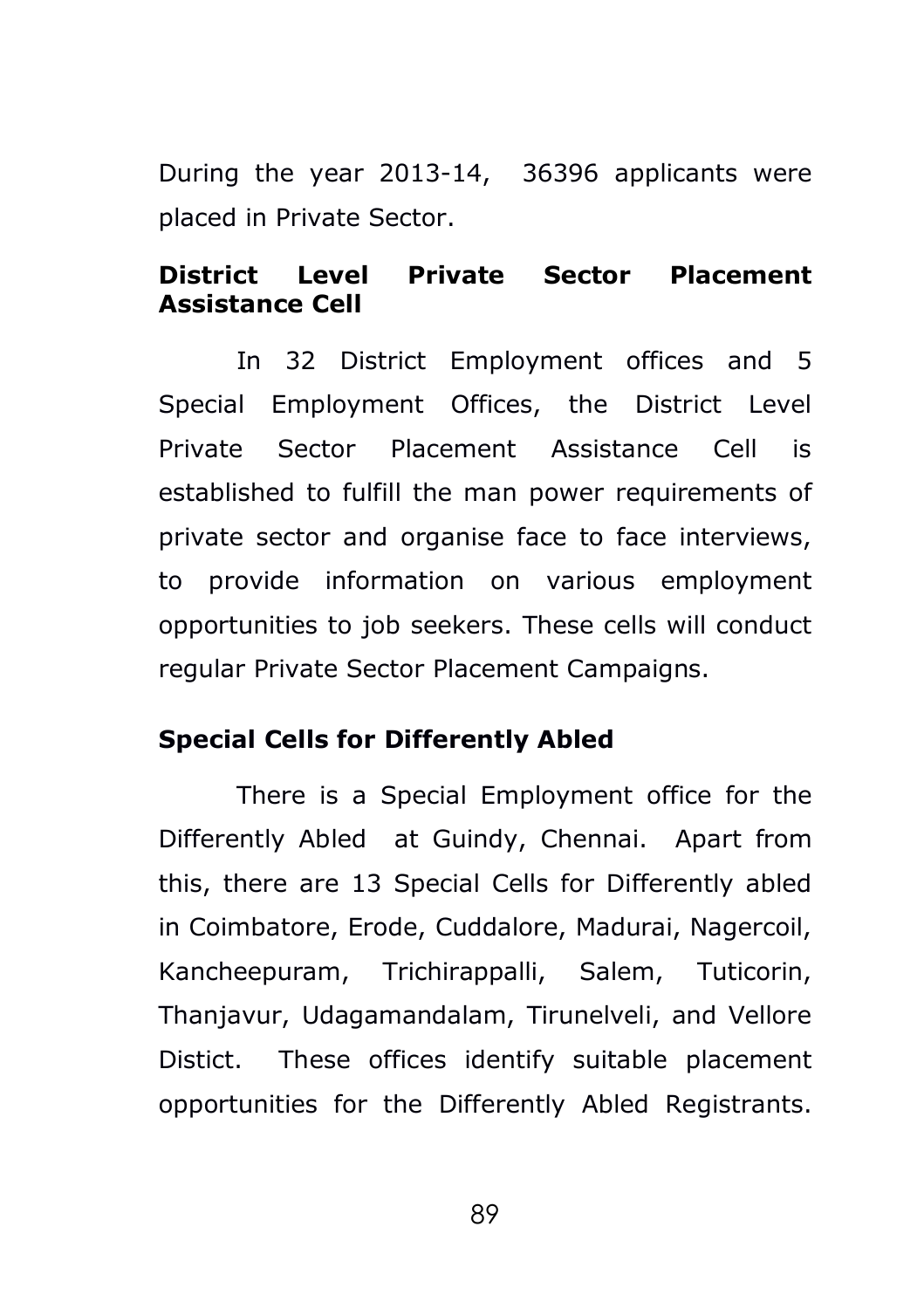They also adopt selective placement techniques for the Differently Abled. As on 31.03.2014 there are 105829 Differently Abled on the Live Register of Employment office. This includes 81,586 Orthopaedically Handicapped, 12,539 Visually Challenged and 11,704 Hearing impaired candidates.

### **Coaching–Cum–Guidance Centres for Scheduled Caste / Scheduled Tribe**

There are 5 Coaching-cum-Guidance Centres for Scheduled Caste / Scheduled Tribe youths functioning at Coimbatore, Cuddalore, Tiruchirapalli, Tirunelveli and Vellore Districts.

These centres provide career guidance, employment information to youth from Scheduled Caste and Scheduled Tribe communities, conduct confidence building programmes, counseling services and organize coaching classes for the youth appearing for competitive examination advertised by various recruiting agencies with the co-ordination of the local employment offices.

In 2013-14, 3220 Scheduled Caste and Scheduled Tribe candidates were benefited from this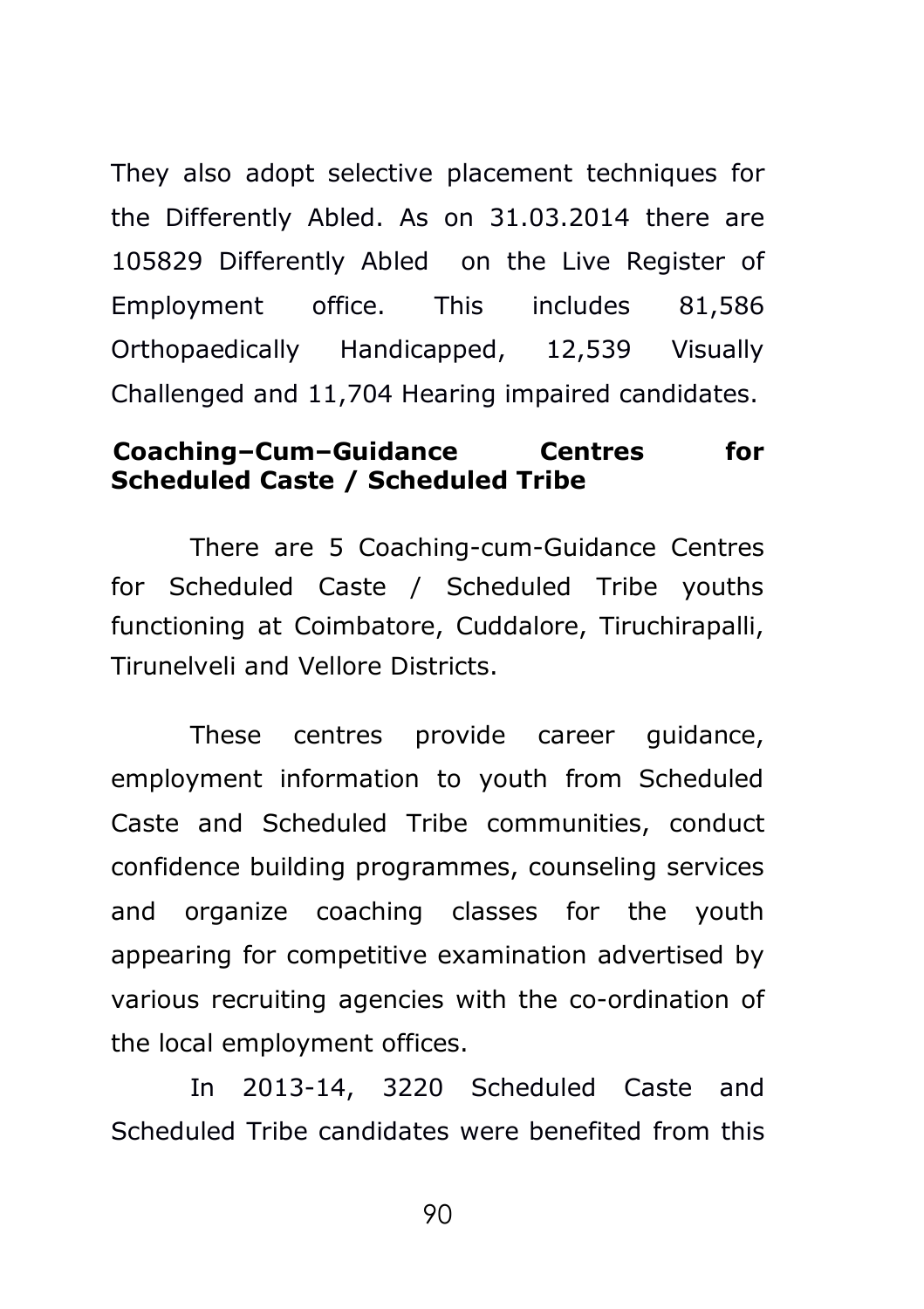scheme. Further, the Centre organized 110 Confidence building programmes and 234 career talks for the youth and forwarded 266 applications to the nationalized banks for self employment ventures.

## **Special Vocational Guidance Centre for Tribal Youth**

A Special Vocational Guidance Centre for Tribals is functioning at Udagamandalam. The center provides guidance to students and job seekers belonging to tribal community. They collect information on training facilities and publish information brochures for the benefit of tribal youth. The Vocational Guidance Officer visits the educational institutions and hostels run for the benefit of the Scheduled Tribe and delivers Career Talks. The Vocational Guidance Office also provides them with the information on higher education, professional courses, training facilities, scholarships and job opportunities.

This centre also does camp registration of Scheduled Tribe applicants residing in remote areas. In 2013-2014, 85 applicants were registered.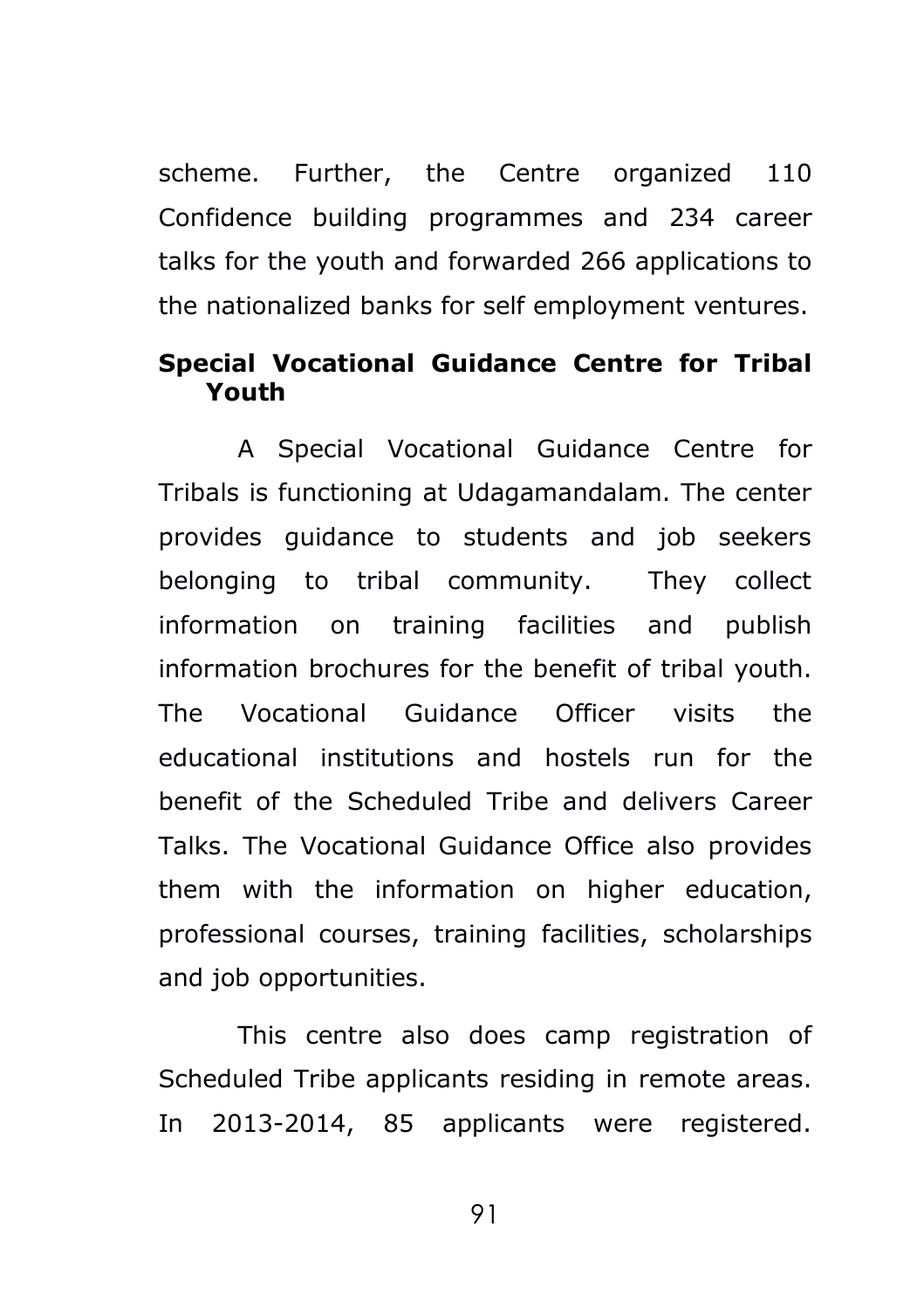131 tribal youth were given guidance and 188 applicants received Individual Information. 35 Career Talks were delivered by the Vocational Guidance Officer.

## **Unemployment Assistance Scheme**

Unemployment Assistance is given to those who are waiting on the Live Registers of Employment Offices for atleast 5 years. The assistance is given for three years period subject to the eligibility conditions like age limit and annual income. An amount of Rs.100/- for S.S.L.C. failed; Rs.150/- for S.S.L.C. passed; Rs.200/- for H.S.C. passed and Rs.300/- for graduates per month is paid to beneficiaries. During the year 2013-2014, a sum of Rs.24.00 Crores disbursed to 1,00,870 beneficiaries.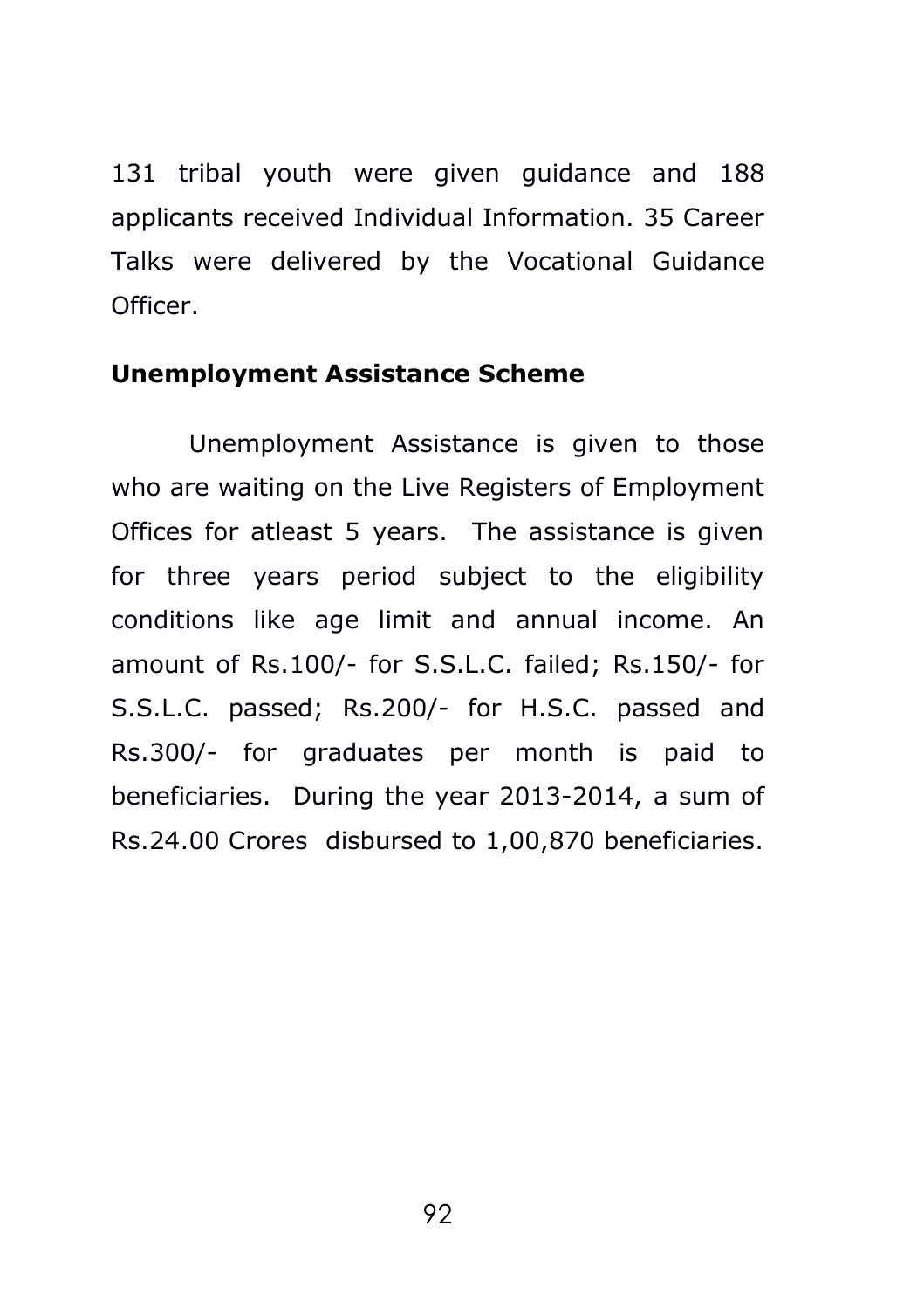#### **TRAINING WING**

To improve the growth prospects of manufacturing and services sectors, Training wing of the Department of Employment and Training is functioning with the aim of developing skilled manpower through diversified courses to meet the requirement of industries and to instill selfemployment skills in people through a large number of self employment oriented courses.

#### **Skill Development for progress in life:-**

Skills and knowledge are the driving forces of economic growth and social development of any country. The economy becomes more productive, innovative and competitive through the existence of more skilled human potential in a country. Countries with higher and better levels of skills adjust more effectively to the challenges and opportunities of globalization. Hence, Skill development is necessary for growth of the individual as well as the country. Skill development also contributes in enhancing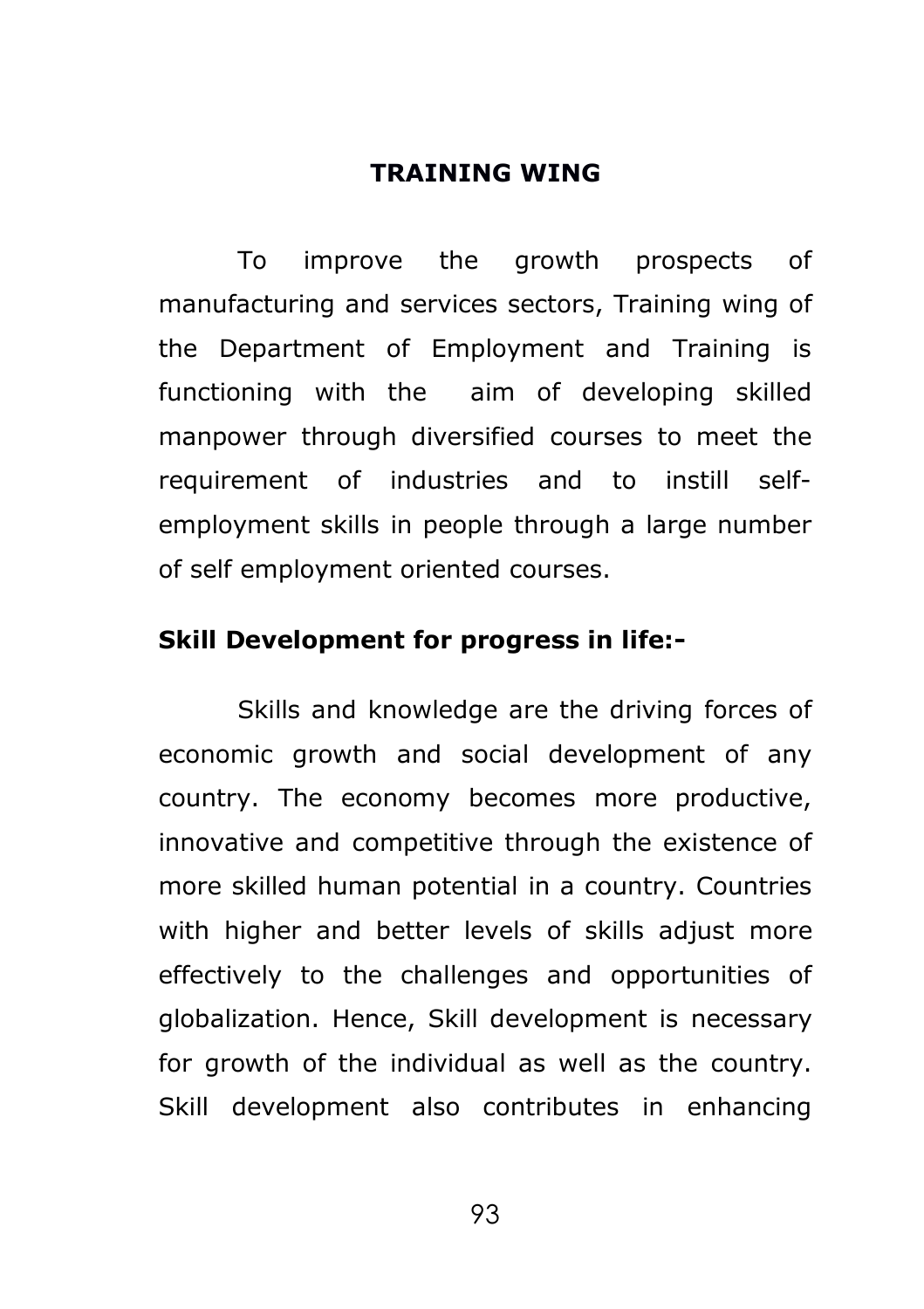individual's employability, both wage and self employment and ability to adapt to changing technologies and labour market demands. Thus Vocational training prepares an individual for a specific vocation or occupation, for the world of work. It is a main key for people to become selfreliant, widens the opportunities for people to find a job which fits with their talents and preferences, helps them to get decent work and a fair income, helps people to come out of the poverty trap and provides them with skills to make progress in their life.

Vision 2023 envisages training and skilling 20 million persons over the next 11 years. The document highlights that the single most important resource for the success of "Vision 2023" is the availability of trained, knowledgeable and skilled manpower in Tamil Nadu. About 60-65% (about 12-13 million) in the category of semi-skilled and 33-39% (about 6.6-7.8 million) in the category of skilled manpower will be the requirement of industries over the next 11 years in the State.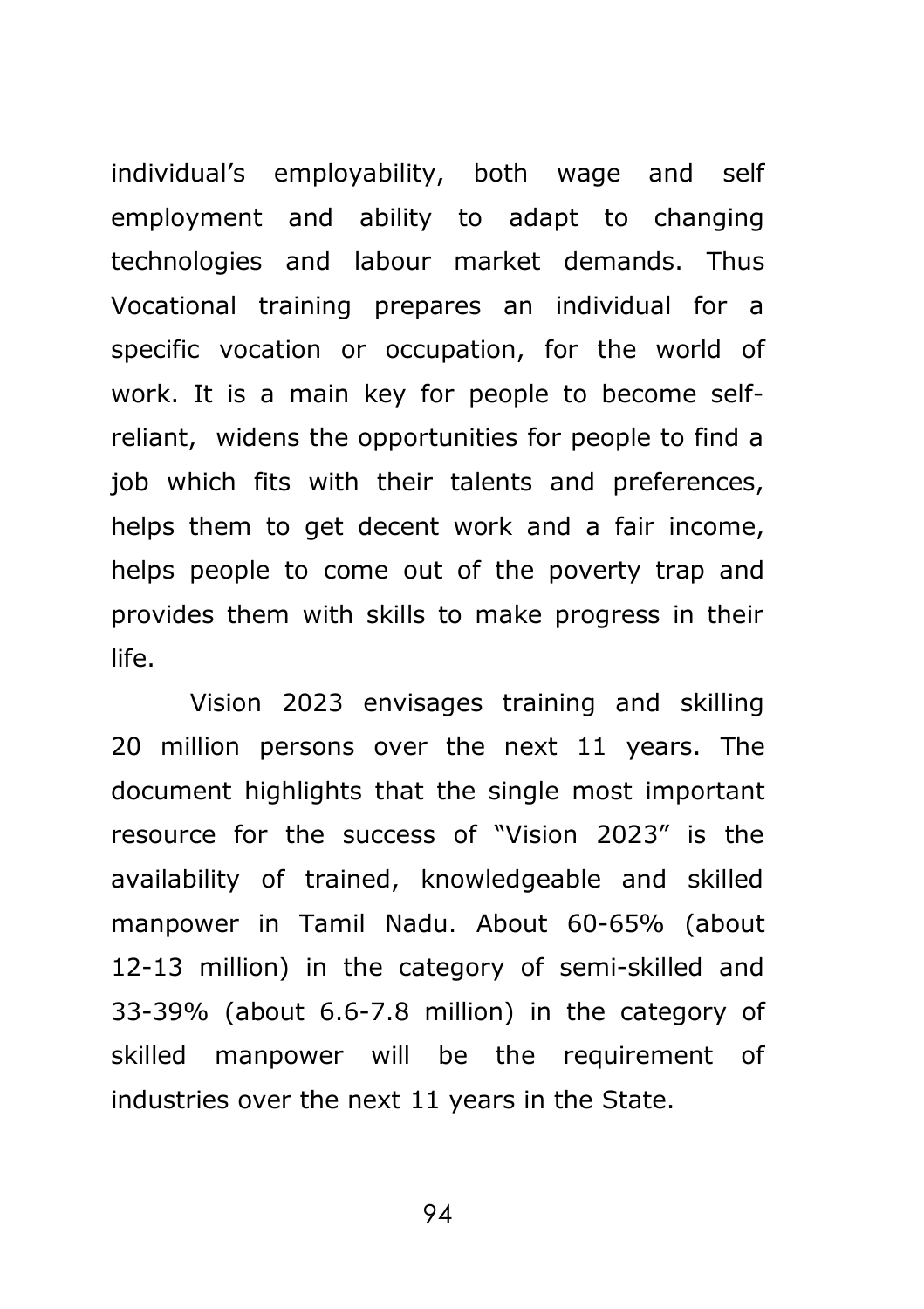### **Skill Development Initiatives**

Large scale skill development is thus an imminent imperative. Major challenges of skill development initiatives is also to address the needs of huge population by providing skills in order to make them employable and help them secure decent work. Harnessing the demographic dividend through appropriate skill development efforts would provide an opportunity to achieve inclusive growth and increased productivity within the country and reduction in the global skill shortage. Based on this, the Training wing of the Department takes various initiatives for skill development in the State under the able guidance and advise of our Hon'ble Chief Minister of Tamil Nadu.

### **Role of Industrial Training Institutes (ITIs)**

Industrial Training Institutes (ITIs) play a vital role in imparting skill training under Craftsmen Training Scheme and produce technician level work force in the State in different trades. Various skill training programmes are being implemented through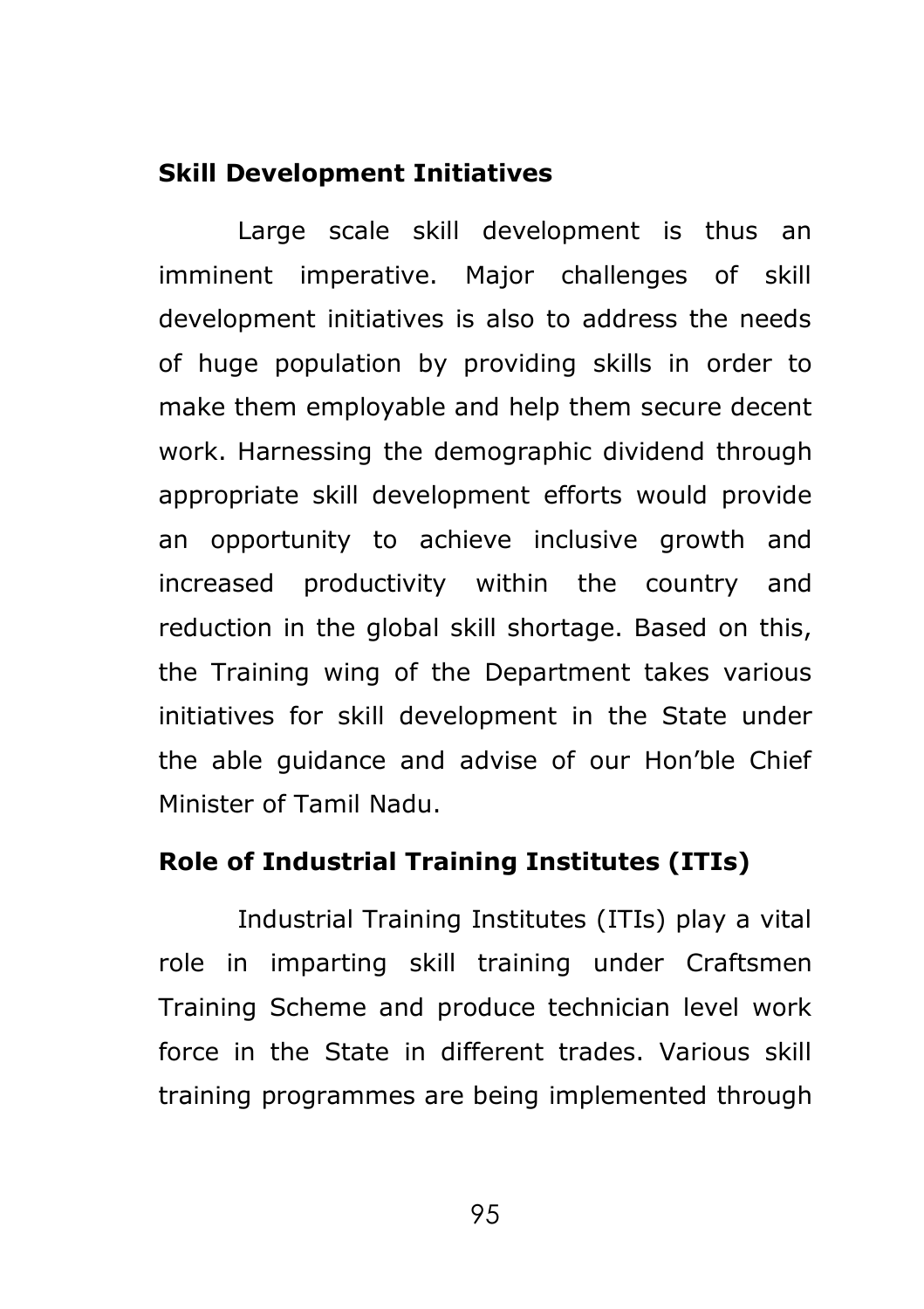a vast network of Government ITIs and Private ITIs in the State.

Systematic training is offered in these institutes to ensure a steady flow of skilled manpower in different trades to the industries. Further, various skill development initiatives are being undertaken in the State through Tamil Nadu Skill Development Corporation (TNSDC) to reduce the unemployment problem among the educated youth.

Government ITIs are headed by Principal in the cadre of Training Officer / Assistant Director / Deputy Director depending upon the trainee strength.

#### **Organizational Structure**

The Director of Employment and Training is the Head of Department. Two Joint Directors at the state Directorate are assisting the Director. For administrative convenience the state is divided in to 5 regions viz., Chennai, Trichy, Coimbatore, Madurai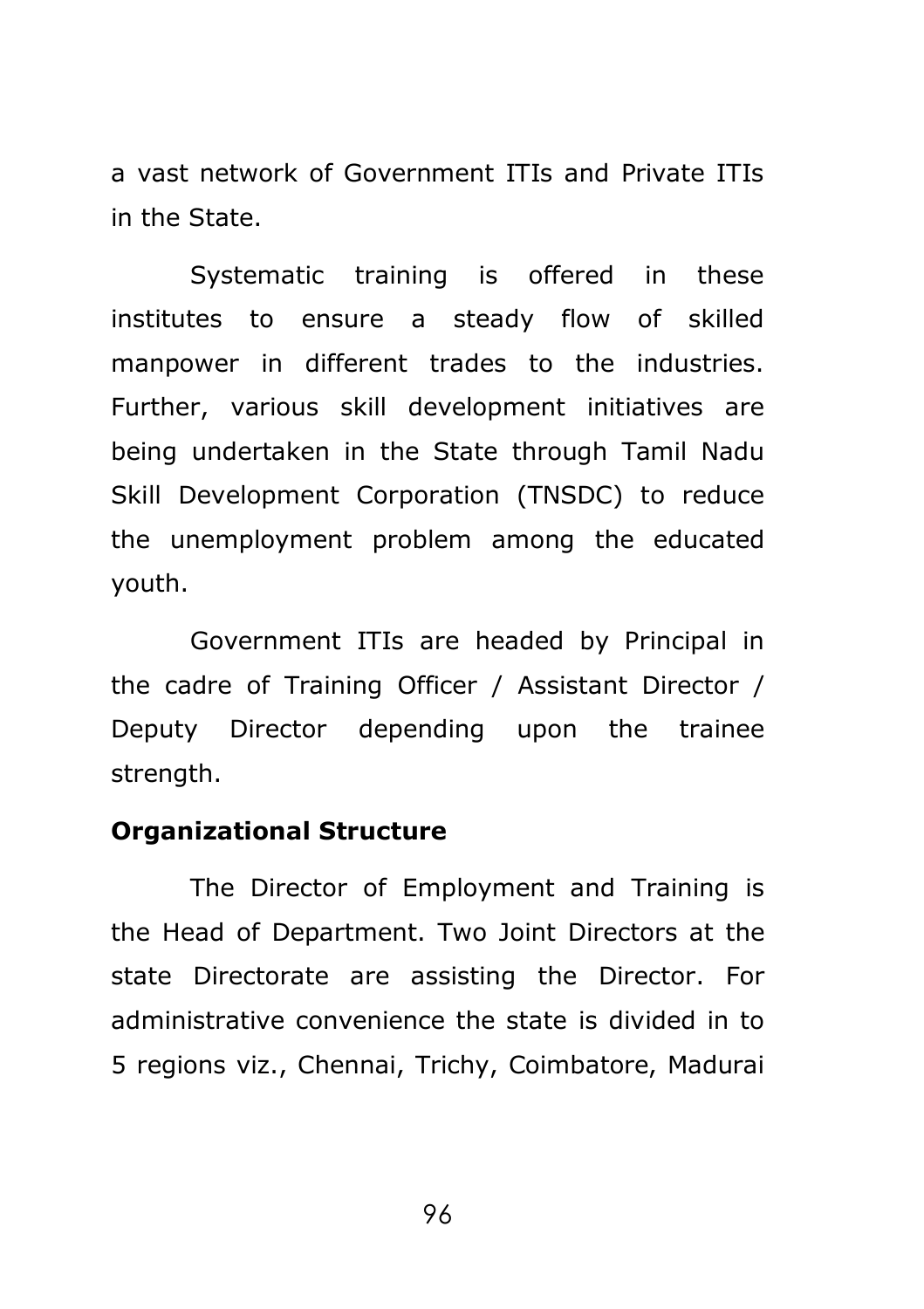and Tirunelveli. In each region, the Regional Joint Director is supervising the training activities in ITIs.

# **Major skill Development Schemes implemented by the Department**

- 1. Craftsmen Training Scheme.
- 2. Apprenticeship Training Scheme.
- 3. Industrial Schools.
- 4. Skill Development Initiative- Modular Employable Skills.
- 5. Centres of Excellence.
- 6. Up-gradation of Govt. ITI under PPP mode.
- 7. Skilling Initiatives of Tamil Nadu Skill Development Corporation (TNSDC)

# **Craftsmen Training Scheme**

# **Objectives**

- $\div$  To impart skill training to the less privileged and school dropouts to acquire technical skill for gainful employment,
- to ensure steady flow of skilled workmen in different sectors to meet the existing as well as future manpower requirement of the industry,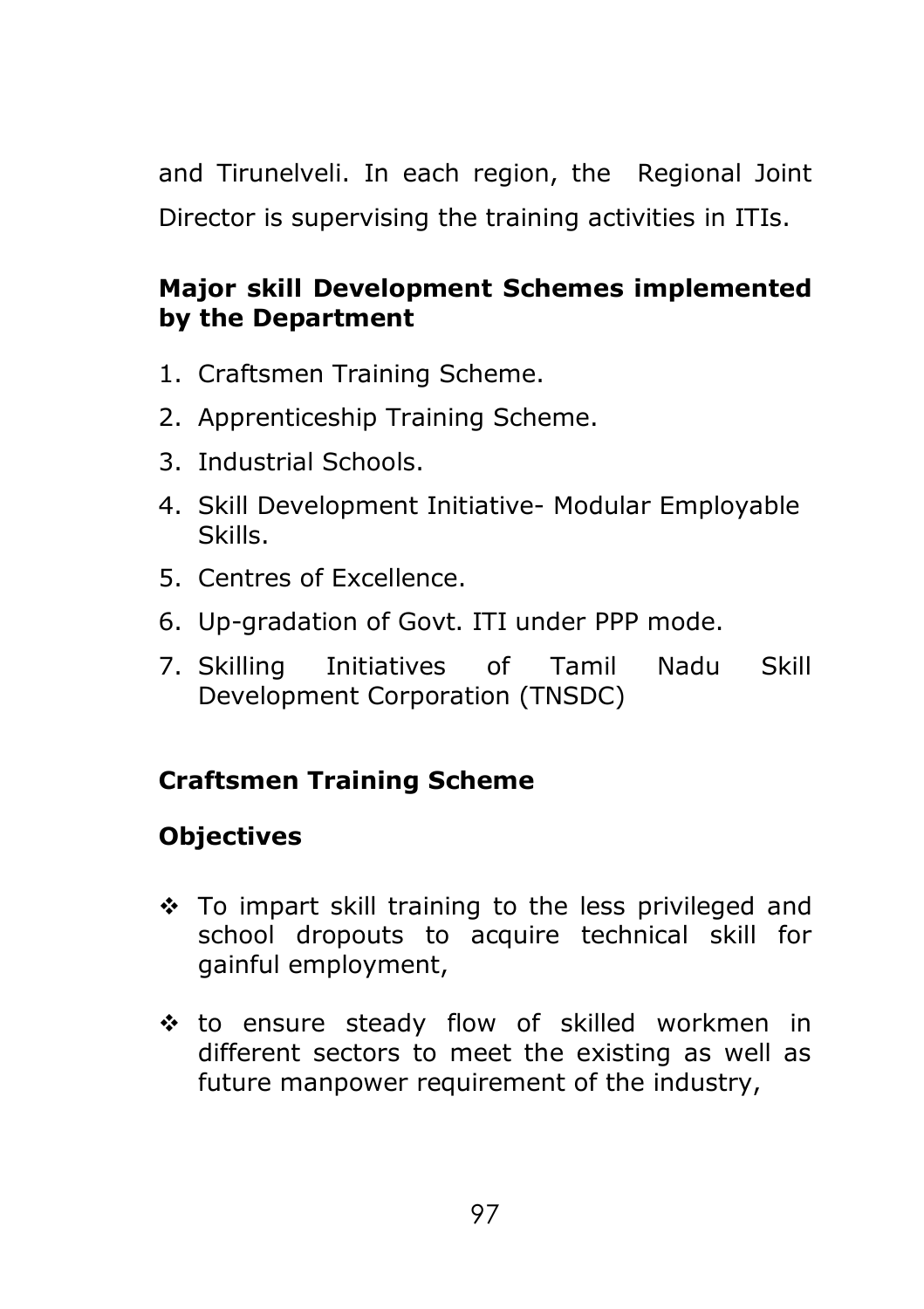Establishing close interaction with the Industries on the issues relating to exchange of technical knowledge and experience for the mutual benefit of the Industrial Training Institute as well as **Industry** 

Craftsmen Training Scheme is implemented through Industrial Training Institutes (ITIs). There are 72 Government ITIs functioning across the State, each with a student strength ranging from 100 to 1000. This includes 12 Government ITIs functioning exclusively for women, one ITI for Scheduled Caste and six for Scheduled Tribe. At present 27, 098 trainees are enrolled including supernumerary capacity (30% supernumerary seats are allowed in each ITI). Industrial Training is imparted to both boys and girls in 45 Engineering courses and 20 Non-Engineering trades.

The training period ranges from 6 months to 2 years depending upon the trades. Students between the age group of 14 and 40 years are admitted in Industrial Training Institutes. There is no upper age limit for girls admitted in women ITIs / women wings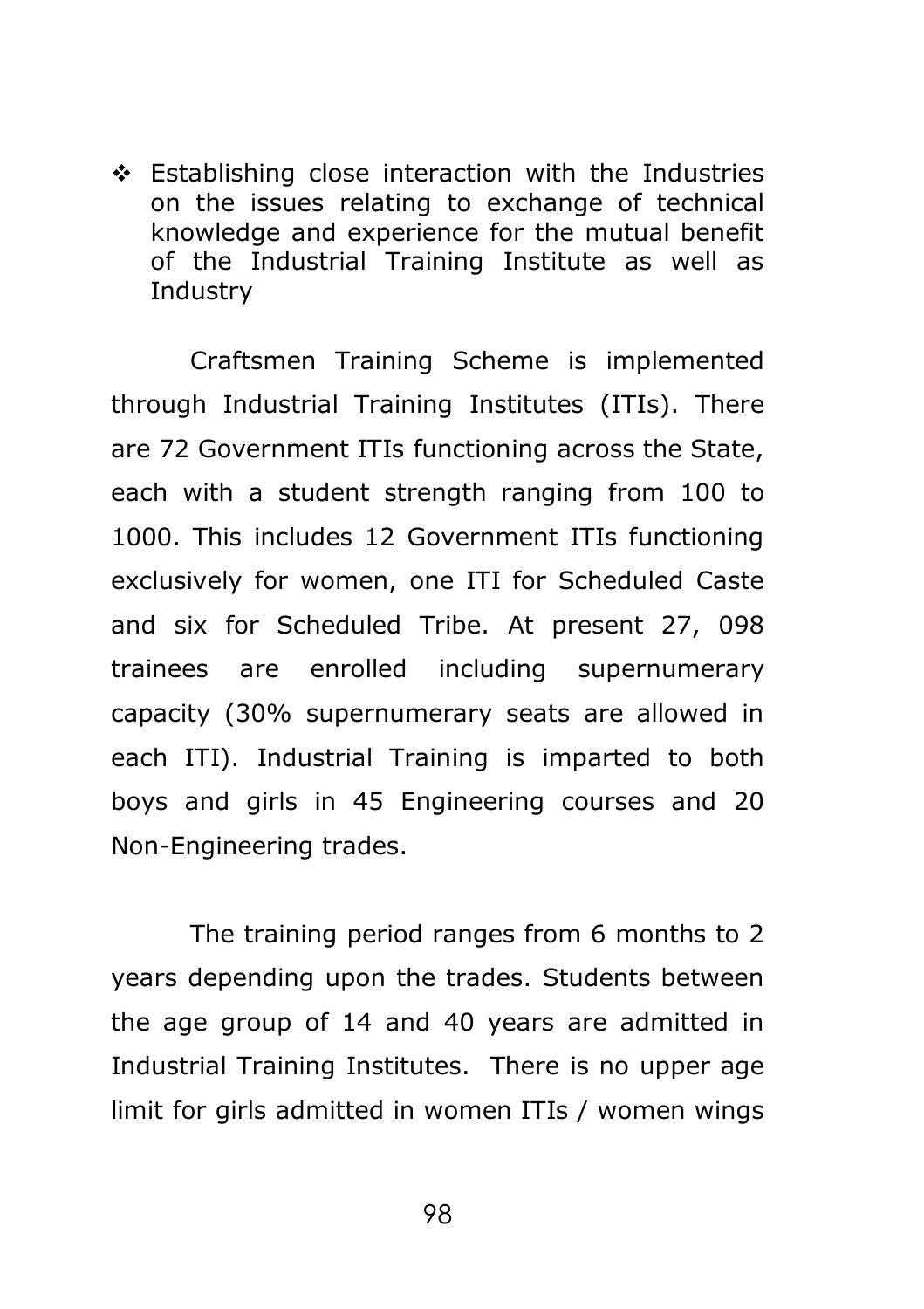of the general ITIs. Admission is made every year during the month of July through District Counselling. Selection of candidates is based on merit cum communal reservation rules in force. Nationwide common curriculum prescribed by National Council for Vocational Training (NCVT) is followed for all the courses.

### **District Wise Counseling of Admission**

The candidates are selected according to merit and communal rotation through District Wise Counseling every year.

Counseling is conducted by the Government ITIs located in each District through specialized software designed. The candidates according to their rank will choose the course or ITI as per their choice. The selection order issued to each candidate on the spot.

The candidates thus allotted by the Department in the month of July every year will be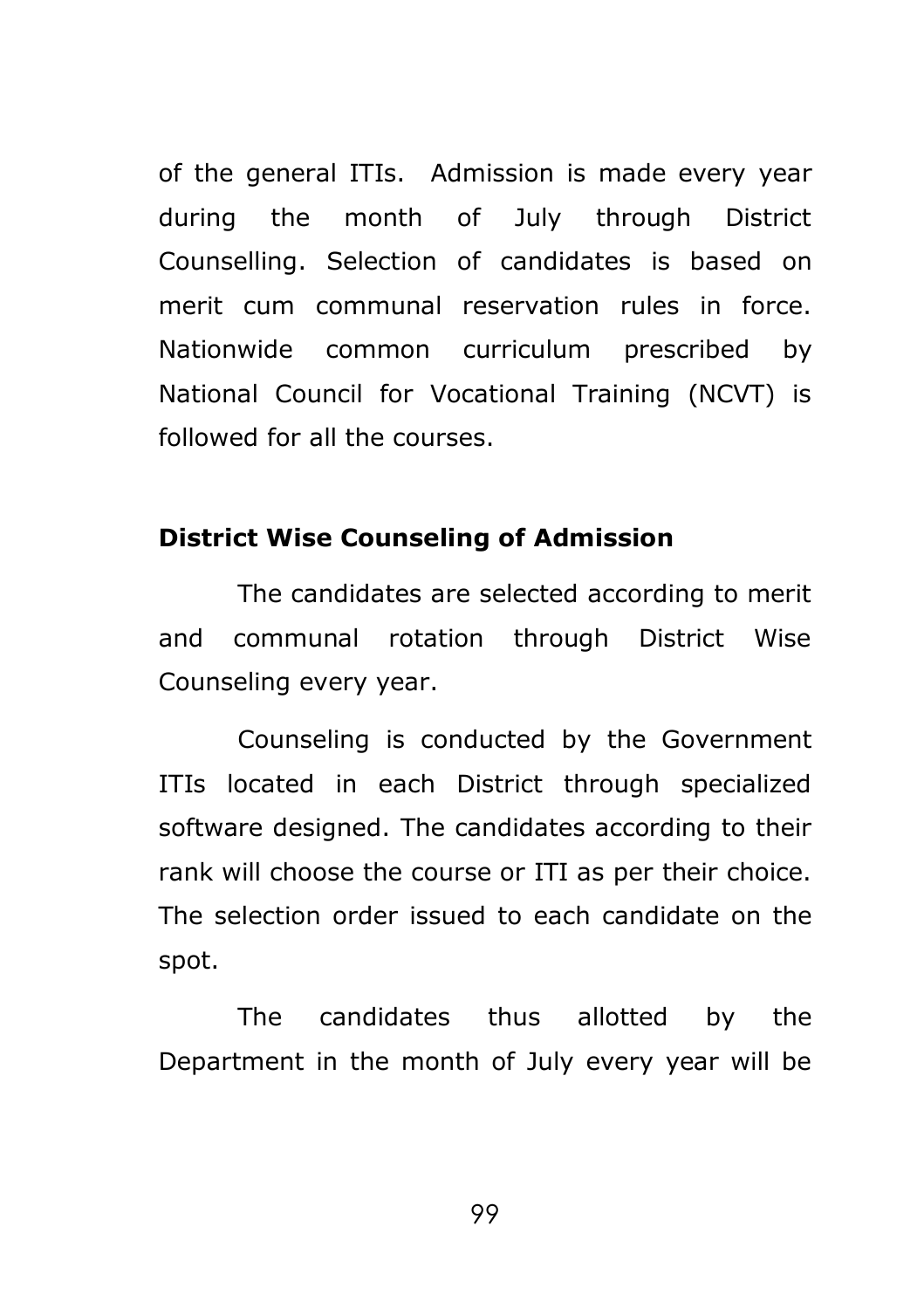trained in the concerned Institute as per NCVT norms of training.

## **New Industrial Training Institutes**

Government have issued orders to start 10 new ITIs in the State with effect from the academic year 2013-14 at Bodi, Veppalodai, Aruppukottai, Radhapuram, Thiruvaiyaru, Karumandurai, Anaicutti, Gudalur, Jamunamarathur and Kolli Hills. These ITIs are located in rural areas to help huge rural youths of these areas to acquire skills and able to mainstream with the workforce in developed regions.

# **Welfare Schemes for Scheduled Caste/ Scheduled Tribe Training**

Vocational Training is given to the Scheduled Caste and Scheduled Tribe youths, in different trades to enhance their employability in getting decent job and by the way to improve their Socio-Economic conditions.

A Government Industrial Training Institute with 5 trades and 200 seats is functioning at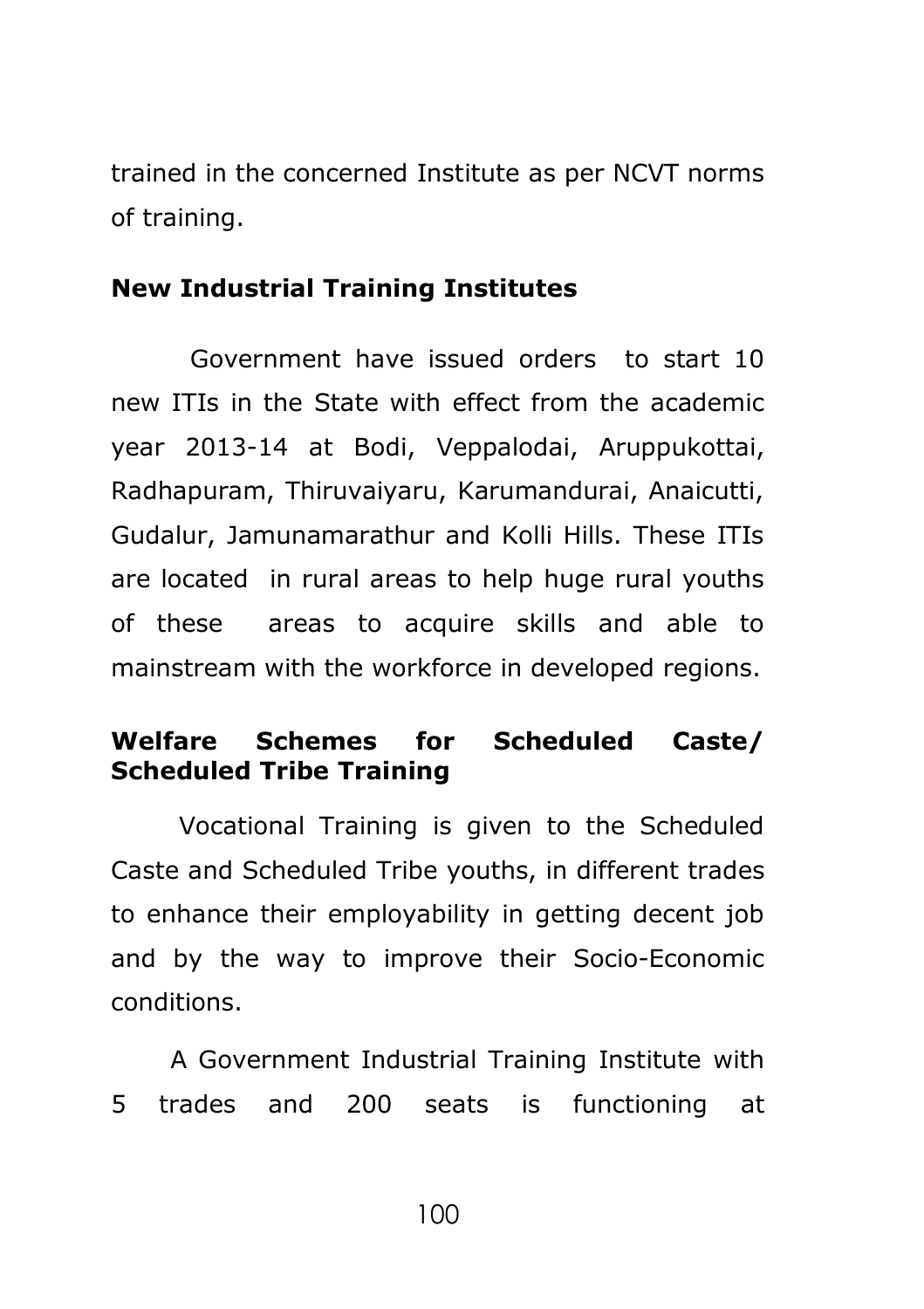Chidambaram in Cuddalore district exclusively for Scheduled Caste.

## **Six Government Industrial Training Institutes for Scheduled Tribes**

Six Government Industrial Training Institutes viz., Sankarapuram in Villupuram District with 6 trades and 220 seats, Anaikatti in Coimbatore District with 5 trades and 200 seats, Karumandurai in Salem District with 5 trades and 200 seats, Jamunamarathur in Thiruvannamalai District with 5 trades and 200 seats, Kolli Hills in Namakkal District with 5 trades and 200 seats, and Gudalur in The Nilgiris District with 5 trades and 200 seats are functioning exclusively for Scheduled Tribe.

### **Women Training**

State Government is paying special attention for overall development of women. Skill development courses exclusively for women candidates are being offered under Craftsmen Training Scheme through 12 Government ITIs exclusively functioning for women in Guindy, Ambattur, Karur, Aundipatti,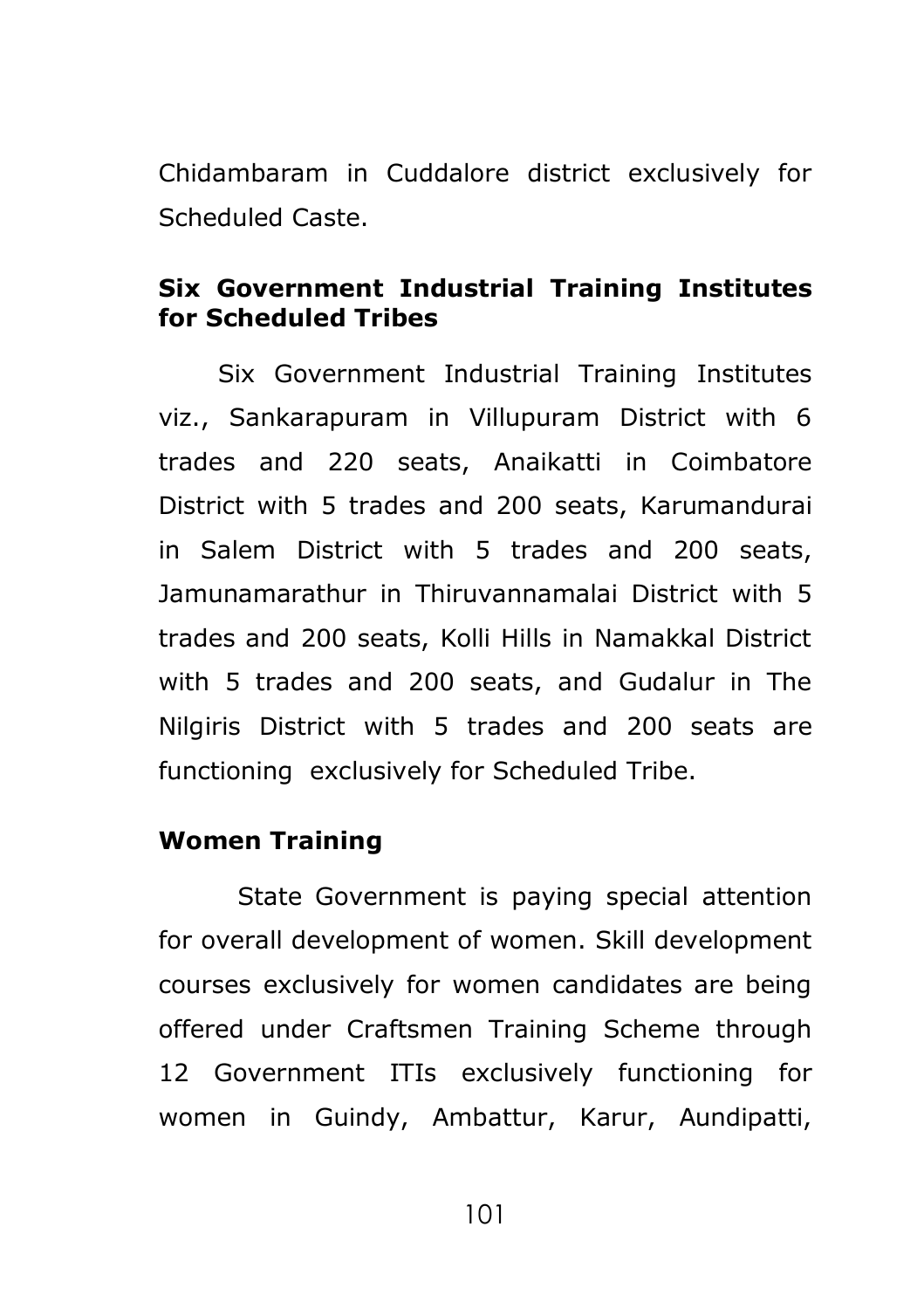Namakkal, Dindigul, Madurai, Coimbatore, Salem, Nagercoil, Cuddalore and Pullambadi with total seats of 3058.

Separate women wings are set up in Tanjore, Ramanathapuram and Hosur Government ITIs with 356 seats. There is no upper age limit for girls admitted in Women ITIs / Women Wings. Further, 30% of seats in all Government Industrial Training Institutes are reserved for women candidates.

## **Institute Management Committees(IMCs) in Government ITIs**

Effective industry institute linkage is essential to improve the relevance of training in the ITIs with the labour market needs. Institute Management Committees have been formed in each Government ITI with this objective. The constitution of IMCs in every Government ITI provides the platform for closer interaction with the industry which is very vital for successful implementation of Vocational Training Programme. Institute Management Committee consists of 11 members out of which 5 members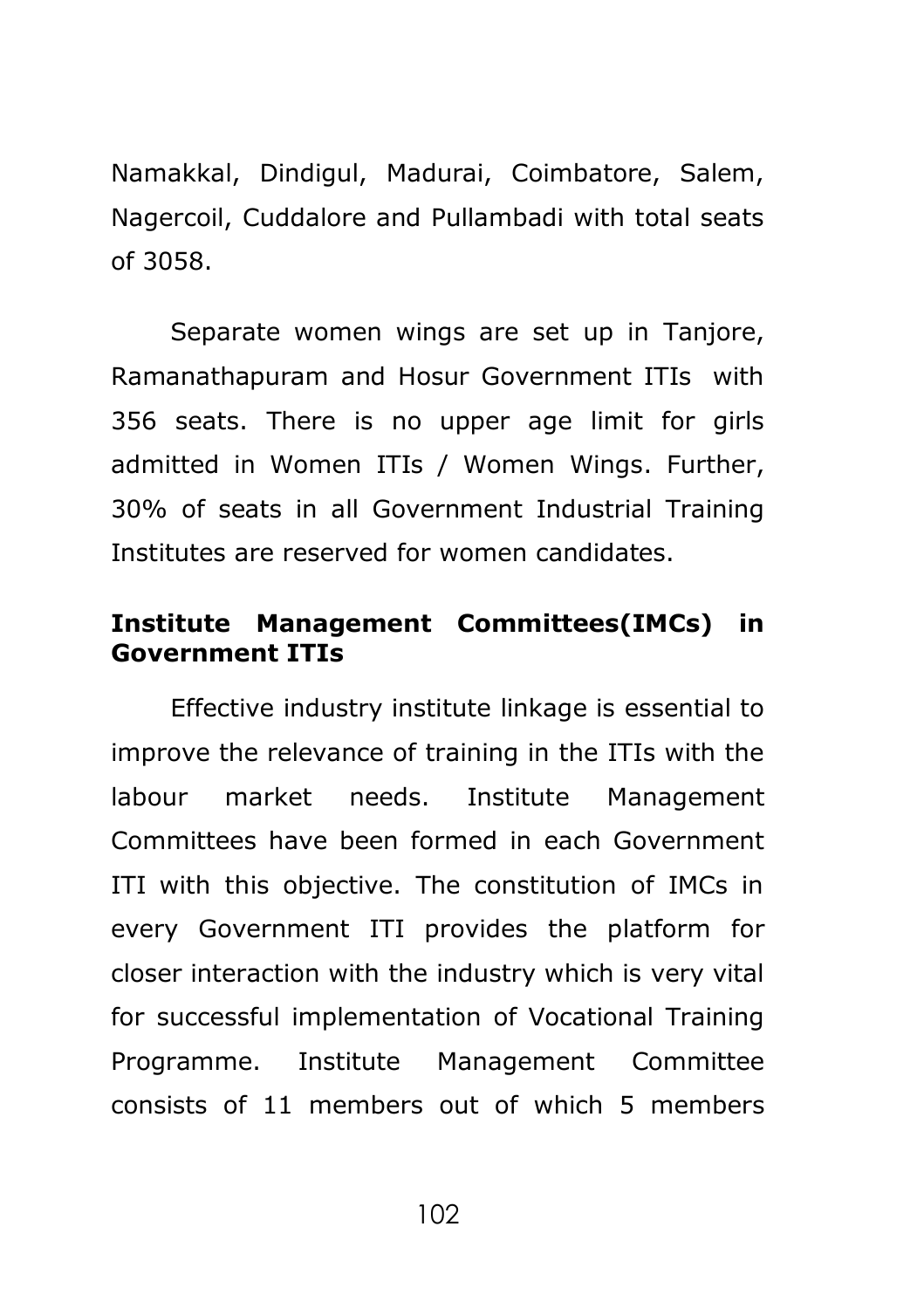from industry including the Chairman from industry and a member of industry association. Other members are, two student representatives of the institute, one faculty member of the institute, District Employment officer, Regional Joint Director of Training and the Principal of the institute is the member-secretary.

The role and responsibilities of IMC are such as Generation & utilization of finance, Donation of Machinery & Equipments, Curriculum Revamping, Selection of Contract Faculty, Employment, Faculty and Staff Development, Organizing Seminars, Industrial Training, Up-Gradation of Teaching Aids, etc.,

#### **Bio-metric attendance System**

Government have issued orders to introduce Biometric attendance system for the staff as well as trainees of all Government ITIs to keep them prompt in attending the training programmes conducted in ITIs. Government have sanctioned an amount of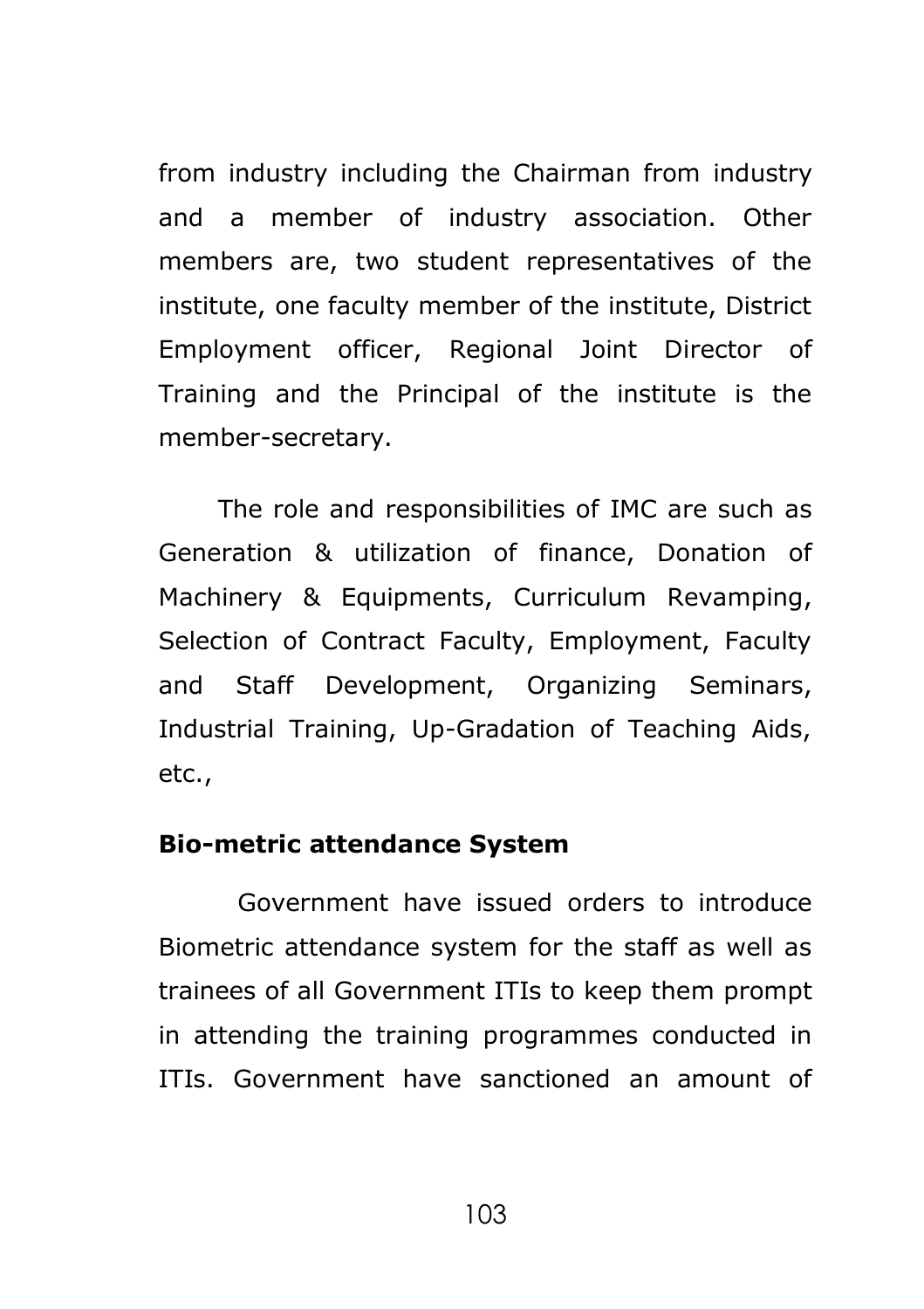Rs.50.55 Lakhs for the procurement of Biometric attendance machines for all ITIs.

#### **IT Literacy Training in Government ITIs**

Government have issued orders to train all the students of all Government ITIs through ICT Academy of Tamil Nadu in computer skills. ICT academy arrange facilities for computer training including faculties for training. In the year 2012-2013, 13,000 trainees of Government ITIs were trained. Government have issued orders to train 15,000 trainees of Government ITIs in computer skills 2013-2014.

### **Language cum Soft Skill Labs in Government ITIs**

The students passing out of the ITI's get themselves employed in various Industry sectors in India and abroad. In order to compete for the suitable jobs in the global market, these students have to be not only skilled in their vocational trades; they must be also trained on some basic life skills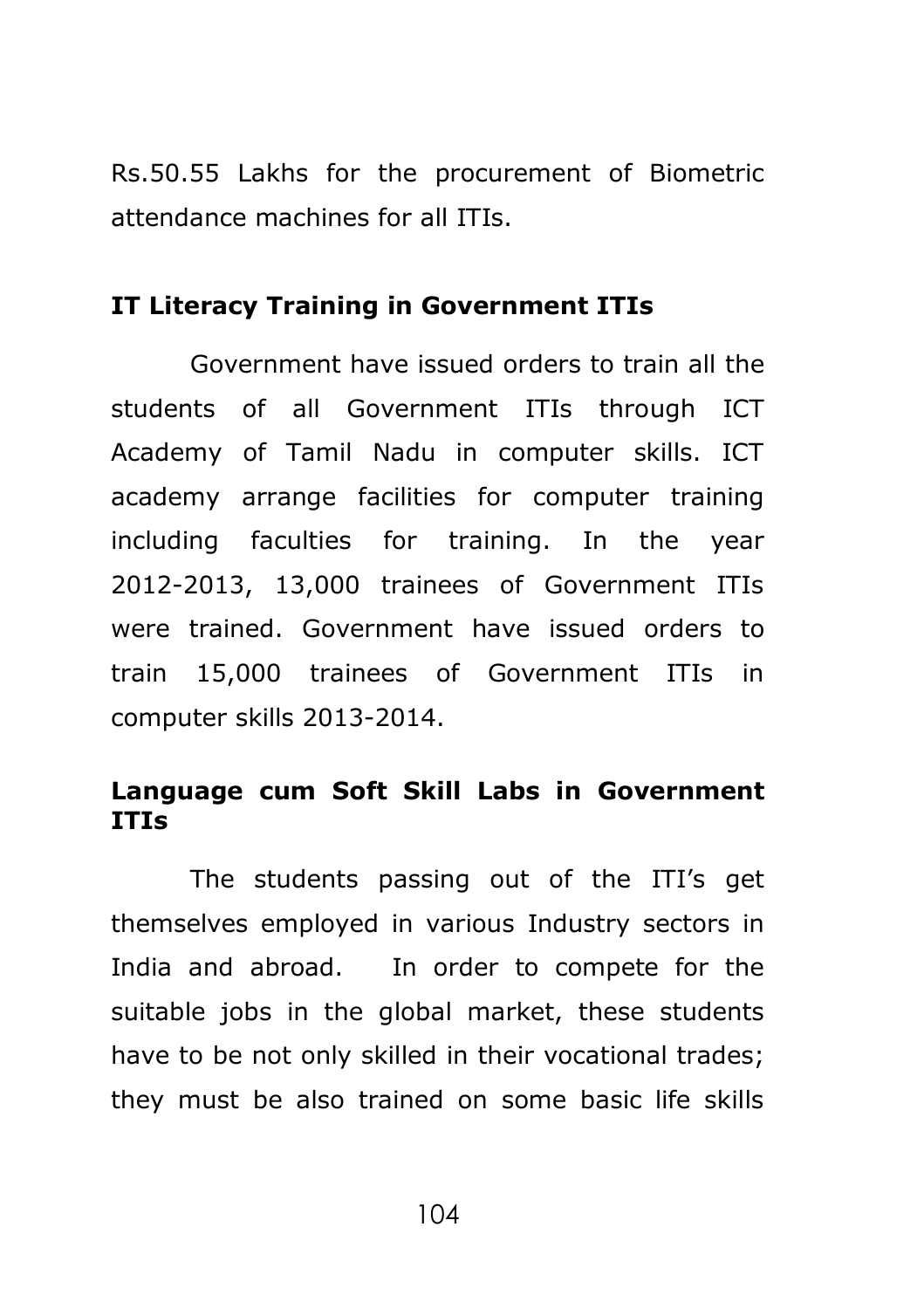like soft skills, language skills and basic IT Skills, which is currently the gap between the Industry and academic specific to the ITI. Hence it is necessary that they must be trained in these skill areas to make them more employable. The Hon'ble Chief Minister has announced to establish Language cum Soft Skill labs in Government ITIs to fulfill this need.

### **Free training to the Trainees of Government ITI Trainees**

To encourage admission and active participation in skill training programme and to help the poor and downtrodden youth, tuition fee is waived by the Government and free training is offered to all the trainees of Government ITIs.

### **Other Welfare Schemes to the Trainees**

The Government have sanctioned the following concessions to the Government ITI and Government aided Private ITI trainees:-

- 1. Bus pass from their place of residence to the institute
- 2. Two sets of uniforms per year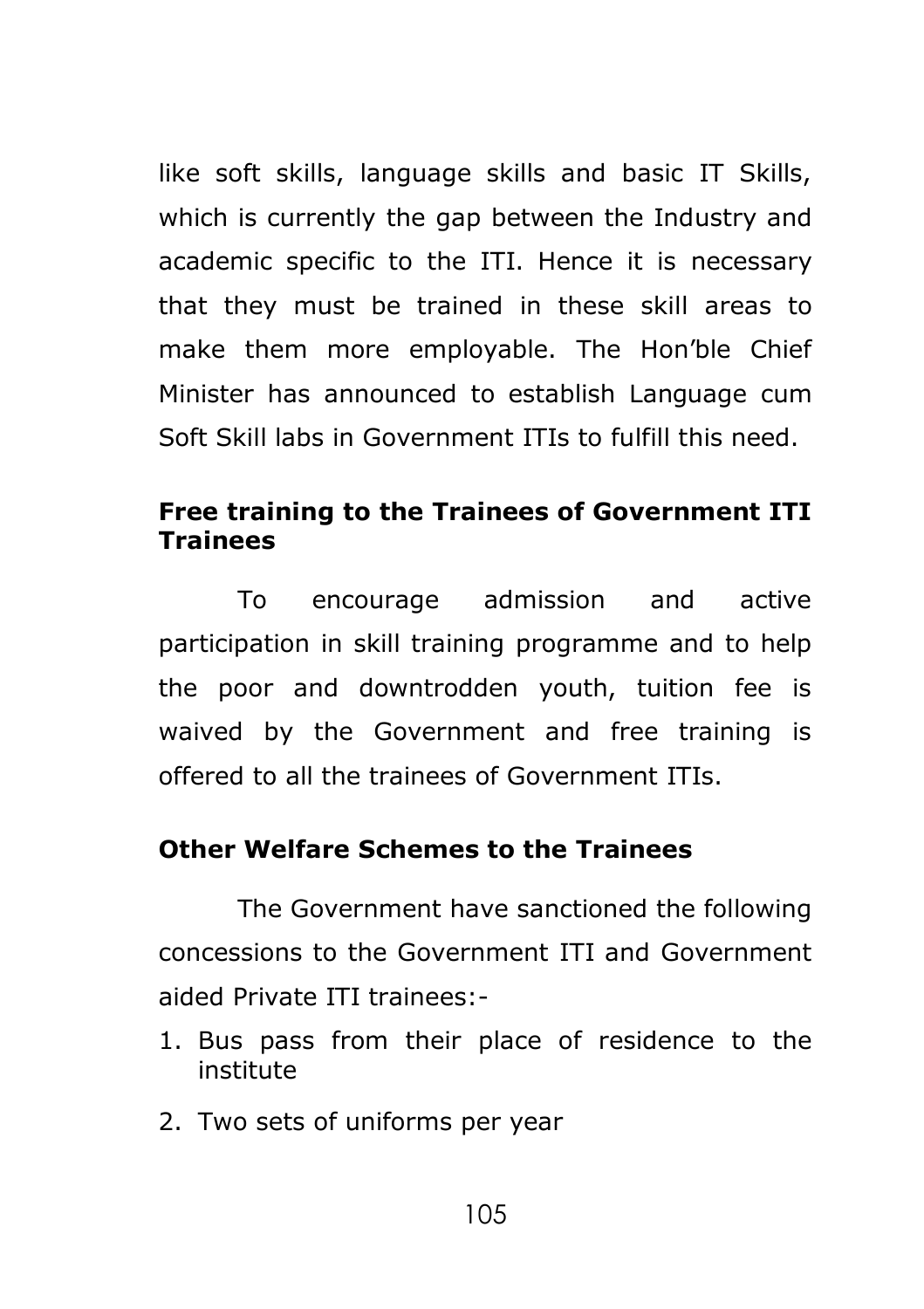- 3. One pair of shoe per year
- 4. Bi-Cycle
- 5. Monthly stipend @ Rs.500/- to all the trainees irrespective of community and income
- 6. Laptop to all the trainees
- 7. Text Books and drawing instruments

#### **Private Industrial Training Institutes**

Private participation including industries in vocational training is encouraged by the State Government and by the Government of India to supplement the efforts in producing huge number of skilled manpower required for the Industry. At present there are 627 Private affiliated ITIs in Tamil Nadu with a total seating capacity of 60,320. These Private ITIs are affiliated with National Council for Vocational Training (NCVT) and are imparting training in NCVT approved courses.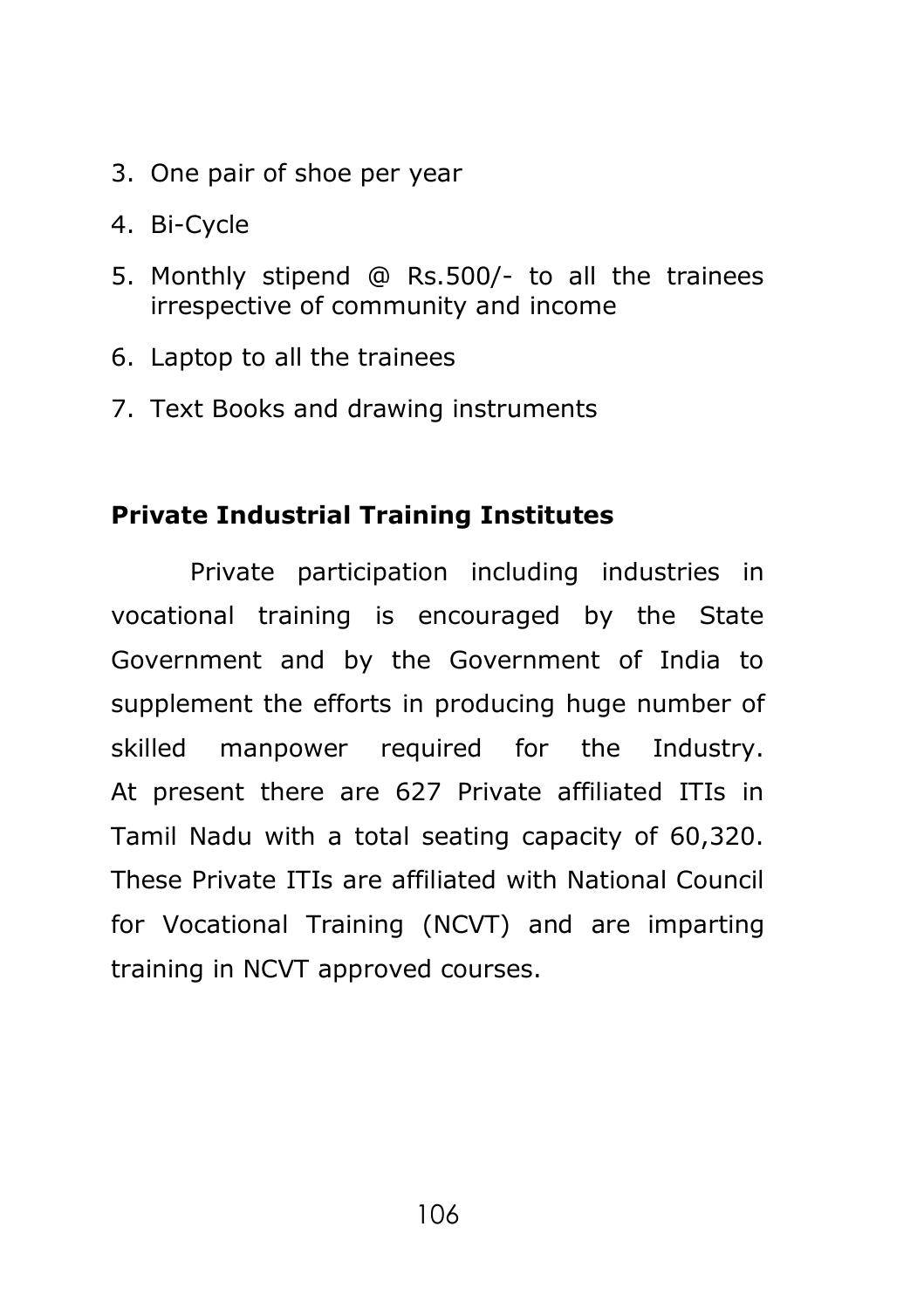### **Training Cost Reimbursement scheme for Private ITIs**

The private institutes willing to come under this scheme surrender 50% seats to be filled to the Department. These 50% seats available in Private Industrial Training Institutes under Government quota are filled up through District Counseling. State Government is reimbursing the training cost to the private institutes on behalf of the candidates

The reimbursement of the cost of training under the scheme would be at the rate of Rs.10,000/- per trainee per year in rural areas and Rs.12,000/- per trainee per year in urban areas. For two year courses, reimbursement of Rs.20,000/- per student for rural institutes and Rs.24,000/- per student for institutes located in Municipalities and Corporation limits is eligible.

75% of the reimbursement amount will be initially released to the institute based on the fixed fee and the balance 25% will be released based on the number of passed out candidates.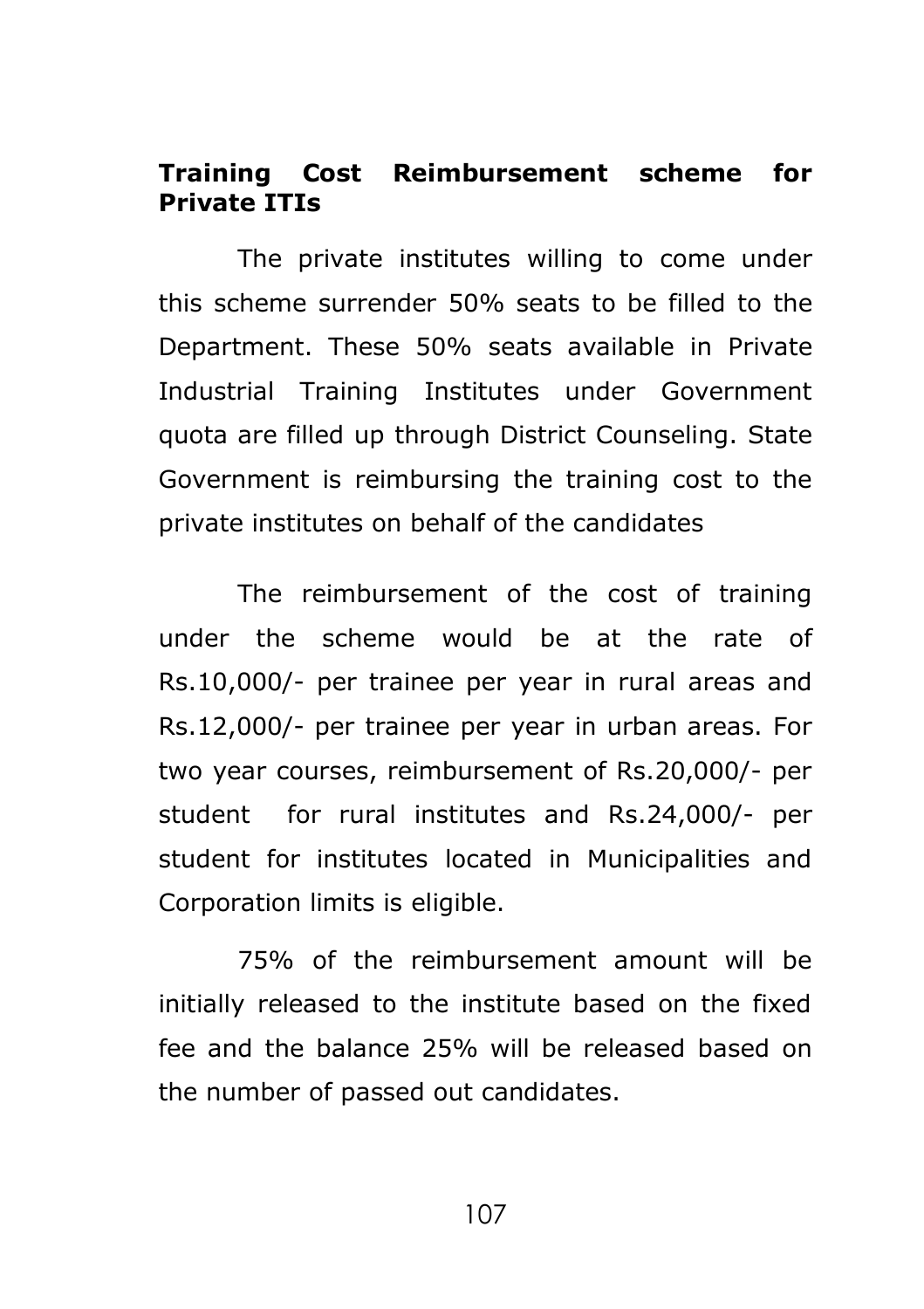For two year courses, 37.5% release of reimbursement of training cost will be made in the beginning of first year and another 37.5% of reimbursement of training cost will be made in the beginning of second year and the balance 25% of reimbursement will be released based on the number of passed out candidates at the end of second year training. Funds will be released by the Government directly to the institutes through ECS.

This support is meant for the complete process i.e. towards mobilization and recruitment of trainees, training of trainers, cost of trainers, preparation of training location, training equipment, consumables, training materials, utilities, boarding/lodging of trainees if required, assessment and certification of trainees etc,.

#### **All India Trade Test and Certification**

Trade Test is conducted by NCVT for the trainees of Government ITIs and the Private affiliated ITIs at the end of training on All India basis with a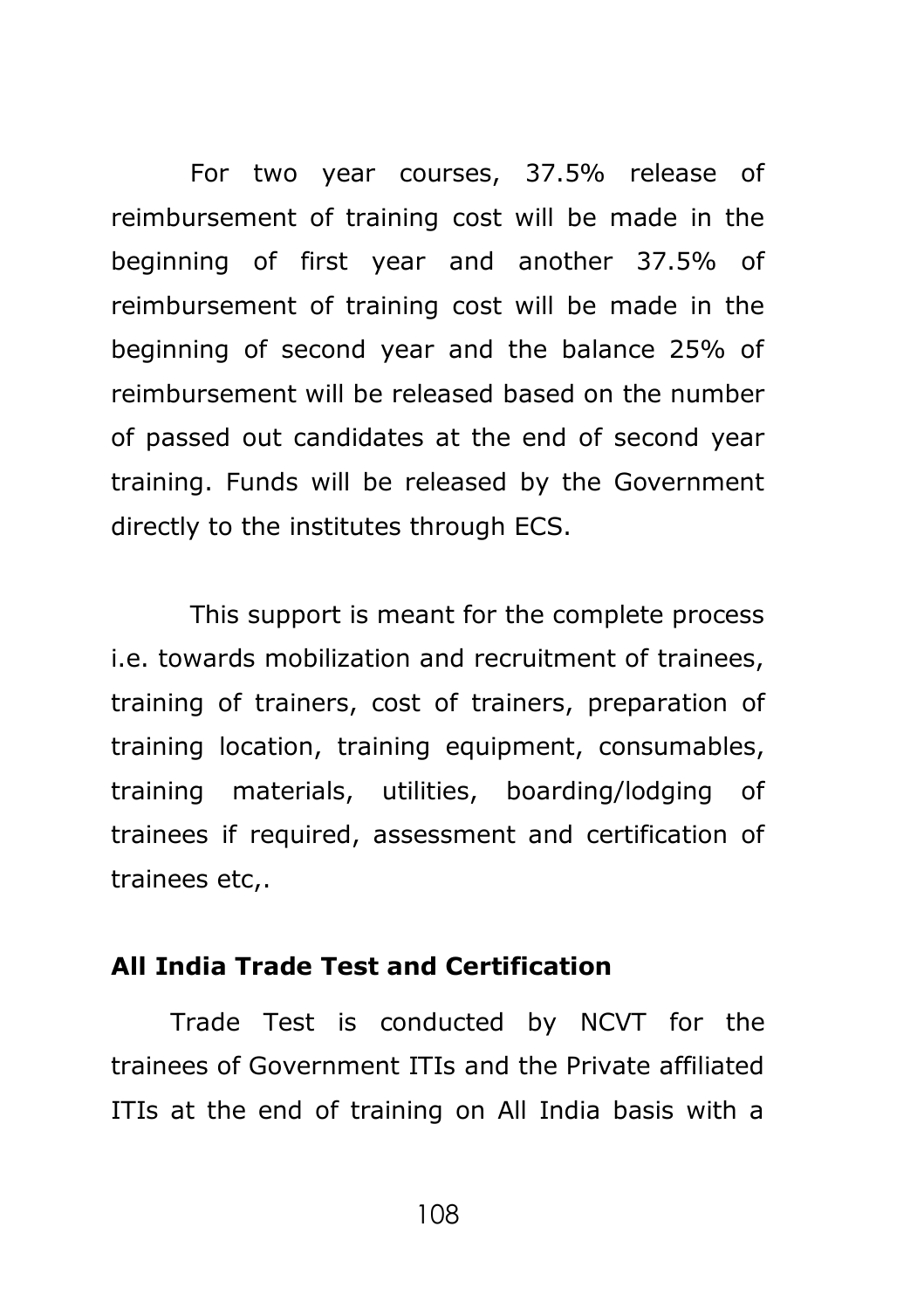nationwide common examination schedule and common question papers.

The valuation of answer paper is done in 5 regions viz. Chennai, Coimbatore, Trichy, Madurai and Tirunelveli. In July, 2013, 38,682 trainees including the supplementary candidates have appeared in the All India trade Test under NCVT. Pass out candidates are awarded with National Trade Certificate (NTC) by NCVT.

In addition, every year, the department is conducting trade test / examination under Apprenticeship Training Scheme and Industrial School Pattern.

### **Semester Pattern of Examination**

With effect from August 2013 admission, semester system of examination has been introduced. Two year courses will have four semesters and one year courses will have two semesters. At the end of each semester All India Trade Test will be conducted.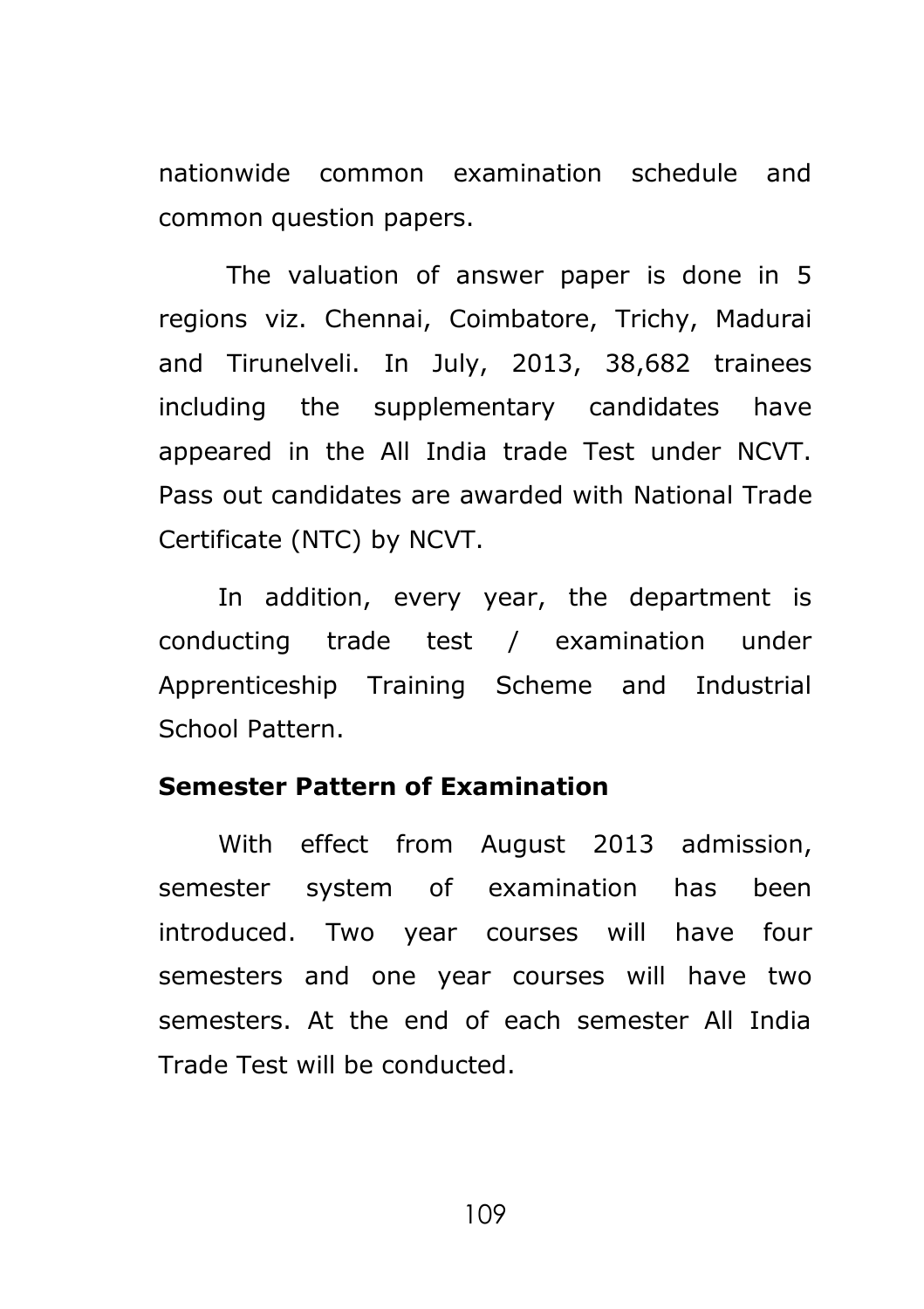#### **Question Papers in Tamil Language**

In All India Trade Test for ITI Students, Question Papers were issued by NCVT only in English and Hindi. The students who are  $8<sup>th</sup>$  passed and above with rural background find it very difficult to understand the questions available in English and Hindi. With the effort of our Hon'ble Chief Minister of Tamil Nadu, the question papers in Tamil language is being supplied by NCVT with effect from July 2012.

#### **State Skill Competition**

State skill competition is conducted every year in 18 trades at the state level with a view to foster the spirit of healthy competition among the trainees of Industrial Training Institutes.. The State best trainee in each trade is awarded with a cash prize of Rs.25,000/- each and a Merit Certificate.

#### **All India Skill Competition**

All India Skill Competition is conducted in 15 trades every year by the Government of India. The State best trainees in 15 trades from all the states compete at the All India Skill Competition. The best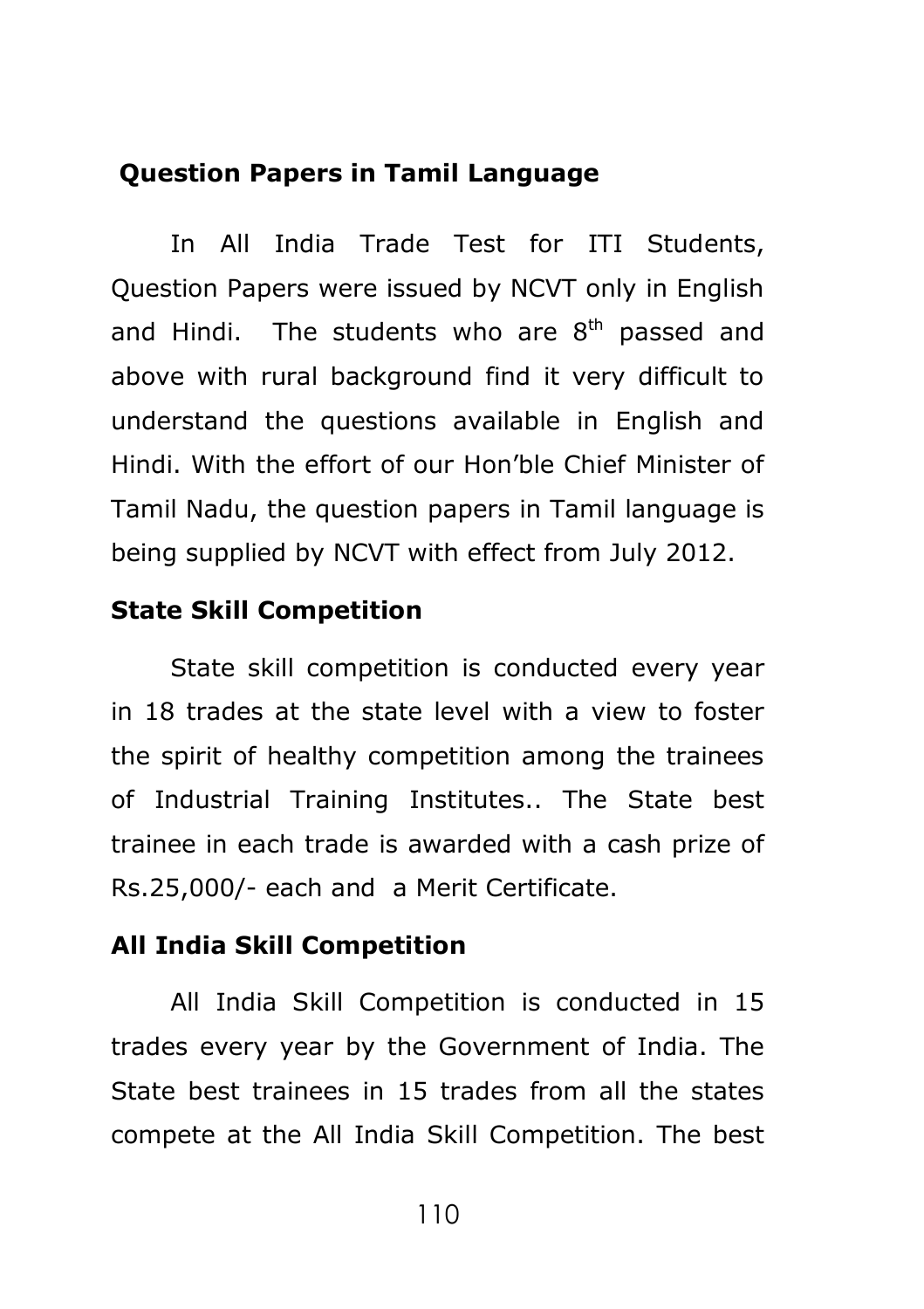trainee at All India level in each trade is given a cash prize of Rs.50,000/-and a merit certificate by Government of India.

The best State whose trainees secure the highest total marks among all the trades is awarded a merit certificate and a running shield medal. Out of 49 All India Skill Competitions held so far, Tamil Nadu alone has been declared as the BEST STATE 22 times.

#### **Dr. Radhakrishnan Award**

To motivate and encourage best teachers, every year, 12 Best Teachers (Principal-2, Training Officer-2, Assistant Training Officer-4 and Junior Training Officer-4) of Government ITIs are selected who show exemplary performance in imparting training and best Teacher award in the name of Dr.Radhakrishnan award is given to them. This award comprises a cash prize of Rs.10000/- each along with a Merit Certificate.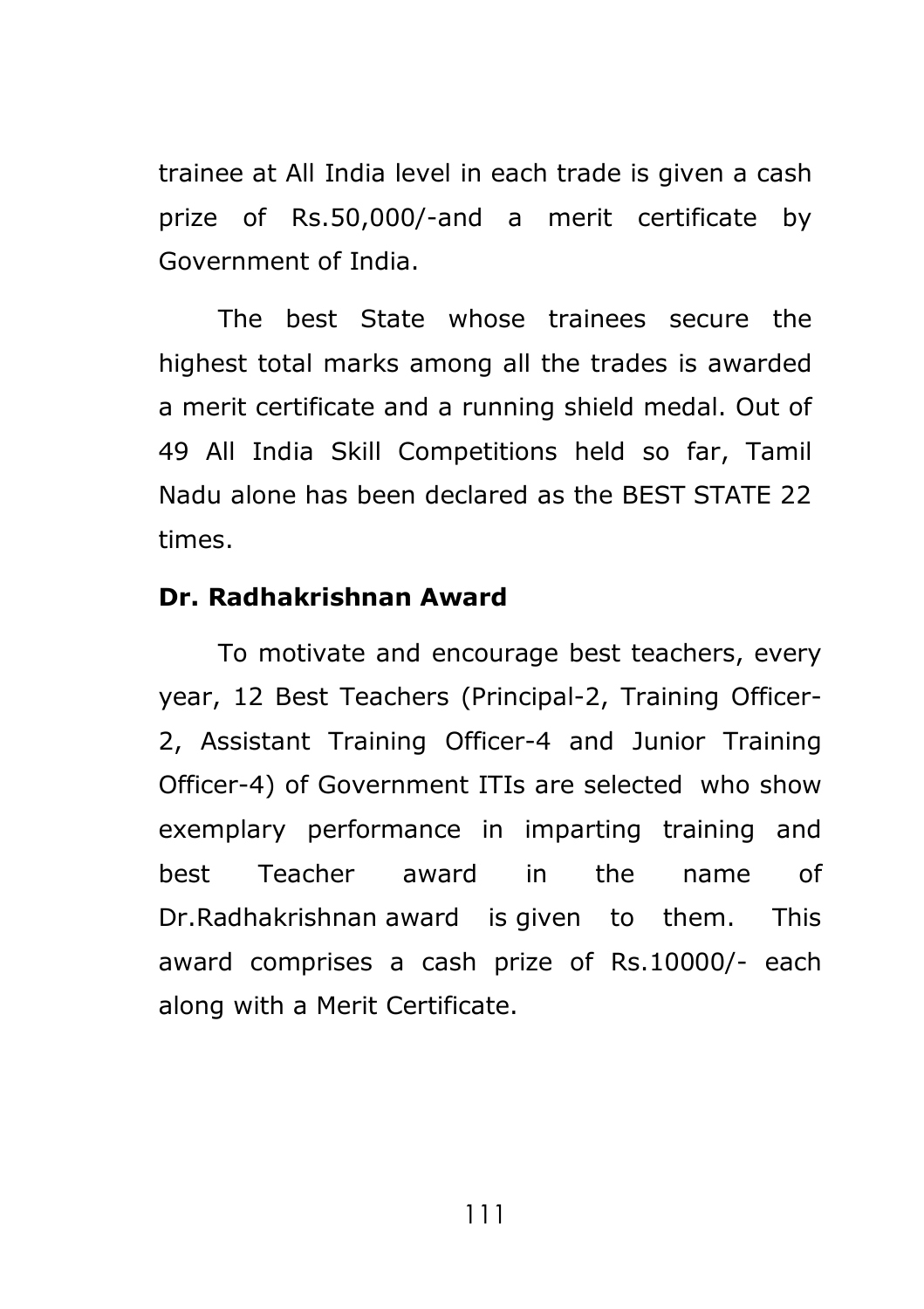### **Trainer/Instructor Training**

With a view to provide comprehensive training both in skill development / up-gradation and training methodology, instructional staffs are deputed for training to various institutions run by Government of India like Central Training Institute, Advanced Training Institute at Chennai and Apex Hi-tech institute at Bangaluru. This training equips them with the latest technology and skill in the areas like Teaching Techniques, use of Audio Visual Aids in teaching, Classroom Management etc. The State Government have also planned to set up a faculty Development Institute under PPP mode through Tamil Nadu Skill Development Corporation.

### **Private Candidates Examination and Certification**

Candidates having minimum entry qualification prescribed for regular course for a particular trade under Craftsmen Training Scheme (CTS) and possessing minimum 3 years experience in the relevant trade in establishments implementing Apprenticeship Training Scheme/ Establishments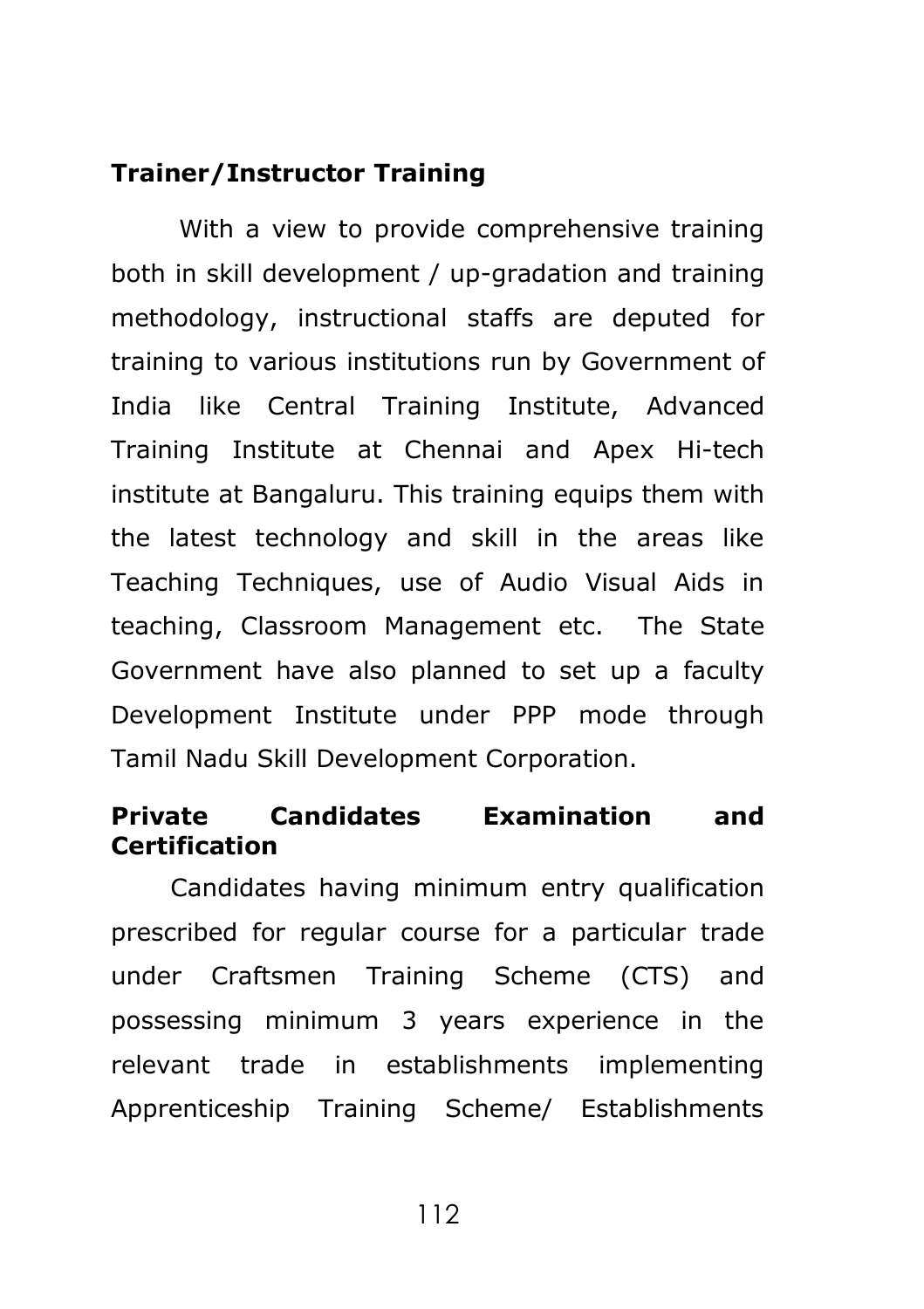covered under factories Act or registered with any Government / local authorities will be allowed to appear for the All India Trade Test as a private candidate. The successful candidates in all India Trade test are awarded National Trade Certificate (NTC) by National Council for Vocational Training(NCVT). A screening Test is conducted by the department in the month of December every year to select the candidates eligible for appearing all India Trade Test.

#### **Wireman Helper Competency Examination**

"Wireman Helper Competency" Examination is conducted by the department once in 3 years to test and certify skill of the candidates who have acquired skill through experience in House wiring Skills,. Candidates with 21 years of age and having a minimum work experience of 5 years with an electrical contractor or in a recognized establishment are eligible to appear for this examination. The last examination was held in December 2012. 3,113 candidates had appeared for the Examinations and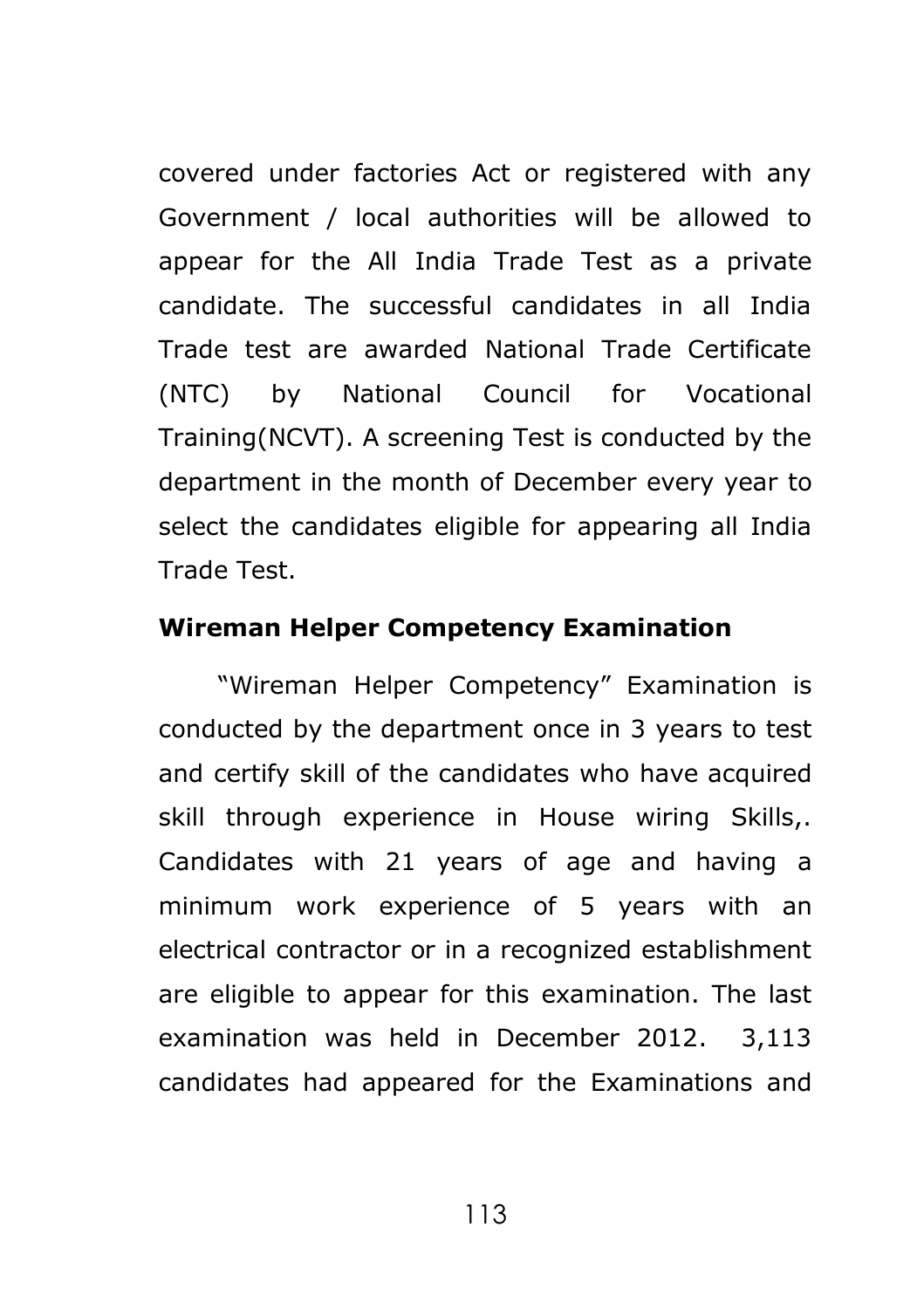Certificates were issued to 2,649 successful candidates.

#### **Apprenticeship Training Scheme**

ITI passed semi skilled trainees from Industrial Training Institutes are sponsored as apprentices to Industrial establishments for training for a period ranging from 6 months to 2 years, with an objective for acquiring industrial skills. In Tamil Nadu, Apprenticeship Training is being given in 90 trades in 2,411 Industrial Establishments. As of now 10,880 apprentices are undergoing training. During Apprenticeship Training, the apprentices are given stipend ranging from Rs.2,100/- to Rs.3,100/- per month by the establishments. At the end of training, Trade Test at All India level is conducted during the month of April and October. The successful candidates are issued National Apprenticeship Certificate. This year, 6,324 apprentices appeared in the All India Apprenticeship Trade Test.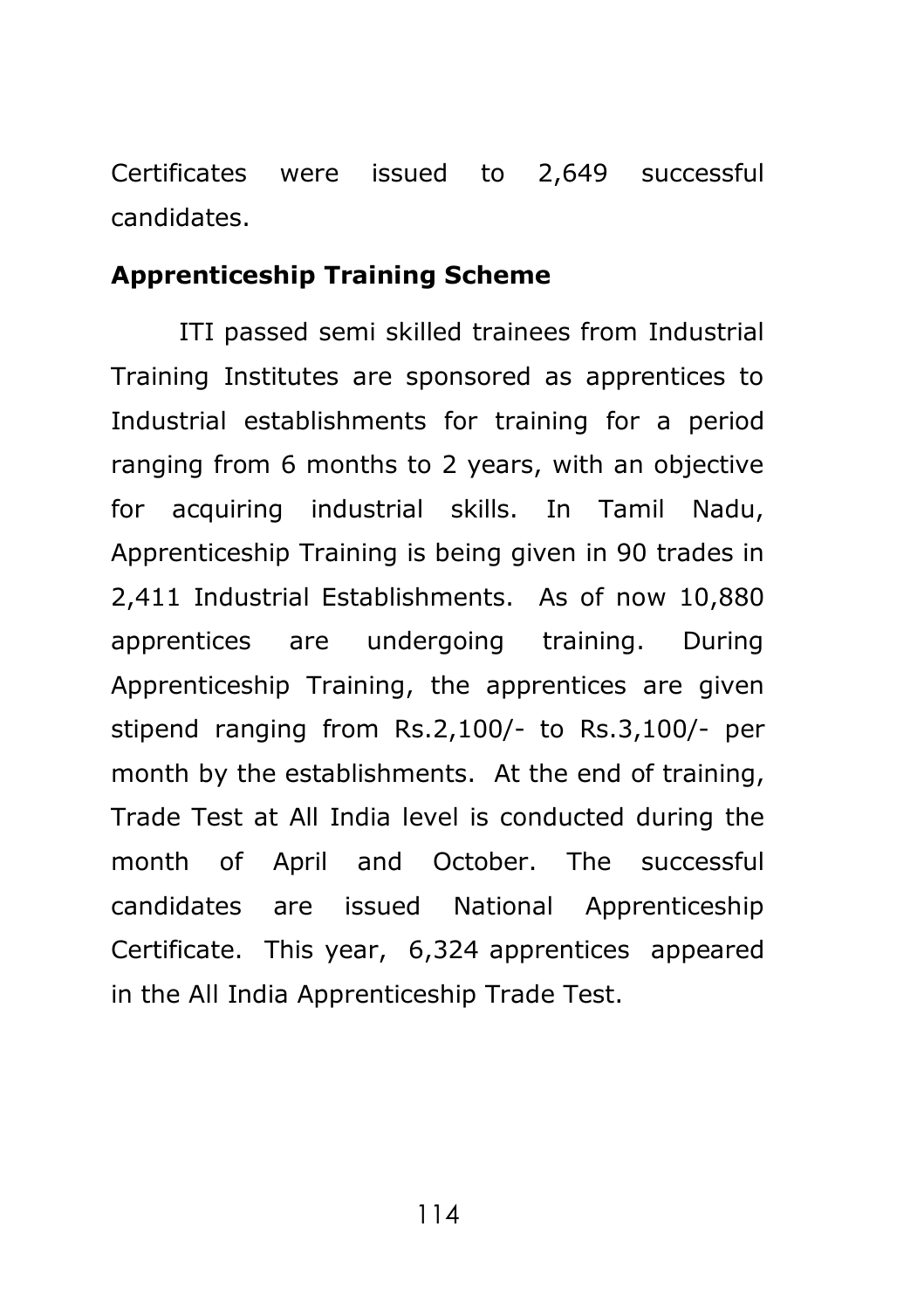#### **Industrial Schools**

Besides Government and affiliated Private Industrial Training Institutes, there are 635 Private Industrial Schools functioning in Tamil Nadu, to cater the needs of the local industries and to train the youths depending on the employment opportunities available in districts. At present, approximately 21,678 candidates are undergoing training in industrial schools. Training is offered in 90 trades mainly in Automobile, catering, Electrical, Electronics, Welding, tailoring, Computer application, beautician, Office Automation etc. Training period ranges from 45 days to 3 years for short term and long term courses depending on the trades.  $8<sup>th</sup>$  pass and  $10<sup>th</sup>$  pass candidates are admitted for training. State Level examination is conducted for long term courses and Certificates are issued to the successful candidates by the State Government. Technical Teacher's Training Certificate Course is also available under this scheme. The students passing out with this certificate are eligible for appointment as technical teachers in schools. The Industrial Schools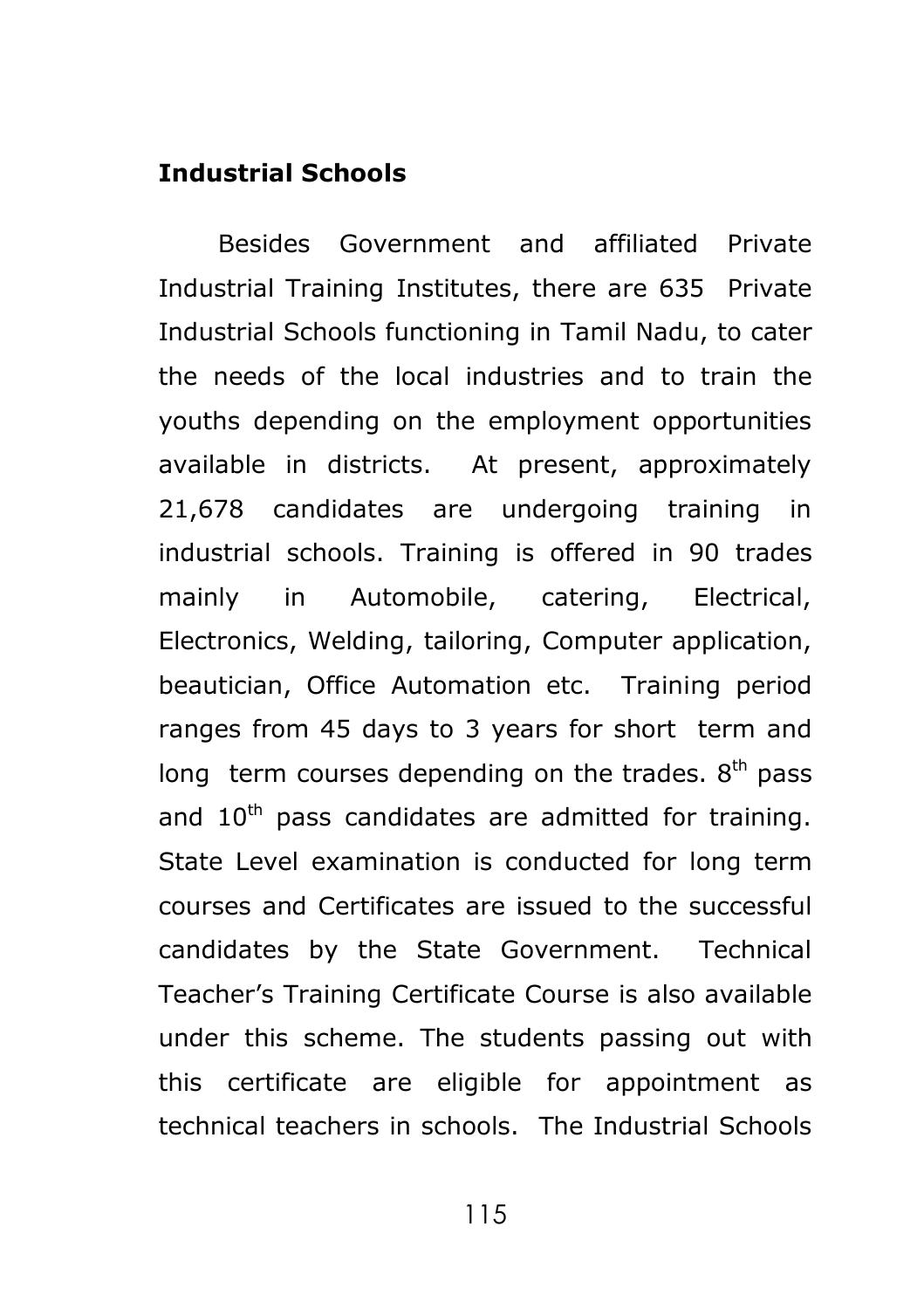are self financing institutes except 44 Industrial Schools including minority status institutions are receiving maintenance grant from the Government, out of which 22 Industrial schools have also got NCVT affiliation and upgraded as ITIs .

The result of final examination for the last 3 years is given below:

| SI.<br>No.    | <b>Year of</b><br>Exam | <b>Appeared</b> | <b>Passed</b> | % Pass |
|---------------|------------------------|-----------------|---------------|--------|
|               | 2011                   | 19,851          | 14,948        | 75.30  |
| $\mathcal{P}$ | 2012                   | 18,623          | 13,688        | 73.50  |
| 3             | 2013                   | 15,703          | 13,566        | 86.39  |

### **Skill Development Initiative – Modular Employable Skill (SDI-MES)**

A demand driven short-term training Modules have been introduced under the scheme titled "Skill Development Initiative - Modular Employable Skill" (SDI-MES) to enable the school drop outs and college drop outs to acquire skill in a short span.

The scheme offers multi-entry and multi exit options, flexible delivery schedule and lifelong learning. Courses are available for persons having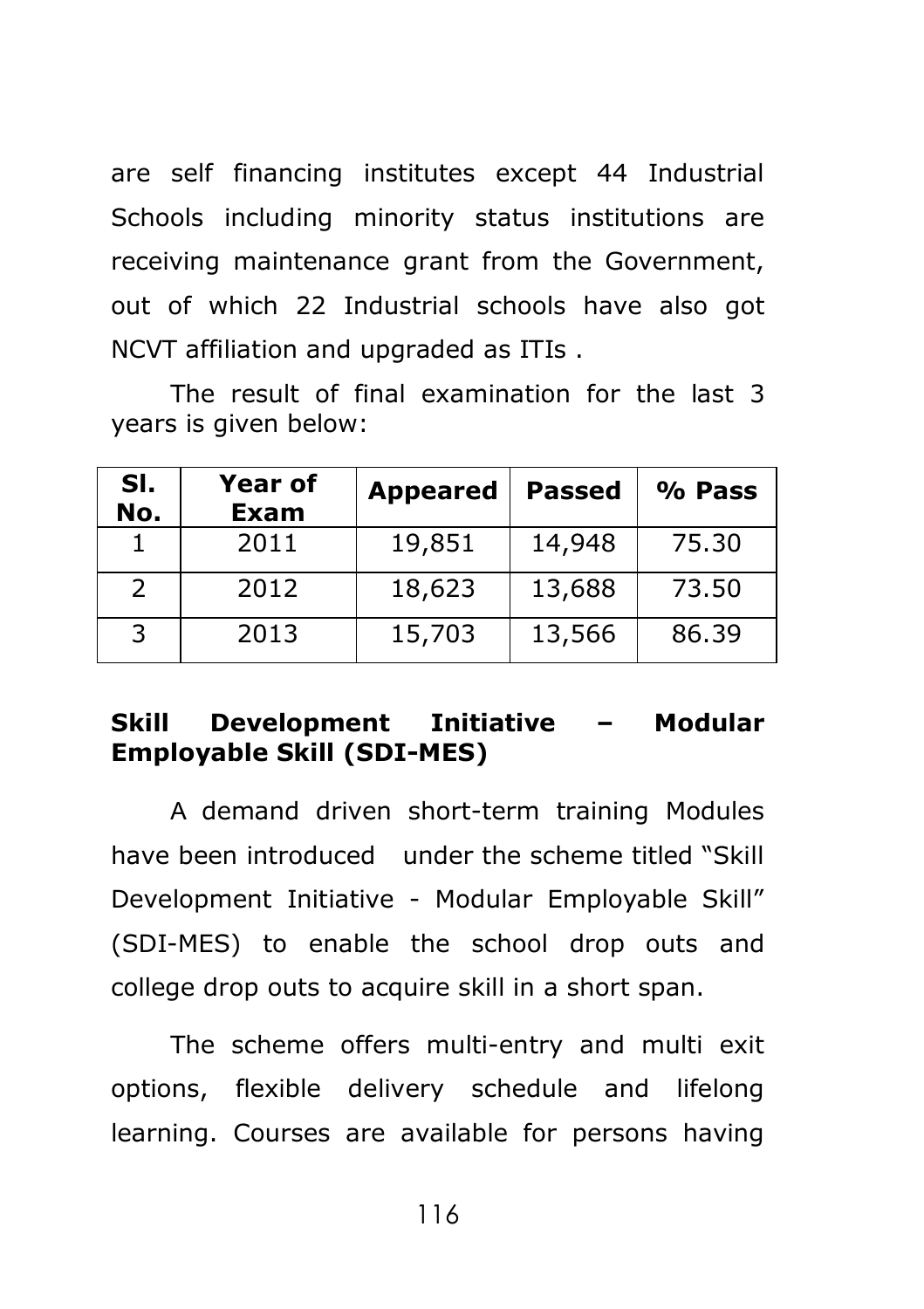completed minimum 5th standard and attained the age of 14 years. Testing of skills of trainees is being done by independent assessing bodies, which are not involved in training delivery, to ensure that it is done impartially. Under the scheme, so far 651 courses have been developed. Testing of skills of trainees is being done by 35 independent assessing bodies. 1,17,855 persons have been enrolled during the year 2013-2014 and are getting trained.

 This scheme is 100% funded by the Central Government in form of reimbursement of training cost to the training providers. This scheme is implemented through 1,099 Registered Vocational Training Providers comprises of 62 Government ITIs, 13 Central Prisons, 1 Central Government Institute and 1,023 other Private bodies.

To reduce the burden for the poor students, the State Government bears the cost of training on their behalf at Government ITI VTPs. For 2013-2014 Rs.8.25 Crore is allotted by the State Government through Tamil Nadu Skill Development Corporation. In the year 2013-2014, through Government ITIs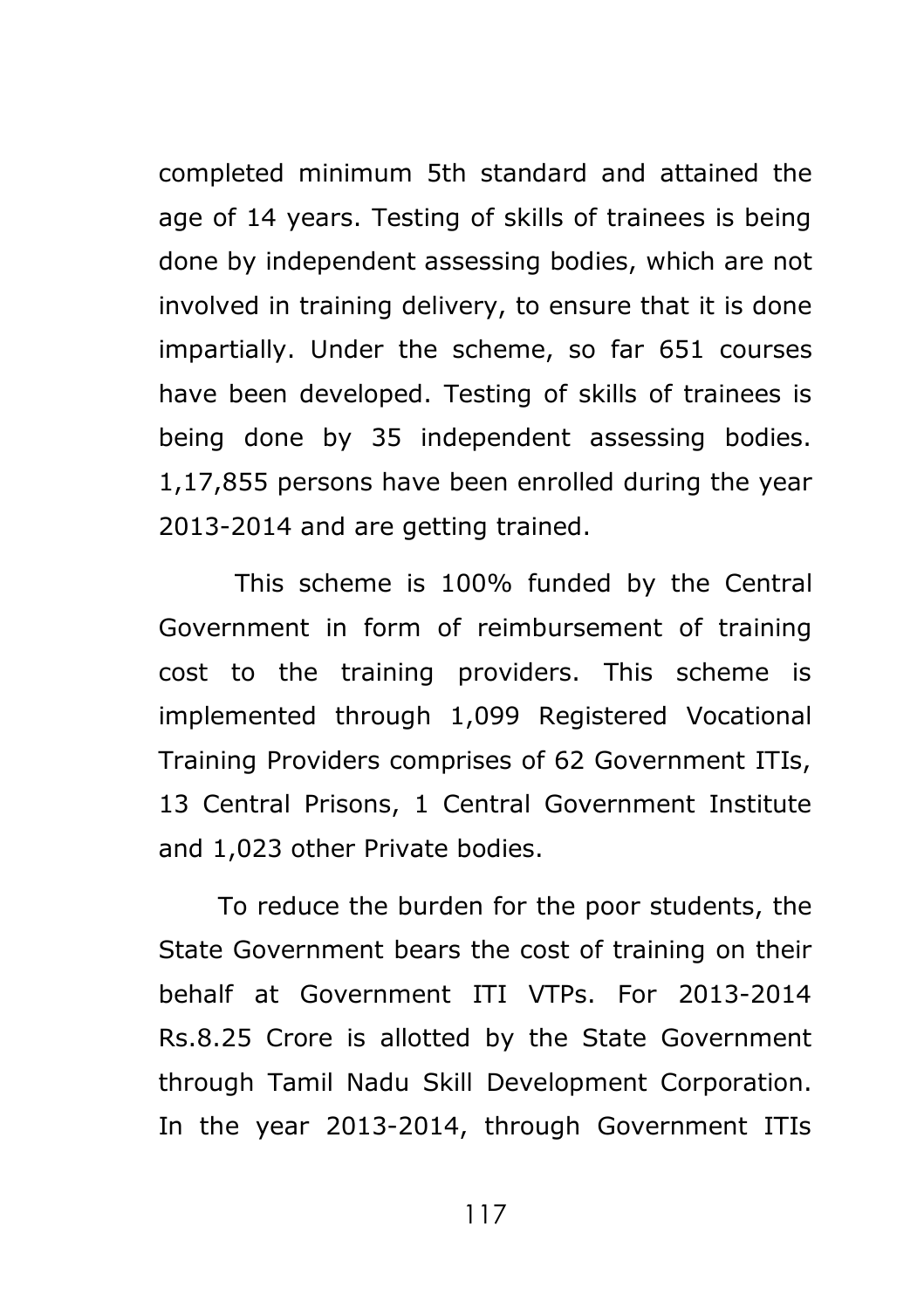32,474 candidates and through Private VTPs 85,381 candidates are being trained under this scheme.

### **Centres of Excellence (Up-gradation of Government ITIs)**

Government have embarked on the strategic objective of modernizing and improving the quality of training in Government run ITIs, with involvement of stakeholders. Initially, action has been taken for upgradation of 5 Government ITIs from domestic resources to create "Centers of Excellence" for producing multi-skilled workforce of world standards. The highlights of the scheme is introduction of multi-skilling courses during the first year, followed by advanced and specialized modular courses in the second year by adopting industry wise cluster approach, multi entry and multi exit provisions.

Government of India launched this Scheme in 2005-2006. Under domestic funding, Five Government ITIs were upgraded as Centres of Excellence with Rs.1.6 Crore each with a total cost of Rs.8.00 Crore. World Bank funded this scheme as Vocational Training Improvement Project (VTIP) from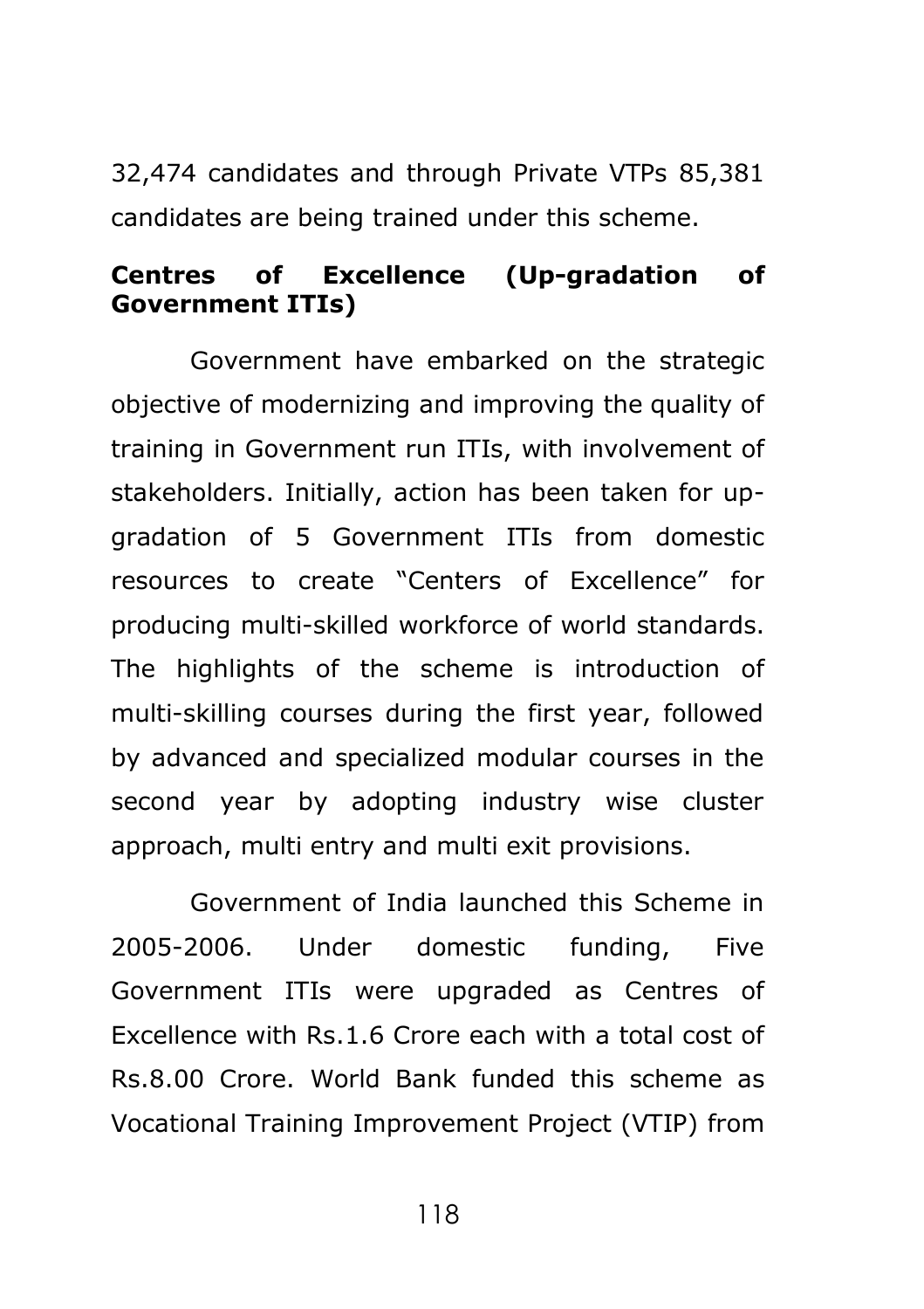2006-2007 at an outlay of Rs.3.50 Crore per ITI for 14 ITIs and Rs.2 Crore per centre for 3 ITIs, with a total cost of Rs.55 Crore, which interalia, envisages up-gradation of 17 ITIs which will provide training in 10 new sectors. Totally 5,074 trainees seats created in 22 project ITIs. The expenditure is shared between the Central and State Government in the ratio of 75:25.

So far, Rs.59.94 Crore have been received from Government, out of which Rs.51.85 Crore have been spent.

### **UPGRADATION OF GOVERNMENT ITIs UNDER PUBLIC PRIVATE PARTNERSHIP MODE**

Government of India launched this scheme in the year 2007 to improve the ITI-Industry interaction and to motivate private participation in skill development activities. 32 Government ITIs are under up-gradation at a total cost of Rs. 80 Crore with an interest free loan of Rs.2.5 Crore, to each ITI funded by Government of India to upgrade these Government ITIs in terms of Civil works, purchase of tools and equipments, and recruitment of instructors.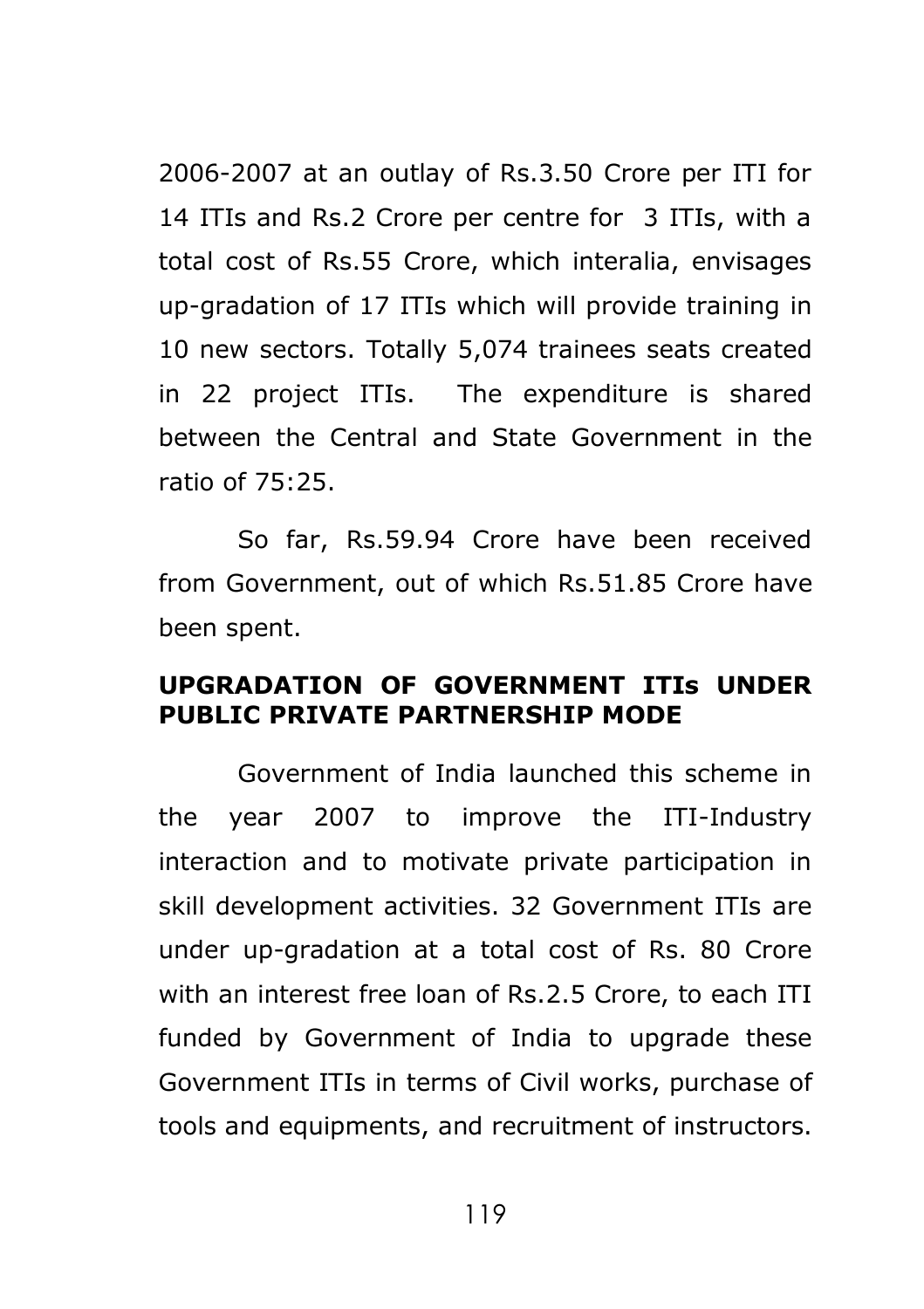To manage the functioning of the ITI, an Institute Management Committee (IMC) headed by an industry partner is constituted with five members from the industry, five members from the Government and Government ITI Principal as Member Secretary. The Institute Management Committee is registered as a society and academic and financial powers are delegated to the IMC societies for day to day functioning of the ITI. It prepares an Institute Development Plan (IDP) which lays down the road map for the development of the Institute. Rs.2.5 Crore is released to IMC of each ITI as interest free loan repayable in 20 equal annual installments after moratorium of 10 years. Apart from the financial and academic autonomy, the IMCs are also allowed to determine 20% admissions in the ITI as management quota seats. So far, 1,097 trainees seats created in these project ITIs.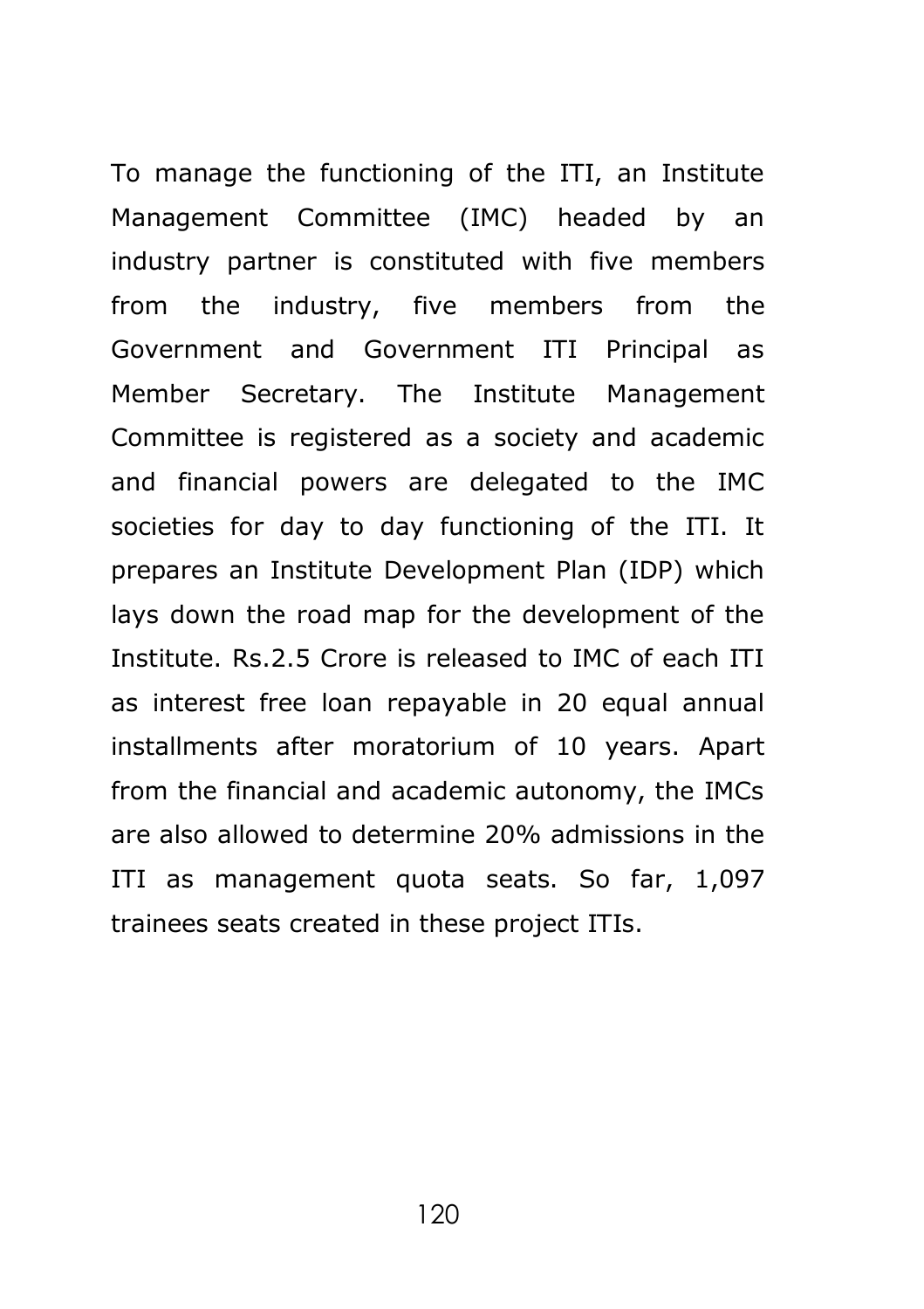#### **TAMIL NADU SKILL DEVELOPMENT CORPORATION (TNSDC)**

Tamil Nadu Skill Development Mission is formed vide G.O. (Ms.) No. 144, Labour and Employment (S1) Department dated: 25.9.2009 and later registered as society. It is created with the objective to increase skilled manpower in Tamil Nadu so as to fulfill skill needs of industries there by attracting large investments to our State.

To increase the ambit of Tamil Nadu Skill Development Corporation, it is registered as a non-profit organization under Section 25 of Indian Companies Act in July 2013. After becoming a company, 3 Board of Directors meeting of Corporation have been conducted so far.

Honourable Chief Minister of Tamilnadu has announced under Rule 110 that the Government has earmarked a sum of Rs.100.00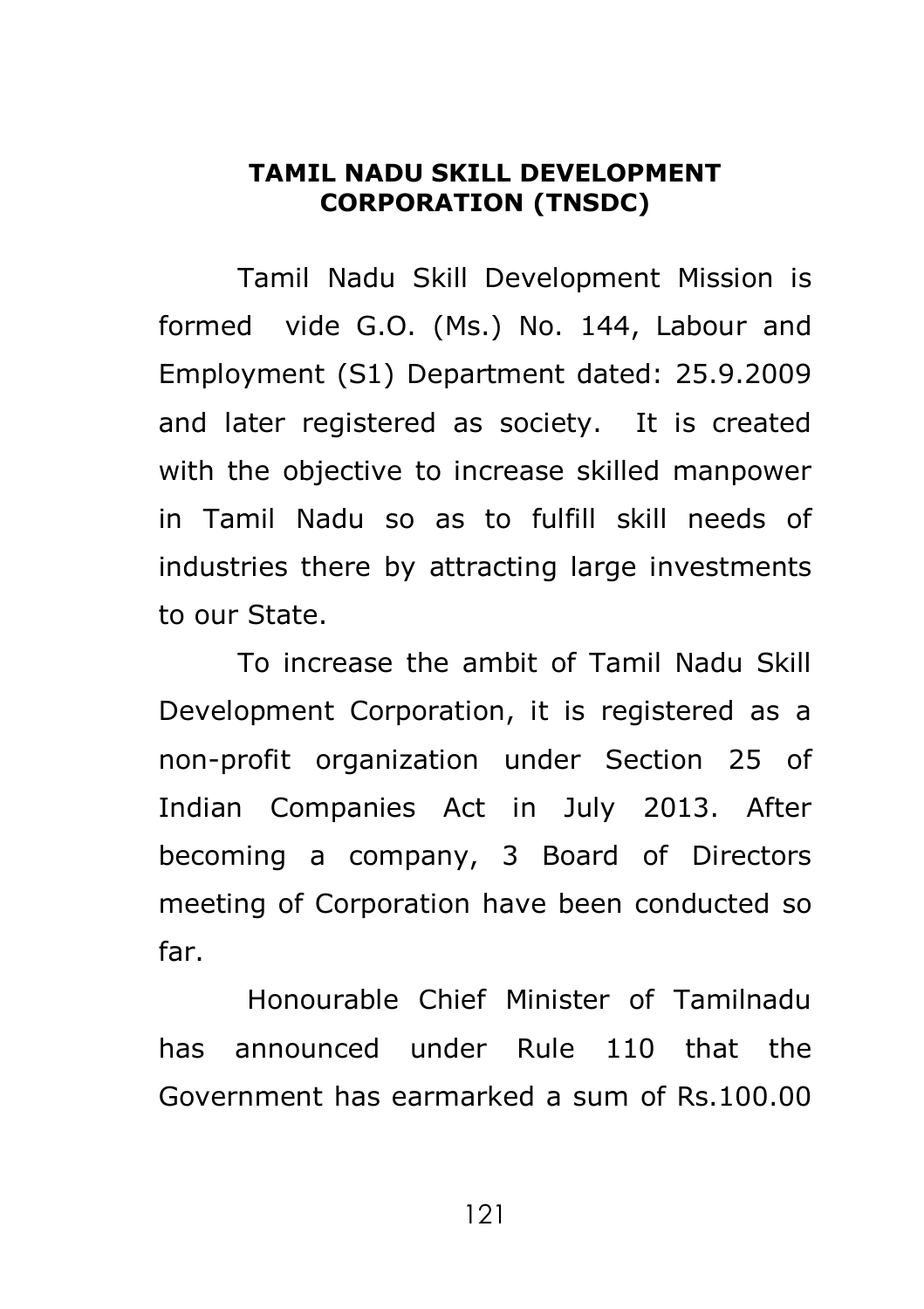crores for the financial year 2013-14 to train 2.24 lakhs people in 18 sectors. Accordingly Government has released Rs.57.87 crores to TNSDC. Skill training proposals to a tune of Rs.71.01 crores to benefit 1,71,018 youth have been approved by 3 board of Directors meeting of Corporation conducted. On these lines many skill training programmes are initiated and in various stages of implementation.

# **The Skill training programmes so far completed**

- IT Skill training to 13,500 ITI trainees in association with ICT Academy at a cost of Rs.164.40/- lakhs has been completed.
- Modular employable skill programme in the state at a cost of Rs.8.25 Crores for 55,000 youth have been successfully completed.
- IT skill training through ICT Academy to 5000 Government Arts and Science and Engineering College students has been completed successfully.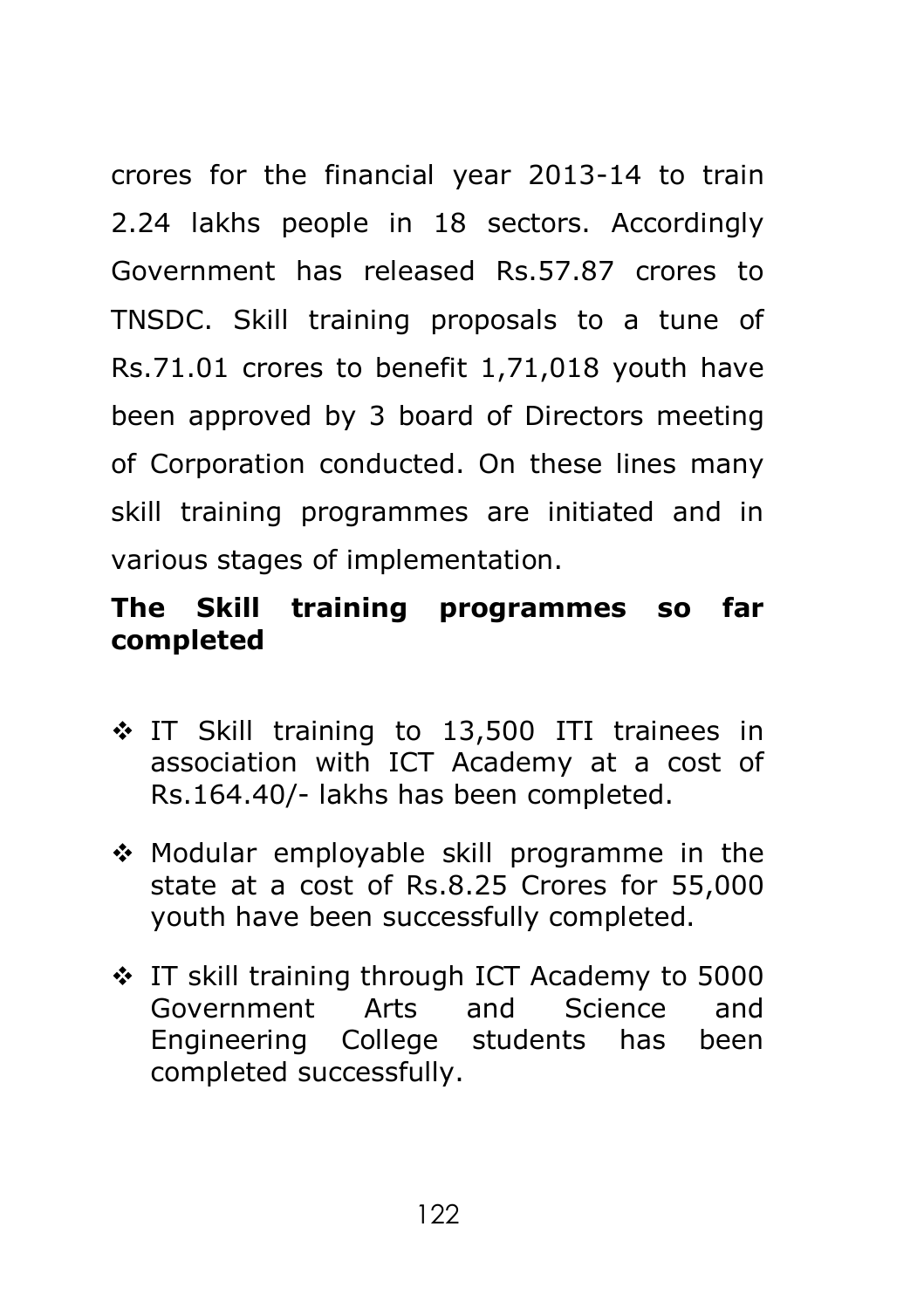- Soft skill training through IL&FS to 19963 Government Arts and Science college students has been completed successfully.
- $\div$  Cell phone repair training in association with BSNL for 3,000 Government College, Polytechnic, Schools and ITI students at a cost of Rs.72.00 lakhs has been completed successfully.
- Training to 120 persons in footwear and allied products manufacturing process by FDDI at a cost of Rs.36.00 lakhs has been completed successfully.
- \* English language skill training programme for 100 B.Sc Nursing final year students of Government Nursing College, Chennai in collaboration with British Council, Chennai at a cost of Rs.12.83 lakhs has been completed.
- ❖ Basic welding & advanced welding training programme for 192 unemployed youth in collaboration with WRI, BHEL, Trichy at a cost of Rs. 107.52 lakhs has been completed successfully.
- $\div$  Tailoring training to 54000 women members of women tailoring industrial cooperative society through ATDC will be imparted. So far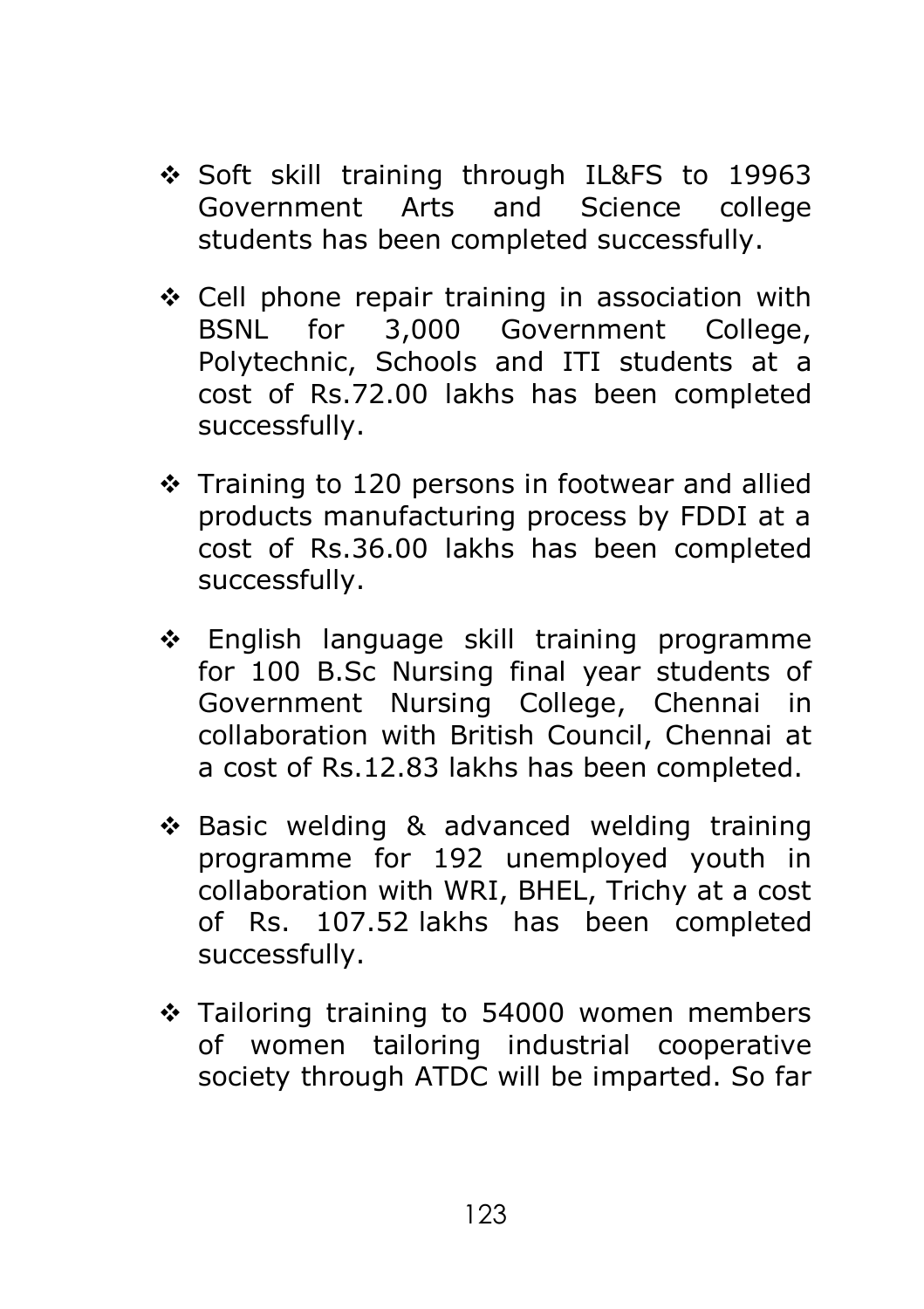1255 members were trained at a cost of Rs.38.72 lakhs.

- Skill training through Avinashilingam Jan Shikshan Sansthan, Coimbatore to 50 persons at a cost of 5.13 lakhs has been completed successfully.
- Skill training in installation and maintenance of Solar Photovoltaic electric system in association with EDI, Chennai for 500 persons at a cost of Rs.56.40 lakhs has been completed.
- $\cdot$  IT and Soft Skill training was imparted to 100 graduate and post graduate students of Tamil Nadu Institute of Labour studies through ICT Academy at a cost of Rs. 2.00 lakhs
- \* Taking into account demand for skilled persons in two wheelers servicing and maintenance, training in association with TVS training school for 200 youth at a cost of Rs. 30.00 lakhs was completed.
- $\div$  Short term skill training was imparted in light Engineering Sector through TANSTIA for 200 persons at a cost of Rs. 36.00 lakhs.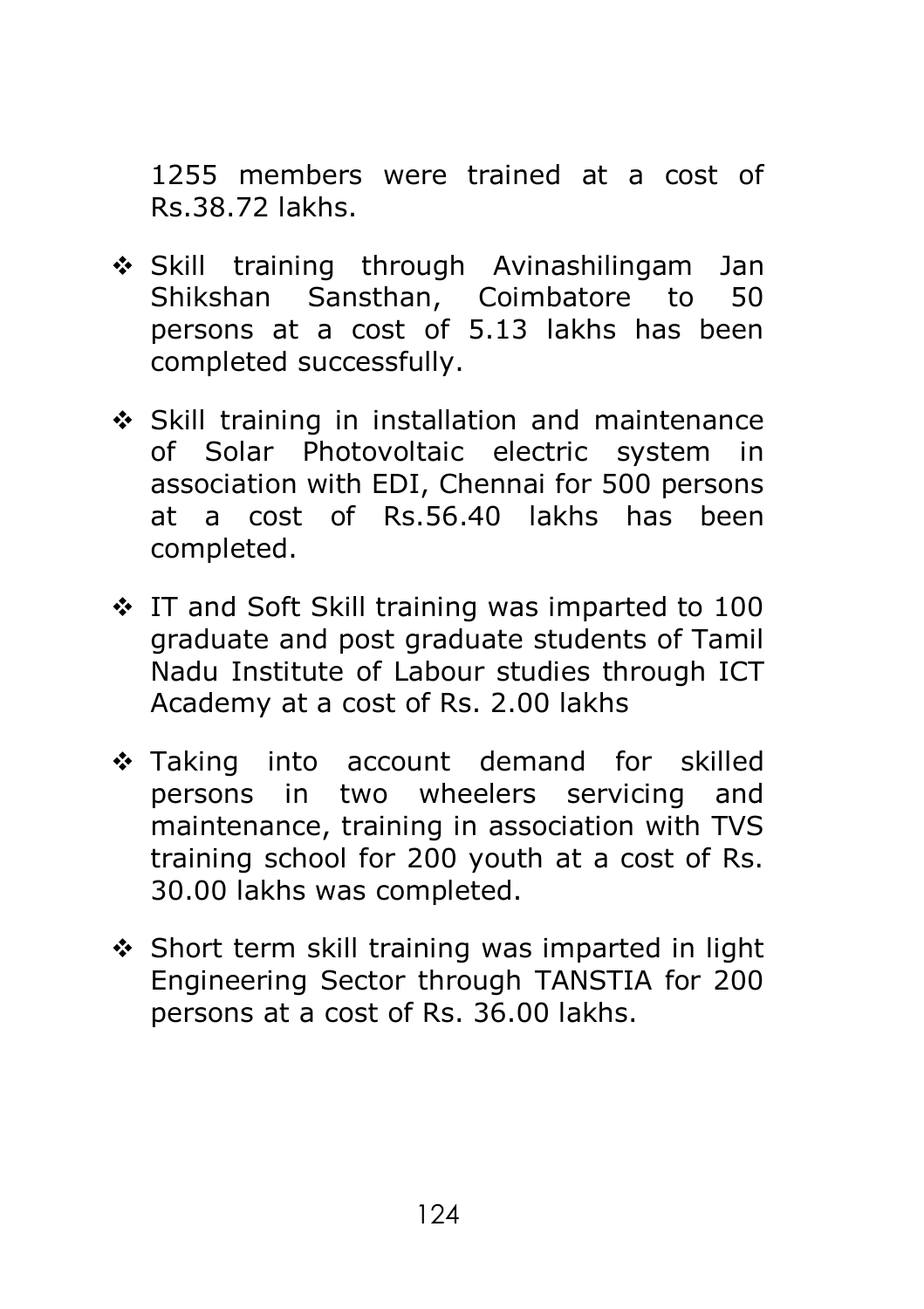# **Skill training programmes under implementation**

- ❖ Cell phone service and repair training through BSNL is imparted for 5000 persons at a cost of Rs. 53.75 lakhs.
- \* Taking into account the need for trained persons in security services to man business enterprises and commercial complexes, skill training in security services is imparted for 25,000 persons through State Police Department at a cost of Rs. 750.00 lakhs.
- Training in Basic computer course to 14000 students of Government ITI at a cost of Rs. 171.50 lakhs is underway.
- \* Taking into account demand for skilled persons in Hospitality sector training to be imparted to 960 persons at a cost of Rs. 36.12 lakhs. This training is imparted through Commissionerate of Food Safety.
- \* Taking into account demand for skilled persons in Retail sector short term skill training through Cooperative training institutions for 10,000 at a cost of Rs. 237.50 lakhs is underway.
- ◆ Short term skill training through Tamil Nadu Khadi & Village Industries Board for 395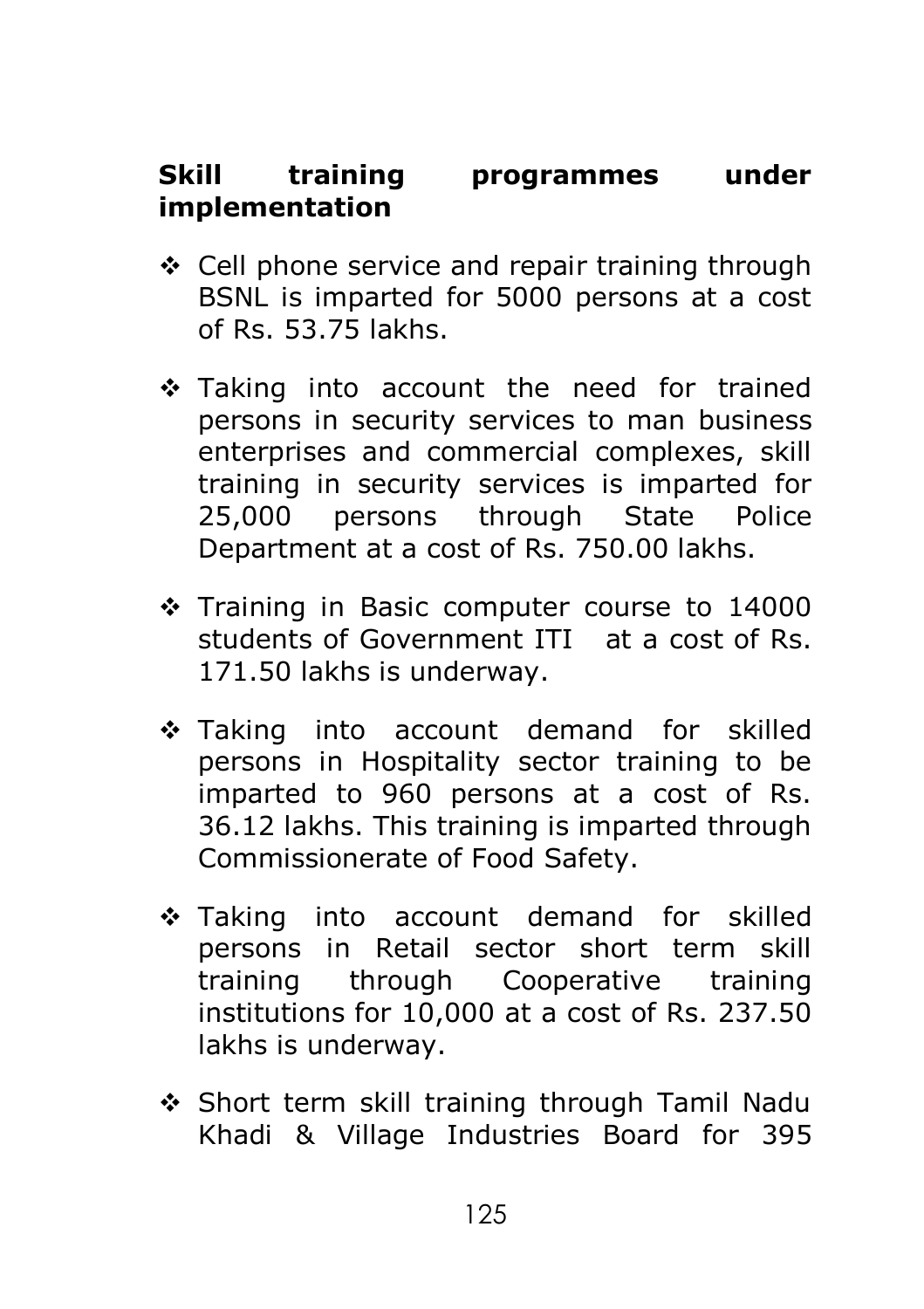persons at a cost of Rs. 42.94 lakhs is underway.

- \* Short term skill training in association with Central Govt. Agency National Small Industries Corporation Limited underway for 2295 persons in light engineering trades at an estimated cost of Rs. 258.88 lakhs.
- ❖ Short term skill training programme through TAHDCO at an estimated cost of Rs.1119.32/- lakhs for 13,130 persons is approved towards gainful employment for the year 2012-13.
- Power loom training for 400 persons in Namakkal District through SITRA is underway.
- Short term skill training in textile sector through Apparel Training Design Centre (ATDC) is provided to 7200 persons in 12 Districts. 5038 persons have completed training till date.
- ◆ Short term skill training under Construction Sector is imparted through Central Government's Construction Industry Development Council at a cost of Rs.577.50 lakhs for 3,500 persons in 5 districts. 1642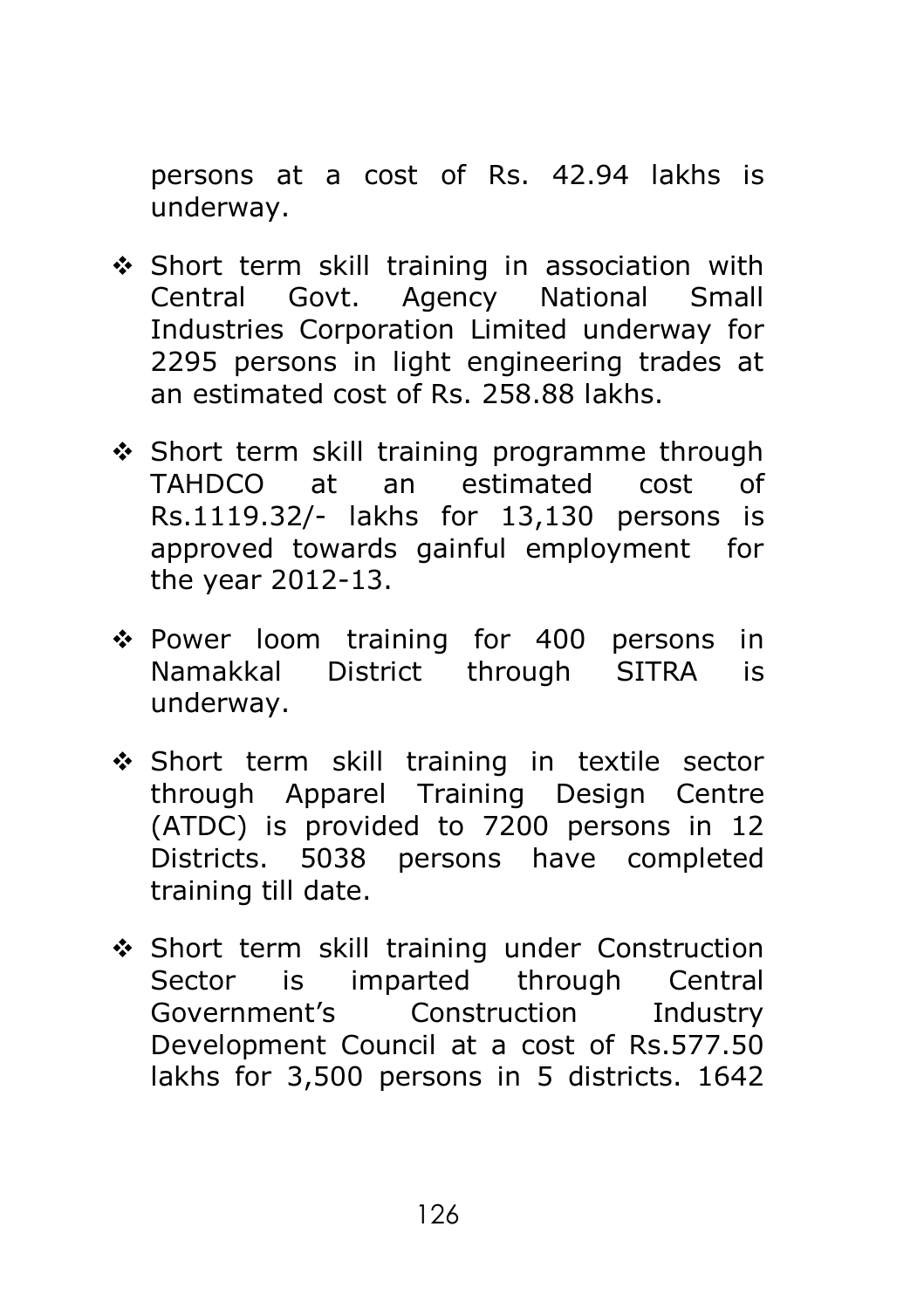persons were trained till date and training for 640 persons is underway.

- LMW Driver training to train 25,002 persons in collaboration with PUDHU VAAZHVU project at a cost of Rs.15.00 Crores is underway. 9682 persons were trained till date and training for 5750 persons is underway.
- ❖ In Plastic engineering and technology Skill training is imparted for 200 persons at a cost of Rs.40.00 lakh through the CIPET. Training for 133 persons is underway.
- \* In Media Sector through National Film Development Corporation (NFDC) Skill training is imparted to 1300 persons at a cost of Rs.132.50 lakhs. 208 persons were trained so far and 97 persons are now at training.
- ❖ Through Hotel Management training institutions in Chennai and Trichy Training for 1400 persons at a cost of Rs. 93.08 lakhs is underway.
- $\div$  Training to 300 persons at an estimated cost of Rs. 10.53 lakhs through ATI, Chennai. Training programme commenced on 20.01.2014. So far 95 candidates were trained.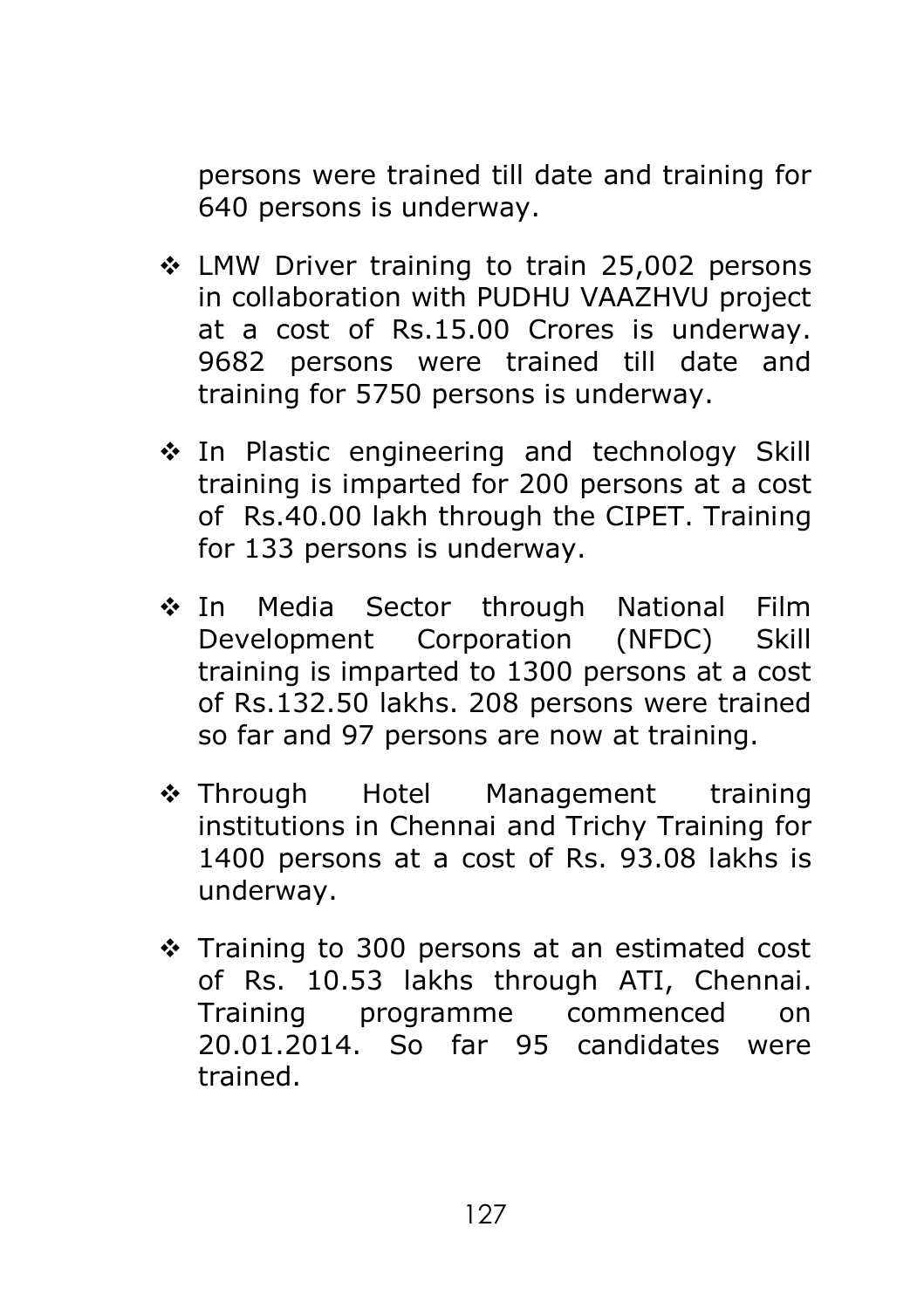# **Skill training programmes to be commenced Shortly**

- Construction sector skill training to be imparted to 500 persons through L&T at an estimated cost of Rs.120.00/- lakhs
- \* Textile sector skill training thorough Handlooms & Textiles Directorate to be imparted to 1149 persons at an estimated cost of Rs. 25.27/- lakhs.
- ◆ Banking and Financial Service sector skill training through ICT Academy to be imparted to 2000 persons at an estimated cost of Rs.99.50/- lakhs.
- ◆ Welding and Plumbing skill training through SNR Training institutions.
- Leather and leather goods manufacturing skill training through FDDI for 480 persons at an estimated cost of Rs. 144.00/- lakhs.
- Handicrafts skill training through KVIB at an estimated cost of Rs.55.91 lakhs.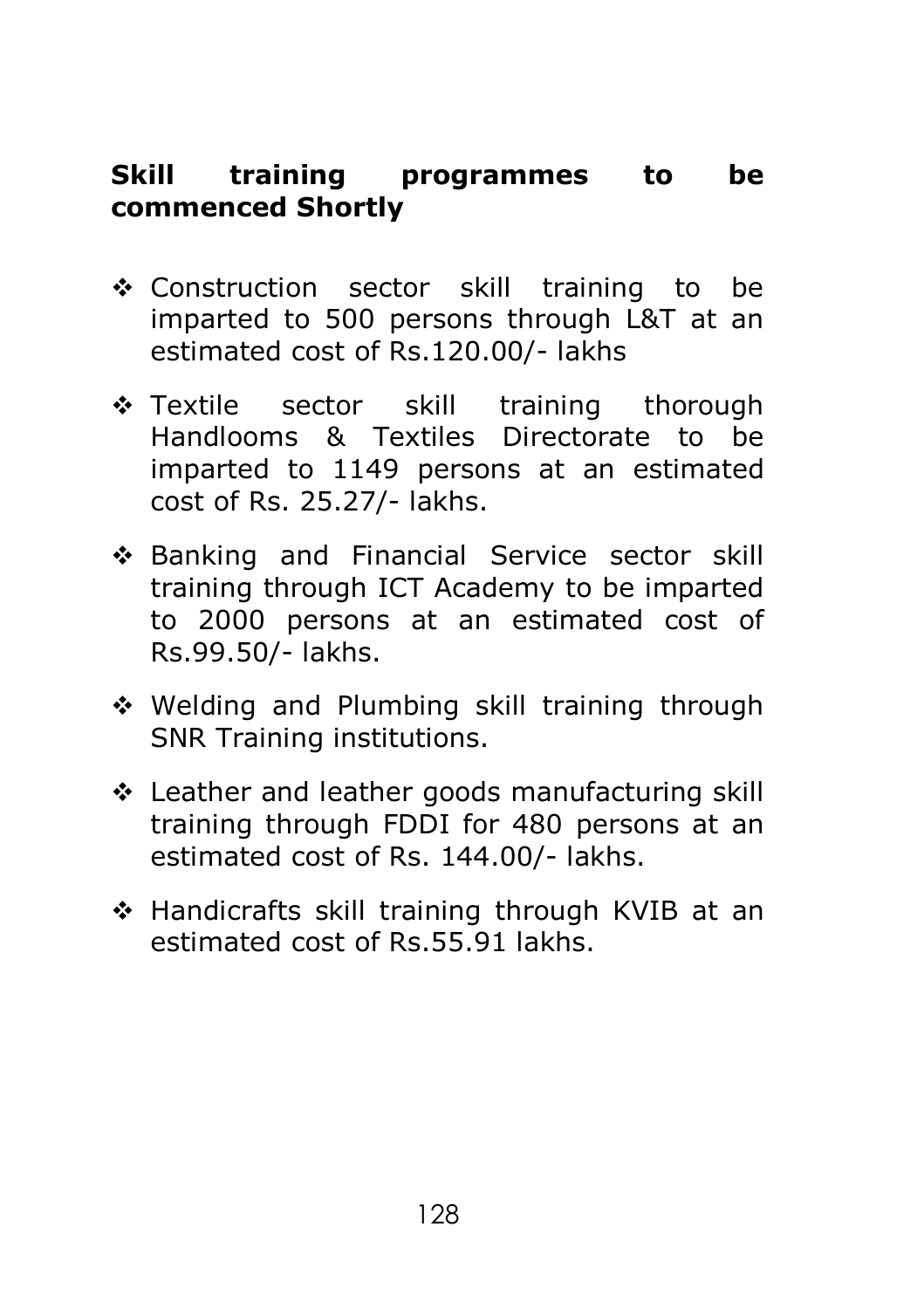# **IV. OVERSEAS MANPOWER CORPORATION LIMITED**

"Sailing even overseas and seeking wealth", being our people endeavour, the Government of Tamilnadu with a view to lend a helping hand to get them iob in Overseas without the interruption of the so called merchants of labour and other hassels, has instituted the Overseas Manpower Corporation on 30.11.1978. Permitted by the Central Government to place abroad over thousands of job seekers a year. The Overseas Manpower Corporation has sole objective to place abroad the job seekers from Tamilnadu.

#### **PHYSICAL PERFORMANCE**

#### **Registration**

As on 31.03.2013, 26,977 registrants are on the rolls and 2,2 65 job seekers have registered for overseas job from 01.04.2013 to 31.3.2014.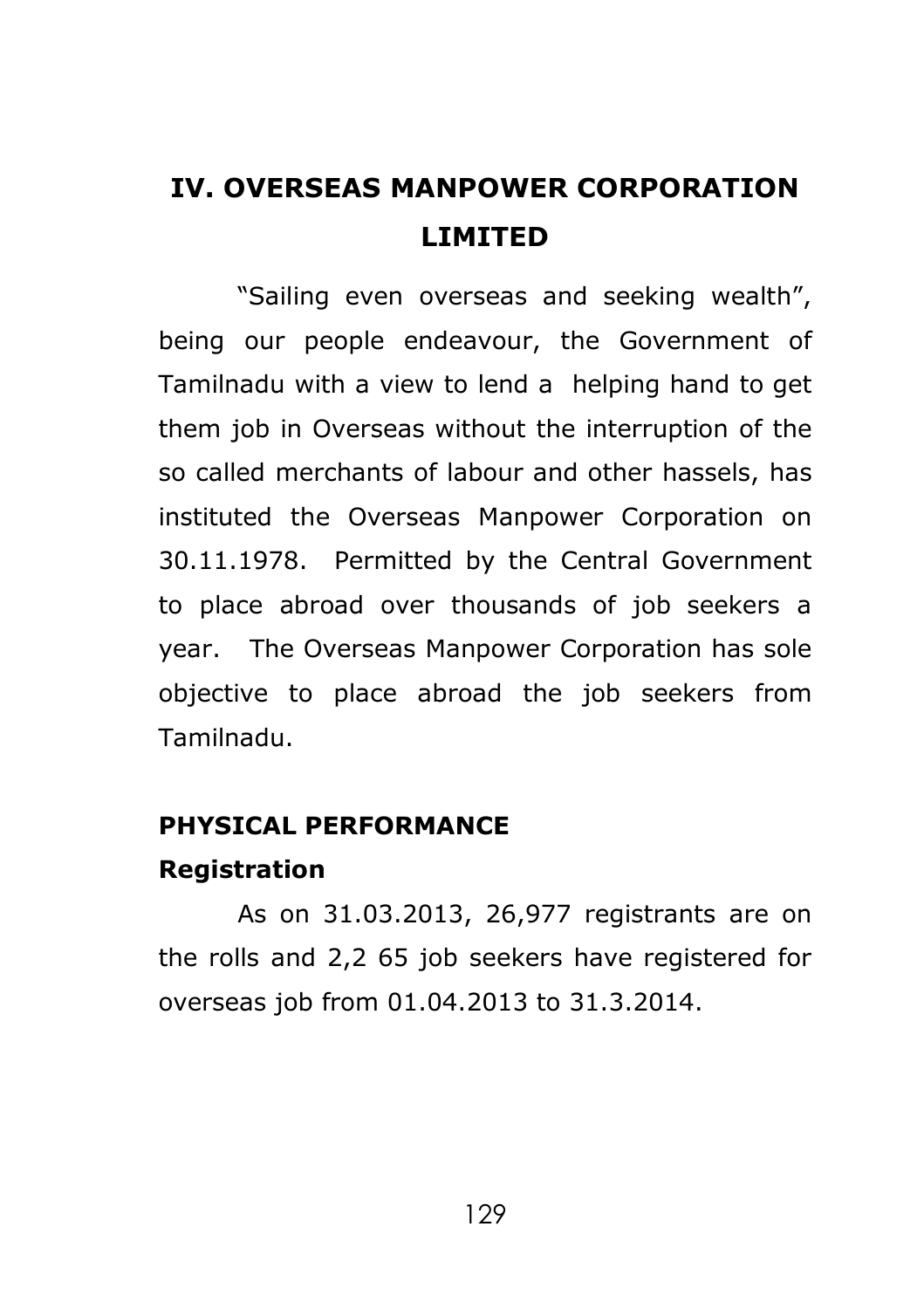#### **Placement**

Since its inception and upto 31.03.2013, Overseas Manpower Corporation has placed 8,033 iob seekers in abroad. In the current financial year, it has placed 184 candidates from 01.04.2013 to 31.3.2014. Thus Overseas Manpower Corporation has guided and assisted the job seekers to get overseas jobs and contributed in enhancing the foreign exchange.

#### **FINANCIAL STATUS**

In the financial year 2012-2013, Overseas Manpower Corporation has earned a net profit of Rs.23.09 lakhs after tax. During the current financial year 2013-2014, it has earned Rs.4.21 lakhs as on 31.3.2014 as profit after depreciation and before tax.

The Overseas Manpower Corporation is also stepping in the direction to involve in inland employment service to assist the local job seekers.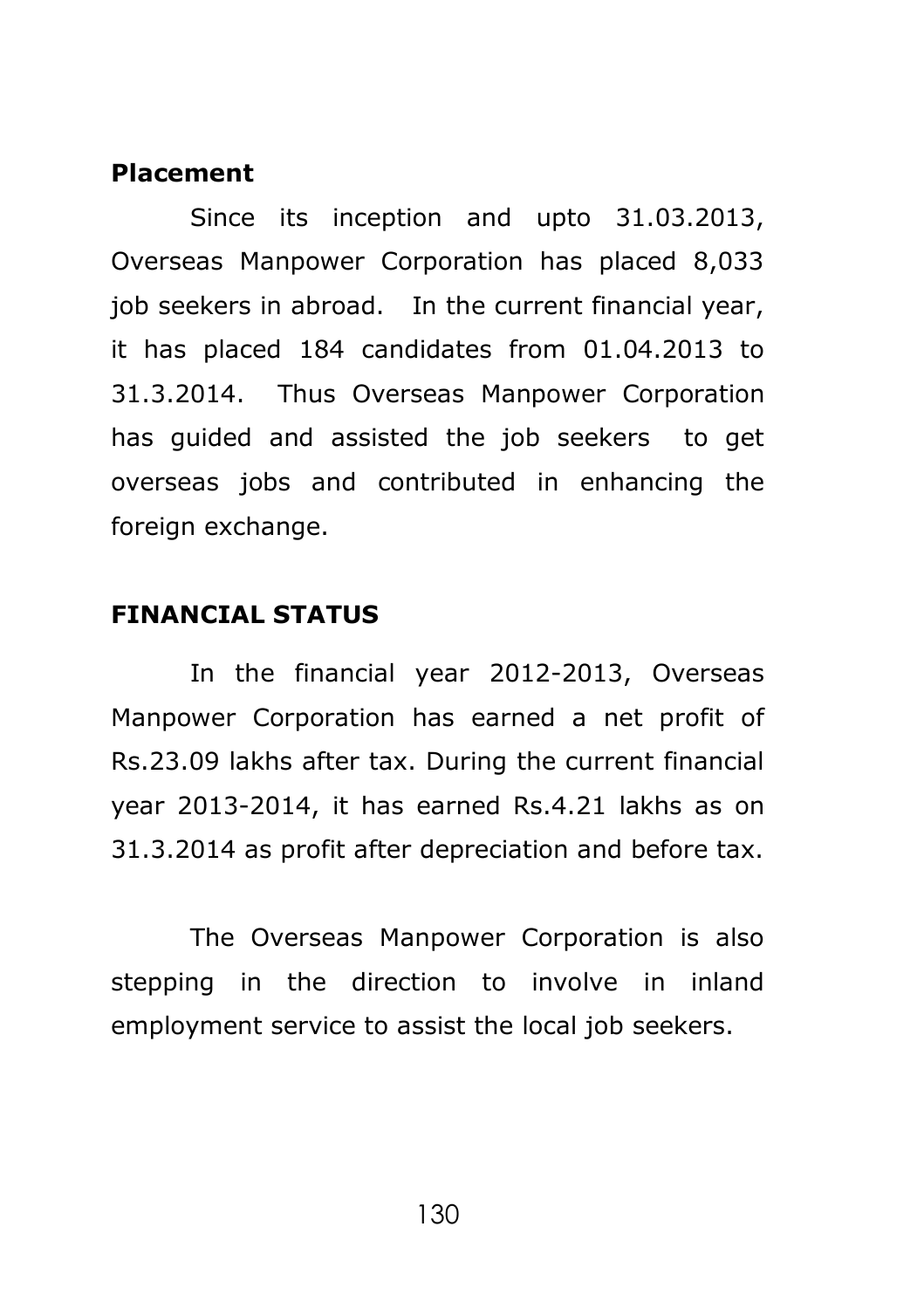### **V. DIRECTORATE OF MEDICAL AND RURAL HEALTH SERVICES**

#### **(Employees' State Insurance Scheme)**

The Employees State Insurance Scheme is a comprehensive Social Security Scheme designed to accomplish the task of socially protecting the employees in the organised sector against the events of sickness, maternity, disablement and death due to employment injury or occupational diseases.

This Scheme provides full medical care to the employees during the period of their incapacity, registered under the Scheme, for restoration of his health and working capacity. It provides financial assistance to compensate the loss of his / her wages during the period of his/her absence from work due to sickness, maternity and employment injury.

The ESI Scheme is administered by a duly constituted corporate body called the 'Employees State Insurance Corporation' as per the provision of the ESI Act 1948 enacted by the Parliament.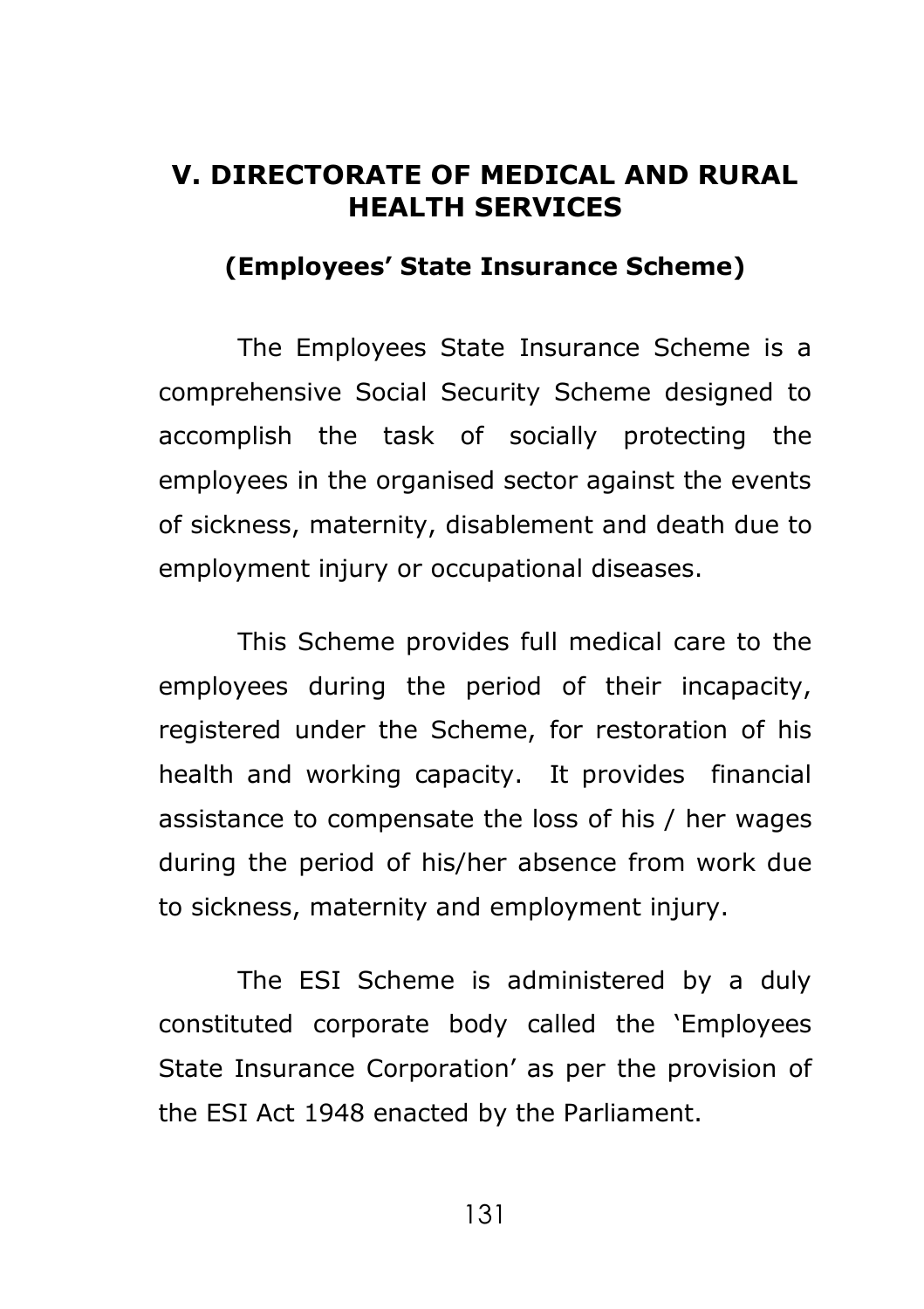In Tamil Nadu, medical facilities are provided through a network of 205 ESI Dispensaries (198 Static ESI Dispensaries, five Mobile Dispensaries and two Utilisation Dispensaries and 10 ESI Hospitals (seven ESI Hospitals are under the control of the State Government and three ESI Hospitals are run direct by the ESI Corporation) with 2011 beds.

#### **ADMINISTRATIVE SETUP OF ESI SCHEME IN TAMIL NADU**

The Regional Director and the State Medical Commissioner are administering ESI Scheme in Tamil Nadu on behalf of ESI Corporation, New Delhi.

In the State side, the Director of Medical and Rural Health Services (ESI) is administering the Scheme. For the administrative convenience of the Director (ESIS), four Regional Administrative Medical Officers (ESIS) and seven Medical Superintendents are appointed. The Regional Administrative Medical Officer (ESIS) Offices are functioning in Chennai, Coimbatore, Salem and Madurai. The ESI Hospitals in Chennai, Madurai, Sivakasi, Trichy, Salem, Vellore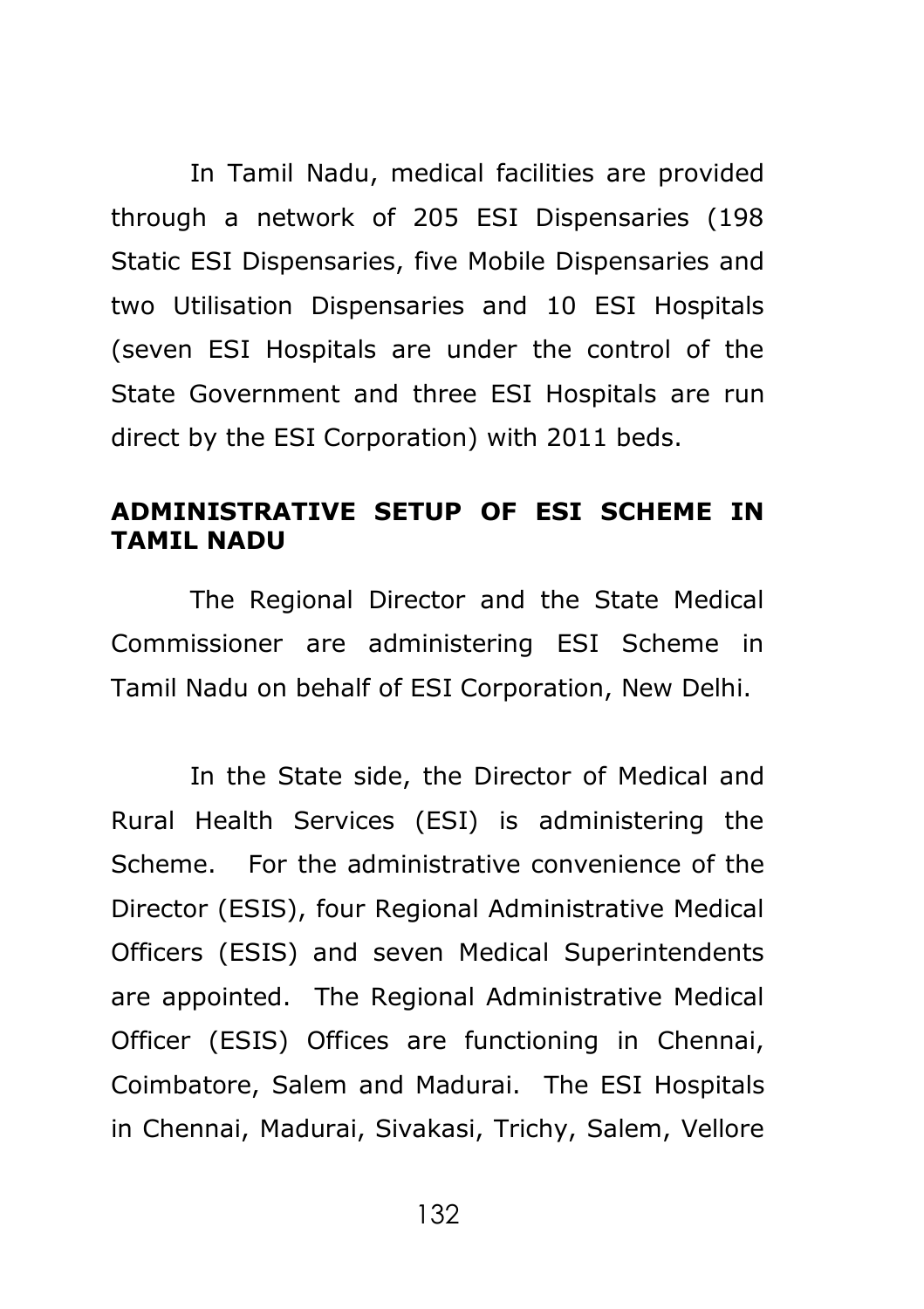and Hosur are administered by the Medical Superintendents.

Under the Scheme the following benefits are provided to the Insured Persons and their family members.

### **Medical Benefit**

Medical facilities for self and dependents are admissible from day one of entering insurable employment. Primary, Secondary and Tertiary care are provided through a network of ESI Dispensaries, ESI Hospitals and tie-up Private Hospitals.

| <b>Total No. Insured</b> | <b>Total No. of Dependent</b> |
|--------------------------|-------------------------------|
| <b>Persons</b>           | <b>Beneficiaries</b>          |
| 25,92,947                | 1,00,60,634                   |

### **Sickness Benefit**

Sickness Benefit is payable to an Insured Person in cash in the event of sickness resulting in absence from work and when duly certified by an authorised Insurance Medical Officer.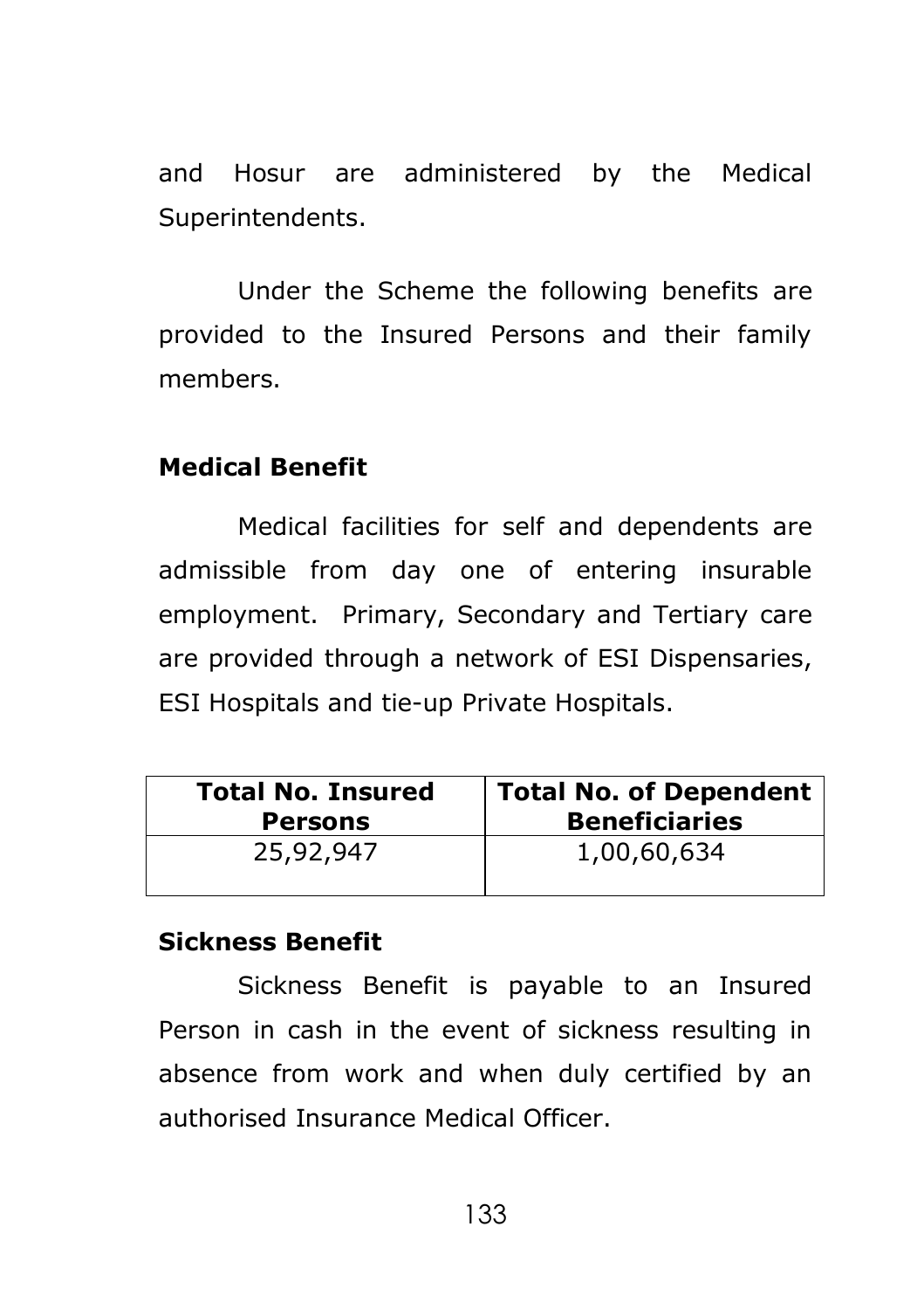### **Maternity Benefit**

Maternity Benefit is payable to Insured Women in case of confinement or miscarriage for 84 days and sickness related to Maternity for further period of 30 days.

### **Extended Sickness Benefit (By Cash)**

Extended Sickness Benefit is payable to the Insured Persons for the period of certified sickness in case of specified 34 long term diseases that need prolonged treatment and absence from work on Medical advice.

# **Dependent's Benefit (By Cash)**

Dependent's Benefit is payable to dependent of a deceased Insured Person where death occurs due to Employment injury or occupational disease.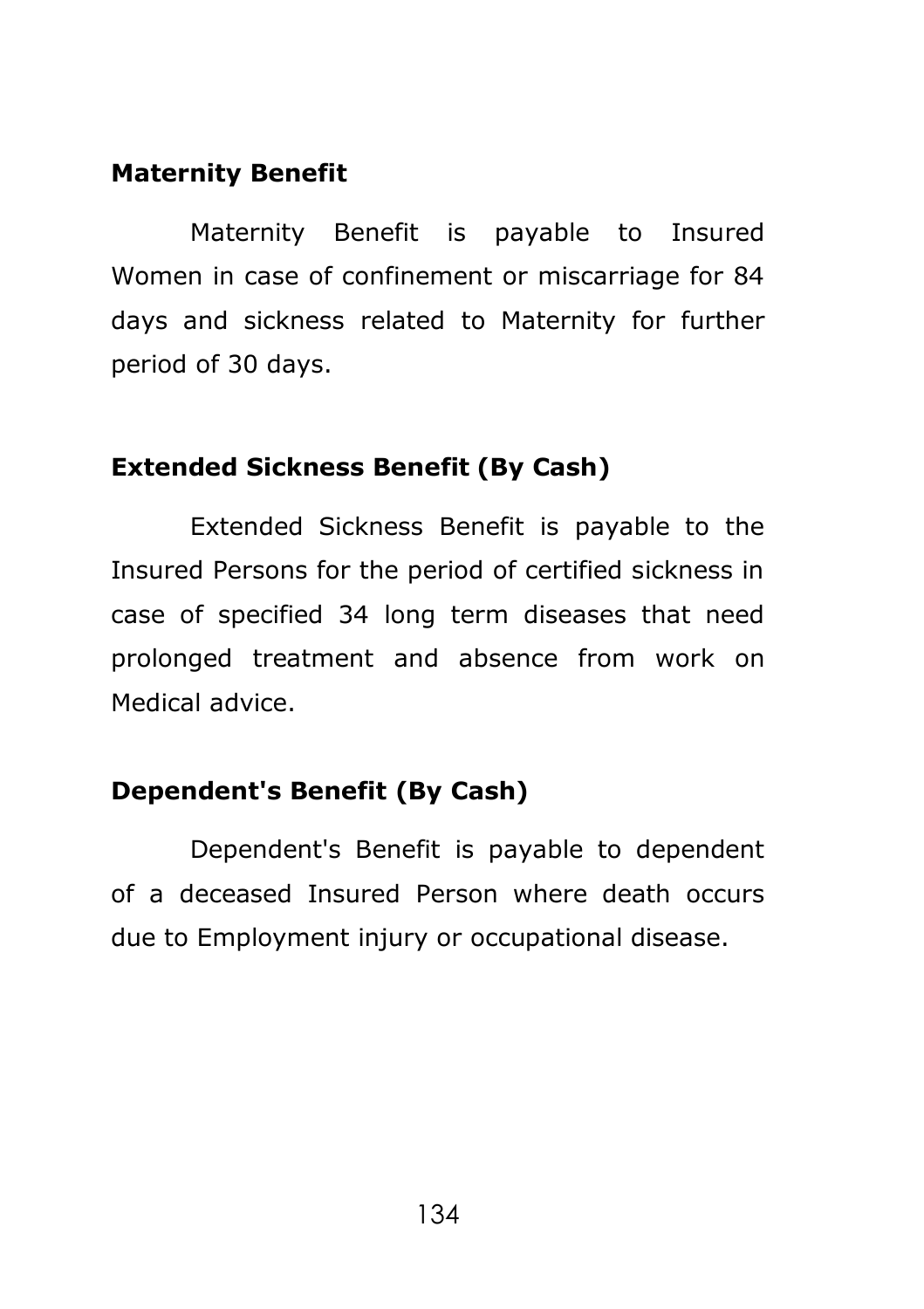# **Disablement Benefit (By Cash)**

Disablement Benefit is payable to Insured Employees suffering from physical disablement due to employment injury or occupational disease.

# **a) Temporary Disablement Benefit (By Cash):**

Temporary Disablement Benefit at 70% of wages is payable till temporary disablement lasts and is duly certified by authorised Insurance Medical Officer.

# **b) Permanent Disablement Benefit (By Cash):**

Permanent Disablement Benefit is payable for life.

# **Enhanced Sickness Benefit (By Cash):**

Enhanced Sickness Benefit is payable to Insured Persons in the productive age group for undergoing Sterilization operation viz. Vasectomy/Tubectomy.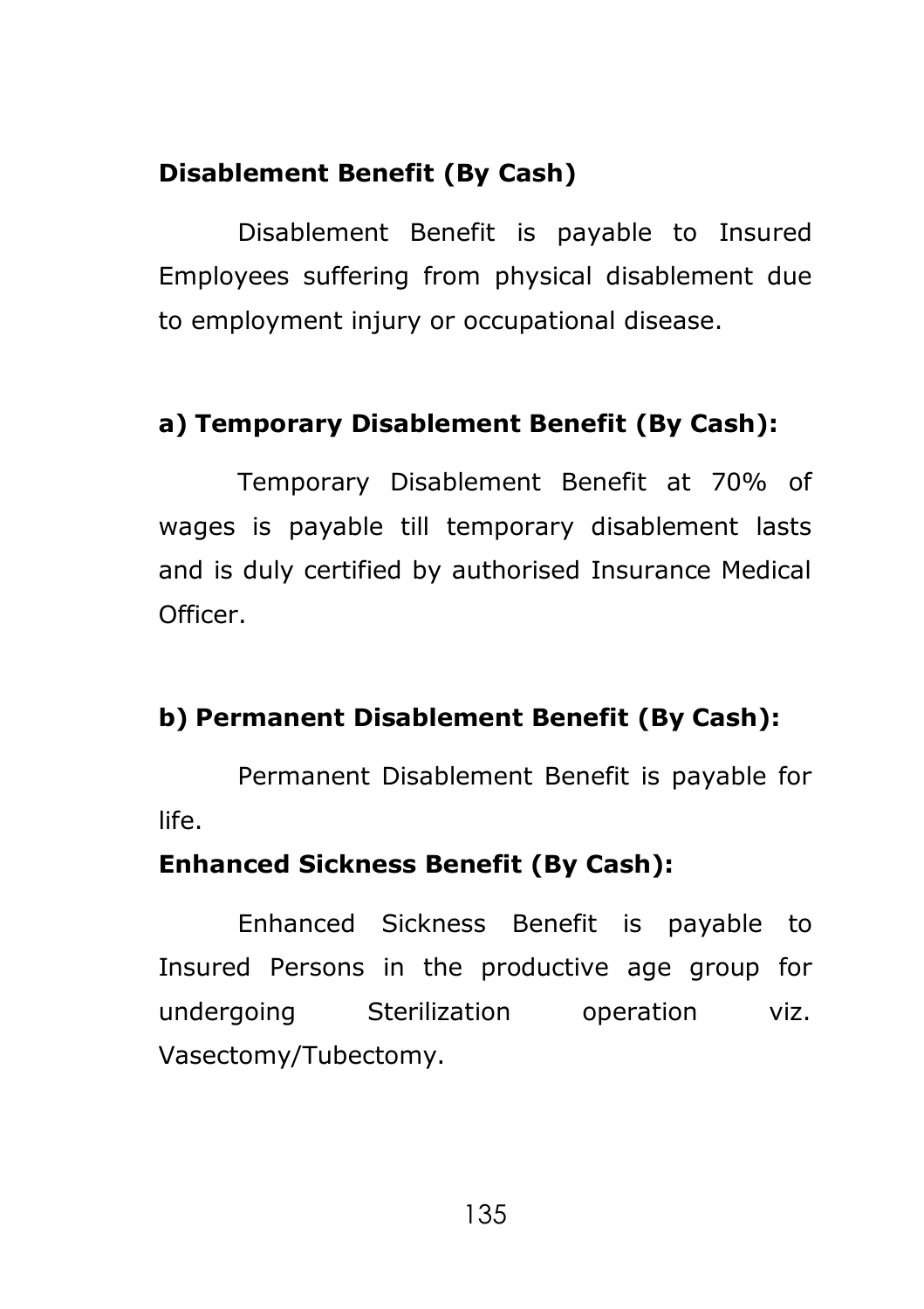## **Funeral Benefit (By Cash)**

Funeral Benefit on death of an Insured Person is payable to a maximum of Rs.10,000/-

### **Unemployment allowance (By Cash)**

ESI Corporation is providing unemployment allowance to the Insured Person if retrenchment and other specified contingencies occurs from the companies, provided Insured Person has put in 3 years of continuous service. He is eligible for 50% of his last month salary paid for a period of maximum 1 year under Rajiv Gandhi Shramik Kalyan Yojana Unemployment Allowance.

### **REIMBURSEMENT OF MEDICAL EXPENSES INCURRED IN PRIVATE HOSPITALS BY THE ESI BENEFICIERIES:**

### **(1) Revolving Fund**

The 'Revolving Fund' was created by the State Government in the year 2004. It is created for the purpose of quick settlement of the Medical and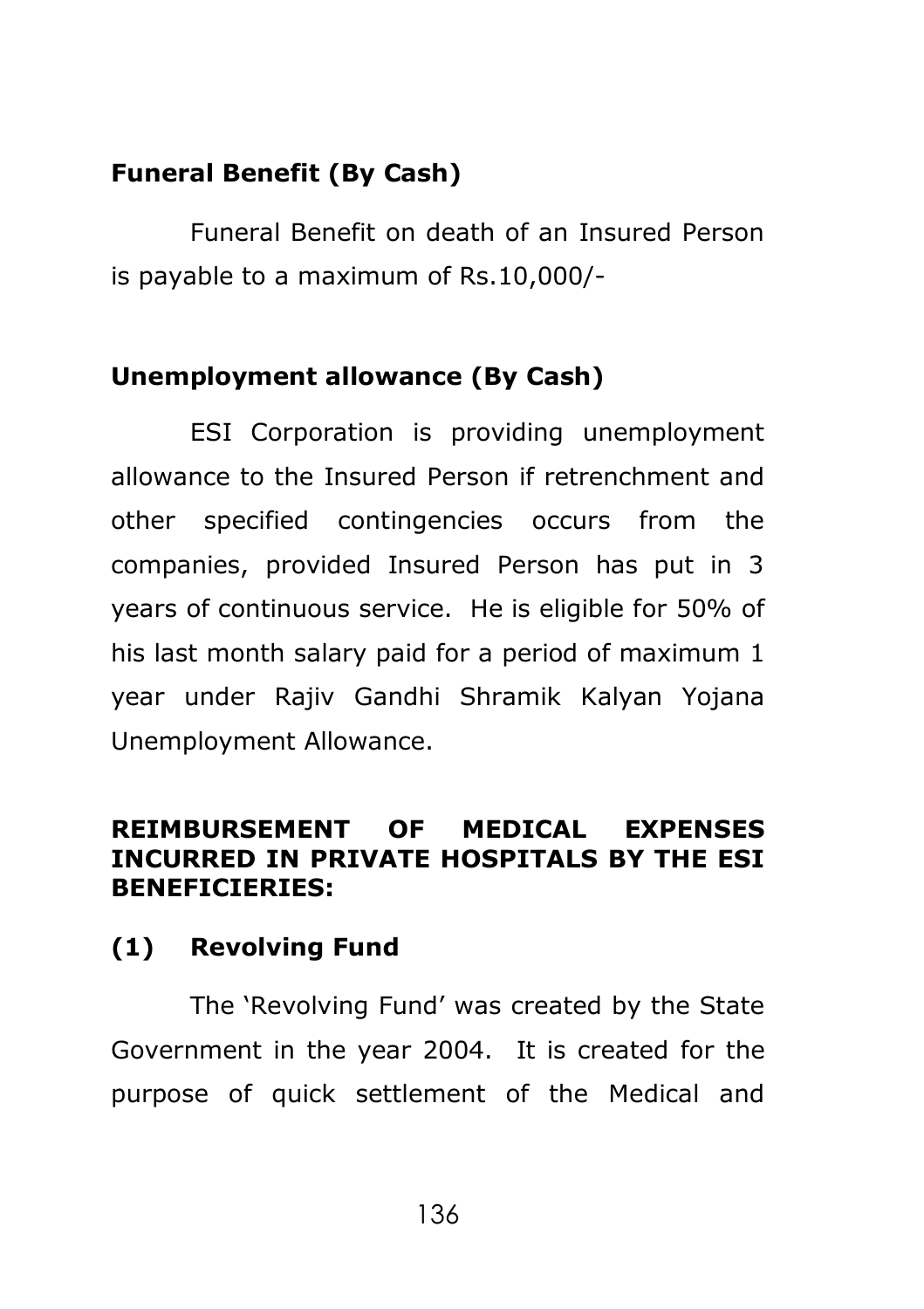Surgical reimbursement bills of the Insured Persons and their family members treated in Private Hospitals. Treatment bills of Specialty and Super Specialty disease also can be reimbursed. During the financial year 2012-2013, treatment bills at private hospitals amounting to Rs.11,57,93,101/ for the Specialty / Super Specialty treatment of 4834 Insured Persons have been settled.

During the Financial year 2013-2014 a sum of Rs.15,01,80,912/- has been settled to 8496 Insured Persons.

### **(2) Package Deal**

Under Package Deal, agreements have been made with 165 private Hospitals for the convenience of the Insured Persons and their families to take Specialty and Super Specialty Treatment. The Insured Persons and their family members are admitted to the Private Hospitals as per the recommendations of the concerned ESI Dispensaries and ESI Hospitals. The Insured Persons are free from paying the medical expenses to the private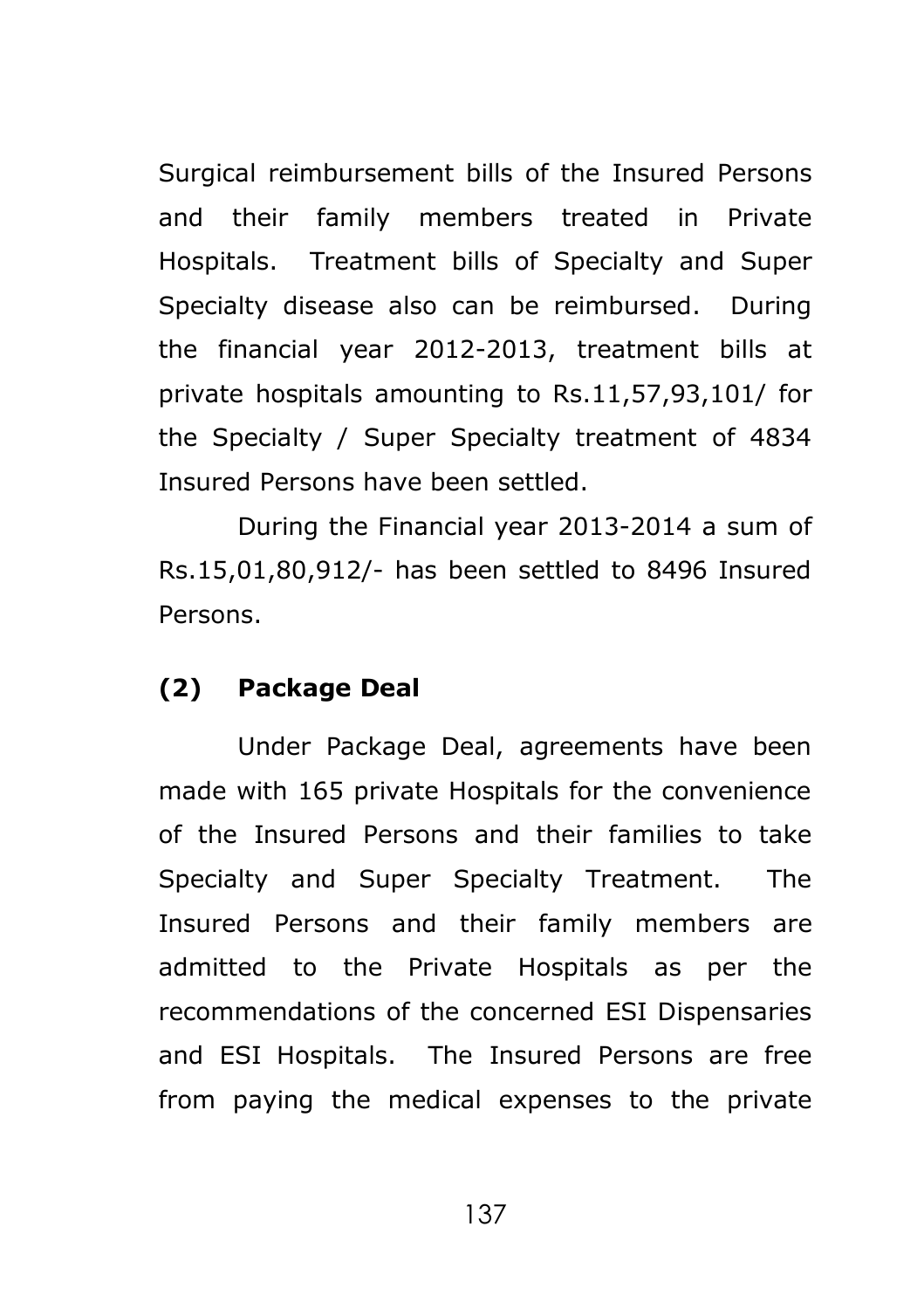Hospitals after treatment. The Hospital Bills are directly settled by the ESI Corporation under Package Deal. During the financial year 2012-2013, an amount of Rs.23,95,28,749/- under this package deal has been settled.

During the Financial year 2013-2014 a sum of Rs.26,26,03,973/- has been settled to 57,667 cases.

# **Other Benefits**

- 1) Old age medical care for self and spouse at a nominal contribution of Rs.120/ per annum after superannuation.
- 2) Free supply of physical aids such as Crutches, Wheel Chairs, Dentures, Spectacles are offered under this Scheme.
- 3) Preventive Health Care Services such as Immunisation. HIV/AIDS Detection and treatment are provided.
- 4) National Programmes like Family Welfare activity RNTCP are also implemented.
- 5) Allowance of Rs.5,000/- is paid to an Insured Woman or to the wife of an Insured Person, in case if she does not avail hospital facilities for her confinement.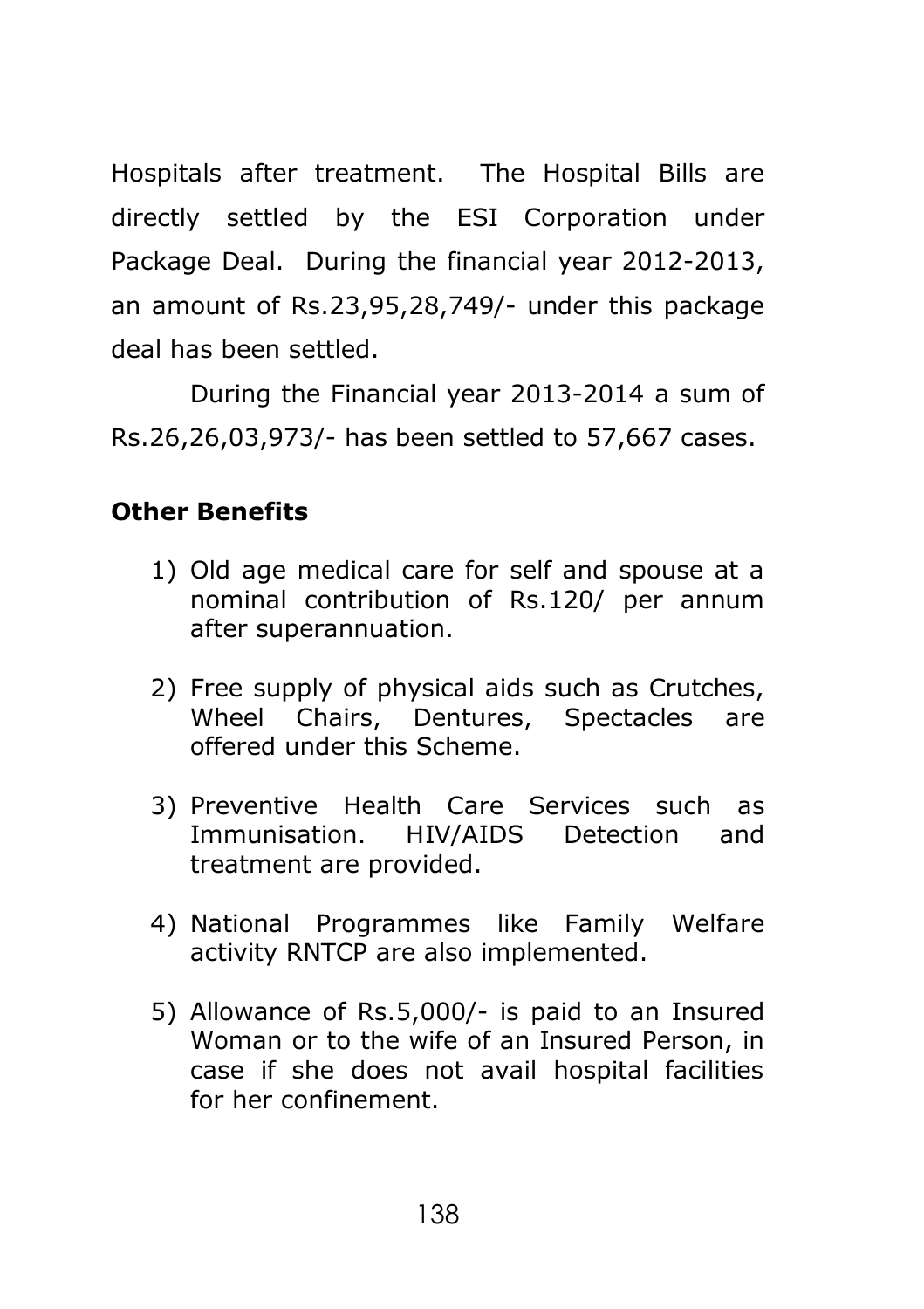#### **Eligibility Norms for Enrolment in ESI Scheme**

Employees drawing wages up to Rs.15,000/ per month is covered under the Scheme. However, the employee affected with disability of Autism, Cerebral Palsy, Mental Retardation and Multiple Disabilities, who draws wages Rs.25,000/- per month will also be covered under the Scheme.

The ESI Scheme is mainly financed by contributions from employees and employers, at a fixed percentage a sum equivalent to 1.75% and 4.75% of wages respectively.

 The total expenditure on the Medical facilities of the scheme is spent by the Tamil Nadu Government, subject to a ceiling of Rs.1,500/- per insured person per annum and 7/8 of the audited expenditure is reimbursed by the ESI Corporation.

### **Ayurvedha and Yoga Units**

Ayurvedha and Yoga Units are functioning in all the seven State run ESI Hospitals.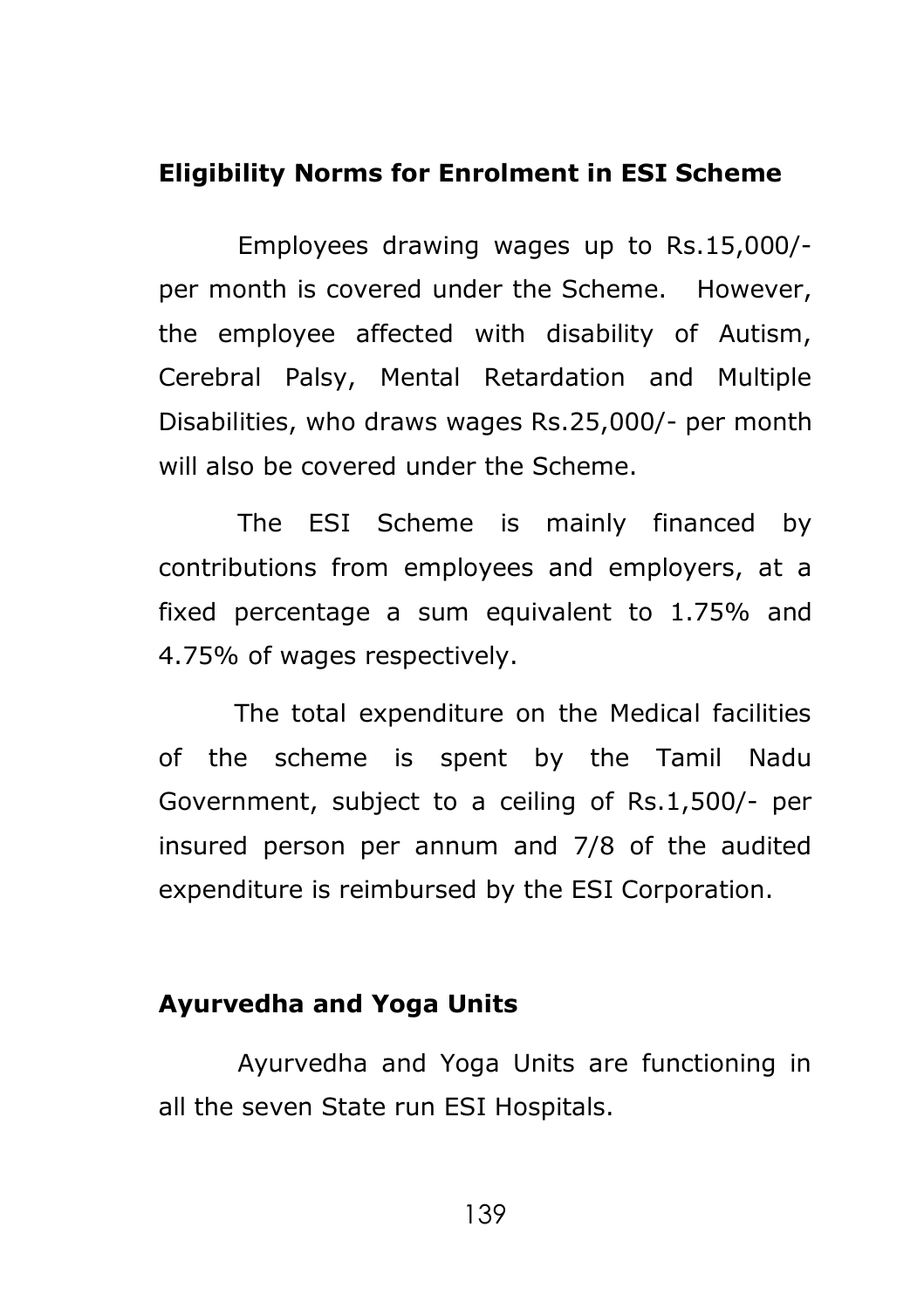# **Unani and Homoeopathy Units**

Unani and Homoeopathy Units are functioning in two State run ESI Hospitals.

# **Siddha Units**

Siddha units are functioning in all the seven

State run ESI Hospitals and 20 ESI Dispensaries.

# **Implementation of ESI Scheme:**

The ESI Scheme is implemented in two ways:

- 1) Coverage of new geographical areas by attaching them with the already existing ESI Dispensaries. During the year 2013-2014, the Government have issued orders for the coverage of four new areas for the benefit of 2289 employees and by attaching them with the already existing ESI Dispensaries. The areas were implemented.
- 2) Opening of new ESI Dispensaries in various places. During the year 2013-2014, the Government have issued orders for the opening of five new ESI Dispensaries covering and for the benefit of 18,030 employees. They will be opened during this year.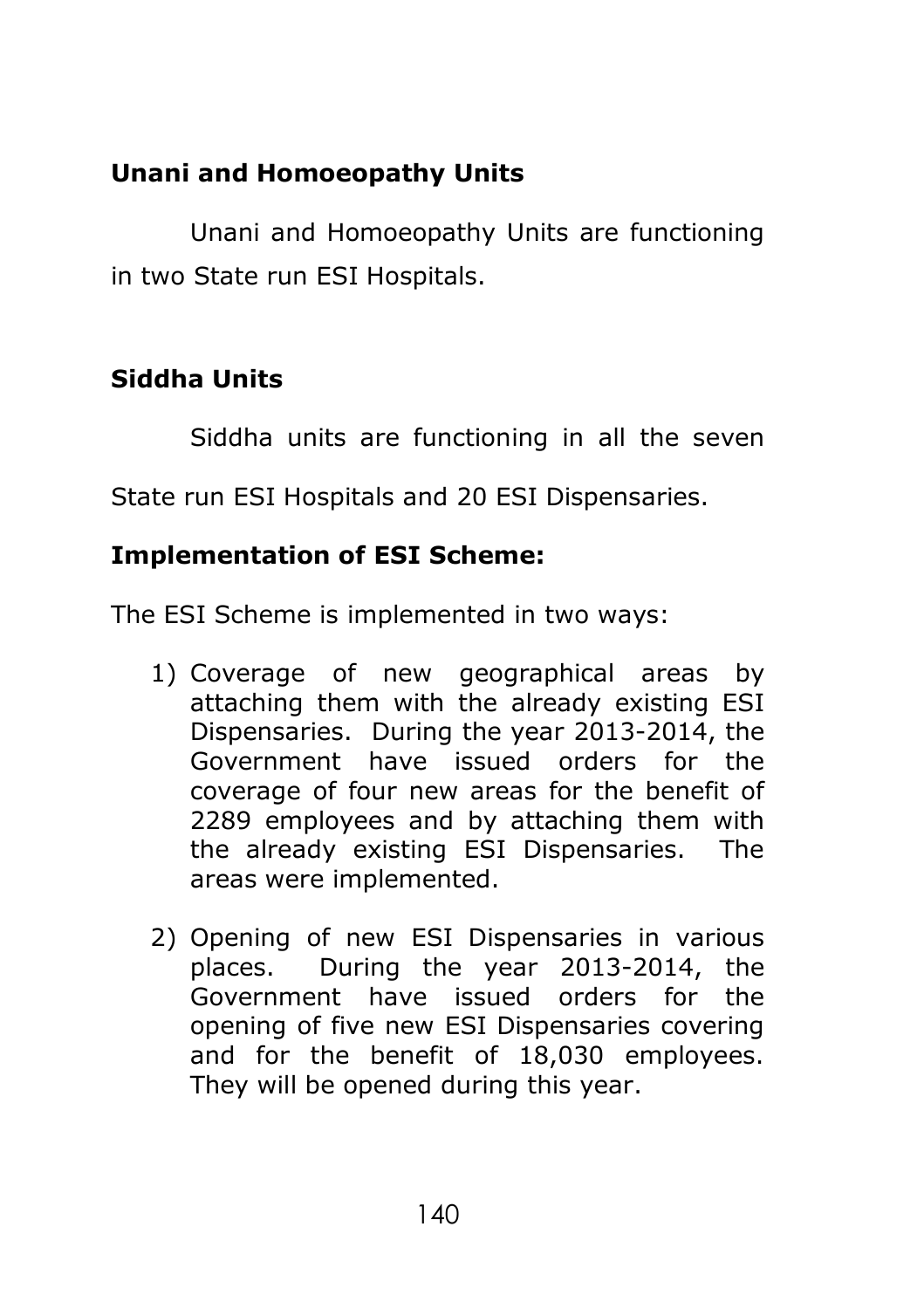#### **Hospital Development Committee**

Hospital Development Committee has been constituted in ESI Hospitals for the maintenance of minor and major repairs of the ESI buildings, and also for the purchase and repair of Medical equipments in the ESI Hospitals and ESI Dispensaries.

### **Computerisation**

All the ESI Hospitals and ESI Dispensaries excluding five mobile ESI Dispensaries in this State have been linked by Broad Band facility to a central server by M/s.WIPRO under nationwide venture called "Project Panchdeep". Under this Scheme the registration facilities of the Insured Persons have been simplified by giving them a smart card wherein the details of his work place and family details are available. Using this card the Insured Persons and their family members can take treatment in any ESI Hospital / ESI Dispensary in India. The entire cost for this "Project Panchdeep" is fully borne by the ESI Corporation.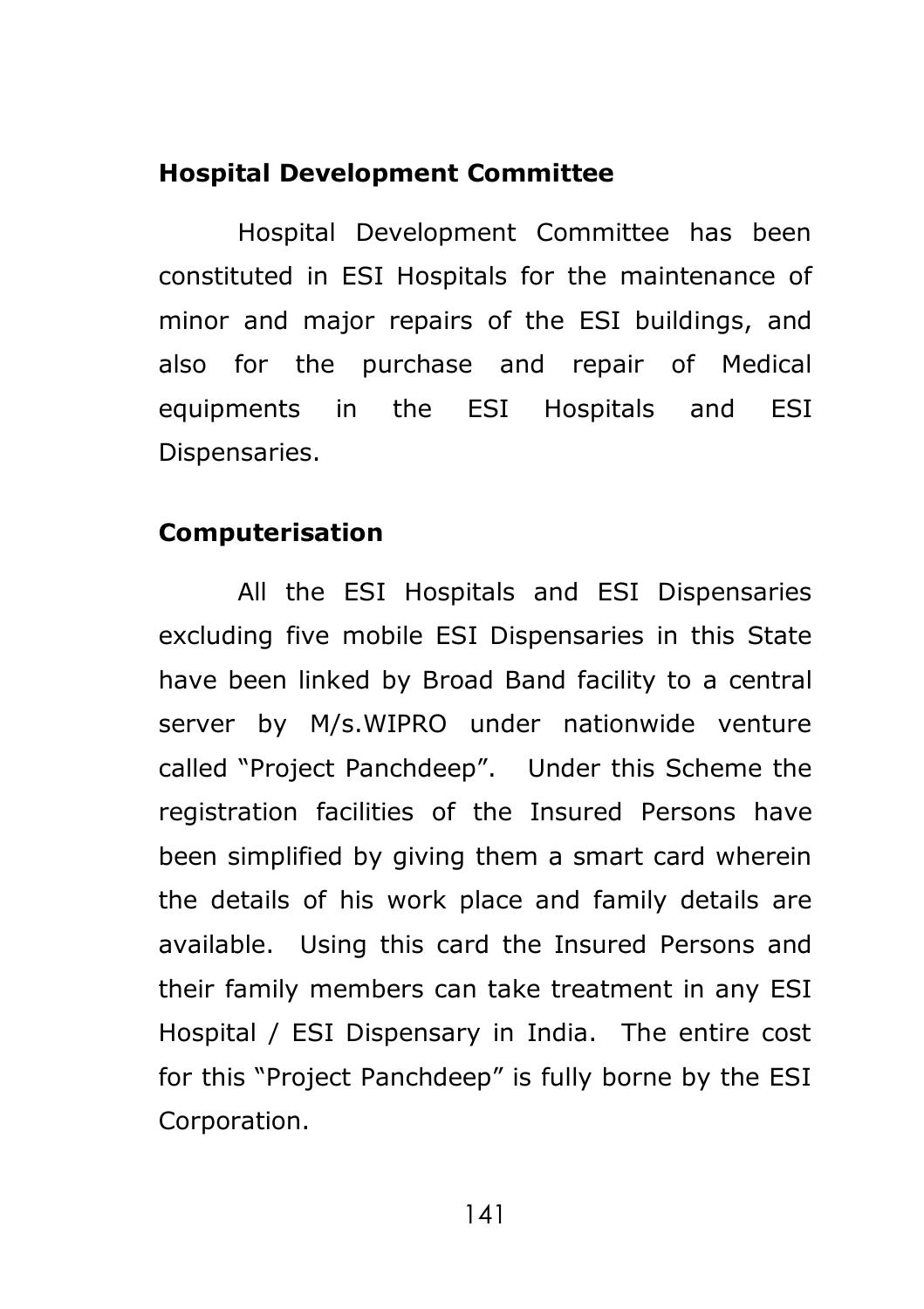# **VI. Part – II Schemes for the year**

## **2014 – 2015**

| SI.<br>No.     | <b>Description of the Scheme</b>                                                                    | <b>Expenditure</b><br>(Rs. in lakh) |
|----------------|-----------------------------------------------------------------------------------------------------|-------------------------------------|
| 1.             | Labour                                                                                              |                                     |
|                | Component - 1                                                                                       |                                     |
|                | Replacement of 9 Vehicles to the<br>Joint Commissioner of Labour &<br>Deputy Commissioner of Labour | 48.44                               |
|                | Purchase of working Standard<br>Digital Balances                                                    | 15.04                               |
| $\overline{2}$ | <b>Employment and Training</b>                                                                      |                                     |
|                | Component - 1                                                                                       |                                     |
|                | <b>Construction of Toilets at</b><br>Government ITI, Cuddalore and<br>Government ITI, Perambalur    | 13.00                               |
|                | Replacement of Vehicle for<br>Government ITI, Cuddalore                                             | 6.25                                |
|                | Component $-2$                                                                                      |                                     |
|                | Setting up of Language cum Soft<br>Skill Lab in Government ITIs -<br>12 Districts                   | 300.00                              |